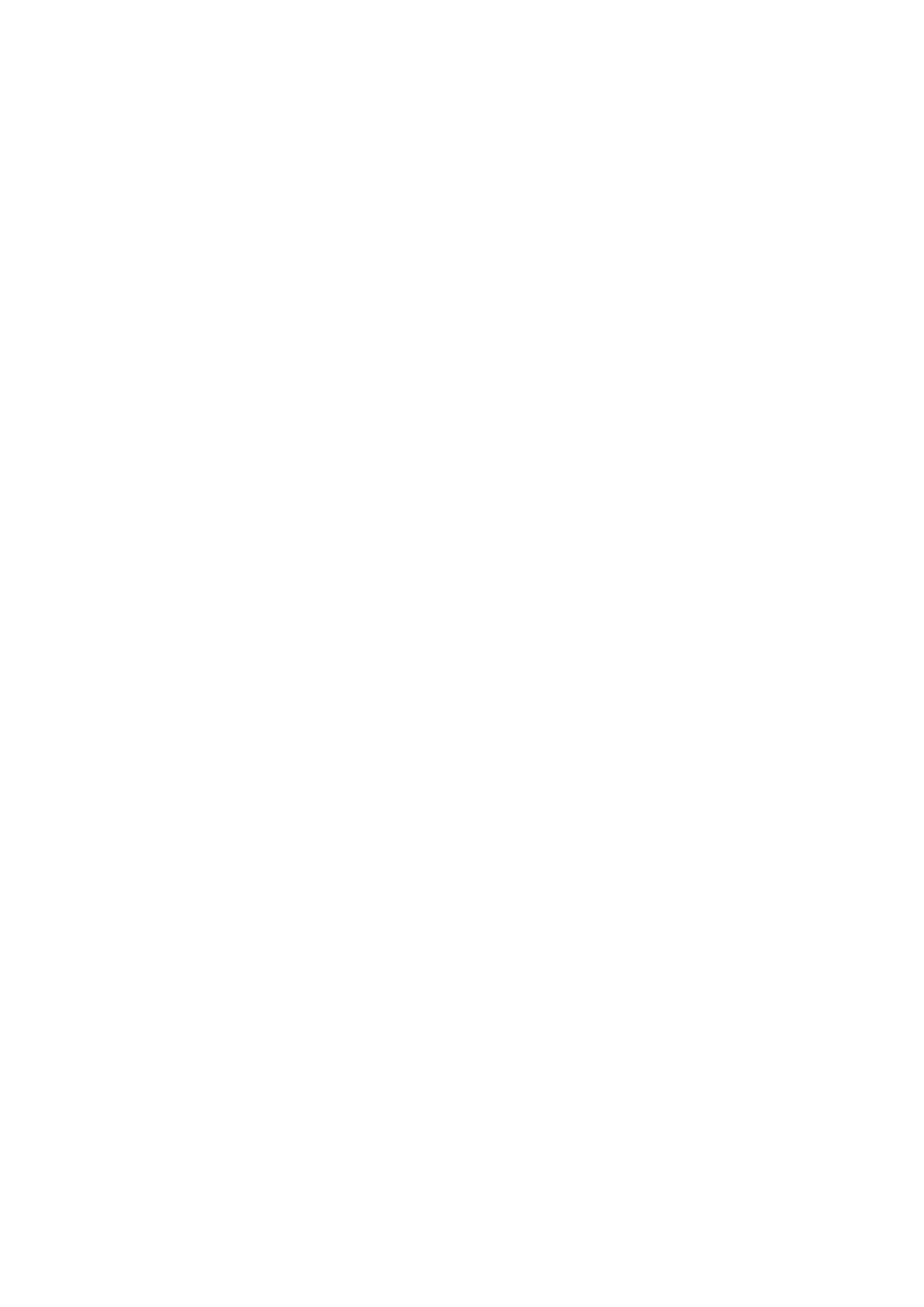### **FOREWORD**

Climate change will affect all four dimensions of food security: food availability, food accessibility, food utilization and food systems stability. It will have an impact on human health, livelihood assets, food production and distribution channels, as well as changing purchasing power and market flows. Its impacts will be both short term, resulting from more frequent and more intense extreme weather events, and long term, caused by changing temperatures and precipitation patterns,

People who are already vulnerable and food insecure are likely to be the first affected. Agriculture-based livelihood systems that are already vulnerable to food insecurity face immediate risk of increased crop failure, new patterns of pests and diseases, lack of appropriate seeds and planting material, and loss of livestock. People living on the coasts and floodplains and in mountains, drylands and the Arctic are most at risk.

As an indirect effect, low-income people everywhere, but particularly in urban areas, will be at risk of food insecurity owing to loss of assets and lack of adequate insurance coverage. This may also lead to shifting vulnerabilities in both developing and developed countries.

Food systems will also be affected through possible internal and international migration, resource- based conflicts and civil unrest triggered by climate change and its impacts.

Agriculture, forestry and fisheries will not only be affected by climate change, but also contribute to it through emitting greenhouse gases. They also hold part of the remedy, however; they can contribute to climate change mitigation through reducing greenhouse gas emissions by changing agricultural practices.

At the same time, it is necessary to strengthen the resilience of rural people and to help them cope with this additional threat to food security. Particularly in the agriculture sector, climate change adaptation can go hand-in-hand with mitigation. Climate change adaptation and mitigation measures need to be integrated into the overall development approaches and agenda.

This document provides background information on the interrelationship between climate change and food security, and ways to deal with the new threat. It also shows the opportunities for the agriculture sector to adapt, as well as describing how it can contribute to mitigating the climate challenge.

**Wulf Killmann**  Chairperson Interdepartmental Working Group on Climate Change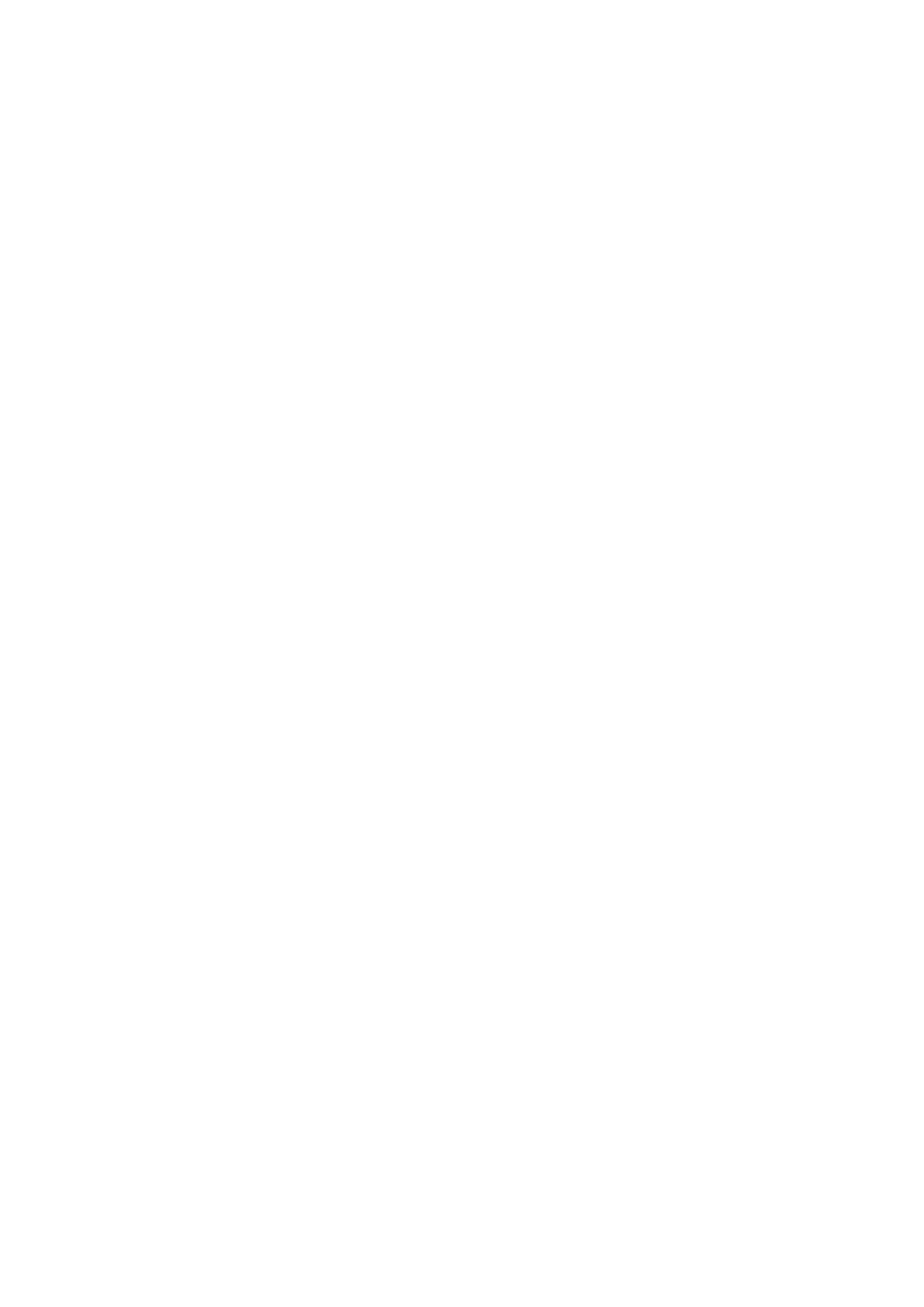## **CONTENTS**

| <b>FOREWORD</b>                                                                                                                                                                                                                                                                                                                                                                                                                                                                                                                                                                                                                      | Ш                                                                                                                                                                    |
|--------------------------------------------------------------------------------------------------------------------------------------------------------------------------------------------------------------------------------------------------------------------------------------------------------------------------------------------------------------------------------------------------------------------------------------------------------------------------------------------------------------------------------------------------------------------------------------------------------------------------------------|----------------------------------------------------------------------------------------------------------------------------------------------------------------------|
| <b>ACKNOWLEDGEMENTS</b>                                                                                                                                                                                                                                                                                                                                                                                                                                                                                                                                                                                                              | IX                                                                                                                                                                   |
| <b>SUMMARY</b>                                                                                                                                                                                                                                                                                                                                                                                                                                                                                                                                                                                                                       | XI                                                                                                                                                                   |
| <b>ACRONYMS</b>                                                                                                                                                                                                                                                                                                                                                                                                                                                                                                                                                                                                                      | <b>XIII</b>                                                                                                                                                          |
| <b>INTRODUCTION</b>                                                                                                                                                                                                                                                                                                                                                                                                                                                                                                                                                                                                                  | 1                                                                                                                                                                    |
| <b>1. DEFINING TERMS AND CONCEPTUALIZING RELATIONSHIPS</b><br>Food systems and food security<br>Food security<br>Food system<br>Food chain<br><b>Climate and climate change</b><br>Climate and its measurement<br>Climate system<br>Climate variability and climate change<br>Effects of global warming on the climate system<br>Acclimatization, adaptation and mitigation<br><b>Climate change and food security</b><br>Agriculture, climate and food security<br>Food security and climate change: a conceptual framework                                                                                                         | 3<br>$\begin{array}{c} 3 \\ 3 \\ 3 \end{array}$<br>$\overline{5}$<br>6<br>$\sqrt{6}$<br>$\overline{\mathcal{I}}$<br>$\,$ $\,$<br>8<br>8<br>$\overline{9}$<br>9<br>11 |
| Vulnerability to climate change<br>Livelihood vulnerability<br>2. PROTECTING FOOD SECURITY THROUGH ADAPTATION TO CLIMATE CHANGE<br>FAO's strategic approach<br>Living with uncertainty and managing new risks<br>Improving the quality of information and its use<br>Promoting insurance schemes for climate change risk<br>Developing national risk management policies<br>Strengthening resilience and managing change<br>Adjusting consumption and responding to new health risks<br>Intensifying food and agricultural production<br>Creating an eco-friendly energy economy<br>Adapting agriculture-based livelihood strategies | 12<br>27<br>31<br>31<br>32<br>34<br>39<br>40<br>41<br>41<br>42<br>46<br>54                                                                                           |
| 3. PROTECTING FOOD SECURITY THROUGH MITIGATION OF CLIMATE CHANGE<br><b>Reducing emissions</b><br>Reducing agricultural and forestry emissions of carbon dioxide<br>Reducing agricultural emissions of methane and nitrous oxide<br><b>Sequestering carbon</b><br>Reforestation and afforestation<br>Rehabilitating degraded grasslands<br>Rehabilitating cultivated soils<br>Promoting conservation agriculture                                                                                                                                                                                                                      | 59<br>60<br>60<br>62<br>65<br>66<br>67<br>68<br>69                                                                                                                   |
| <b>4. THE WAY FORWARD</b><br>The institutional setting for addressing food security and climate change linkages<br>The Intergovernmental Panel on Climate Change<br>The United Nations Framework Convention on Climate Change, its Conference of the<br>Parties, the Kyoto Protocol and the Nairobi Worlk Programme                                                                                                                                                                                                                                                                                                                  | 71<br>71<br>71<br>71                                                                                                                                                 |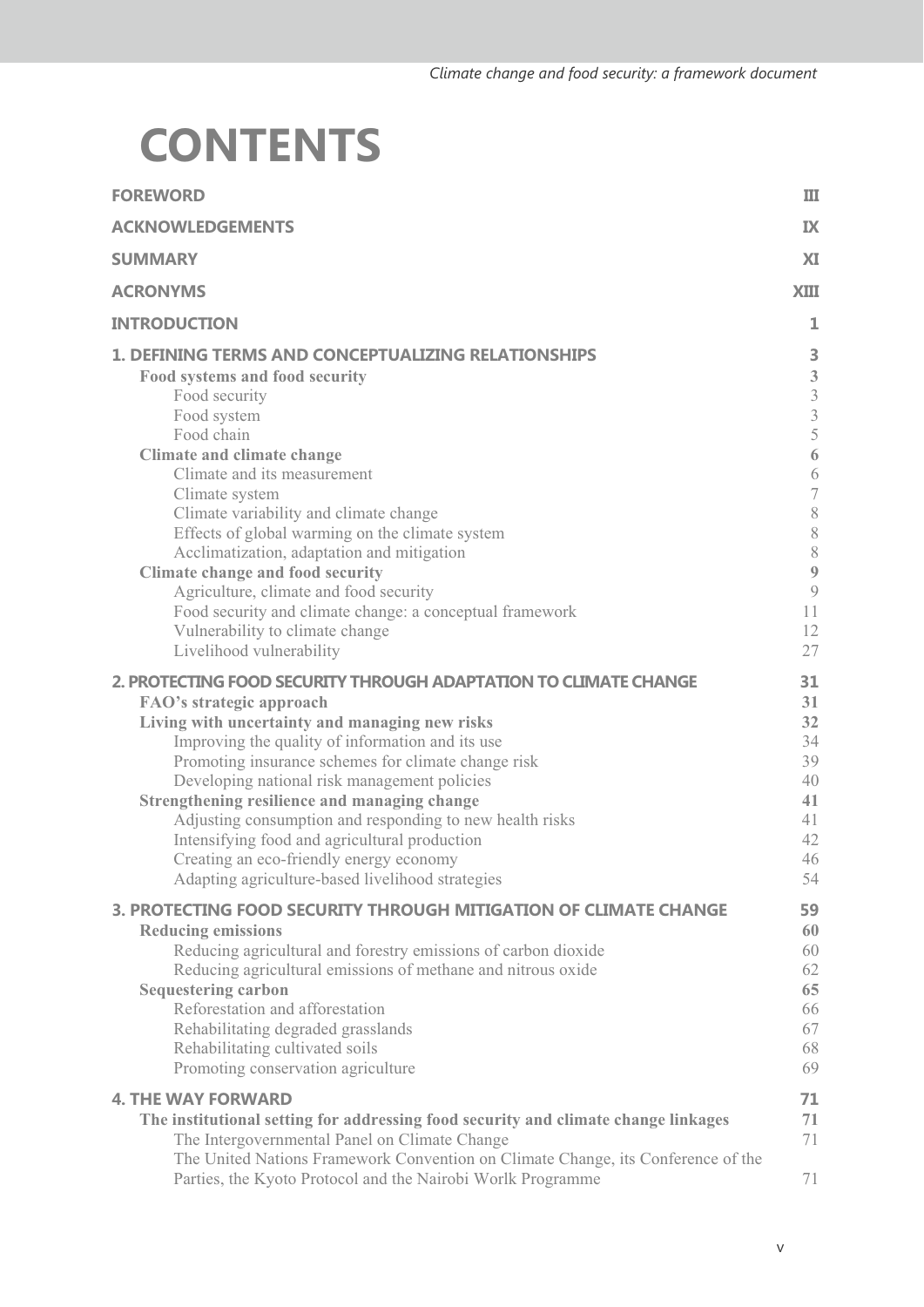| Agenda 21 and sustainable agriculture and rural development                                                                                                                                              | 72             |
|----------------------------------------------------------------------------------------------------------------------------------------------------------------------------------------------------------|----------------|
| Integrating adaptation and mitigation                                                                                                                                                                    | 72             |
| <b>Access to funds</b>                                                                                                                                                                                   | 73             |
| The UNFCCC Climate Change Funds and the Global Environment Facility                                                                                                                                      | 73             |
| The Clean Development Mechanism                                                                                                                                                                          | 74             |
| Other funding sources                                                                                                                                                                                    | 74             |
| <b>FAO's role</b>                                                                                                                                                                                        | 74             |
| <b>REFERENCES</b>                                                                                                                                                                                        | 77             |
| <b>ANNEX I</b><br><b>Essential Climate Variables for the Global Climate Observing System, the Global Ocean Observing</b><br><b>System and the Global Terrestrial Observing System</b><br><b>ANNEX II</b> | 83<br>83<br>85 |
| <b>Internationally Agreed Climate and Climate Change terminology</b>                                                                                                                                     | 85             |
| <b>ANNEX III</b>                                                                                                                                                                                         | 87             |
| <b>Global Warming and Climate Change</b>                                                                                                                                                                 | 87             |
| Climate change, global environmental change and global change                                                                                                                                            | 87             |
| Global warming                                                                                                                                                                                           | 87             |
| The carbon and nitrogen cycles                                                                                                                                                                           | 89             |
| <b>ANNEX IV</b>                                                                                                                                                                                          | 93             |
| <b>Rules and Conditions for the Clean Development Mechanism</b>                                                                                                                                          | 93             |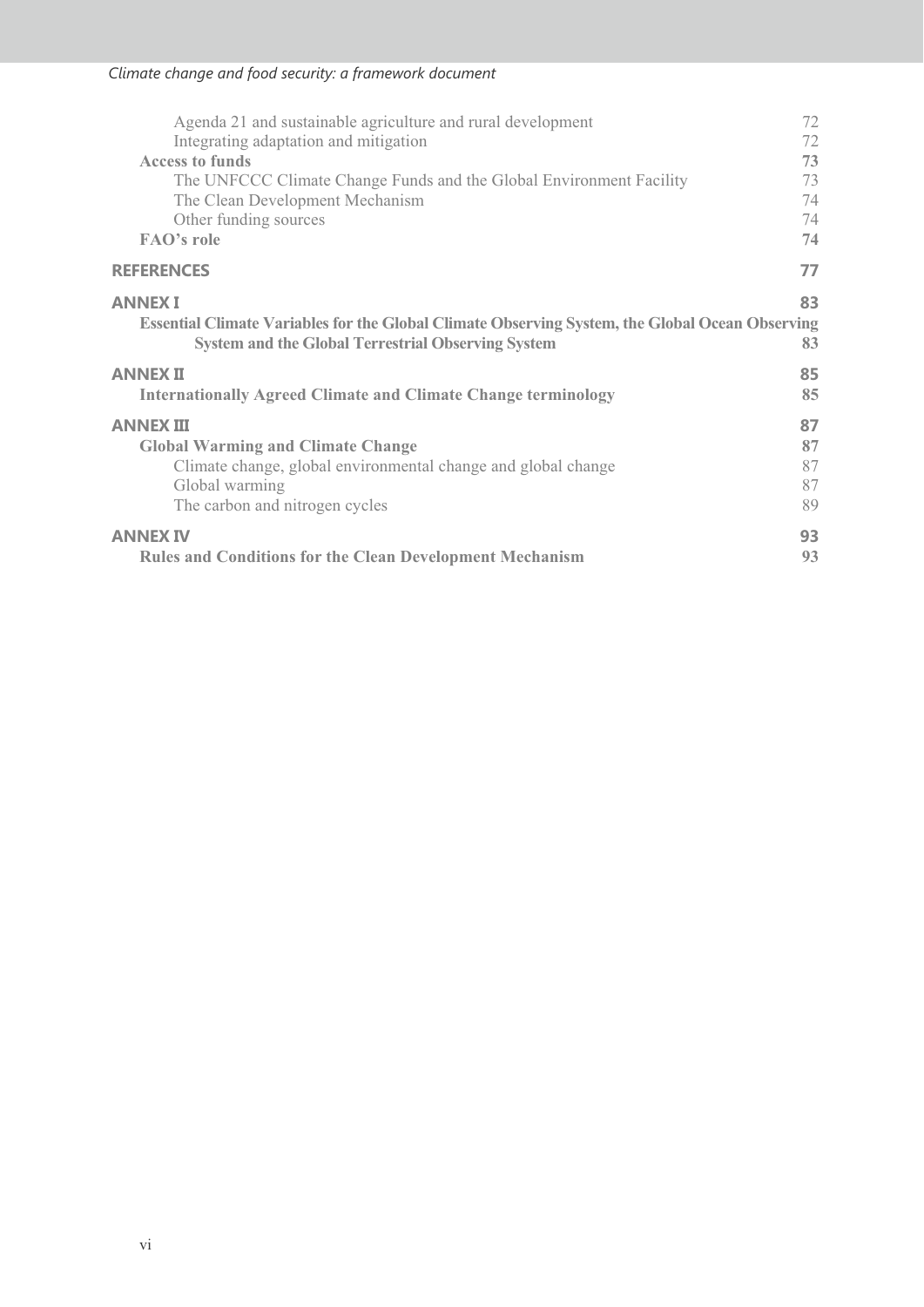### **TABLES**

| <b>Table 1.</b> Potential impacts of climate change on food systems and food security, and possible  |    |
|------------------------------------------------------------------------------------------------------|----|
| adaptive responses                                                                                   | 14 |
| <b>Table 2.</b> Impacts of droughts on livestock numbers in selected African countries, 1981 to 1999 | 22 |
| Table 3. Employment in agriculture as share of total employment, by region                           | 28 |
| Table 4. Land required to replace 25 percent of current fuel demand for transport (45 EJ/year)       | 47 |
| Table 5. Distribution of global land area, 2004                                                      | 48 |
| Table 6. Examples of livelihood groups at risk and adaptation responses for each of ten              |    |
| ecosystems evaluated for the Millennium Ecosystem Assessment                                         | 55 |
| Table 7. Global terrestrial carbon sequestration potential                                           | 66 |
| Table 8. Agricultural practices for enhancing productivity and increasing the amount                 |    |
| of carbon in soils                                                                                   | 69 |
|                                                                                                      |    |

### **FIGURES**

| <b>Figure 1.</b> Conceptual framework of possible causes of low food consumption and         |    |
|----------------------------------------------------------------------------------------------|----|
| poor nutritional status                                                                      | 4  |
| Figure 2. Food system activities and food security outcomes                                  | 5  |
| <b>Figure 3.</b> The formation of climate                                                    | 7  |
| <b>Figure 4.</b> Global warming and changes in the climate system (FAO/NRCB)                 | 10 |
| <b>Figure 5.</b> Climate change and food security                                            | 13 |
| Figure 6. Steps for selecting adaptation options                                             | 32 |
| <b>Figure 7.</b> Steps for designing a strategy to implement the adaptation options selected | 33 |
| Figure 8. Methods and tools for assessing climate change impacts for different time          |    |
| periods and at various scales                                                                | 33 |
| <b>Figure 9.</b> Multistakeholder processes for mainstreaming climate change adaptation into |    |
| sustainable development approaches                                                           | 35 |
| <b>Figure 10.</b> Providing timely weather information for all actors in the food system     | 37 |
| <b>Figure 11.</b> Benefits of improved climate information for reducing risk in Australia    | 38 |
| <b>Figure 12.</b> Shares of bioenergy in total energy supply                                 | 51 |
| Figure 13. Shares of bioenergy in total primary energy supply in different regions in 2004   | 52 |
| Figure 14. Contributions of agricultural and forestry to greenhouse gas emissions            | 60 |
|                                                                                              |    |
| <b>BOXES</b>                                                                                 |    |
|                                                                                              |    |
| Box 1. Benefits of women's participation in cyclone preparedness in Bangladesh               | 36 |

| <b>Box 2.</b> Drought insurance in Ethiopia                                                |  | 40 |
|--------------------------------------------------------------------------------------------|--|----|
| <b>Box 3.</b> Gorilla slaughter, conflict, deforestation and demand for charcoal in Rwanda |  |    |
| and eastern DRC                                                                            |  | 53 |
| <b>Box 4.</b> Adaptation by small-scale tea farmers in South Africa                        |  | 57 |
| <b>Box 5:</b> UNFCCC funding for climate change adaptation and mitigation                  |  | 73 |
|                                                                                            |  |    |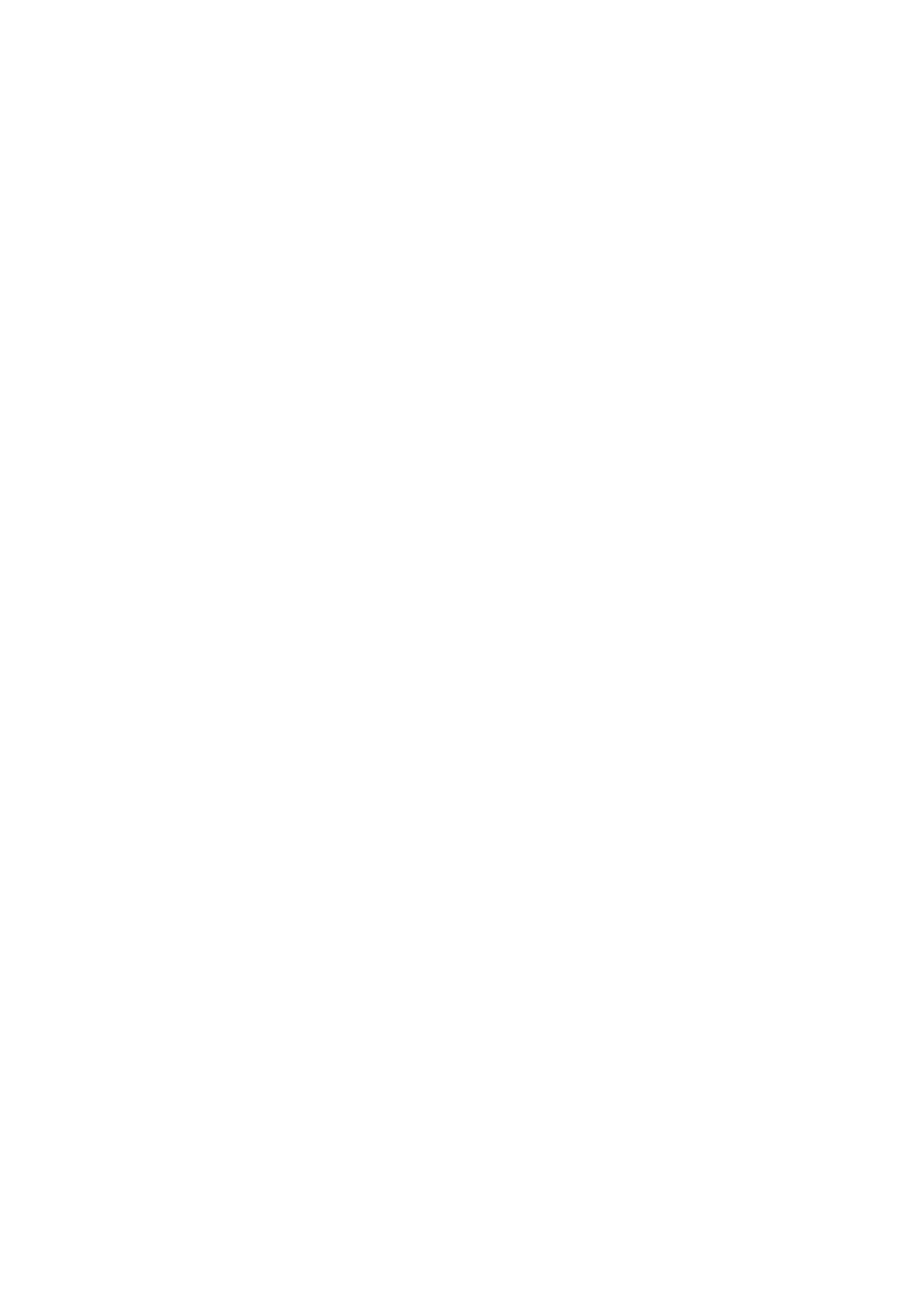### **ACKNOWLEDGEMENTS**

This publication was prepared by FAO's Interdepartmental Working Group (IDWG) on Climate Change, chaired by Wulf Killmann, Director, Forest Products and Industries Division. The work has benefited from the active support of many members of the IDWG and other colleagues in FAO, including Pierre Gerber and Henning Steinfeld, Catherine Batello, Theodore Friedrich and Nguyen Nguu. Kakoli Ghosh, Josef Schmidhuber, Ali Gurkan, Yianna Lambrou, Cassandra de Young, Susan Braatz, Jim Carle, John Latham, Jacob Burke and Jippe Hoogeveen, Isabel Alvarez, Barbara Cooney and Karel Callens.

 Particular thanks go to Prabhu Pingali, Keith Wiebe and Monica Zurek, Jasmine Hymans and Stephan Baas and Michele Bernardi. The document was prepared in close collaboration with the Stockholm Environment Institute (SEI). The IDWG gratefully acknowledges the contributions of Tom Downing, Barbara Huddleston and Gina Ziervogel, Oxford Office, SEI, to its conceptualization and writing; to Barbara Huddleston, Jane Shaw and Maria Guardia for its editing and layout; and to Anna Maria Alba for her work on the graphics.

 The English version of the full document and brochure, and the language versions of the brochure, are available at: www.fao.org/clim/index\_en.htm.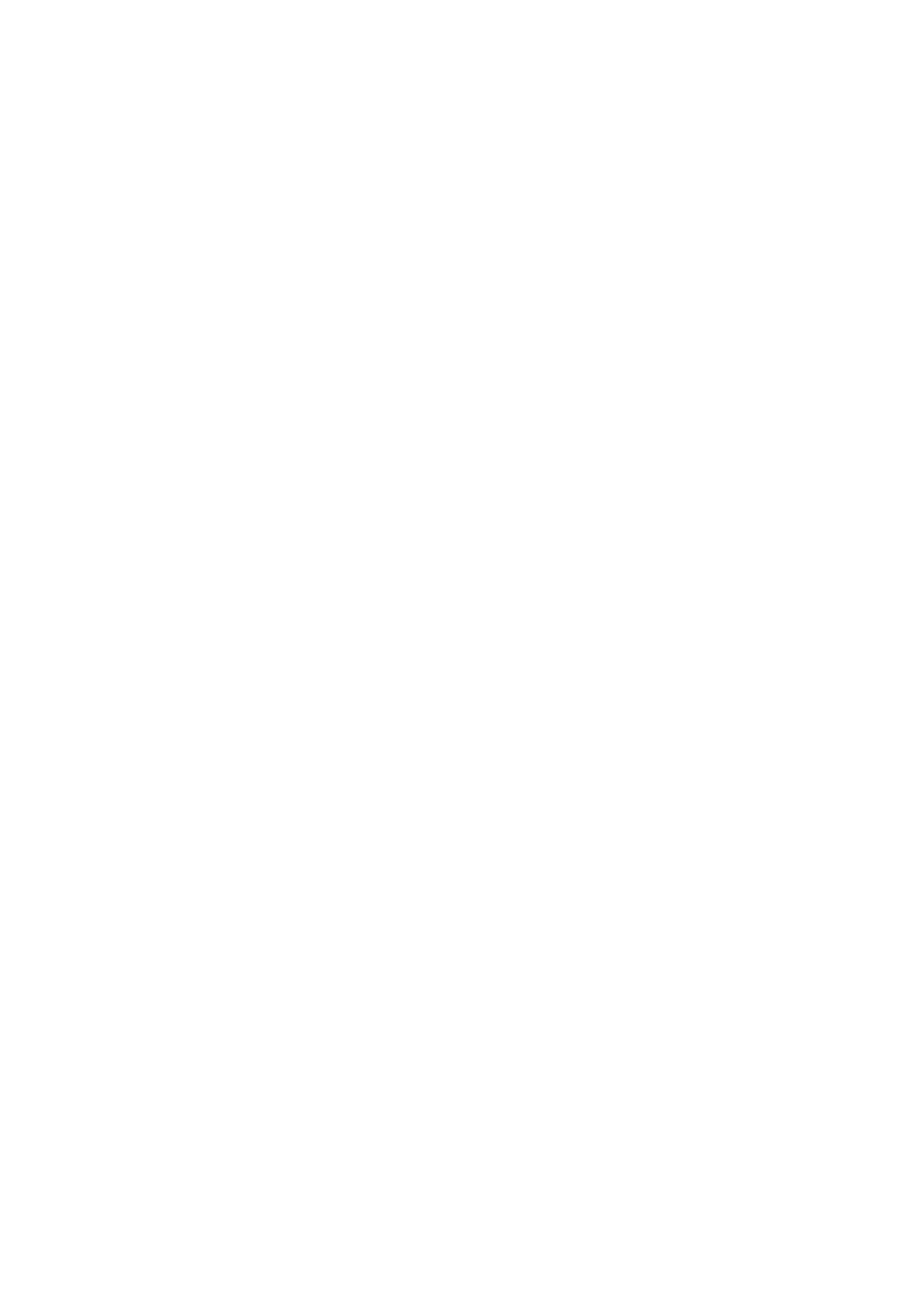## **SUMMARY**

Until recently, most assessments of the impact of climate change on the food and agriculture sector have focused on the implications for production and global supply of food, with less consideration of other components of the food chain. This paper takes a broader view and explores the multiple effects that global warming and climate change could have on food systems and food security. It also suggests strategies for mitigating and adapting to climate change in several key policy domains of importance for food security.

#### **Defining terms and conceptualizing relationships**

Food security is the outcome of food system processes all along the food chain. Climate change will affect food security through its impacts on all components of global, national and local food systems.

Climate change is real, and its first impacts are already being felt. It will first affect the people and food systems that are already vulnerable, but over time the geographic distribution of risk and vulnerability is likely to shift. Certain livelihood groups need immediate support, but everbody is at risk.

#### **Managing risk**

Risk exists when there is uncertainty about the future outcomes of ongoing processes or about the occurrence of future events. Adaptation is about reducing and responding to the risks climate change poses to people's lives and livelihoods.

Reducing uncertainty by improving the information base, and devising innovative schemes for insuring against climate change hazards will both be important for successful adaptation. Adaptive management can be a particularly valuable tool for devising strategies that respond to the unique risks to which different ecosystems and livelihood groups are exposed.

#### **Strengthening resilience**

Strengthening resilience involves adopting practices that enable vulnerable people to protect existing livelihood systems, diversify their sources of income, change their livelihood strategies or migrate, if this is the best option.

Changing consumption patterns and food preparation practices may be sufficient to protect food security in many circumstances. Both market forces and voluntary choices influence individual decisions about what food to eat and how to maintain good health under a changing climate.

Safeguarding food security in the face of climate change also implies avoiding the disruptions or declines in global and local food supplies that could result from changes in temperature and precipitation regimes and new patterns of pests and diseases.

Raised productivity from improved agricultural water management will be crucial to ensuring global food supply and global food security. Sustainable livestock management practices for adaptation and associated mitigation should also be given high priority. Conservation agriculture can make a significant difference to efficiency of water use, soil quality, capacity to withstand extreme events, and carbon sequestration. Promoting agrobiodiversity is particularly important for local adaptation and resilience.

Meeting the growing demand for energy is a prerequisite for continued growth and development. Bioenergy is likely to play an increasingly important role, but its use should not undermine food security.

#### **Mitigating climate change**

Mitigating climate change means reducing greenhouse gas emissions and sequestering or storing carbon in the short term, and - of even greater importance - making development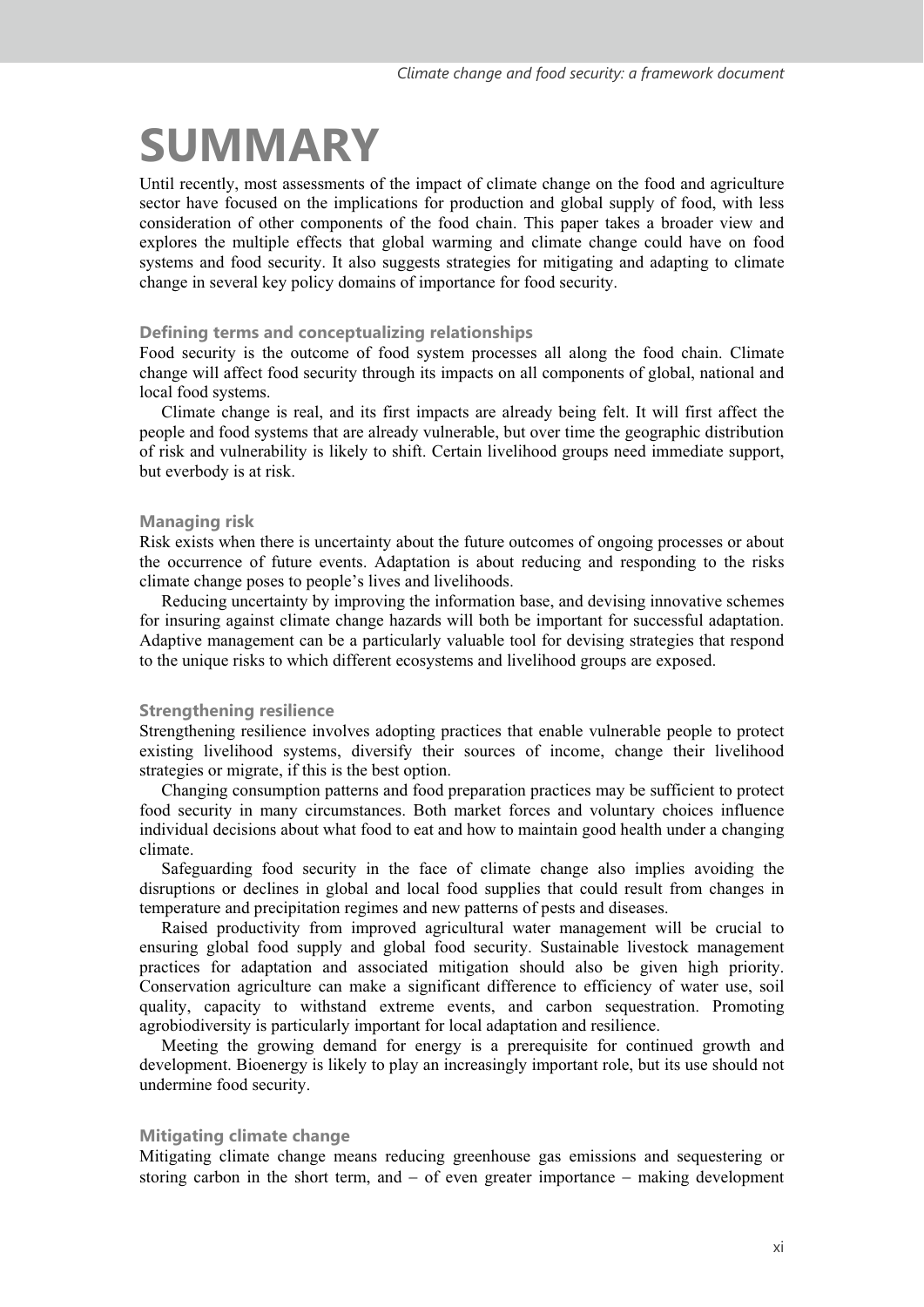choices that will reduce risk by curbing emissions over the long term. Although the entire food system is a source of greenhouse gas emissions, primary production is by far the most important component. Incentives are needed to persuade crop and livestock producers, agroindustries and ecosystem managers to adopt good practices for mitigating climate change.

#### **The way forward**

In the food and agriculture sector, adaptation and mitigation often go hand in hand, so adopting an integrated strategic approach represents the best way forward.

Several funds within the United Nations system finance specific activities aimed at reducing greenhouse gas emissions and increasing resilience to the negative impacts of climate change. Because many mitigation actions that would have high payoffs also represent good options for adaptation within the food and agriculture sectors of low-income developing countries, it may be possible to obtain additional resources from bilateral and multilateral aid agencies, which are becoming increasingly interested in investing development resources in adaptive responses to climate change.

The ultimate goal of FAO's climate change work is to inform and promote local dialogue about what the impacts of climate change are likely to be and what options exist for reducing vulnerability, and to provide local communities with site-specific solutions.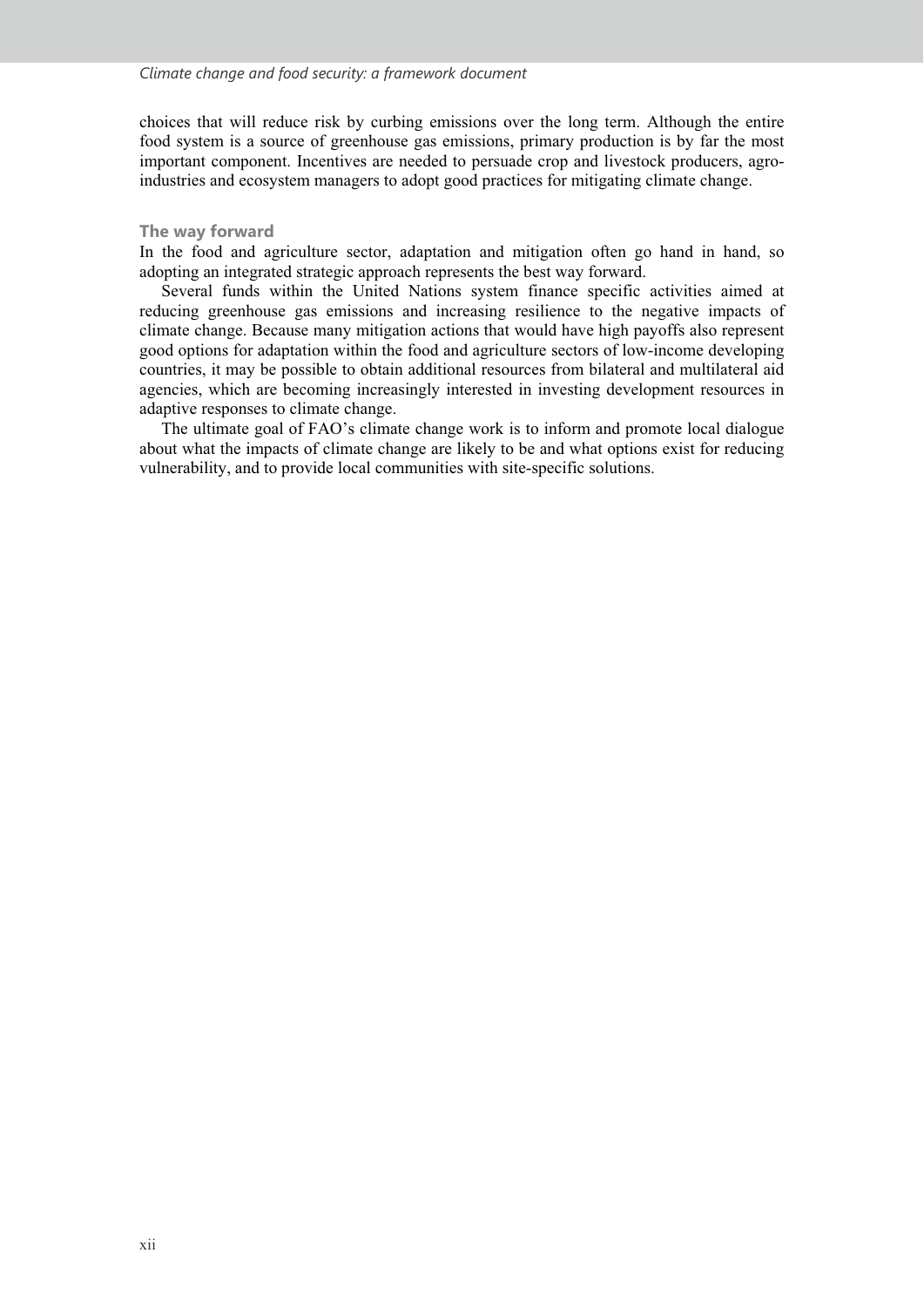## **ACRONYMS**

| <b>CBD</b>                | United Nations Convention on Biological Diversity                  |
|---------------------------|--------------------------------------------------------------------|
| <b>CCFS</b>               | climate change and food security                                   |
| <b>CDM</b>                | Clean Development Mechanism                                        |
| <b>CER</b>                | certified emissions reduction                                      |
| <b>CIESIN</b>             | Center for International Earth Science Information Network         |
| <b>CIS</b>                | Commonwealth of Independent States                                 |
| CO <sub>2</sub>           | carbon dioxide                                                     |
| <b>COP</b>                | Conference of the Parties                                          |
| <b>DRC</b>                | Democratic Republic of the Congo                                   |
| <b>ECV</b>                | essential climate variable                                         |
| <b>EPA</b>                | <b>Environmental Protection Agency (United States)</b>             |
| <b>ESAC</b>               | Comparative Agricultural Development Service (FAO)                 |
| <b>ESSP</b>               | Earth System Science Partnership                                   |
| <b>ETFRN</b>              | European Tropical Forestry Research Network                        |
| ${\mathbb E} {\mathbb U}$ | European Union                                                     |
| <b>FAO</b>                | Food and Agriculture Organization of the United Nations            |
| <b>FIVIMS</b>             | Food Insecurity and Vulnerability Information and Mapping System   |
| <b>FSIEWS</b>             | Food Security Information and Early Warning System                 |
| <b>GCOS</b>               | Global Climate Observing System                                    |
| <b>GECAFS</b>             | Global Environmental Change and Food Systems (project)             |
| <b>GEF</b>                | Global Environment Facility                                        |
| <b>GHG</b>                | greenhouse gas                                                     |
| <b>GIPB</b>               | Global Partnership Initiative for Plant Breeding Capacity Building |
| <b>ICSU</b>               | International Council for Science                                  |
| <b>IDWG</b>               | Interdepartmental Working Group                                    |
| IEA                       | <b>International Energy Agency</b>                                 |
| <b>IFAD</b>               | International Fund for Agricultural Development                    |
| <b>IFPRI</b>              | <b>International Food Policy Research Institute</b>                |
| <b>IFRC-RCS</b>           | International Federation of Red Cross and Red Crescent Societies   |
| <b>IGBP</b>               | International Geosphere-Biosphere Programme                        |
| <b>IHDP</b>               | International Human Dimensions Programme on Global Environmental   |
|                           | Change                                                             |
| <b>ILO</b>                | International Labour Organization                                  |
| INI                       | International Nitrogen Initiative                                  |
| <b>IOC</b>                | Intergovernmental Oceanographic Commission                         |
| <b>IPCC</b>               | Intergovernmental Panel on Climate Change                          |
| <b>IWMI</b>               | International Water Management Institute                           |
| <b>LDC</b>                | least-developed country                                            |
| <b>LDCF</b>               | Least Developed Countries Fund (UNFCCC)                            |
| <b>MDG</b>                | Millennium Development Goal                                        |
| <b>NAPA</b>               | National Adaptation Programme of Action (UNFCCC)                   |
| <b>NFP</b>                | <b>National Forest Programme</b>                                   |
| <b>NGO</b>                | non-governmental organization                                      |
| <b>NPFS</b>               | National Programme for Food Security                               |
| <b>NRC</b>                | Environment, Climate Change and Bioenergy Division (FAO)           |
| <b>NRCB</b>               | Climate Change and Bioenergy Unit (FAO)                            |
| <b>NRCE</b>               | Environmental Assessment and Management Unit (FAO)                 |
| <b>NWP</b>                | Nairobi Work Programme on Impacts, Vulnerability and Adaptation to |
|                           | Climate Change                                                     |
| <b>RICMS</b>              | Rice Integrated Crop Management Systems                            |
| <b>RPFS</b>               | Regional Programme for Food Security                               |
| <b>SARD</b>               | sustainable agriculture and rural development                      |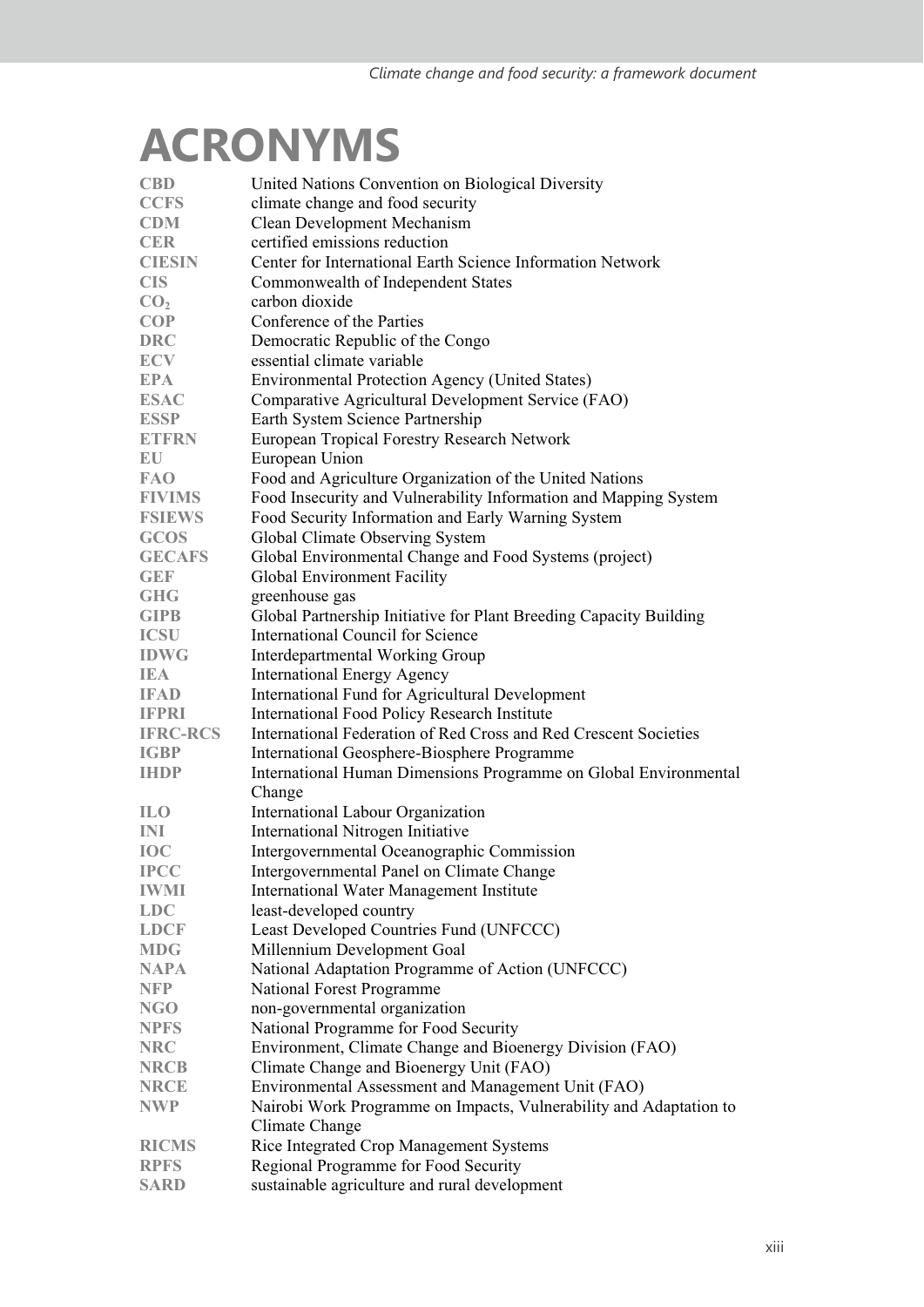*Climate change and food security: a framework document* 

| <b>SBSTA</b>    | Subsidiary Body for Scientific and Technical Advice (UNFCCC)      |
|-----------------|-------------------------------------------------------------------|
| <b>SCCF</b>     | Special Climate Change Fund (UNFCCC)                              |
| <b>SEI</b>      | Stockholm Environment Institute                                   |
| UN              | <b>United Nations</b>                                             |
| <b>UNCED</b>    | United Nations Conference on Environment and Development          |
| <b>UNDP</b>     | United Nations Development Programme                              |
| <b>UNDPI</b>    | United Nations Department of Public Information                   |
| <b>UNEP</b>     | United Nations Environment Programme                              |
| <b>UNESCO</b>   | United Nations Educational, Scientific and Cultural Organization  |
| <b>UNFCCC</b>   | United Nations Framework Convention on Climate Change             |
| <b>UNFF</b>     | United Nations Forum on Forests                                   |
| <b>UK DEFRA</b> | United Kingdom Department for Environment, Food and Rural Affairs |
| <b>WCRP</b>     | World Climate Research Programme                                  |
| <b>WFS</b>      | World Food Summit                                                 |
| <b>WHO</b>      | World Health Organization                                         |
| <b>WMO</b>      | World Meteorological Organization                                 |
| <b>WRI</b>      | World Resources Institute                                         |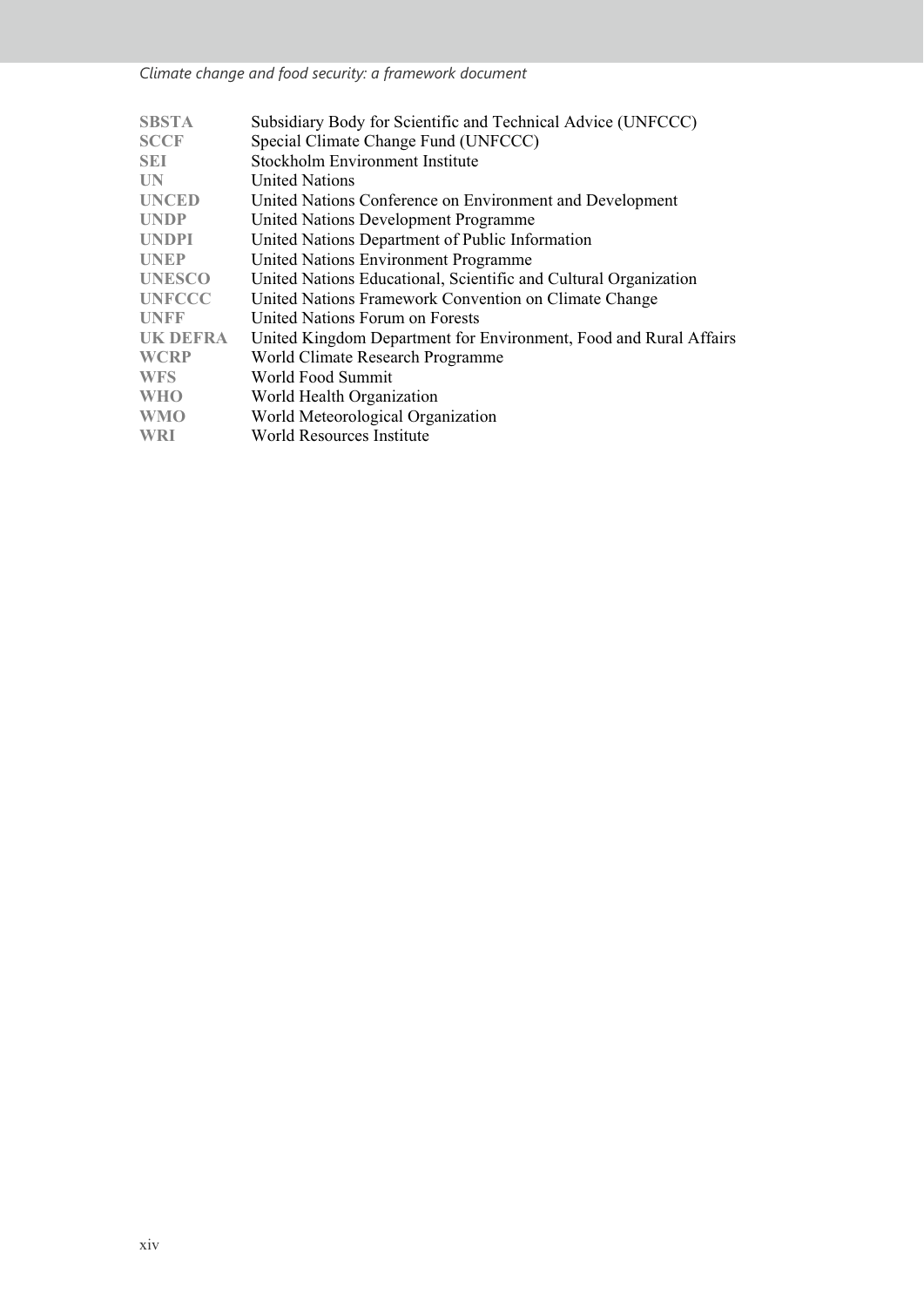## **INTRODUCTION**

Mean global temperatures have been increasing since about 1850, mainly owing to the accumulation of greenhouse gases in the atmosphere. The main causes are the burning of fossil fuels (coal, oil and gas) to meet increasing energy demand, and the spread of intensive agriculture to meet increasing food demand, which is often accompanied by deforestation. The process of global warming shows no signs of abating and is expected to bring about longterm changes in weather conditions.

These changes will have serious impacts on the four dimensions of food security: food availability, food accessibility, food utilization and food system stability. Effects are already being felt in global food markets, and are likely to be particularly significant in specific rural locations where crops fail and yields decline. Impacts will be felt in both rural and urban locations where supply chains are disrupted, market prices increase, assets and livelihood opportunities are lost, purchasing power falls, human health is endangered, and affected people are unable to cope.

Until about 200 years ago, climate was a critical determinant for food security. Since the advent of the industrial revolution, however, humanity's ability to control the forces of nature and manage its own environment has grown enormously. As long as the economic returns justify the costs, people can now create artificial microclimates, breed plants and animals with desired characteristics, enhance soil quality, and control the flow of water.

Advances in storage, preservation and transport technologies have made food processing and packaging a new area of economic activity. This has allowed food distributors and retailers to develop long-distance marketing chains that move produce and packaged foods throughout the world at high speed and relatively low cost. Where supermarkets with a large variety of standard-quality produce, available year-round, compete with small shops selling high-quality but only seasonally available local produce, the supermarkets generally win out.<sup>1</sup>

The consumer demand that has driven the commercialization and integration of the global food chain derives from the mass conversion of farmers into wage-earning workers and middle-level managers, which is another consequence of the industrial revolution. Today, food insecurity persists primarily in those parts of the world where industrial agriculture, long-distance marketing chains and diversified non-agricultural livelihood opportunities are not economically significant.

At the global level, therefore, food system performance today depends more on climate than it did 200 years ago; the possible impacts of climate change on food security have tended to be viewed with most concern in locations where rainfed agriculture is still the primary source of food and income.

However, this viewpoint is short-sighted. It does not take account of the other potentially significant impacts that climate change could have on the global food system, and particularly on market prices. These impacts include those on the water and energy used in food processing, cold storage, transport and intensive production, and those on food itself, reflecting higher market values for land and water and, possibly, payments to farmers for environmental services.

Rising sea levels and increasing incidence of extreme events pose new risks for the assets of people living in affected zones, threatening livelihoods and increasing vulnerability to future food insecurity in all parts of the globe. Such changes could result in a geographic redistribution of vulnerability and a relocalization of responsibility for food security – prospects that need to be considered in the formulation of adaptation strategies for people who are currently vulnerable or could become so within the foreseeable future.

 $\overline{a}$ 

<sup>&</sup>lt;sup>1</sup> For two recent discussions of the modernization processes that have transformed food systems in the past half century, see FAO, 2004b: 18-19; and Ericksen, 2006.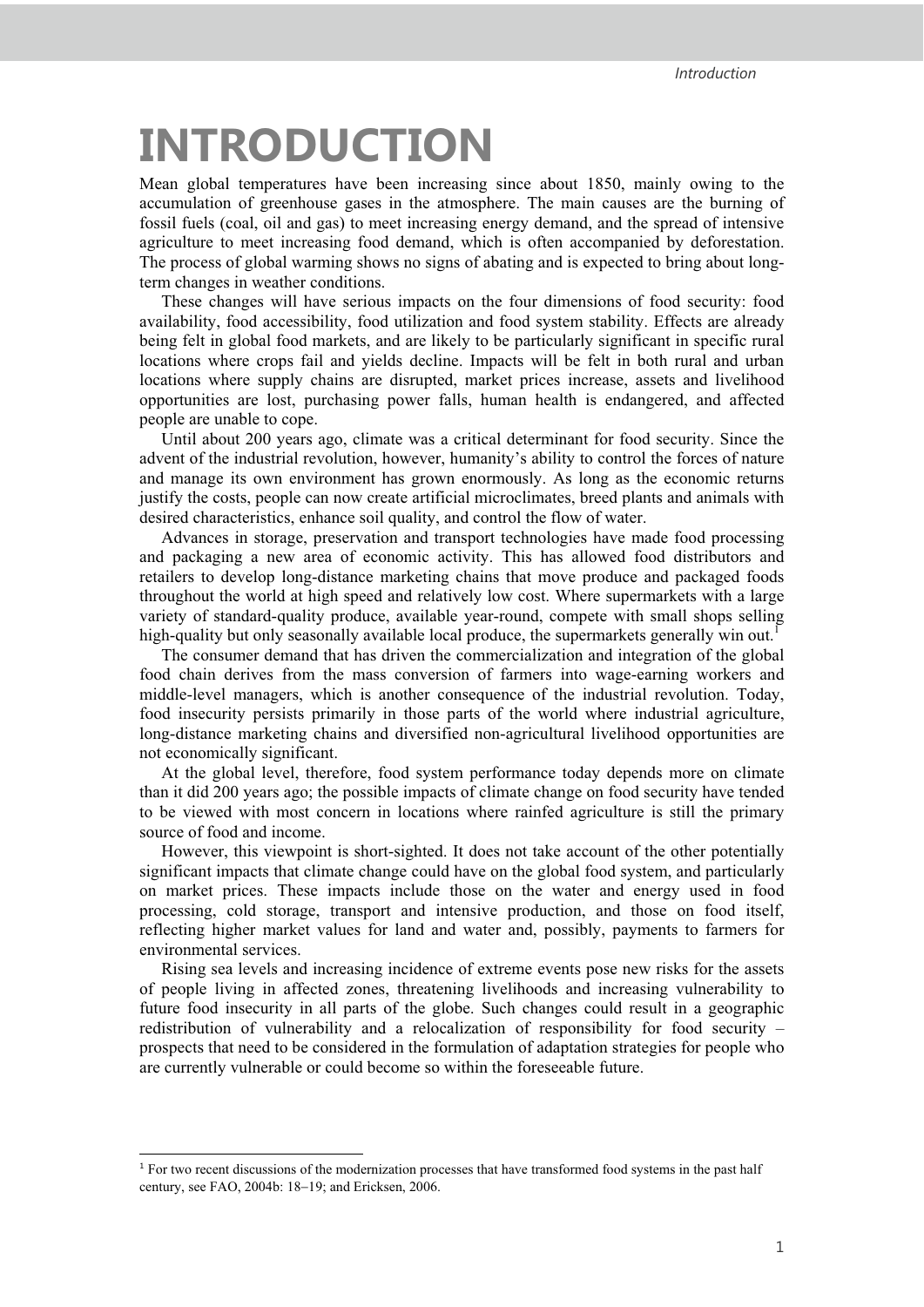#### *Climate change and food security: a framework document*

The potential impacts of climate change on food security must therefore be viewed within the larger framework of changing earth system dynamics and observable changes in multiple socio-economic and environmental variables. This paper seeks to illuminate the potential impacts, both the fairly certain and the highly uncertain, at least at the local level.

Chapter 1 defines key terms and conceptual relationships and discusses possible impacts of climate change on food system performance and food security outcomes. Chapters 2 and 3 provide detail about adaptation and mitigation options for the food and agriculture sector, and Chapter 4 describes the institutional setting for acting to mitigate and adapt to climate change, and draws conclusions for follow-up action by FAO and the international community.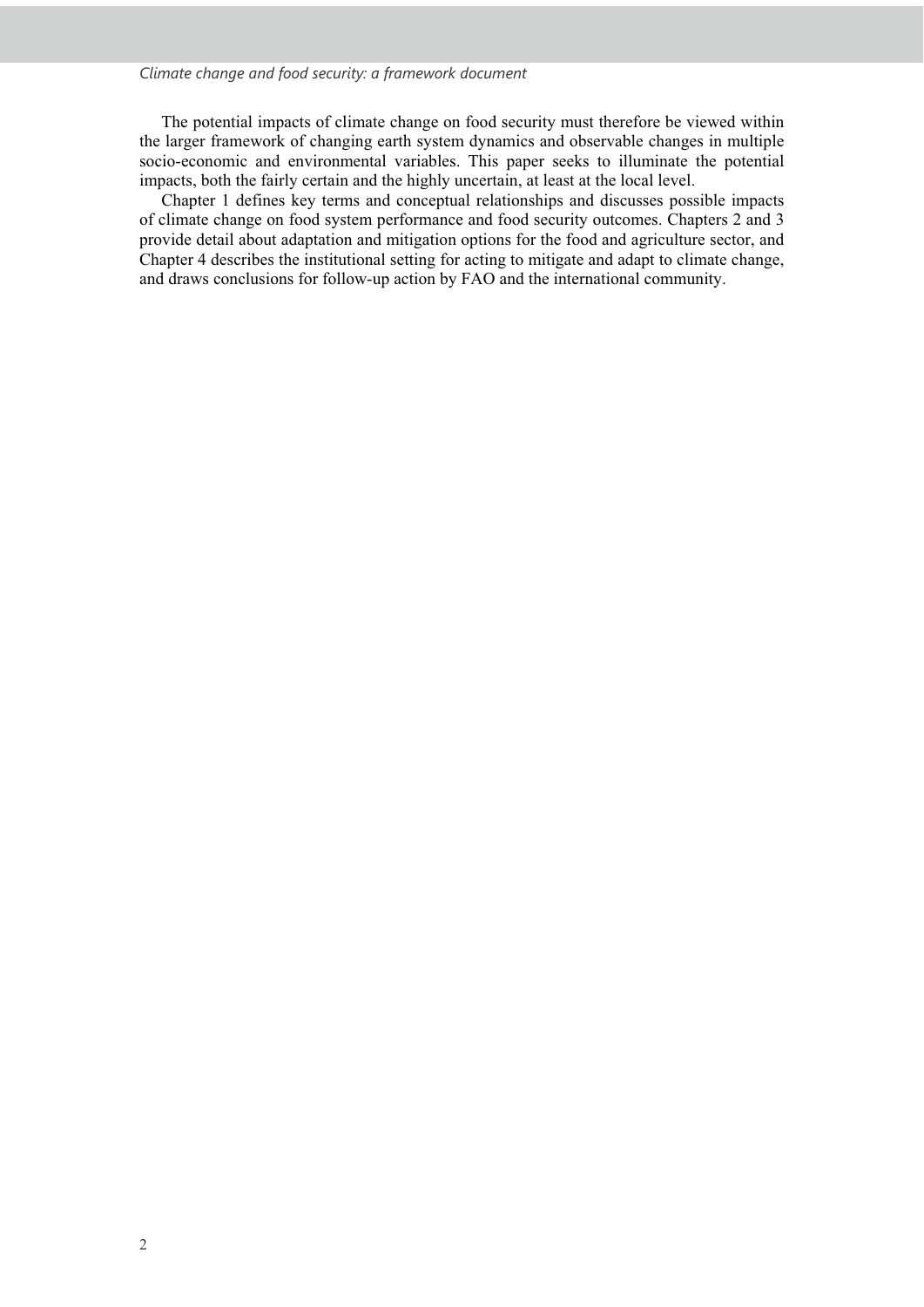# **1. DEFINING TERMS AND CONCEPTUALIZING RELATIONSHIPS**

### **FOOD SYSTEMS AND FOOD SECURITY**

**Food security** 

In May 2007, at the 33rd Session of the Committee on World Food Security, FAO issued a statement to reaffirm its vision of a food-secure world:

*"FAO's vision of a world without hunger is one in which most people are able, by themselves, to obtain the food they need for an active and healthy life, and where social safety nets ensure that those who lack resources still get enough to eat."* (FAO, 2007f)

This vision has its roots in the definition of food security adopted at the World Food Summit (WFS) in November 1996: "Food security exists when all people at all times have physical or economic access to sufficient safe and nutritious food to meet their dietary needs and food preferences for an active and healthy life" (FAO, 1996).

In the year and a half following WFS, the Inter-Agency Working Group that established the Food Insecurity and Vulnerability Information and Mapping System (FIVIMS) elaborated a conceptual framework that gave operational meaning to this definition (Figure 1). FAO reaffirmed this view in its first published assessment of the implications of climate change for food security, contained in its 2015 to 2030 projections for world agriculture.

FAO stressed that "food security depends more on socio-economic conditions than on agroclimatic ones, and on access to food rather than the production or physical availability of food". It stated that, to evaluate the potential impacts of climate change on food security, "it is not enough to assess the impacts on domestic production in food-insecure countries. One also needs to (i) assess climate change impacts on foreign exchange earnings; (ii) determine the ability of foodsurplus countries to increase their commercial exports or food aid; and (iii) analyse how the incomes of the poor will be affected by climate change" (FAO, 2003b: 365-366).

#### **Food system**

Definitions of food security identify the outcomes of food security and are useful for formulating policies and deciding on actions, but the processes that lead to desired outcomes also matter. Most current definitions of food security therefore include references to processes as well as outcomes. Recent work describing the functioning of food systems has helped to show both desired food security goals and what needs to happen to bring these about.

Between 1999 and 2003, a series of expert consultations, convened by the Global Environmental Change and Food Systems (GECAFS) project with FAO's participation, developed a version of the FIVIMS framework that further clarifies how a variety of processes along a food chain need to occur in order to bring about food security. Taken together, these processes constitute the food system, and the performance of the food system determines whether or not food security is achieved. GECAFS gives the following definition and graphical representation (Figure 2):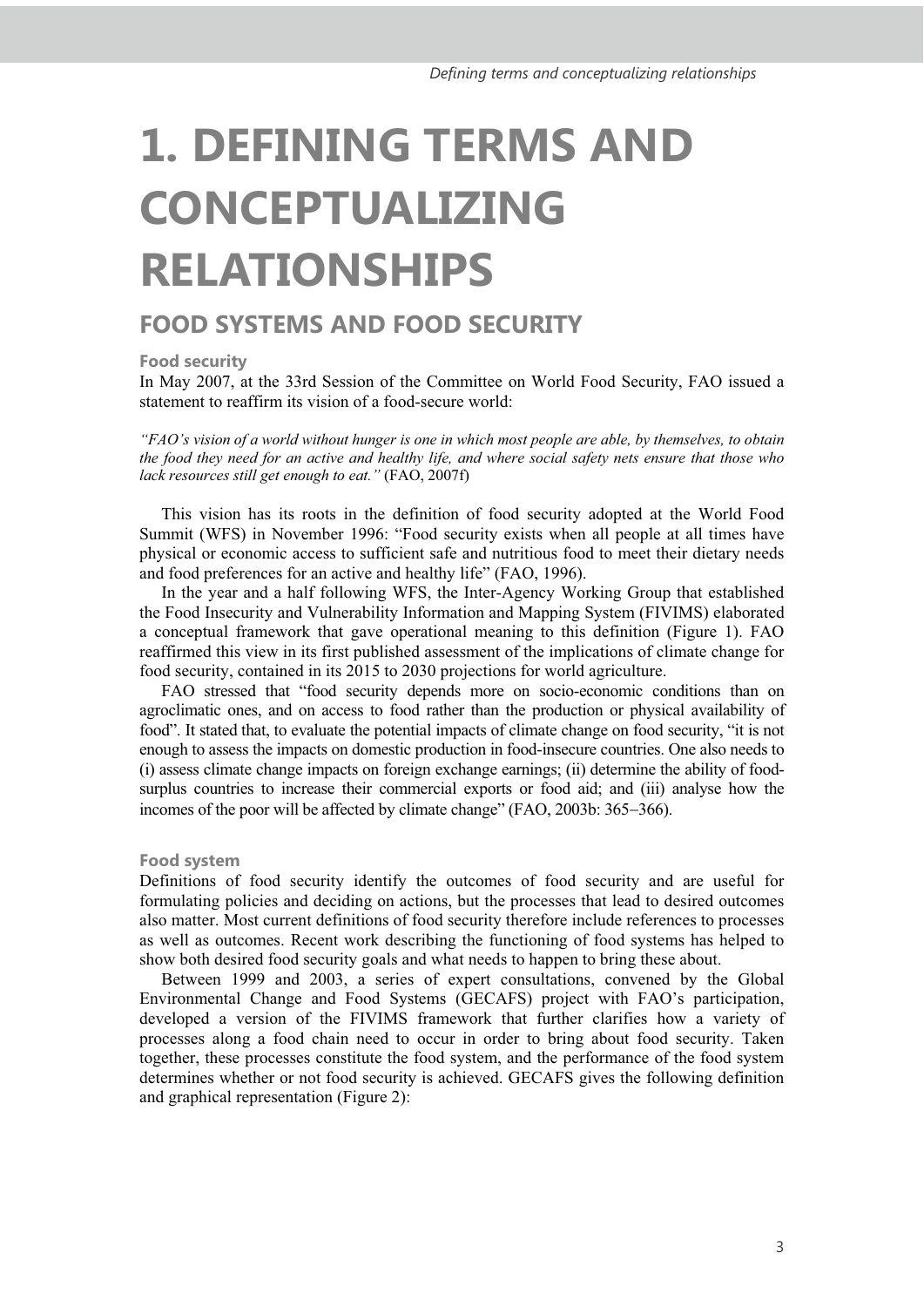*"Food systems encompass (i) activities related to the production, processing, distribution, preparation and consumption of food; and (ii) the outcomes of these activities contributing to food security (food availability, with elements related to production, distribution and exchange; food access, with elements related to affordability, allocation and preference; and food use, with elements related to nutritional*  value, social value and food safety). The outcomes also contribute to environmental and other *securities (e.g. income). Interactions between and within biogeophysical and human environments influence both the activities and the outcomes."* (GECAFS Online)





*Source:* FAO, 2000c.

Another study expresses the complexity of food systems and their link to food security as follows: "Dynamic interactions between and within the biogeophysical and human environments lead to the production, processing, preparation and consumption of food, resulting in food systems that underpin food security" *(*Gregory, Ingram and Brklacich, 2005).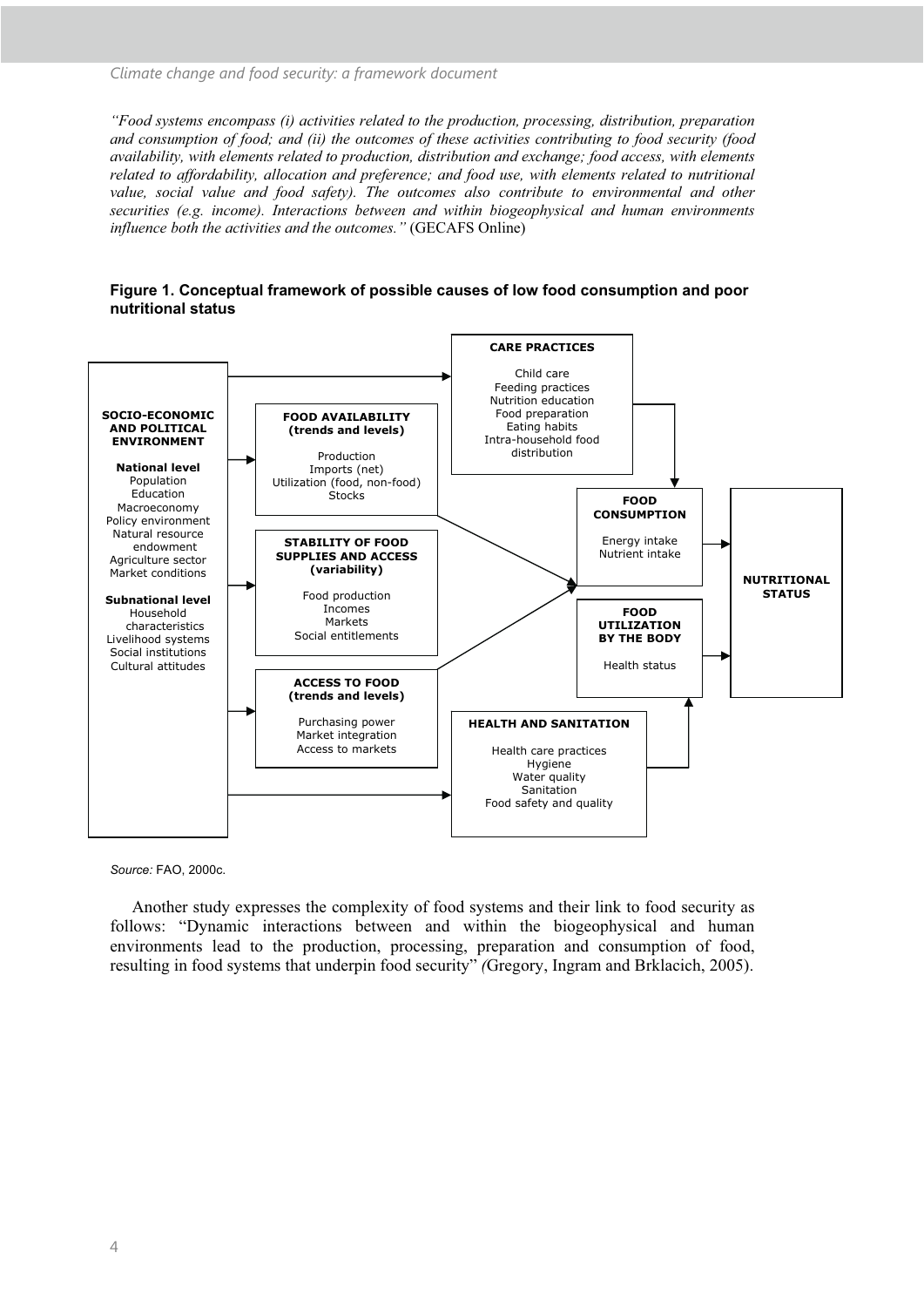#### **Figure 2. Food system activities and food security outcomes**





#### **Food chain**

The sum of all the processes in a food system is sometimes referred to as a food chain, and often given catchy slogans such as "from plough to plate" or "from farm to fork". The main conceptual difference between a food system and a food chain is that the system is holistic, comprising a set of simultaneously interacting processes, whereas the chain is linear, containing a sequence of activities that need to occur for people to obtain food.

The concept of the food system is useful for scientists investigating cause and effect relationships and feedback loops, and is important for the technical analyses that underpin policy recommendations. However, when communicating the findings of such investigations it is often easier to use the concept of the food chain.

The section on Food security and climate change: a conceptual framework (p. 10) presents a simplified description of the dynamics of potential climate change impacts and feedback loops in a holistic food system. The implications are discussed linearly, however, by looking at projected changes for each of five of the most important climate variables for food systems, and at the potential impacts of each of these changes on each food system process.

A food system comprises multiple food chains operating at the global, national and local levels. Some of these chains are very short and not very complex, while others circle the globe in an intricate web of interconnecting processes and links. One simple chain, which is important for food security in many households practising rainfed agriculture, begins with a staple cereal crop produced in a farmer's field, moves with the harvested grain through a local mill and back to the farmer's home as bags of flour, and finishes in the cooking pot and on the household members' plates.

This same household probably also participates in a more complex food chain to obtain salt, which is locally available in only a few places, but is used worldwide as a preservative and seasoning. Part of the meagre cash income of even the poorest farming households is often set aside to purchase salt from passing traders or local stalls.

A household's food system comprises all the food chains it participates in to meet its consumption requirements and dietary preferences, and all the interactions and feedback loops that connect the different parts of these chains. The example of a simple two-commodity food system (grain and salt) shows that it is very unlikely that a household can achieve food security without some cash expenditure. All households need sources of livelihood that give them sufficient purchasing power to buy the food that they need but cannot or do not produce for their own consumption.

Climate is a particularly important driver of food system performance at the farm end of the food chain, affecting the quantities and types of food produced and the adequacy of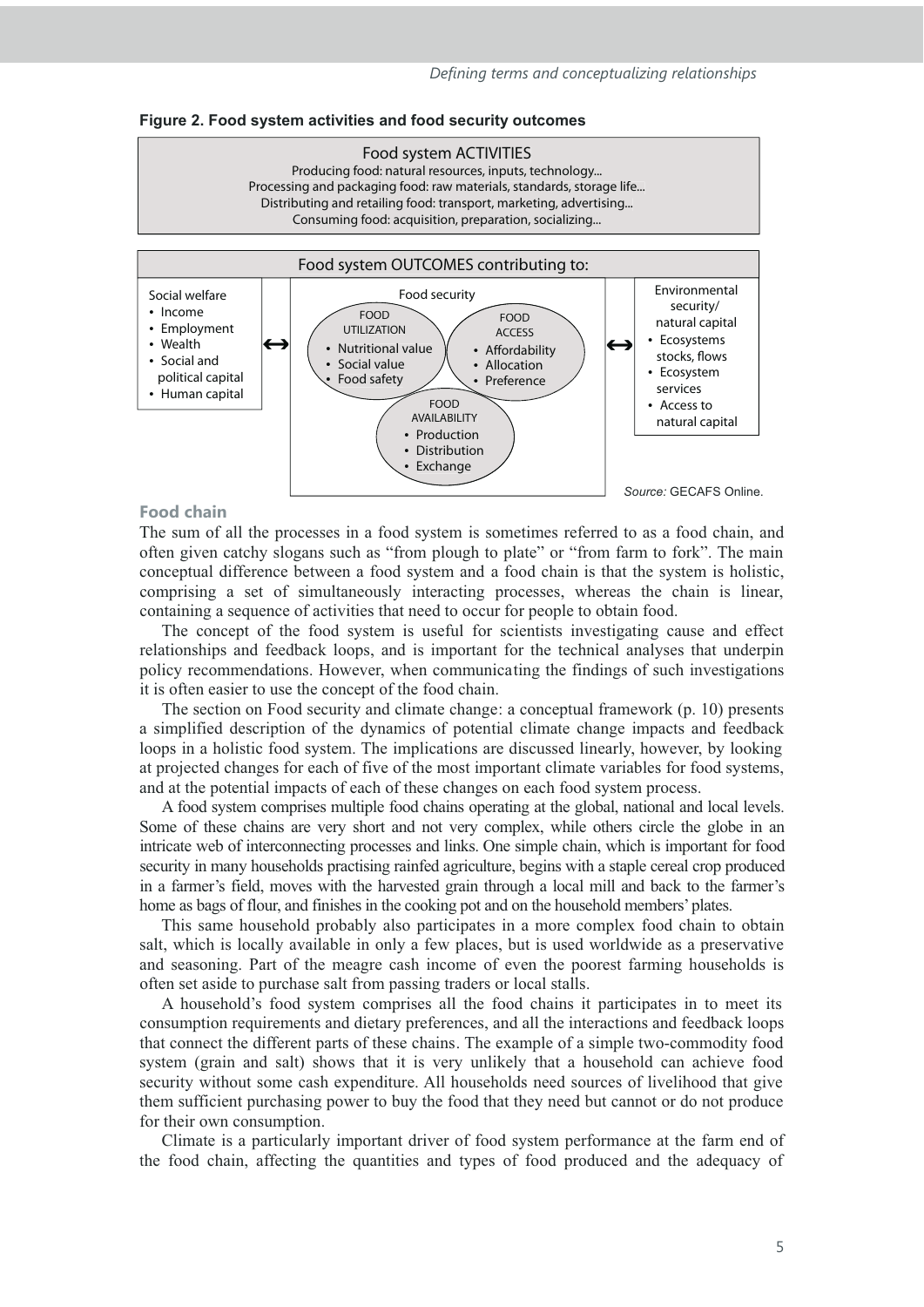production-related income. Extreme weather events can damage or destroy transport and distribution infrastructure and affect other non-agricultural parts of the food system adversely.

However, the impacts of climate change are likely to trigger adaptive responses that influence the environmental and socio-economic drivers of food system performance in positive as well as negative ways. This paper is concerned with the projected balance of these various impacts on food system performance and food security outcomes at the local and global levels.

### **CLIMATE AND CLIMATE CHANGE<sup>2</sup>**

#### **Climate and its measurement**

Climate refers to the characteristic conditions of the earth's lower surface atmosphere at a specific location; weather refers to the day-to-day fluctuations in these conditions at the same location. The variables that are commonly used by meteorologists to measure daily weather phenomena are air temperature, precipitation (e.g., rain, sleet, snow and hail), atmospheric pressure and humidity, wind, and sunshine and cloud cover.

When these weather phenomena are measured systematically at a specific location over several years, a record of observations is accumulated from which averages, ranges, maximums and minimums for each variable can be computed, along with the frequency and duration of more extreme events.

The World Meteorological Organization (WMO) requires the calculation of averages for consecutive periods of 30 years, with the latest being from 1961 to 1990. Such a period is long enough to eliminate year-to-year variations. The averages are used in the study of climate change, and as a base with which current conditions can be compared (UK Met Office Online).

Climate can be described at different scales. Global climate is the average temperature of the earth's surface and the atmosphere in contact with it, and is measured by analysing thousands of temperature records collected from stations all over the world, both on land and at sea. Most current projections of climate change refer to global climate, but climate can also be described at other scales, based on records for weather variables collected from stations in the zones concerned. Zonal climates include the following:

- *Latitudinal climates* are temperature regimes determined by the location north or south of the equator. They include polar climate, temperate climate, sub-tropical climate and tropical climate.
- *Regional climates* are patterns of weather that affect a significant geographical area and that can be identified by special features that distinguish them from other climate patterns. The main factors determining regional climate are: (i) differences in temperature caused by distance from the equator and seasonal changes in the angle of the sun's rays as the earth rotates; (ii) planetary distribution of land and sea masses; and (iii) the worldwide system of winds, called the general circulation, which arises as a result of temperature difference between the equator and the poles. Examples of regional climates are maritime climate, continental climate, monsoon climate, Mediterranean climate, Sahelian climate and desert climate.
- *Local climates* have influence over very small geographical areas, of only a few kilometres or tens of kilometres across. They include land and sea breezes, the orographic lifting of air masses and formation of clouds on the windward side of mountains, and the heat island effects of cities. Under certain conditions, local climatic effects may predominate over the more general pattern of regional or latitudinal climate. If the area involved is very small, such as in a flower bed or a shady grove, it may be referred to as a microclimate. Microclimates can also be

<sup>&</sup>lt;sup>2</sup> Unless otherwise noted, definitions and explanations contained in this section are drawn from UK DEFRA, 2005. Annex I gives standard, internationally agreed terminology from the World Meteorological Organization (WMO) and the Intergovernmental Panel on Climate Change (IPCC).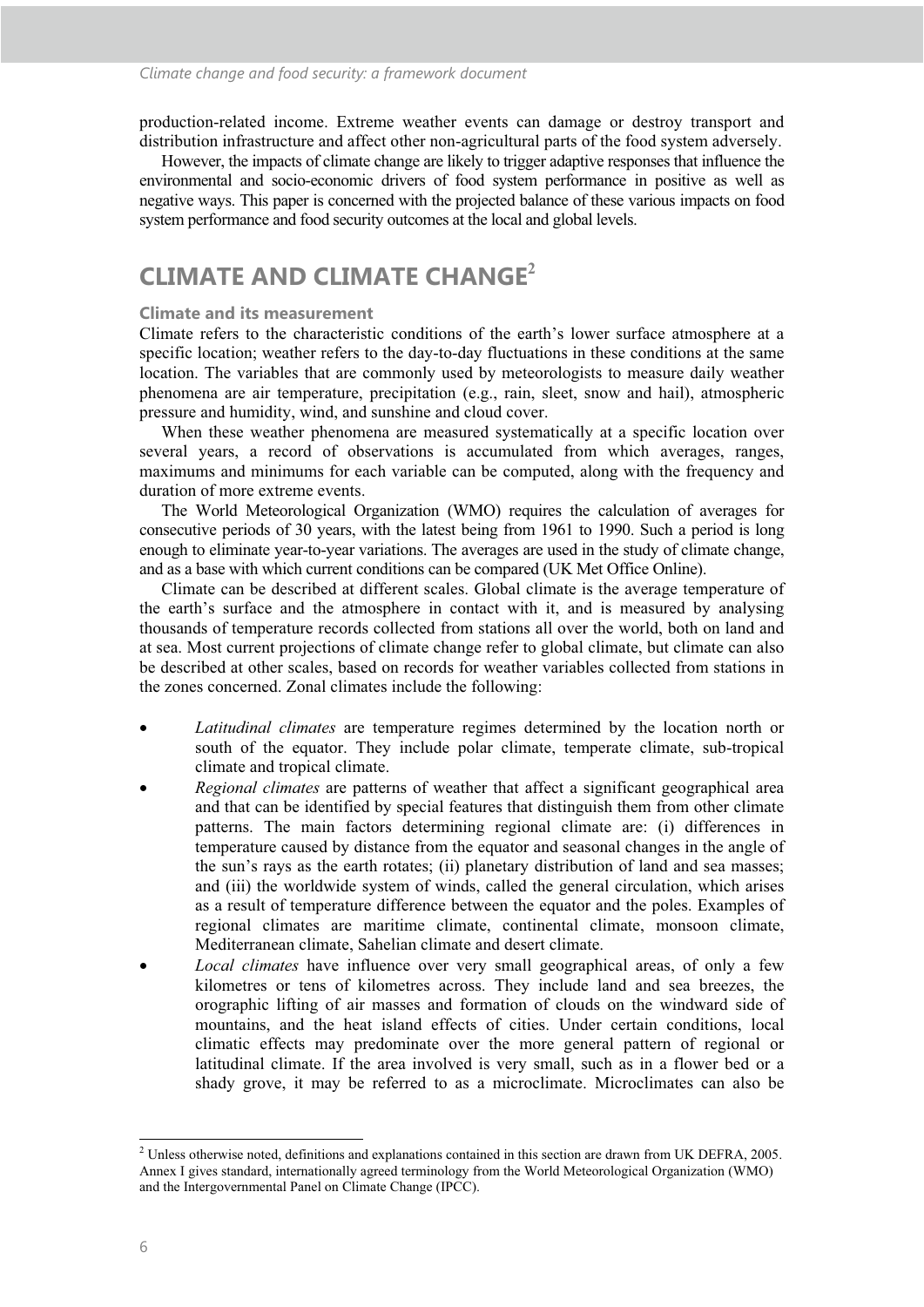created artificially, as in hothouses, museum displays or storage environments where temperature and humidity are controlled.

#### **Climate system**

The climate system is highly complex. Under the influence of the sun's radiation, it determines the earth's climate (WMO, 1992) and consists of:

- the atmosphere: gaseous matter above the earth's surface;
- the hydrosphere: liquid water on or below the earth's surface;
- the cryosphere: snow and ice on or below the earth's surface;
- the lithosphere: earth's land surface (e.g., rock, soil and sediment);
- the biosphere: earth's plants and animal life, including humans.

Although climate *per se* relates only to the varying states of the earth's atmosphere, the other parts of the climate system also have significant roles in forming climate, through their interactions with the atmosphere (Figure 3).

The Global Climate Observing System (GCOS) has developed a list of variables essential for monitoring changes in the climate system. The list includes atmospheric, oceanic and terrestrial phenomena, and covers all the spheres of the climate system (Annex I).

#### **Figure 3. The formation of climate**

**Sun's radiation** 

*interacting with* 



*produces*

| <b>Atmospheric conditions</b><br>(surface air temperature, precipitation, humidity/atmospheric pressure, cloud cover/hours of sunshine, wind velocity and direction) |                                                                                                                       |  |  |  |  |  |  |
|----------------------------------------------------------------------------------------------------------------------------------------------------------------------|-----------------------------------------------------------------------------------------------------------------------|--|--|--|--|--|--|
| Weather<br>(daily atmospheric conditions in a specific location)                                                                                                     | <b>Climate</b><br>(average atmospheric conditions – means and variability – over 3 decades<br>in a specific location) |  |  |  |  |  |  |

*at different scales* 

*Source:* FAO/NRCB.

GCOS was established by WMO, the Intergovernmental Oceanographic Commission (IOC) of the United Nations Educational, Scientific and Cultural Organization (UNESCO), the United Nations Environment Programme (UNEP) and the International Council for Science (ICSU) in 1992 to ensure that the observations and information needed to address climate-related issues are obtained and made available to all potential users.

GCOS and its partners provide vital and continuous support to the United Nations Framework Convention on Climate Change (UNFCCC), the World Climate Research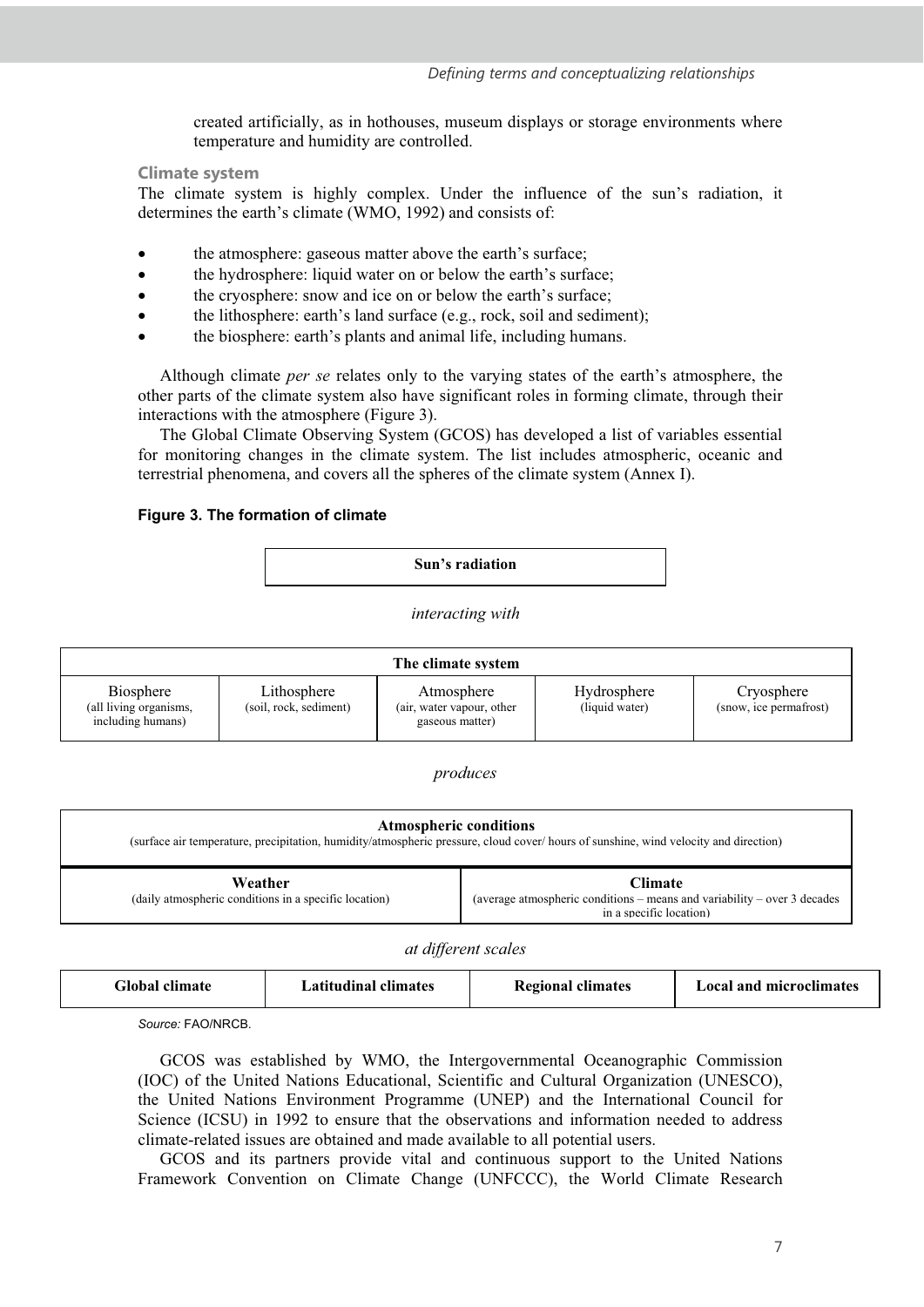Programme (WCRP) and the Intergovernmental Panel on Climate Change (IPCC). The reporting system on essential climate variables provides information to (GCOS Online a):

- characterize the state of the global climate system and its variability;
- monitor the forcing of the climate system, by both natural and anthropogenic causes;
- support attributions of climate change causes;
- support predictions of global climate change;
- enable projection of global climate change information to the regional and local scales;
- enable characterization of extreme events that are important in impact assessment and adaptation, and to the assessment of risk and vulnerability.

#### **Climate variability and climate change**

There is no internationally agreed definition of the term "climate change" (see Annex II for internationally agreed terminology on climate and climate change). Climate change can refer to: (i) long-term changes in average weather conditions (WMO usage); (ii) all changes in the climate system, including the drivers of change, the changes themselves and their effects (GCOS usage); or (iii) only human-induced changes in the climate system (UNFCCC usage).

There is also no agreement on how to define the term "climate variability". Climate has been in a constant state of change throughout the earth's 4.5 billion-year history, but most of these changes occur on astronomical or geological time scales, and are too slow to be observed on a human scale. Natural climate variation on these scales is sometimes referred to as "climate variability", as distinct from human-induced climate change. UNFCCC has adopted this usage (e.g., UNFCCC, 1992). For meteorologists and climatologists, however, climate variability refers only to the year-to-year variations of atmospheric conditions around a mean state (WMO, 1992).

To assess climate change and food security, FAO prefers to use a comprehensive definition of climate change that encompasses changes in long-term averages for all the essential climate variables. For many of these variables, however, the observational record is too short to clarify whether recent changes represent true shifts in long-term means (climate change), or are simply anomalies around a stable mean (climate variability).

#### **Effects of global warming on the climate system**

Global warming is the immediate consequence of increased greenhouse gas emissions with no offsetting increases in carbon storage on earth. This paper is concerned mainly with the projected effects of the current episode of human-induced global warming on the climate system, now and for the next several decades, as these are the effects that will both cause additional stresses and create new opportunities for food systems, with consequent implications for food security.

The linear depiction shown in Figure 4 is a rough approximation of how the interactive dynamics of global warming, climate system response and changes in weather patterns may work in different parts of the globe.

#### **Acclimatization, adaptation and mitigation**

Acclimatization is essentially adaptation that occurs spontaneously through self-directed efforts. Adaptation to climate change involves deliberate adjustments in natural or human systems and behaviours to reduce the risks to people's lives and livelihoods. Mitigation of climate change involves actions to reduce greenhouse gas emissions and sequester or store carbon in the short term, and development choices that will lead to low emissions in the long term.

Acclimatization is a powerful and effective adaptation strategy. In simple terms, it means getting used to climate change and learning to live comfortably with it. All living organisms, including humans, adapt and develop in response to changes in climate and habitat. Some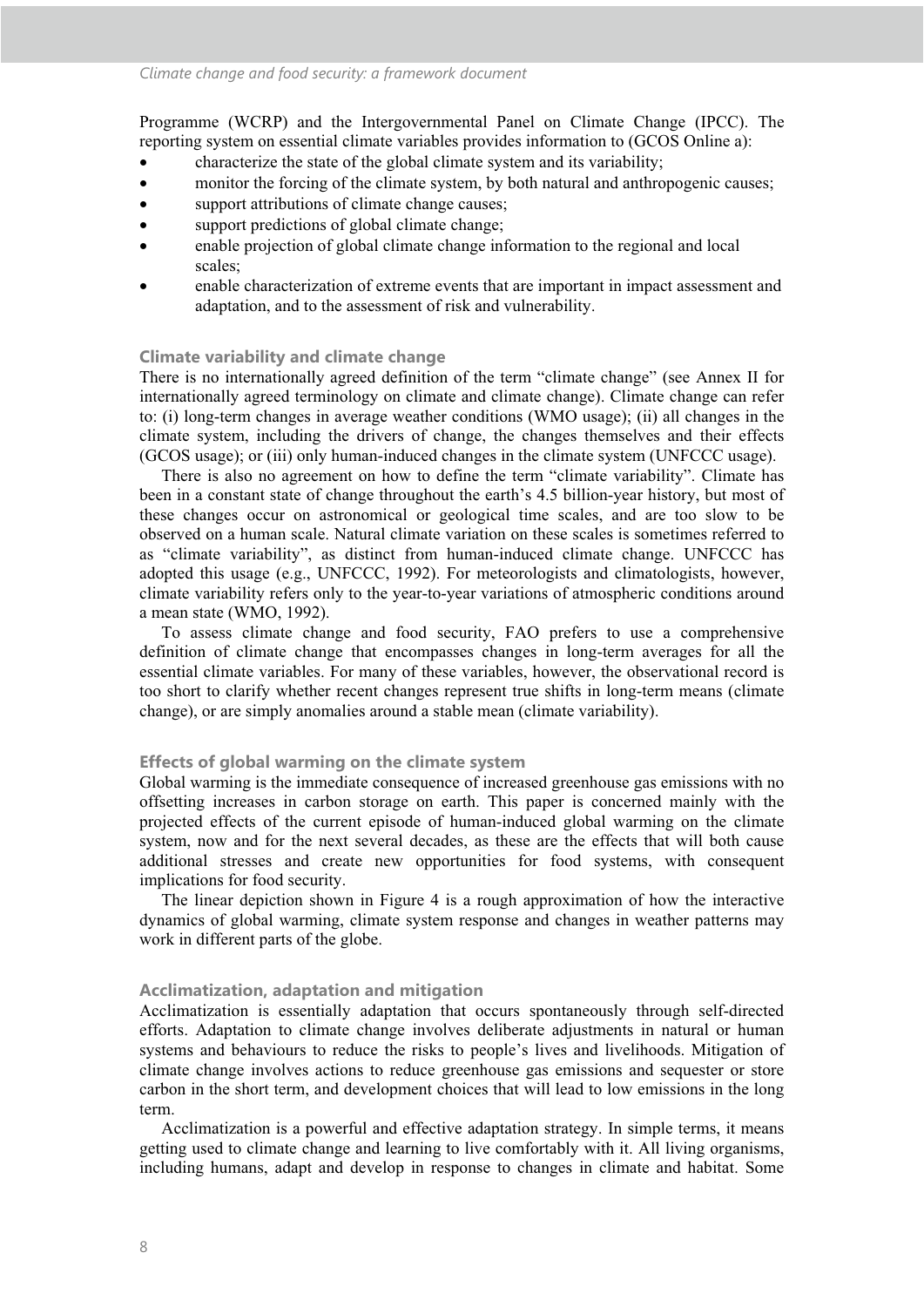adaptations may be biological – for example, human physiology may become more heattolerant as global temperatures rise – but many are likely to involve changes in perceptions and mental attitudes that reinforce new, more adapted responses to extreme events.

### **CLIMATE CHANGE AND FOOD SECURITY**

#### **Agriculture, climate and food security**

Agriculture is important for food security in two ways: it produces the food people eat; and (perhaps even more important) it provides the primary source of livelihood for 36 percent of the world's total workforce. In the heavily populated countries of Asia and the Pacific, this share ranges from 40 to 50 percent, and in sub-Saharan Africa, two-thirds of the working population still make their living from agriculture (ILO, 2007). If agricultural production in the low-income developing countries of Asia and Africa is adversely affected by climate change, the livelihoods of large numbers of the rural poor will be put at risk and their vulnerability to food insecurity increased.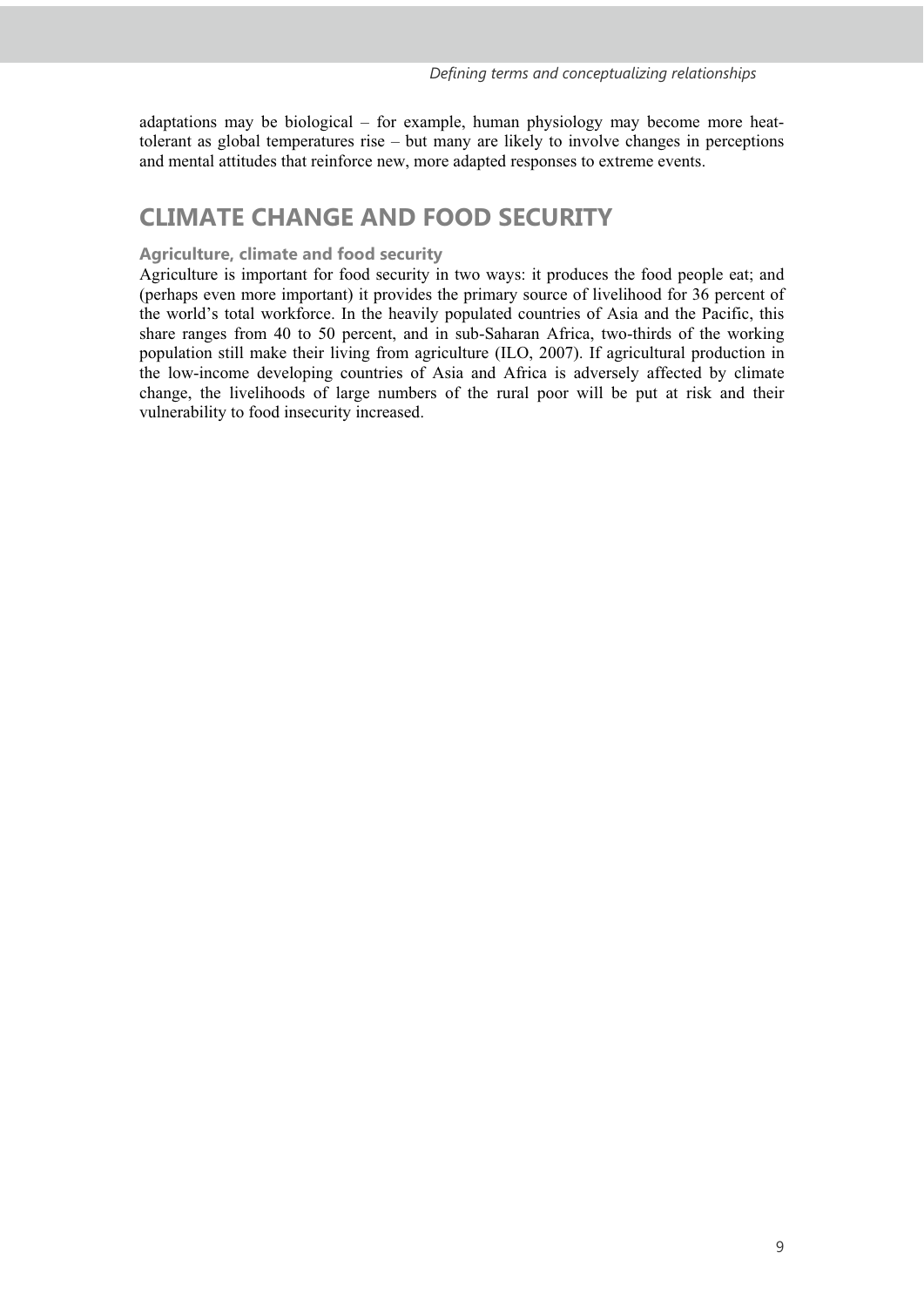

**Figure 4. Global warming and changes in the climate system**  Figure 4. Global warming and changes in the climate system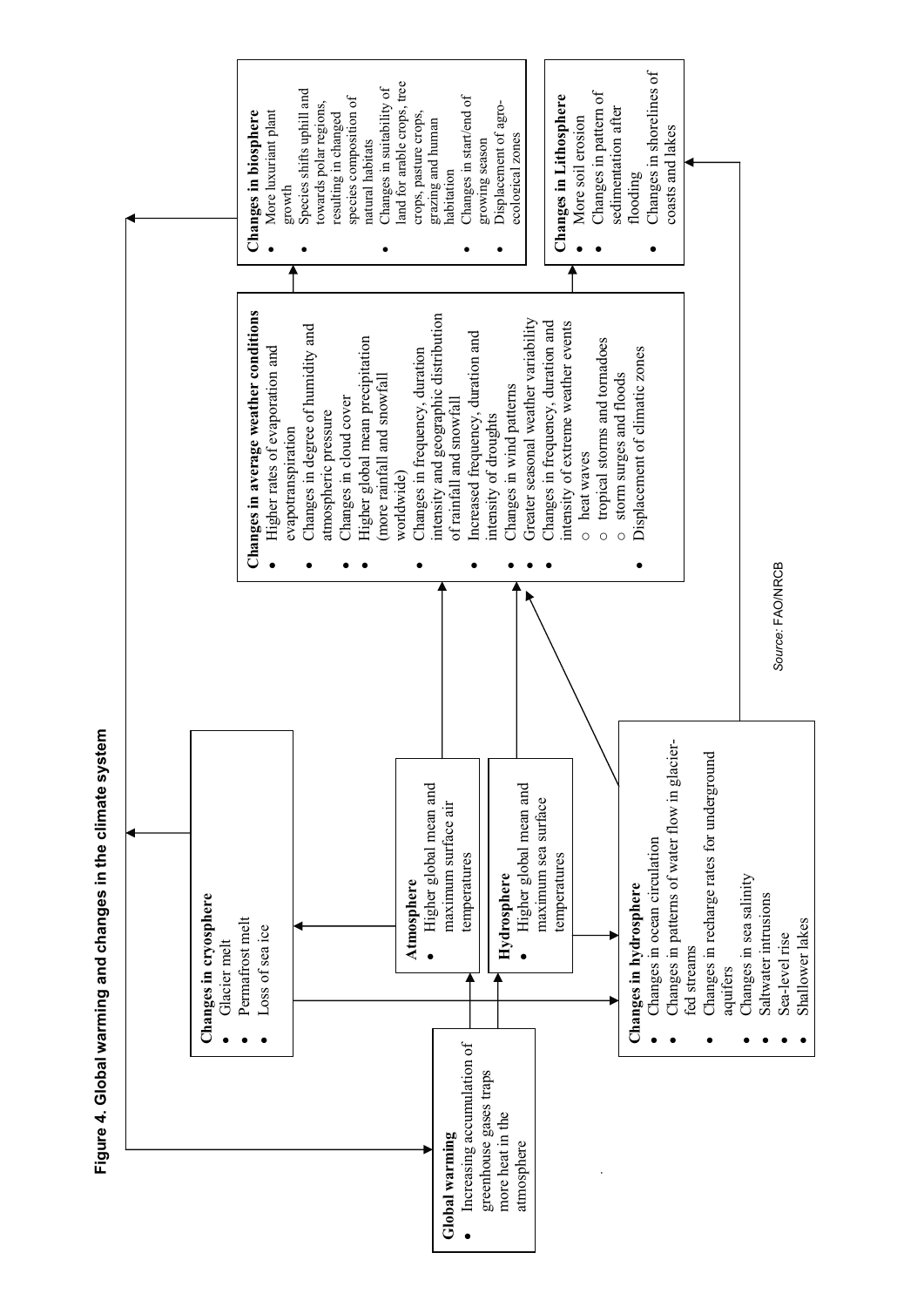Agriculture, forestry and fisheries are all sensitive to climate. Their production processes are therefore likely to be affected by climate change. In general, impacts are expected to be positive in temperate regions and negative in tropical ones, but there is still uncertainly about how projected changes will play out at the local level, and potential impacts may be altered by the adoption of risk management measures and adaptation strategies that strengthen preparedness and resilience.

The food security implications of changes in agricultural production patterns and performance are of two kinds:

- Impacts on the production of food will affect food supply at the global and local levels. Globally, higher yields in temperate regions could offset lower yields in tropical regions. However, in many low-income countries with limited financial capacity to trade and high dependence on their own production to cover food requirements, it may not be possible to offset declines in local supply without increasing reliance on food aid.
- Impacts on all forms of agricultural production will affect livelihoods and access to food. Producer groups that are less able to deal with climate change, such as the rural poor in developing countries, risk having their safety and welfare compromised.

Other food system processes, such as food processing, distribution, acquisition, preparation and consumption, are as important for food security as food and agricultural production are. Technological advances and the development of long-distance marketing chains that move produce and packaged foods throughout the world at high speed and relatively low cost have made overall food system performance far less dependent on climate than it was 200 years ago.

However, as the frequency and intensity of severe weather increase, there is a growing risk of storm damage to transport and distribution infrastructure, with consequent disruption of food supply chains. The rising cost of energy and the need to reduce fossil fuel usage along the food chain have led to a new calculus – "food miles", which should be kept as low as possible to reduce emissions. These factors could result in more local responsibility for food security, which needs to be considered in the formulation of adaptation strategies for people who are currently vulnerable or who could become so within the foreseeable future.

#### **Food security and climate change: a conceptual framework**

Food systems exist in the biosphere, along with all other manifestations of human activity. As shown in Figure 4, some of the significant changes in the biosphere that are expected to result from global warming will occur in the more distant future, as a consequence of changes in average weather conditions. In Figure 4, the most likely scenarios of climate change indicate that increases in weather variability and the incidence of extreme weather events will be particularly significant now and in the immediate future.

The projected increases in mean temperatures and precipitation will not manifest through constant gradual changes, but will instead be experienced as increased frequency, duration and intensity of hot spells and precipitation events. Whereas the annual occurrence of hot days, and maximum temperatures are expected to increase in all parts of the globe, the mean global increase in precipitation is not expected to be uniformly distributed around the world. In general, it is projected that wet regions will become wetter and dry regions dryer.

For this analysis, a conceptual framework on climate change and food security interactions was developed to highlight the variables defining the food and climate systems. The climate change and food security (CCFS) framework (Figure 5 and Table 1) shows how climate change affects food security outcomes for the four components of food security – food availability, food accessibility, food utilization and food system stability – in various direct and indirect ways.

Climate change variables influence biophysical factors, such as plant and animal growth, water cycles, biodiversity and nutrient cycling, and the ways in which these are managed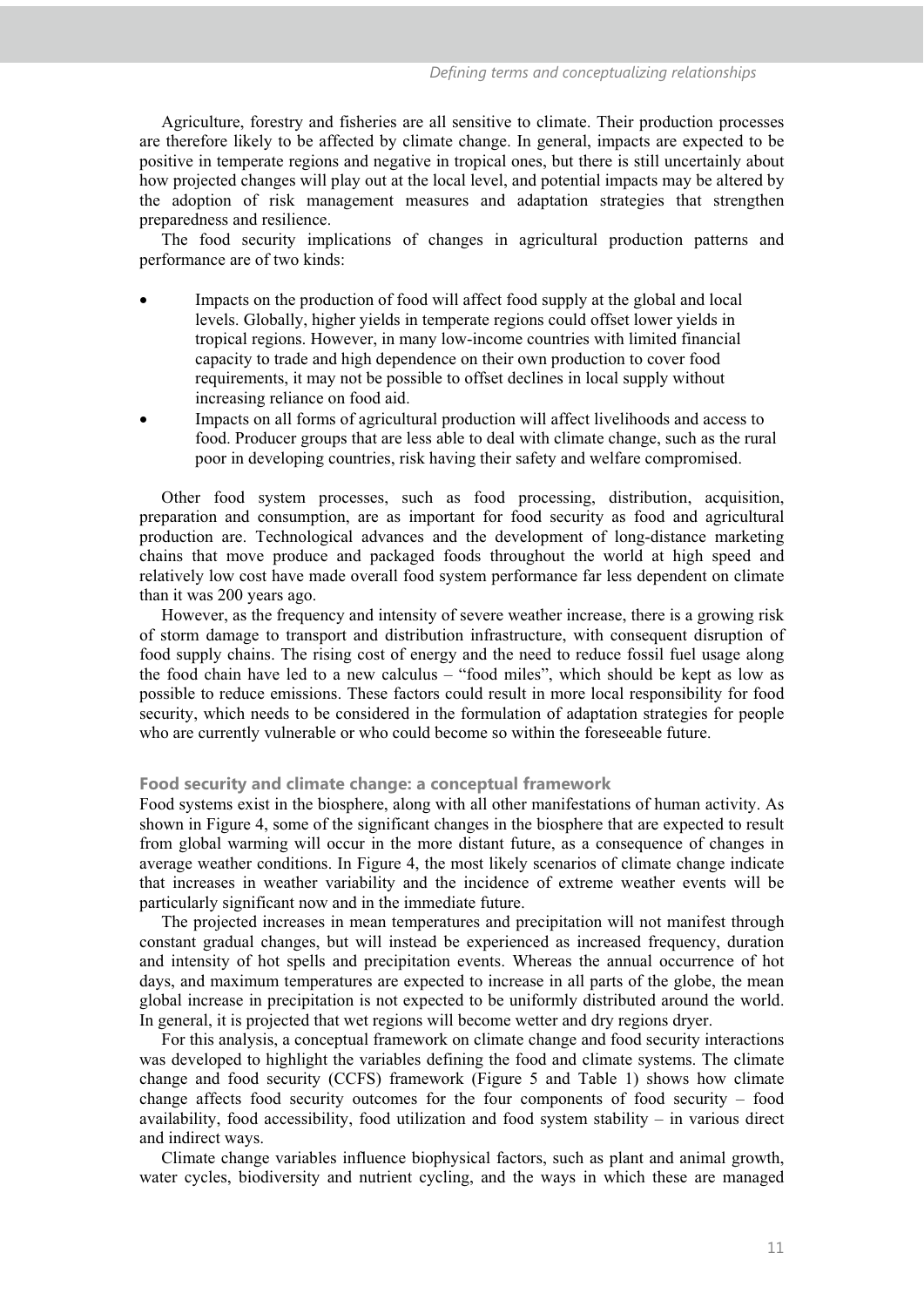through agricultural practices and land use for food production. However, climate variables also have an impact on physical/human capital – such as roads, storage and marketing infrastructure, houses, productive assets, electricity grids, and human health – which indirectly changes the economic and socio-political factors that govern food access and utilization and can threaten the stability of food systems.

All of these impacts manifest themselves in the ways in which food system activities are carried out. The framework illustrates how adaptive adjustments to food system activities will be needed all along the food chain to cope with the impacts of climate change.

The climate change variables considered in the CCFS framework are:

- $\bullet$  the CO<sub>2</sub> fertilization effect of increased greenhouse gas concentrations in the atmosphere;
- increasing mean, maximum and minimum temperatures;
- gradual changes in precipitation:
	- increase in the frequency, duration and intensity of dry spells and droughts;
	- changes in the timing, duration, intensity and geographic location of rain and snowfall;
- increase in the frequency and intensity of storms and floods;
- greater seasonal weather variability and changes in start/end of growing seasons.

This paper does not discuss in detail the wider set of factors/driving forces that govern food system activities and food security, such as demographic developments, changes in economic systems and trade flows, science and technology developments or shifts in cultural practices; a wide range of literature is available on each of these. Instead, the paper focuses on disentangling the pathways of climate change impacts on food system activities and food security outcomes.

Evidence indicates that more frequent and more intense extreme weather events (droughts, heat and cold waves, heavy storms, floods), rising sea levels and increasing irregularities in seasonal rainfall patterns (including flooding) are already having immediate impacts on not only food production, but also food distribution infrastructure, incidence of food emergencies, livelihood assets and human health in both rural and urban areas.

In addition, less immediate impacts are expected to result from gradual changes in mean temperatures and rainfall. These will affect the suitability of land for different types of crops and pasture; the health and productivity of forests; the distribution, productivity and community composition of marine resources; the incidence and vectors of different types of pests and diseases; the biodiversity and ecosystem functioning of natural habitats; and the availability of good-quality water for crop, livestock and inland fish production. Arable land is likely to be lost owing to increased aridity (and associated salinity), groundwater depletion and sea-level rise. Food systems will be affected by internal and international migration, resource-based conflicts and civil unrest triggered by climate change.

#### **Vulnerability to climate change**

*Uncertainty and risk:* Risk exists when there is uncertainty about the future outcomes of ongoing processes or about the occurrence of future events. The more certain an outcome is, the less risk there is, because certainty allows informed choices and preparation to deal with the impacts of hazardous processes or events.

Global climate change projections have a solid scientific basis, and there is growing certainty that extreme weather events are going to increase in frequency and intensity. This makes it highly likely that asset losses attributable to weather-related disasters will increase. Whether these losses involve productive assets, personal possessions or even loss of life, the livelihoods and food security status of millions of people in disaster-prone areas will be adversely affected.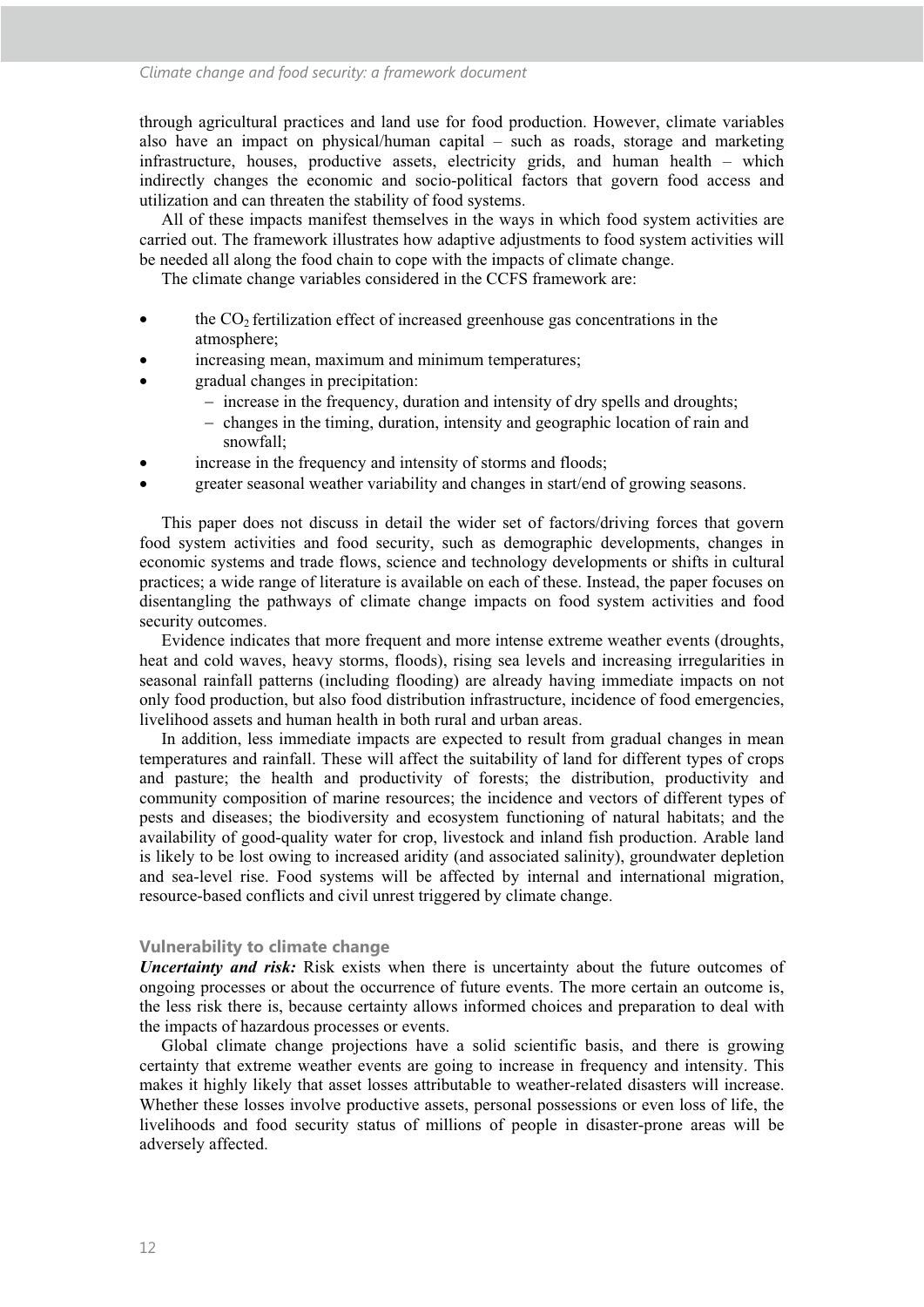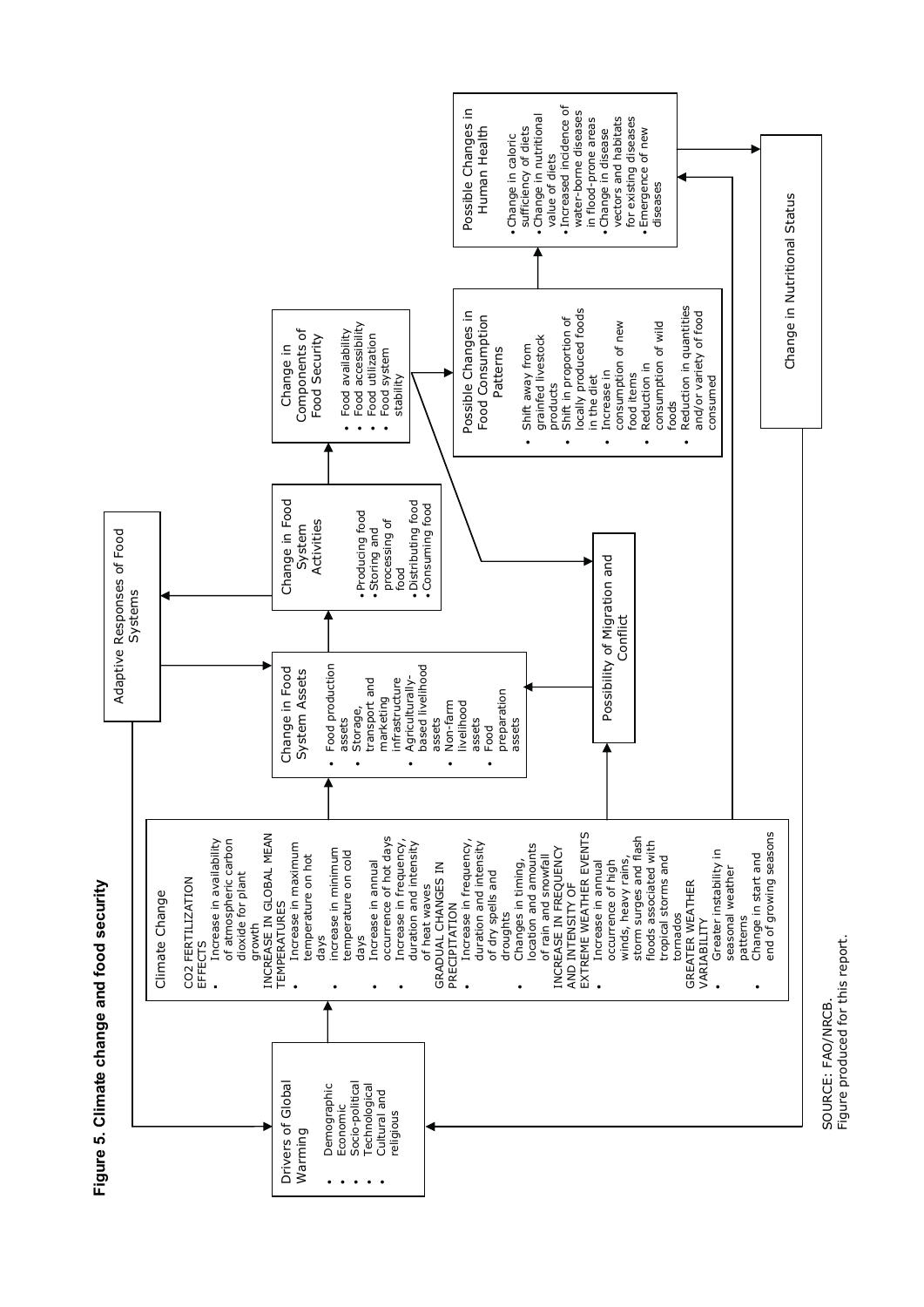Table 1<br>Potential impacts of climate change on food systems and food security, and possible adaptive responses **Potential impacts of climate change on food systems and food security, and possible adaptive responses** 

|                                                                                                     |                                                                                                                      | A. CO2 fertilization effects                                                                                                                                                                                                                                                                                                                                                                                                                                                                                                             |                                                                                                                                                                                      |                                                                                                                                                                     |
|-----------------------------------------------------------------------------------------------------|----------------------------------------------------------------------------------------------------------------------|------------------------------------------------------------------------------------------------------------------------------------------------------------------------------------------------------------------------------------------------------------------------------------------------------------------------------------------------------------------------------------------------------------------------------------------------------------------------------------------------------------------------------------------|--------------------------------------------------------------------------------------------------------------------------------------------------------------------------------------|---------------------------------------------------------------------------------------------------------------------------------------------------------------------|
| Impact on food system<br>assets                                                                     | Impact on food system<br>activities                                                                                  | Impact on food security<br>outcomes                                                                                                                                                                                                                                                                                                                                                                                                                                                                                                      | Impact on other human<br>well-being outcomes                                                                                                                                         | Possible adaptive responses                                                                                                                                         |
| atmospheric carbon dioxide<br>Increase in availability of<br>Production assets:<br>for plant growth | Higher yields of food and<br>More luxuriant biomass<br>cash crops, mainly in<br>temperate regions<br>Producing food: | world markets, but diversion of<br>crops could negate this benefit<br>would contribute to global food<br>would limit price increases on<br>cash crops could cause food<br>Increased food production in<br>economically attractive cash<br>Increases in food production<br>Food accessibility (allocation,<br>supply but diversion of land<br>Food availability (production,<br>productive assets to other<br>major exporting countries<br>affordability, preference):<br>distribution, exchange):<br>from food to more<br>prices to rise | benefit commercial farmers<br>not in developing countries<br>in developed countries but<br>crop performance would<br>improved food and cash<br>Increased income from<br>Livelihoods: | diversion of food production<br>Avoidance of subsidies or<br>monetary incentives for<br>other monetary or non-<br>Policies and regulations:<br>assets to other uses |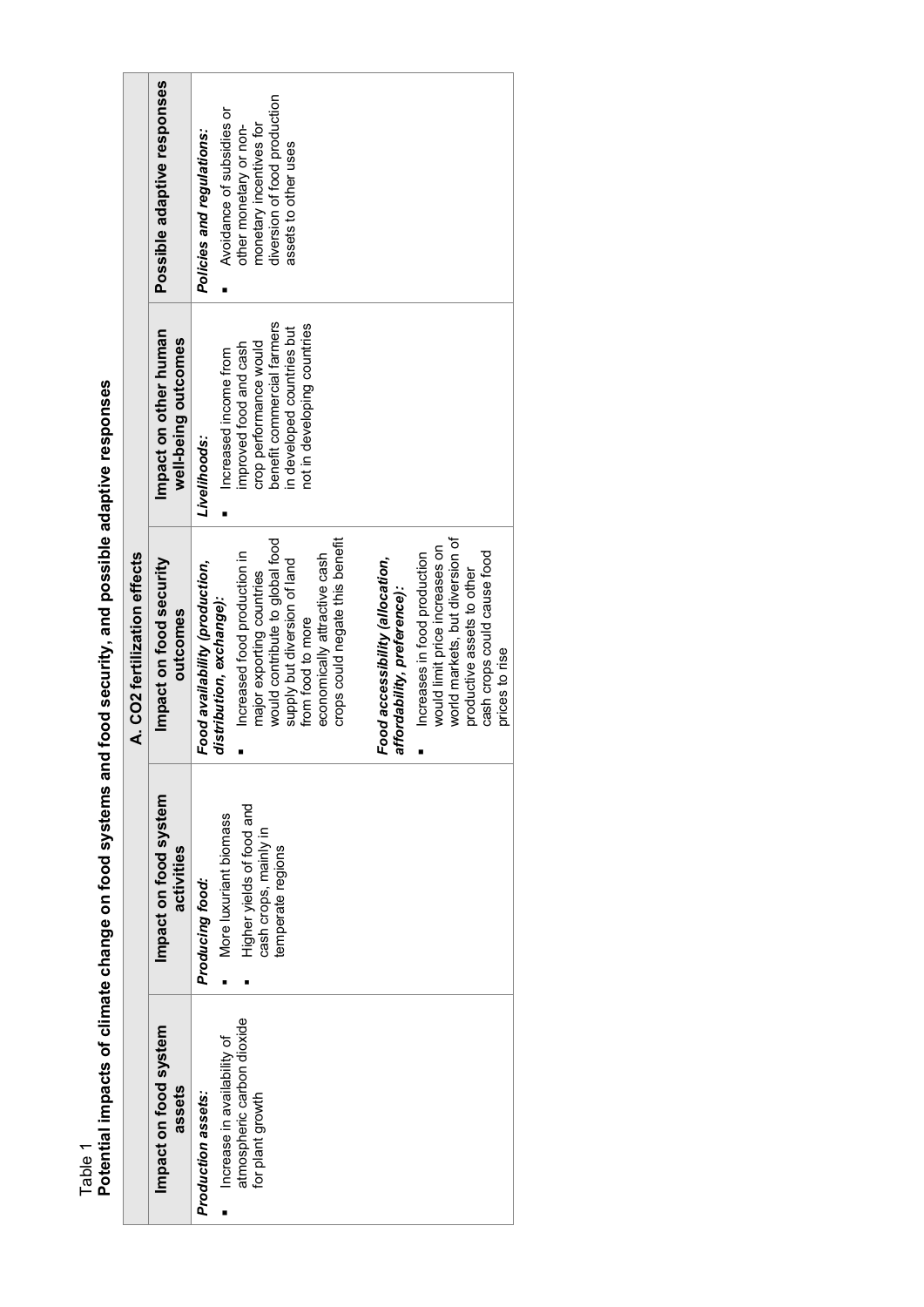| Increase in global mean temperatures | Possible adaptive responses                  | fuels for generating electricity<br>tolerant varieties and species<br>Greater reliance on weather-<br>dissemination of more heat-<br>Food processing, distribution<br>Farming, forestry and fishery<br>Trend changes in cropping<br>management frameworks<br>Greater use of alternative<br>Greater use of alternative<br>Food preparation practices<br>fuels for home cooking<br>and marketing practices<br>Policies and regulations<br>Development of risk<br>Development and<br>related insurance<br>patterns<br>practices                                                                                                                                                                                                                                                                                           |
|--------------------------------------|----------------------------------------------|------------------------------------------------------------------------------------------------------------------------------------------------------------------------------------------------------------------------------------------------------------------------------------------------------------------------------------------------------------------------------------------------------------------------------------------------------------------------------------------------------------------------------------------------------------------------------------------------------------------------------------------------------------------------------------------------------------------------------------------------------------------------------------------------------------------------|
|                                      | Impact on other human<br>well-being outcomes | and natural habitats of pests<br>Social values and behaviours:<br>adapting to climate change<br>Reorientation of public and<br>private sector investments<br>Trend changes in vectors<br>and diseases that affect<br>Acceptance of a greater<br>uncertainty as a natural<br>towards mitigating and<br>human health and<br>degree of risk and<br>National and global<br>condition of life<br>productivity<br>Livelihoods:<br>economies:                                                                                                                                                                                                                                                                                                                                                                                 |
|                                      | Impact on food security<br>outcomes          | Ability of body to process food<br>ikely to cause market prices to<br>crops and livestock products in<br>reduced due to heat stress or<br>value, social value, food safety):<br>Risk of ill health from eating<br>Higher cost for storing grain<br>Reduction in global supplies<br>Food accessibility (allocation,<br>Reduced production of food<br>Impacts on incomes, prices<br>Food availability (production,<br>and affordability uncertain<br>and perishable products<br>Food utilization (nutritional<br>emporary effect on local<br>Local losses could have<br>affordability, preference):<br>Changes in preference<br>distribution, exchange):<br>Risk of dehydration<br>food that is spoiled<br>Food system stability:<br>affected areas<br>diseases<br>uncertain<br>markets,<br>rise<br>п                    |
| ø                                    | Impact on food system<br>activities          | Storing and processing of food:<br>Immediate crop and livestock<br>losses due to heat and water<br>Lower intake of cooked food<br>Reduced labour productivity<br>shop or do productive work)<br>storage facilities required to<br>Heat stress may negatively<br>More need for refrigeration<br>access food (no energy to<br>Perishable products have<br>adoption of new cropping<br>Trend impacts uncertain,<br>requirements for cooling<br>affect people's ability to<br>availability of water and<br>Lower yields from dairy<br>maintain food quality at<br>Higher intake of liquids<br>Upgrade in cooling and<br>conditional on location,<br>higher temperatures<br>patterns by farmers<br>due to heat stress<br>Increasing energy<br>shorter shelf life<br>Consuming food:<br>Producing food:<br>animals<br>stress |
|                                      | Impact on food system<br>assets              | Trend changes in suitability of<br>Trend changes in vectors and<br>conditioning and cold storage<br>Strain on electricity grids, air<br>natural habitats of plant and<br>Gradual loss of biodiversity<br>animal pests and diseases<br>land for crop and livestock<br>marketing infrastructure:<br>Storage, transport and<br>Production assets:<br>production<br>capacity<br>$\blacksquare$                                                                                                                                                                                                                                                                                                                                                                                                                             |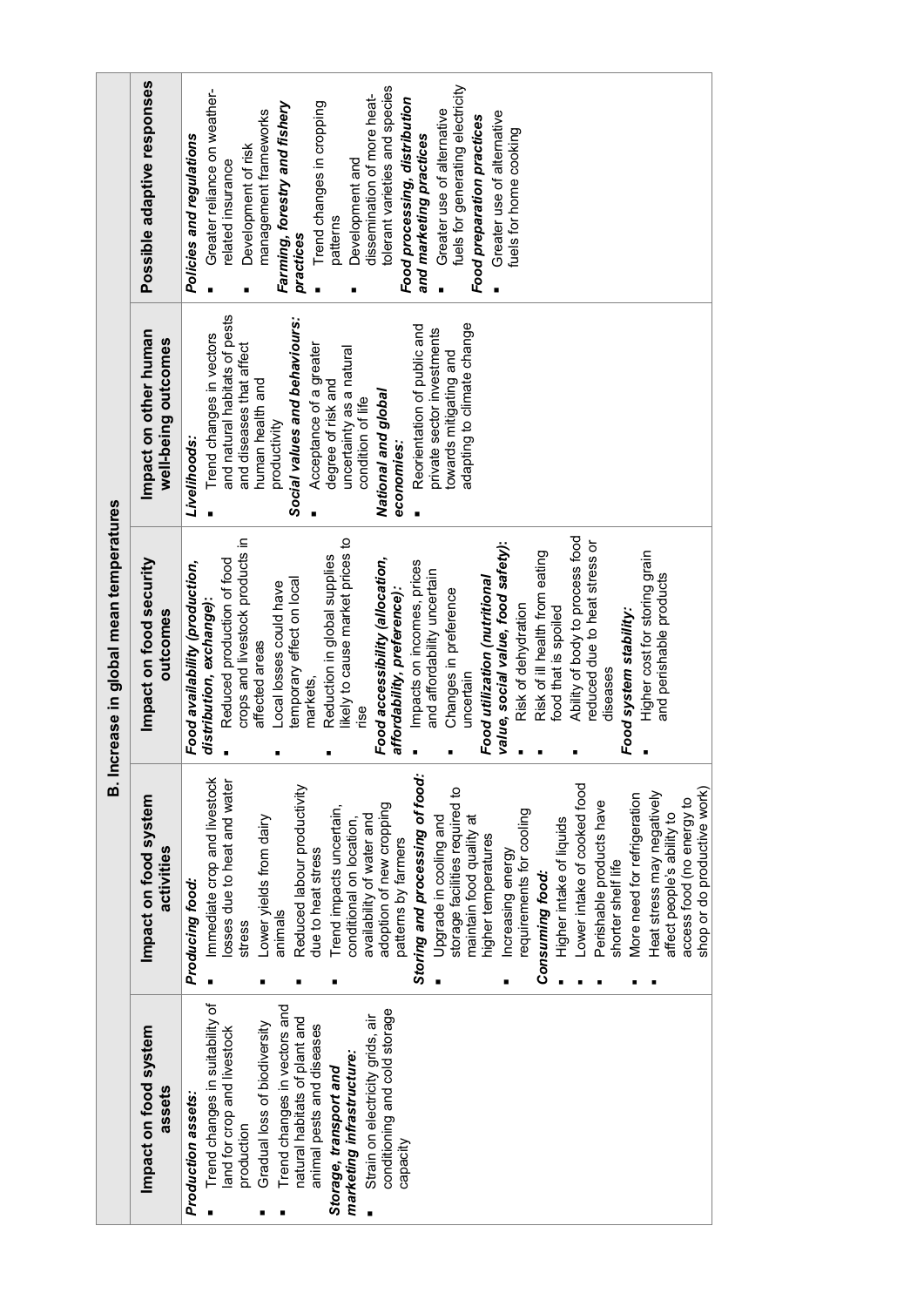| C.1. Gradual changes in precipitation |                                                                                | Possible adaptive responses                  | Policies and regulations:                                  | Greater reliance on weather-<br>related insurance           | management frameworks<br>Development of risk                       | New investment in irrigation<br>Infrastructure investments                            | where water resources permit<br>for intensive agriculture      | Farming, forestry and fishery<br>practices                      | Trend changes in cropping<br>patterns                     | dissemination of more<br>Development and        | drought-tolerant varieties and<br>species                      | and management practices<br>Use of moisture-retaining | Use of recycled wastewater<br>for irrigation                  | Use of recycled wastewater<br>Food processing practices:  | Use of dry processing and | Food preparation practices<br>packaging methods        | Use of dry cooking methods   |
|---------------------------------------|--------------------------------------------------------------------------------|----------------------------------------------|------------------------------------------------------------|-------------------------------------------------------------|--------------------------------------------------------------------|---------------------------------------------------------------------------------------|----------------------------------------------------------------|-----------------------------------------------------------------|-----------------------------------------------------------|-------------------------------------------------|----------------------------------------------------------------|-------------------------------------------------------|---------------------------------------------------------------|-----------------------------------------------------------|---------------------------|--------------------------------------------------------|------------------------------|
|                                       |                                                                                | Impact on other human<br>well-being outcomes | Livelihoods:                                               | Decline in expenditure for<br>other basic needs, e.g.,      | clothing, shelter, health,<br>education                            | and natural habitats of pests<br>Trend changes in vectors<br>and diseases that affect | human health and<br>productivity                               | Social values and behaviours:<br>Food scarcity strains ability  | to meet reciprocal food-<br>sharing obligations           | National and global<br>economies:               | Strain on national budgets<br>and aid resources due to         | increased need for food<br>safety nets                |                                                               |                                                           |                           |                                                        |                              |
|                                       | (increase in the frequency, duration and intensity of dry spells and droughts) | Impact on food security<br>outcomes          | Food availability (production,<br>distribution, exchange): | Declines in production                                      | Pressure on grain reserves<br>Wild foods less available            | Decrease in food exports<br>increase in food imports                                  | Food accessibility (allocation,<br>Increased need for food aid | Local increase in food prices in<br>affordability, preference): | drought-affected areas                                    | Loss of farm income and non-<br>farm employment | Preferred foods not available<br>or too costly                 | Risk of dehydration<br>Food utilization:              | Ability of body to process food<br>reduced due to diseases    | different nutritional content<br>Dietary adjustments with | Food system stability:    | Greater instability of food<br>supply, food prices and | agriculturally-based incomes |
|                                       |                                                                                | Impact on food system<br>activities          | Producing food:                                            | Immediate crop and livestock<br>losses due to water stress  | Trend declines in yields<br>Change in irrigation                   | Storing/processing of food:<br>equirements                                            | Less need for chemicals to<br>preserve stored grain            | Scarcity of water for food<br>processing<br>п                   | Distributing food:                                        | Easier movement of vehicles<br>on dry land      | May not be possible to<br>Consuming food:                      | continue growing preferred<br>foods                   | purchase a larger proportion<br>May be necessary to           | Diet may become less varied<br>of foods consumed          | and / or less nutritious  |                                                        |                              |
|                                       |                                                                                | Impact on food system<br>assets              | Production assets                                          | Loss of perennial crops and<br>vegetative cover for grazing | and fuel wood due to water<br>stress and increasing fire<br>hazard | Loss of livestock due to water<br>stress and lack of feed                             | Loss of productive assets due<br>to hardship sales             | Loss of buildings, equipment<br>and vehicles and other          | productive assets due to fire<br>Changes in rates of soil | moisture retention and aquifer<br>echarge       | Trend changes in suitability of<br>land for crop and livestock | Gradual loss of biodiversity<br>production            | Trend changes in vectors and<br>natural habitats of plant and | animal pests and diseases<br>Food preparation assets      | ack of water for cooking  | Lack of vegetation for fuel                            |                              |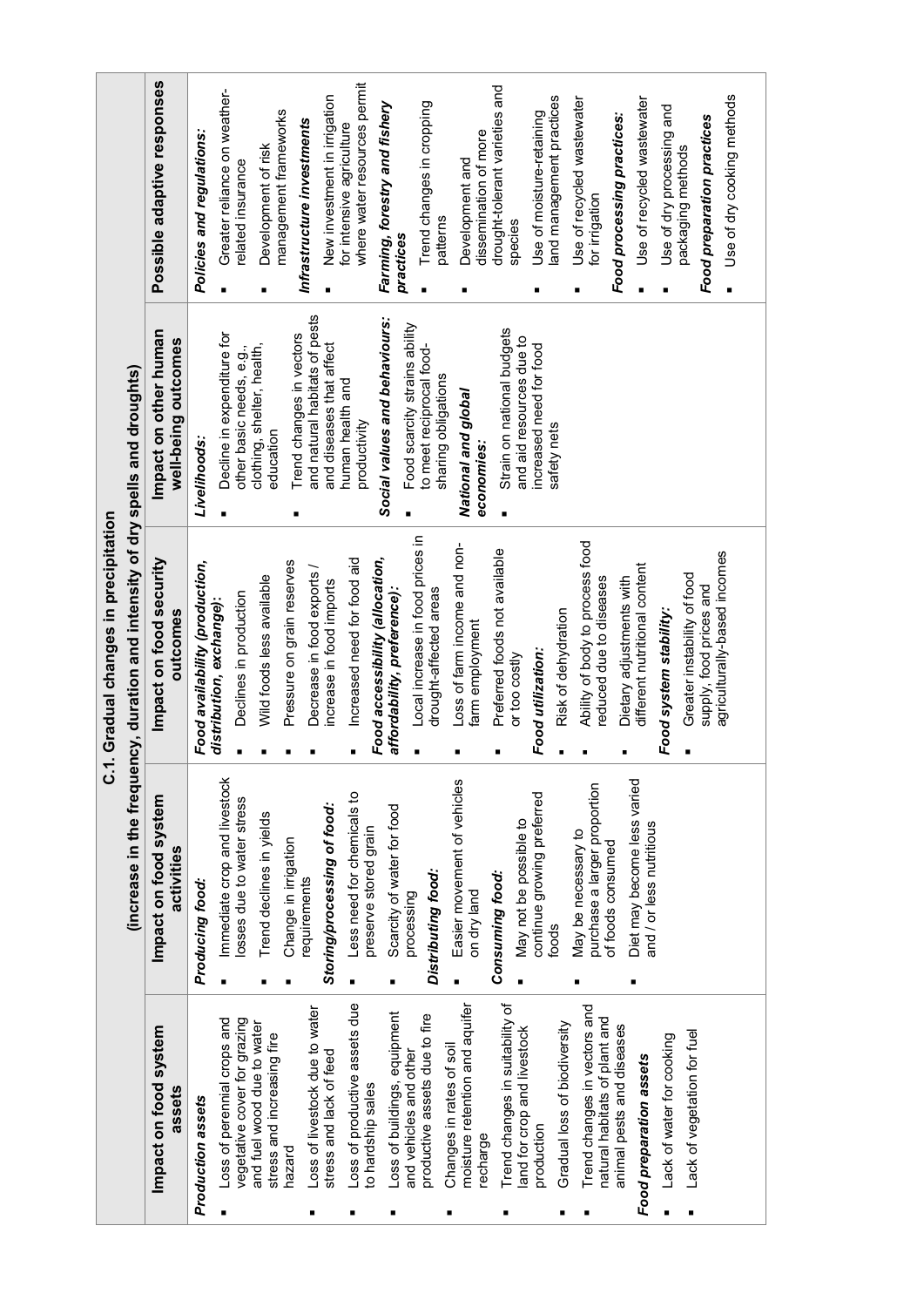|                                                                                                                                                                                                                                                                                                                                                                                                                                                  |                                                                                                                                                                                                                                                                                      | C.2. Gradual changes in precipitation                                                                                                                                                                                                                                                                                                                                                                                                                                                                                      |                                                                                                                                                                                                                                                                                                                                                                     |                                                                                                                                                                                                                                                                                                                                                                                                                                                                                                                                                                                                                                                                     |
|--------------------------------------------------------------------------------------------------------------------------------------------------------------------------------------------------------------------------------------------------------------------------------------------------------------------------------------------------------------------------------------------------------------------------------------------------|--------------------------------------------------------------------------------------------------------------------------------------------------------------------------------------------------------------------------------------------------------------------------------------|----------------------------------------------------------------------------------------------------------------------------------------------------------------------------------------------------------------------------------------------------------------------------------------------------------------------------------------------------------------------------------------------------------------------------------------------------------------------------------------------------------------------------|---------------------------------------------------------------------------------------------------------------------------------------------------------------------------------------------------------------------------------------------------------------------------------------------------------------------------------------------------------------------|---------------------------------------------------------------------------------------------------------------------------------------------------------------------------------------------------------------------------------------------------------------------------------------------------------------------------------------------------------------------------------------------------------------------------------------------------------------------------------------------------------------------------------------------------------------------------------------------------------------------------------------------------------------------|
|                                                                                                                                                                                                                                                                                                                                                                                                                                                  |                                                                                                                                                                                                                                                                                      | (changes in timing, location and amounts of rain and snowfall)                                                                                                                                                                                                                                                                                                                                                                                                                                                             |                                                                                                                                                                                                                                                                                                                                                                     |                                                                                                                                                                                                                                                                                                                                                                                                                                                                                                                                                                                                                                                                     |
| Impact on food system<br>assets                                                                                                                                                                                                                                                                                                                                                                                                                  | Impact on food system<br>activities                                                                                                                                                                                                                                                  | Impact on food security<br>outcomes                                                                                                                                                                                                                                                                                                                                                                                                                                                                                        | Impact on other human<br>well-being outcomes                                                                                                                                                                                                                                                                                                                        | Possible adaptive responses                                                                                                                                                                                                                                                                                                                                                                                                                                                                                                                                                                                                                                         |
| Trend changes in suitability of<br>moisture retention and aquifer<br>Trend changes in vectors and<br>global population exposed to<br>Changes in locations where<br>natural habitats of plant and<br>animal pests and diseases<br>land for crop and livestock<br>investment in irrigation is<br>Increase in proportion of<br>Changes in rates of soil<br>economically feasible<br>water scarcities<br>Production assets<br>production<br>recharge | and adoption of new cropping<br>location, availability of water<br>Changes in consumption<br>uncertain, conditional on<br>Trend impacts on yields<br>response to changes in<br>patterns may occur, in<br>patterns by farmers<br>Consuming food:<br>elative prices<br>Producing food: | agriculturally-based incomes is<br>Full-cost pricing for water may<br>geographic distribution is not<br>Food accessibility (allocation,<br>Food availability (production,<br>market prices is not known<br>Some local losses virtually<br>Greater instability of food<br>supplies, trade and world<br>cause food prices to rise<br>supply, food prices and<br>affordability, preference):<br>Likely impact on global<br>certain, but their likely<br>distribution, exchange):<br>Food system stability:<br>known<br>likely | Social values and behaviours:<br>adapting to climate change<br>Reorientation of public and<br>private sector investments<br>distribution of vulnerability<br>Acceptance of a greater<br>Changes in geographic<br>uncertainty as a natural<br>towards mitigating and<br>degree of risk and<br>National and global<br>condition of life<br>Livelihoods:<br>economies: | More aggressive support for<br>efficient water management<br>land management practices<br>New investment in irrigation<br>Use of recycled wastewater<br>Use of recycled wastewater<br>Use of recycled wastewater<br>agriculture where available<br>Farming, forestry and fishery<br>Full-cost pricing for water<br>Use of moisture-retaining<br>Food processing practices:<br>Food safety and preventive<br>Infrastructure investments:<br>for expanding intensive<br>water resources permit<br>policies and water use<br>Policies and regulations:<br>healthcare practices:<br>for home hygiene<br>for plant hygiene<br>for irrigation<br>regulations<br>practices |
|                                                                                                                                                                                                                                                                                                                                                                                                                                                  |                                                                                                                                                                                                                                                                                      |                                                                                                                                                                                                                                                                                                                                                                                                                                                                                                                            |                                                                                                                                                                                                                                                                                                                                                                     |                                                                                                                                                                                                                                                                                                                                                                                                                                                                                                                                                                                                                                                                     |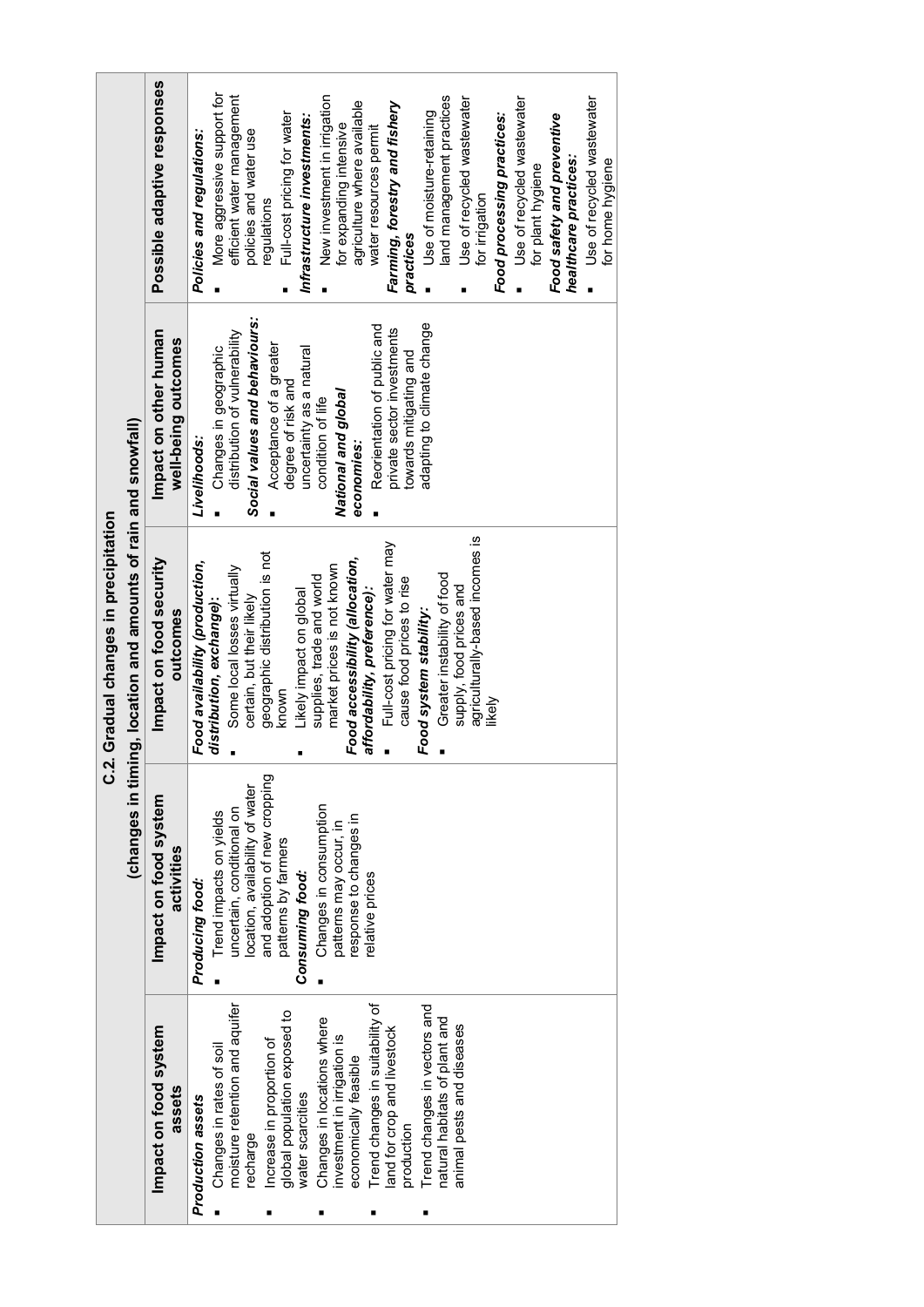|                                                                                                |                                                                                             | D. Impacts of increase in the frequency and intensity of extreme weather events                                             |                                                                                     |                                                                                        |
|------------------------------------------------------------------------------------------------|---------------------------------------------------------------------------------------------|-----------------------------------------------------------------------------------------------------------------------------|-------------------------------------------------------------------------------------|----------------------------------------------------------------------------------------|
|                                                                                                | (increase in annual occurrence of high winds, heavy rains,                                  | storm surges, flash floods and rising water levels associated with tornados, tropical storms,<br>and prolonged heavy rains) |                                                                                     |                                                                                        |
| Impact on food system<br>assets                                                                | Impact on food system<br>activities                                                         | Impact on food security<br>outcomes                                                                                         | Impact on other human<br>well-being outcomes                                        | Possible adaptive options                                                              |
| Production assets:                                                                             | Producing food:<br>$\blacksquare$                                                           | Food availability (production,<br>distribution, exchange):                                                                  | Decline in expenditure for<br>Livelihoods:                                          | Policies and regulations:                                                              |
| Damage to standing crops<br>Animals stranded                                                   | Possibility of lower yields in<br>flooded agricultural areas<br>Increased soil erosion<br>٠ | Possible decrease in surplus<br>production in flooded                                                                       | clothing, shelter, health,<br>other basic needs, e.g.,                              | related insurance schemes<br>Development of weather-<br>for storms and floods          |
| Increase in water-borne<br>livestock diseases                                                  | reducing future yields<br>Processing food:                                                  | Increased need for emergency<br>agricultural areas                                                                          | Trend changes in vectors<br>education<br>■                                          | management frameworks<br>Development of risk                                           |
| Damage to buildings and<br>equipment                                                           | Pollution of water supply used<br>in processing food<br>$\blacksquare$                      | Food accessibility (allocation,<br>distribution of food rations<br>affordability, preference):                              | and natural habitats of pests<br>and diseases that affect<br>human health and       | schemes in low-risk areas<br>Support for resettlement                                  |
| Loss of stored crops                                                                           | Distributing food:                                                                          | Possible increase in food prices                                                                                            | productivity                                                                        | Infrastructure investments:                                                            |
| marketing infrastructure:<br>Storage, transport and                                            | Disruptions in food supply<br>chains and increase in<br>$\blacksquare$                      | Possible loss of farm income                                                                                                | distribution of vulnerability<br>Changes in geographic                              | New investment in flood<br>embankments                                                 |
| Damage to roads, bridges,<br>processing plants and<br>storage structures,<br>electricity grids | marketing and distribution<br>Consuming food:<br>costs                                      | depending on extent of asset<br>and non-farm employment,<br>Food utilization (nutritional<br>loss                           | Social values and behaviours:<br>Acceptance of a greater<br>degree of risk and      | technologies on new and<br>Use of wind resistant<br>existing structures                |
| Non-farm livelihood assets:                                                                    | Reliance on emergency<br>rations<br>٠                                                       | value, social value, food safety):                                                                                          | uncertainty as a natural<br>condition of life                                       | Establishment of emergency<br>shelters on high ground                                  |
| Damage to trade goods<br>Food preparation assets:                                              | foods will be less available in<br>Possibility that preferred<br>п                          | by water pollution and damage<br>Food safety is compromised<br>to stored food                                               | National and global<br>economies:                                                   | Farming, forestry and fishery<br>practices                                             |
| Loss of household food<br>supplies                                                             | Increased health risks from<br>emergency situations and<br>food variety will decrease<br>П  | Ability of body to process food<br>reduced due to diseases                                                                  | Reorientation of public and<br>private sector investments<br>towards mitigating and | more dense root mass to hold<br>Use of practices that create<br>soil in place          |
|                                                                                                | water-borne diseases may<br>negatively affect people's<br>ability to access food (no        |                                                                                                                             | adapting to climate change                                                          | tolerant varieties and species<br>dissemination of more flood-<br>Development and<br>п |
|                                                                                                | energy to shop or do<br>productive work)                                                    |                                                                                                                             |                                                                                     | Food safety and preventive<br>healthcare practices                                     |
|                                                                                                |                                                                                             |                                                                                                                             |                                                                                     | Provision for emergency<br>water supplies                                              |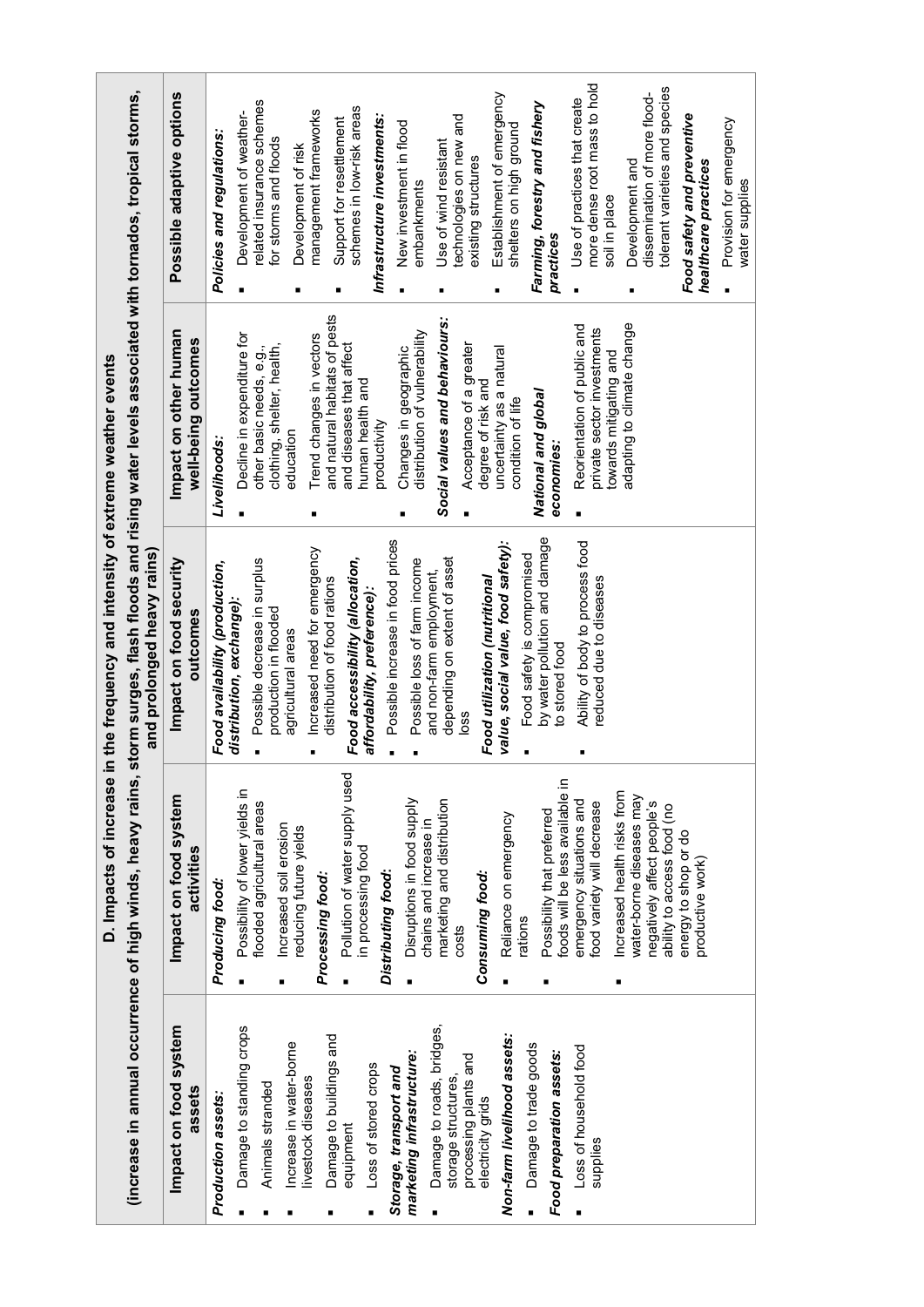|                                                         |                                                                                                                                 | E. Impacts of greater weather variability                                                                                                                                                                                                                                                                                                                                                                                                        |                                                                                                                                                                                                                                                                                                                                                                                                                                                                                                                                                                                       |                                                                                                                                                                                                                                    |
|---------------------------------------------------------|---------------------------------------------------------------------------------------------------------------------------------|--------------------------------------------------------------------------------------------------------------------------------------------------------------------------------------------------------------------------------------------------------------------------------------------------------------------------------------------------------------------------------------------------------------------------------------------------|---------------------------------------------------------------------------------------------------------------------------------------------------------------------------------------------------------------------------------------------------------------------------------------------------------------------------------------------------------------------------------------------------------------------------------------------------------------------------------------------------------------------------------------------------------------------------------------|------------------------------------------------------------------------------------------------------------------------------------------------------------------------------------------------------------------------------------|
| Impact on food system<br>assets                         | Impact on food system<br>activities                                                                                             | Impact on food security<br><b>Outcomes</b>                                                                                                                                                                                                                                                                                                                                                                                                       | Impact on other human<br>well-being outcomes                                                                                                                                                                                                                                                                                                                                                                                                                                                                                                                                          | Possible adaptive options                                                                                                                                                                                                          |
| Production assets:                                      | Producing food:                                                                                                                 | Food availability:                                                                                                                                                                                                                                                                                                                                                                                                                               | Livelihoods:                                                                                                                                                                                                                                                                                                                                                                                                                                                                                                                                                                          | Policies and regulations                                                                                                                                                                                                           |
| extent of pests and diseases<br>Change in frequency and | systems may be undermined<br>Changing land use patterns<br>Increasing uncertainty<br>Viability of production<br>Changing yields | agriculturally-based incomes is<br>depends on market conditions<br>geographic distribution is not<br>loss of farm income, but this<br>Reduced yields may lead to<br>Some local losses virtually<br>market prices is not known<br>supplies, trade and world<br>Greater instability of food<br>supply, food prices and<br>Likely impact on global<br>certain, but their likely<br>Food system stability:<br>Food accessibility:<br>known<br>likely | and natural habitats of pests<br>Social values and behaviours:<br>adapting to climate change<br>Reorientation of public and<br>private sector investments<br>distribution of vulnerability<br>Decline in expenditure for<br>Trend changes in vectors<br>and diseases that affect<br>Acceptance of a greater<br>clothing, shelter, health,<br>other basic needs, e.g.,<br>Changes in geographic<br>uncertainty as a natural<br>towards mitigating and<br>human health and<br>degree of risk and<br>National and global<br>condition of life<br>productivity<br>education<br>economies: | Greater reliance on weather-<br>Trend changes in cropping<br>Farming, forestry and fishery<br>management frameworks<br>management regimes<br>Development of risk<br>Changes in water<br>related insurance<br>patterns<br>practices |

Source: FAO/IDWG on Climate Change. Table produced for this report. *Source:* FAO/IDWG on Climate Change. Table produced for this report.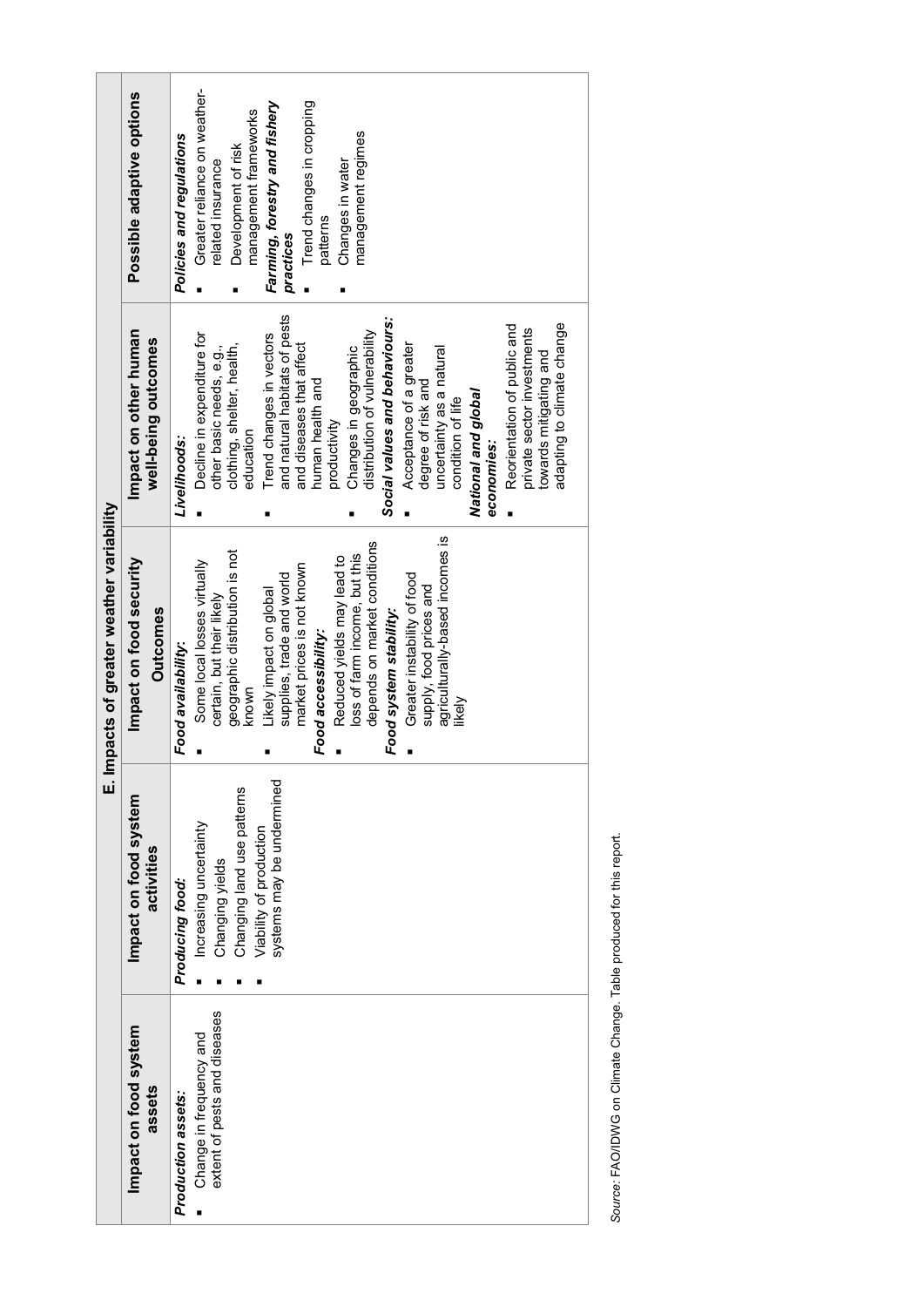An average of 500 weather-related disasters are now taking place each year, compared with 120 in the 1980s; the number of floods has increased sixfold over the same period (Oxfam, 2007). Population increases, especially in coastal areas, where most of the world's population now lives, mean that more and more people will be affected by catastrophic weather events.

The international aid community has developed an immediate response capacity that can limit loss of life, but there is a growing risk that its ability to assist affected people in replacing lost assets and recovering livelihoods following climate-related natural disasters will be overwhelmed. Increasing weather-related losses are causing private sector insurers to restrict the types of natural disasters or catastrophic events that can be insured, and it is not clear whether public sector safety net programmes will be able to fill the subsequent gaps.

Although the areas that are vulnerable to extreme weather events are generally known, there is still a lack of reliable information about how future changes in temperature and precipitation regimes will affect specific locations. Further scientific work can reduce the current knowledge gap, but these aspects of climate change are likely to remain uncertain for the foreseeable future, making investments in agriculture and other weather-dependent livelihoods inherently more risky.

The limited risk absorption capacity of poor people means that they are unlikely to be able to cope with the added risk imposed by climate change. These people will be exposed to greater variability in and uncertainties about food system performance, and their livelihood sources will become more vulnerable.

*Food system vulnerability: Overview:* A food system is vulnerable when one or more of the four components of food security – food availability, food accessibility, food utilization and food system stability - is uncertain and insecure.

*Food availability* is determined by the physical quantities of food that are produced, stored, processed, distributed and exchanged. FAO calculates national food balance sheets that include all these elements. Food availability is the net amount remaining after production, stocks and imports have been summed and exports deducted for each item included in the food balance sheet. Adequacy is assessed through comparison of availability with the estimated consumption requirement for each food item.

This approach takes into account the importance of international trade and domestic production in assuring that a country's food supply is sufficient. The same approach can also be used to determine the adequacy of a household's food supply, with domestic markets playing the balancing role.

High market prices for food are usually a reflection of inadequate availability; persistently high prices force poor people to reduce consumption below the minimum required for a healthy and active life, and may lead to food riots and social unrest. Growing scarcities of water, land and fuel are likely to put increasing pressure on food prices, even without climate change. Where these scarcities are compounded by the results of climate change, the introduction of mitigation practices that create land-use competition and the attribution of market value to environmental services to mitigate climate change, they have the potential to cause significant changes in relative prices for different food items, and an overall increase in the cost of an average food basket for the consumer, with accompanying increases in price volatility.

*Food accessibility* is a measure of the ability to secure entitlements, which are defined as the set of resources (including legal, political, economic and social) that an individual requires to obtain access to food (A. Sen, 1989, cited in FAO, 2003a). Until the 1970s, food security was linked mainly to national food production and global trade (Devereux and Maxwell, 2001), but since then the concept has expanded to include households' and individuals' access to food.

The mere presence of an adequate supply does not ensure that a person can obtain and consume food – that person must first have access to the food through his/her entitlements. The enjoyment of entitlements that determine people's access to food depends on allocation mechanisms, affordability, and cultural and personal preferences for particular food products.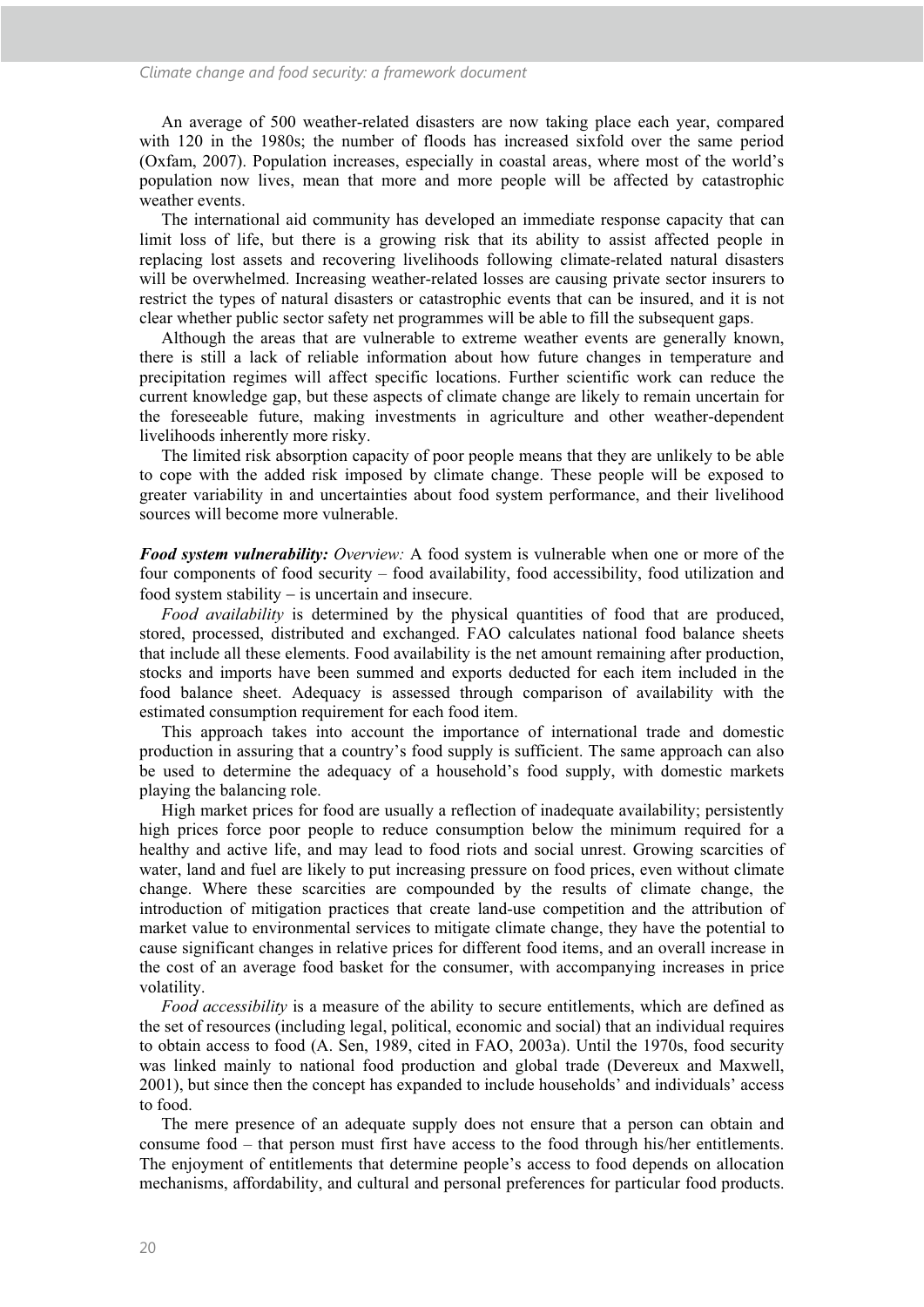Increased risk exposure resulting from climate change will reduce people's access to entitlements and undermine their food security.

*Food utilization* refers to the use of food and how a person is able to secure essential nutrients from the food consumed. It encompasses the nutritional value of the diet, including its composition and methods of preparation; the social values of foods, which dictate what kinds of food should be served and eaten at different times of the year and on different occasions; and the quality and safety of the food supply, which can cause loss of nutrients in the food and the spread of food-borne diseases if not of a sufficient standard. Climatic conditions are likely to bring both negative and positive changes in dietary patterns and new challenges for food safety, which may affect nutritional status in various ways.

*Food system stability* is determined by the temporal availability of, and access to, food. In long-distance food chains, storage, processing, distribution and marketing processes contain in-built mechanisms that have protected the global food system from instability in recent times. However, if projected increases in weather variability materialize, they are likely to lead to increases in the frequency and magnitude of food emergencies for which neither the global food system nor affected local food systems are adequately prepared.

*Potential impacts of climate change on food availability: Production* of food and other agricultural commodities may keep pace with aggregate demand, but there are likely to be significant changes in local cropping patterns and farming practices. There has been a lot of research on the impacts that climate change might have on agricultural production, particularly cultivated crops. Some 50 percent of total crop production comes from forest and mountain ecosystems, including all tree crops, while crops cultivated on open, arable flat land account for only 13 percent of annual global crop production. Production from both rainfed and irrigated agriculture in dryland ecosystems accounts for approximately 25 percent, and rice produced in coastal ecosystems for about 12 percent (Millennium Ecosystem Assessment, 2005).

The evaluation of climate change impacts on agricultural production, food supply and agriculture-based livelihoods must take into account the characteristics of the agro-ecosystem where particular climate-induced changes in biochemical processes are occurring, in order to determine the extent to which such changes will be positive, negative or neutral in their effects.

The so-called "greenhouse fertilization effect" will produce local beneficial effects where higher levels of atmospheric  $CO<sub>2</sub>$  stimulate plant growth. This is expected to occur primarily in temperate zones, with yields expected to increase by 10 to 25 percent for crops with a lower rate of photosynthetic efficiency (C3 crops), and by 0 to 10 percent for those with a higher rate of photosynthetic efficiency (C4 crops), assuming that  $CO<sub>2</sub>$  levels in the atmosphere reach 550 parts per million (IPCC, 2007c); these effects are not likely to influence projections of world food supply, however (Tubiello *et al.,* 2007). Mature forests are also not expected to be affected, although the growth of young tree stands will be enhanced (Norby *et al.,* 2005).

The impacts of mean temperature increase will be experienced differently, depending on location (Leff, Ramankutty and Foley, 2004). For example, moderate warming (increases of 1 to 3 ºC in mean temperature) is expected to benefit crop and pasture yields in temperate regions, while in tropical and seasonally dry regions, it is likely to have negative impacts, particularly for cereal crops. Warming of more than 3 ºC is expected to have negative affects on production in all regions (IPCC, 2007c). The supply of meat and other livestock products will be influenced by crop production trends, as feed crops account for roughly 25 percent of the world's cropland.

For climate variables such as rainfall, soil moisture, temperature and radiation, crops have thresholds beyond which growth and yield are compromised (Porter and Semenov, 2005). For example, cereals and fruit tree yields can be damaged by a few days of temperatures above or below a certain threshold (Wheeler *et al.,* 2000). In the European heat wave of 2003, when temperatures were 6 ºC above long-term means, crop yields dropped significantly, such as by 36 percent for maize in Italy, and by 25 percent for fruit and 30 percent for forage in France (IPCC, 2007c). Increased intensity and frequency of storms, altered hydrological cycles, and precipitation variance also have long-term implications on the viability of current world agroecosystems and future food availability.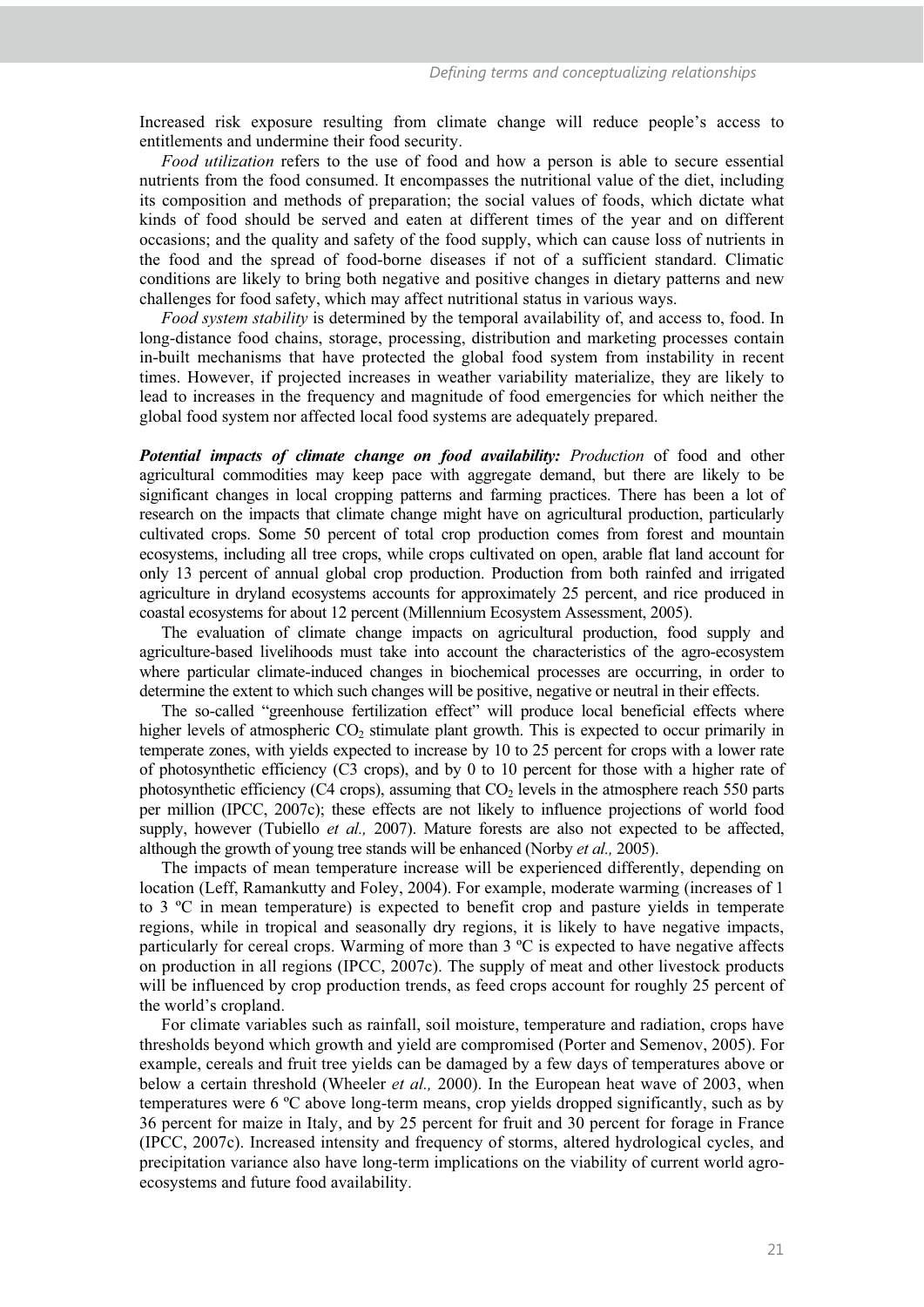Wild foods are particularly important to households that struggle to produce food or secure an income. A change in the geographic distribution of wild foods resulting from changing rainfall and temperatures could therefore have an impact on the availability of food. Changes in climatic conditions have led to significant declines in the provision of wild foods by a variety of ecosystems, and further impacts can be expected as the world climate continues to change. For the 5 000 plant species examined in a sub-Saharan African study (Levin and Pershing, 2005), it is predicted that 81 to 97 percent of the suitable habitats will decrease in size or shift owing to climate change. By 2085, between 25 and 42 percent of the species' habitats are expected to be lost altogether. The implications of these changes are expected to be particularly great among communities that use the plants as food or medicine.

Constraints on water availability are a growing concern, which climate change will exacerbate. Conflicts over water resources will have implications for both food production and people's access to food in conflict zones (Gleick, 1993). Prolonged and repeated droughts can cause loss of productive assets, which undermines the sustainability of livelihood systems based on rainfed agriculture. For example, drought and deforestation can increase fire danger, with consequent loss of the vegetative cover needed for grazing and fuelwood (Laurence and Williamson, 2001). In Africa, droughts can have severe impacts on livestock. Table 2 illustrates how droughts increased livestock mortality in selected African countries between 1980 and 1999.

*Storage, processing and distribution*: Food production varies spatially, so food needs to be distributed between regions. The major agricultural production regions are characterized by relatively stable climatic conditions, but many food-insecure regions have highly variable climates. The main grain production regions have a largely continental climate, with dry or at least cold weather conditions during harvest time, which allows the bulk handling of harvested grain without special infrastructure for protection or immediate treatment.

| Date      | Location                                                          | Livestock losses                                                              | <b>Source</b>                                     |
|-----------|-------------------------------------------------------------------|-------------------------------------------------------------------------------|---------------------------------------------------|
| 1981-1984 | <b>Botswana</b>                                                   | 20 percent of national<br>herd                                                | FAO, 1984 cited in Toulmin,<br>1986               |
| 1982-1984 | <b>Niger</b>                                                      | 62 percent of national<br>cattle herd                                         | Toulmin, 1986                                     |
| 1983-1984 | Ethiopia (Borana<br>Plateau)                                      | 45-90 percent of calves,<br>45 percent of cows, 22<br>percent of mature males | Coppock, 1994                                     |
| 1991      | Northern Kenya                                                    | 28 percent of cattle; 18<br>percent of sheep and<br>goats                     | Surtech, 1993 cited in<br>Barton and Morton, 2001 |
| 1991-1993 | Ethiopia (Borana)                                                 | 42 percent of cattle                                                          | Desta and Coppock, 2002                           |
| 1993      | <b>Namibia</b>                                                    | 22 percent of cattle; 41<br>percent of goats and<br>sheep                     | <b>Devereux and Tapscott,</b><br>1995             |
| 1995-1997 | <b>Greater Horn of Africa</b><br>(average of 9 pastoral<br>areas) | 20 percent of cattle; 20<br>percent of sheep and<br>goats                     | Ndikumana et al., 2000                            |
| 1995-1997 | Southern Ethiopia                                                 | 46 percent of cattle; 41<br>percent of sheep and<br>goats                     | Ndikumana et al., 2000                            |
| 1998-1999 | Ethiopia (Borana)                                                 | 62 percent of cattle                                                          | Shibru, 2001 cited in Desta<br>and Coppock, 2002  |

#### TABLE 2 **Impacts of droughts on livestock numbers in selected African countries, 1981 to 1999**

*Source:* IPCC, 2007a.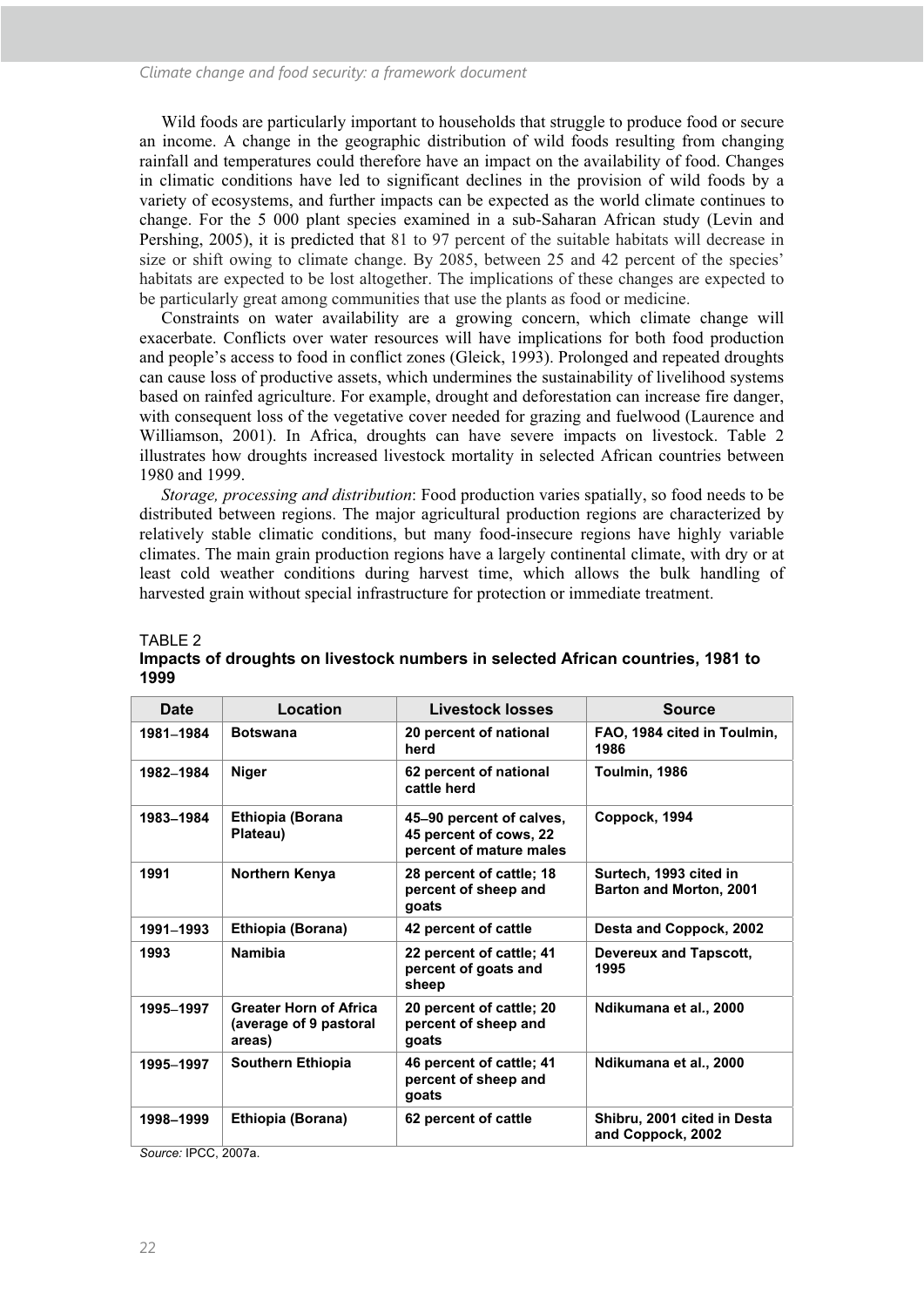Depending on the prevailing temperature regime, however, a change in climatic conditions through increased temperatures or unstable, moist weather conditions could result in grain being harvested with more than the 12 to 14 percent moisture required for stable storage. Because of the amounts of grain and general lack of drying facilities in these regions, this could create hazards for food safety, or even cause complete crop losses, resulting from contamination with microorganisms and their metabolic products. It could lead to a rise in food prices if stockists have to invest in new storage technologies to avoid the problem.

Distribution depends on the reliability of import capacity, the presence of food stocks and – when necessary – access to food aid (Maxwell and Slater, 2003). These factors in turn often depend on the ability to store food. Storage is affected by strategies at the national level and by physical infrastructure at the local level. Transport infrastructure limits food distribution in many developing countries. Where infrastructure is affected by climate, through either heat stress on roads or increased frequency of flood events that destroy infrastructure, there are impacts on food distribution, influencing people's access to markets to sell or purchase food (Abdulai and CroleRees, 2001).

*Exchange* of food takes place at all levels – individual, household, community, regional, national and global. At the lowest levels, exchanges usually take the form of reciprocal hospitality, gift-giving or barter, and serve as an important mechanism for coping with supply fluctuations. If changing climatic conditions bring about trend declines in local production, the capacity of affected households to engage in these traditional forms of exchange is likely to decline.

Trade remains the main mechanism for exchange in today's global economy. Although most food trade takes place within national borders, global trade is the balancing mechanism that keeps exchange flowing smoothly (Stevens, Devereux and Kennan, 2003). The relatively low cost of ocean compared with overland transport makes it economically advantageous for most countries to rely on international food trade to smooth out fluctuations in domestic food supply. Where trade is heavily regulated, as in southern Africa, farmers' behaviour illustrates this principle. After a food crisis such as that in southern Africa in 2002, even if recovery programmes lead to a bumper harvest of maize, in some countries the maize may not find its way into national grain markets, as announced or anticipated producer prices and market regulations could encourage farmers to channel their surplus outside formal markets (Mano, Isaacson and Dardel, 2003: iv).

FAO projects that the impact of climate change on global crop production will be slight up to 2030. After that year, however, widespread declines in the extent and potential productivity of cropland could occur, with some of the severest impacts likely to be felt in the currently food-insecure areas of sub-Saharan Africa, which have with the least ability to adapt to climate change or to compensate through greater food imports (Fischer *et al.,* 2001, cited in FAO, 2003b: 358).

Although the projections suggest that normal carryover stocks, food aid and international trade should be able to cope with the localized food shortages that are likely to result from crop losses due to severe droughts or floods, this is now being questioned in view of the price boom that the world has experienced since 2006. According to FAO, the global food price index rose by 9 percent in 2006 and by 37 percent in 2007. The price boom has been accompanied by much higher price volatility than in the past, especially in the cereals and oilseeds sectors, reflecting reduced inventories, strong relationships between agricultural commodity and other markets, and the prevalence of greater market uncertainty in general.

This has triggered a widespread concern about food price inflation, which is fuelling debates about the future direction of agricultural commodity prices in importing and exporting countries, be they rich or poor, and giving rise to fears that a world food crisis similar in magnitude to those of the early 1970s and 1980s may be imminent, with little prospect for a quick rebound as the effects of climate change take their toll.

*Potential impacts of climate change on food access: Allocation*: Food is allocated through markets and non-market distribution mechanisms. Factors that determine whether people will have access to sufficient food through markets are considered in the following section on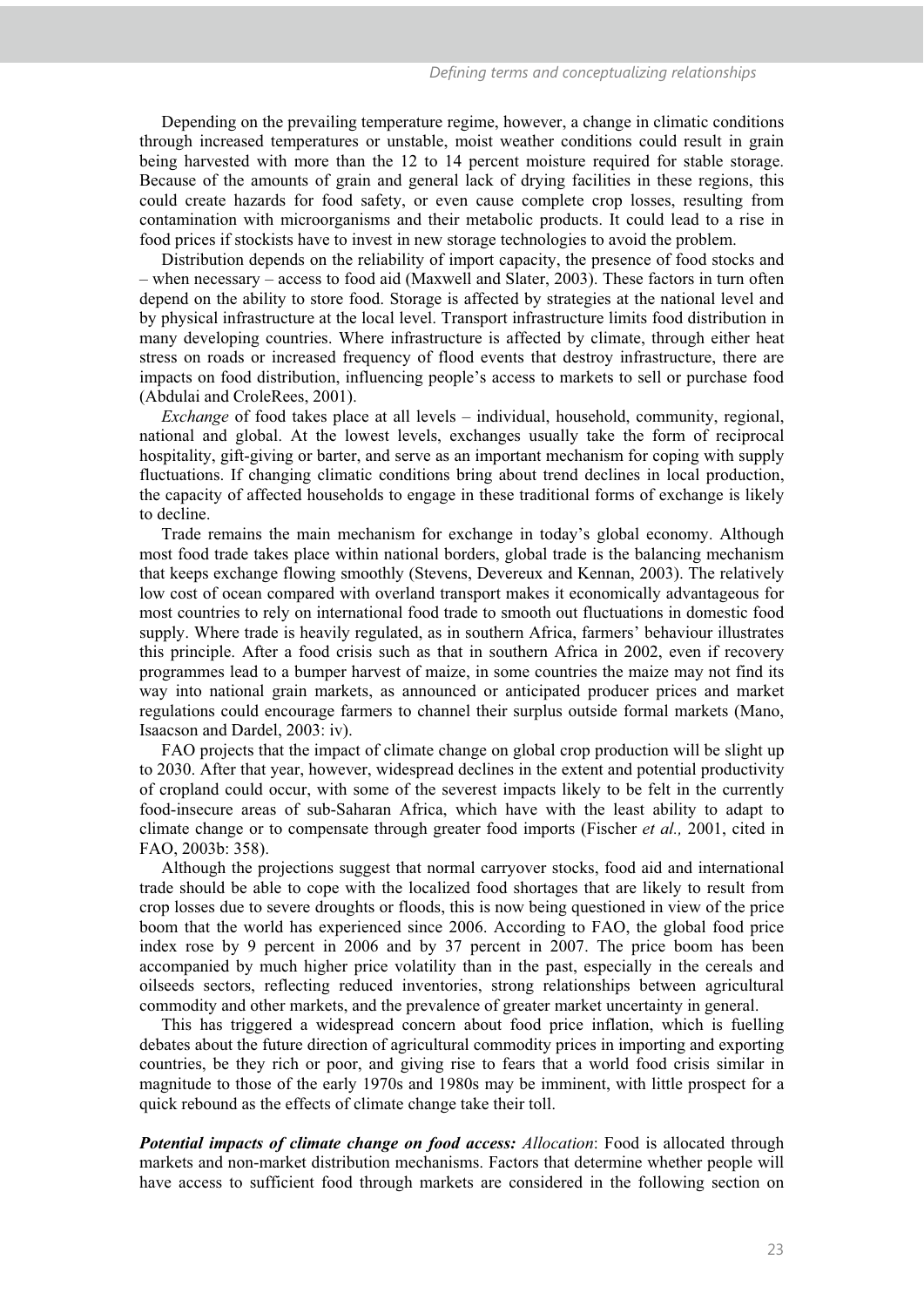affordability. These factors include income-generating capacity, amount of remuneration received for products and goods sold or labour and services rendered, and the ratio of the cost of a minimum daily food basket to the average daily income.

Non-market mechanisms include production for own consumption, food preparation and allocation practices within the household, and public or charitable food distribution schemes. For rural people who produce a substantial part of their own food, climate change impacts on food production may reduce availability to the point that allocation choices have to be made within the household. A family might reduce the daily amount of food consumed equally among all household members, or allocate food preferentially to certain members, often the able-bodied male adults, who are assumed to need it the most to stay fit and continue working to maintain the family.

Non-farming low-income rural and urban households whose incomes fall below the poverty line because of climate change impacts will face similar choices. Urbanization is increasing rapidly worldwide, and a growing proportion of the expanding urban population is poor (Ruel *et al.,* 1998). Allocation issues resulting from climate change are therefore likely to become more and more significant in urban areas over time.

Where urban gardens are available, they provide horticultural produce for home use and local sale, but urban land-use restrictions and the rising cost of water and land restrain their potential for expansion. Urban agriculture has a limited ability to contribute to the welfare of poor people in developing countries because the bulk of their staple food requirements still need to be transported from rural areas (Ellis and Sumberg, 1998).

Political and social power relationships are key factors influencing allocation decisions in times of scarcity. If agricultural production declines and households find alternative livelihood activities, social processes and reciprocal relations in which locally produced food is given to other family members in exchange for their support may change or disappear altogether.

Public and charitable food distribution schemes reallocate food to the most needy, but are subject to public perceptions about who needs help, and social values about what kind of help it is incumbent on more wealthy segments of society to provide. If climate change creates other more urgent claims on public resources, support for food distribution schemes may decline, with consequent increases in the incidence of food insecurity, hunger and faminerelated deaths.

*Affordability*. In many countries, the ratio of the cost of a minimum daily food basket to the average daily income is used as a measure of poverty (World Bank PovertyNet, 2008). When this ratio falls below a certain threshold, it signifies that food is affordable and people are not impoverished; when it exceeds the established threshold, food is not affordable and people are having difficulty obtaining enough to eat. This criterion is an indicator of chronic poverty, and can also be used to determine when people have fallen into temporary food insecurity, owing to reduced food supply and increased prices, to a sudden fall in household income or to both.

Income-generating capacity and the remuneration received for products and goods sold or labour and services rendered are the primary determinants of average daily income. The incomes of all farming households depend on what they obtain from selling some or all of their crops and animals each year. Commercial farmers are usually protected by insurance, but small-scale farmers in developing countries are not, and their incomes can decline sharply if there is a market glut, or if their own crops fail and they have nothing to sell when prices are high.

Most food is not produced by individual households but acquired through buying, trading and borrowing (Du Toit and Ziervogel, 2004). Climate impacts on income-earning opportunities can affect the ability to buy food, and a change in climate or climate extremes may affect the availability of certain food products, which may influence their price. High prices may make certain foods unaffordable and can have an impact on individuals' nutrition and health.

Changes in the demand for seasonal agricultural labour, caused by changes in production practices in response to climate change, can affect income-generating capacity positively or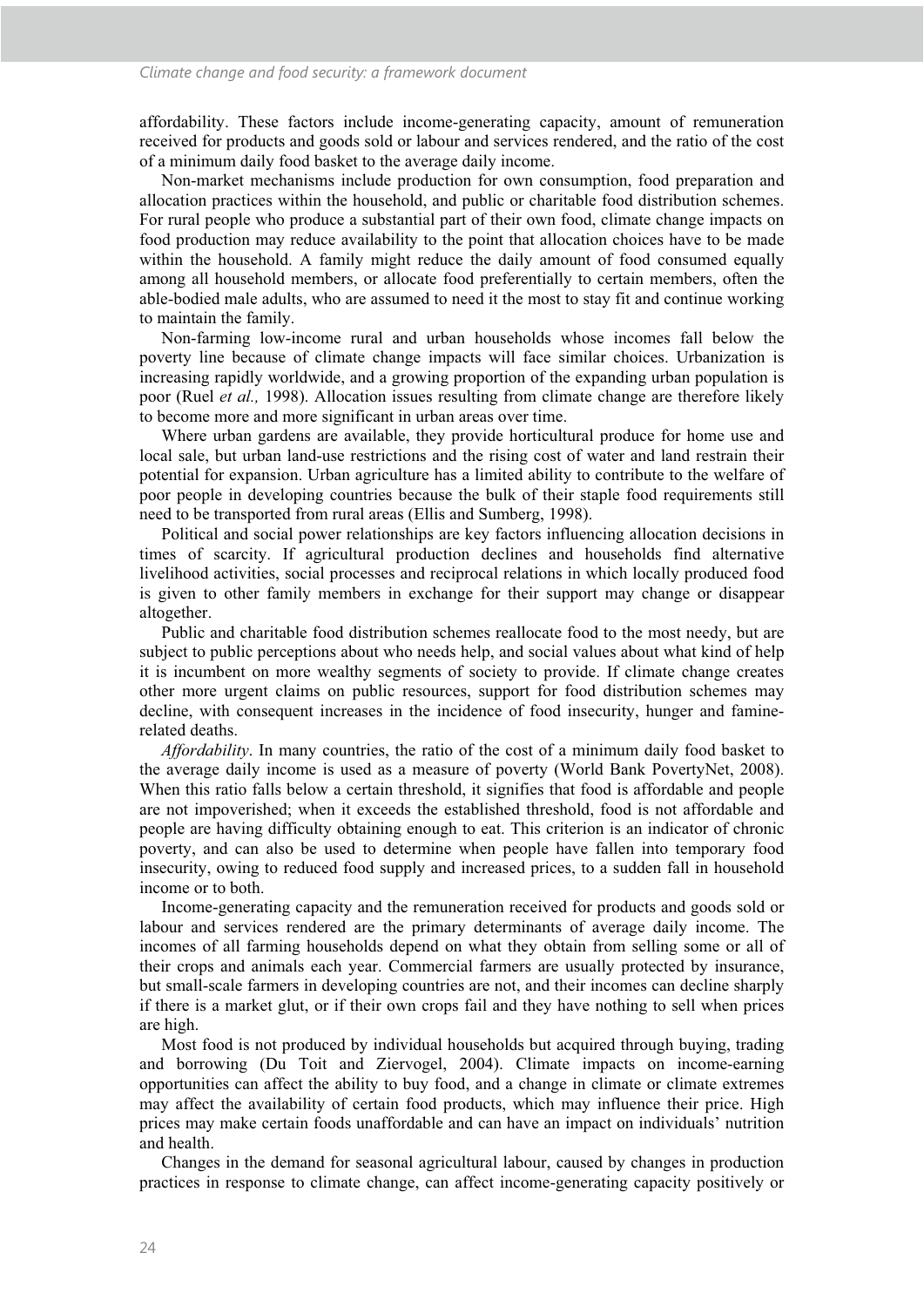negatively. Mechanization may decrease the need for seasonal labour in many places, and labour demands are often reduced when crops fail, mostly owing to such factors as drought, flood, frost or pest outbreaks, which can be influenced by climate. On the other hand, some adaptation options increase the demand for seasonal agricultural labour.

Local food prices in most parts of the world are strongly influenced by global market conditions, but there may be short-term fluctuations linked to variation in national yields, which are influenced by climate, among other factors. An increase in food prices has a real income effect, with low-income households often suffering most, as they tend to devote larger shares of their incomes to food than higher-income households do (Thomsen and Metz, 1998).

When they cannot afford food, households adjust by eating less of their preferred foods or reducing total quantities consumed as food prices increase. Given the growing number of people who depend on the market for their food supply, food prices are critical to consumers' food security and must be watched.

Food often travels very long distances (Pretty *et al.,* 2005), and this has implications for costs. Increasing fuel costs could lead to more expensive food and increased food insecurity. The growing market for biofuels is expected to have implications for food security, because crops grown as feedstock for liquid biofuels can replace food crops, which then have to be sourced elsewhere, at higher cost.

*Preference:* Food preferences determine the kinds of food households will attempt to obtain. Changing climatic conditions may affect both the physical and the economic availability of certain preferred food items, which might make it impossible to meet some preferences. Changes in availability and relative prices for major food items may result in people either changing their food basket, or spending a greater percentage of their income on food when prices of preferred food items increase.

In southern Africa, for example, many households eat maize as the staple crop, but when there is less rainfall, sorghum fares better, and people could consume more of it. Many people prefer maize to sorghum, however, so continue to plant maize despite poor yields, and would rather buy maize than eat sorghum, when necessary.

The extent to which food preferences change in response to changes in the relative prices of grain-fed beef compared with other sources of animal protein will be an important determinant of food security in the medium term. Increased prices for grain-fed beef are foreseeable, because of the increasing competition for land for intensive feedgrain production, the increasing scarcity of water and rising fuel costs (FAO, 2007c). If preferences shift to other sources of animal protein, the livestock sector's demands on resources that are likely to be under stress as a consequence of climate change may be contained. If not, continued growth in demand for grain-fed beef, from wealthier segments of the world's population, could trigger across-the-board increases in food prices, which would have serious adverse impacts on food security for urban and rural poor.

*Potential impacts of climate change on food utilization: Nutritional value*: Food insecurity is usually associated with malnutrition, because the diets of people who are unable to satisfy all of their food needs usually contain a high proportion of staple foods and lack the variety needed to satisfy nutritional requirements. Declines in the availability of wild foods, and limits on small-scale horticultural production due to scarcity of water or labour resulting from climate change could affect nutritional status adversely. In general, however, the main impact of climate change on nutrition is likely to be felt indirectly, through its effects on income and capacity to purchase a diversity of foods.

The physiological utilization of foods consumed also affects nutritional status, and this  $$ in turn – is affected by illness. Climate change will cause new patterns of pests and diseases to emerge, affecting plants, animals and humans, and posing new risks for food security, food safety and human health. Increased incidence of water-borne diseases in flood-prone areas, changes in vectors for climate-responsive pests and diseases, and emergence of new diseases could affect both the food chain and people's physiological capacity to obtain necessary nutrients from the foods consumed. Vector changes are a virtual certainty for pests and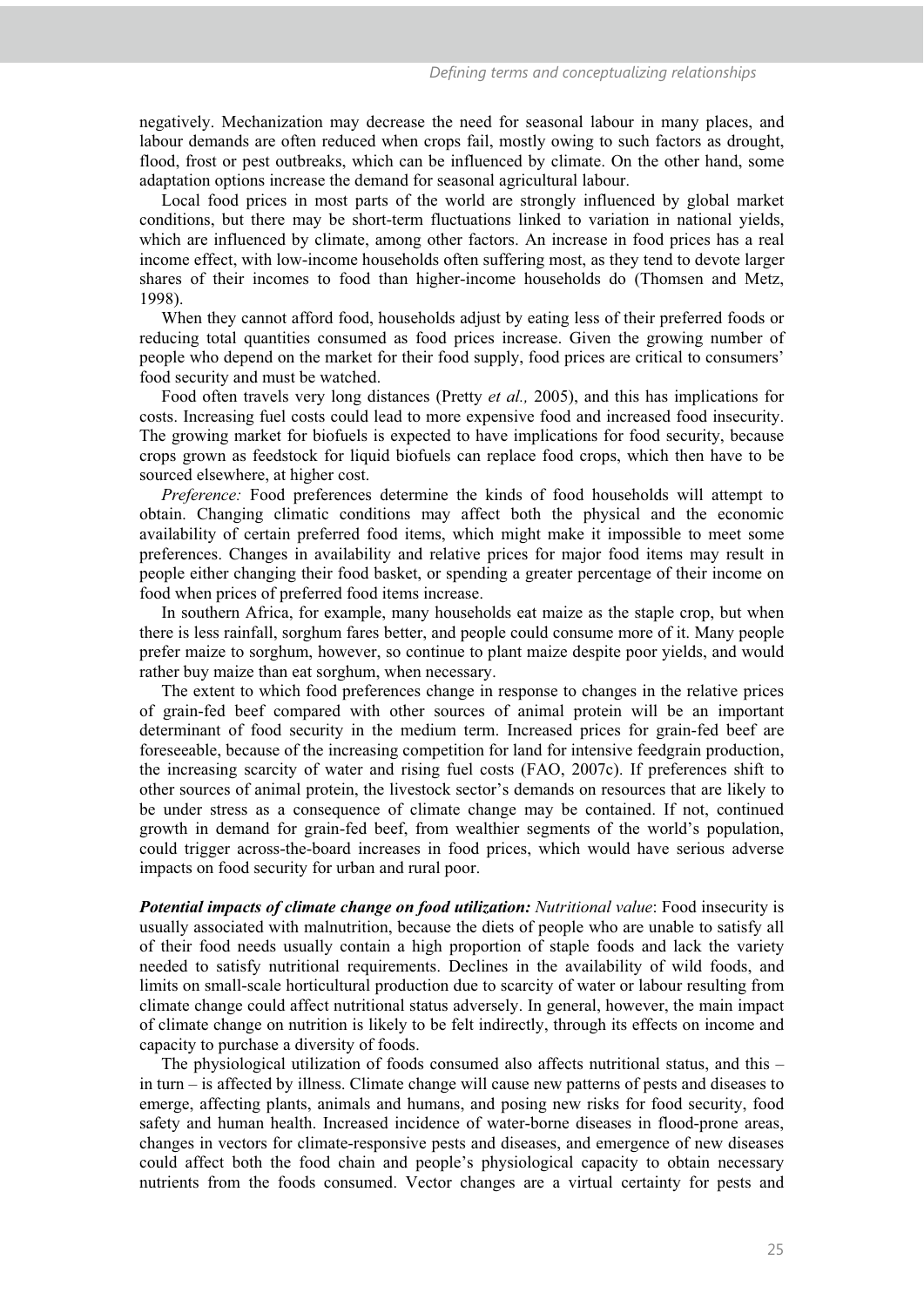diseases that flourish only at specific temperatures and under specific humidity and irrigation management regimes. These will expose crops, livestock, fish and humans to new risks to which they have not yet adapted. They will also place new pressures on care givers within the home, who are often women, and will challenge health care institutions to respond to new parameters.

Malaria in particular is expected to change its distribution as a result of climate change (IPCC, 2007a). In coastal areas, more people may be exposed to vector- and water-borne diseases through flooding linked to sea-level rise. Health risks can also be linked to changes in diseases from either increased or decreased precipitation, lowering people's capacity to utilize food effectively and often resulting in the need for improved nutritional intake (IPCC, 2007a).

Where vector changes for pests and diseases can be predicted, varieties and breeds that are resistant to the likely new arrivals can be introduced as an adaptive measure. A recent upsurge in the appearance of new viruses may also be climate-related, although this link is not certain. Viruses such as avian flu, ebola, HIV/AIDS and SARS have various implications for food security, including risk to the livelihoods of small-scale poultry operations in the case of avian flu, and the extra nutritional requirements of affected people in the case of HIV-AIDS.

*The social and cultural values of foods consumed* will also be affected by the availability and affordability of food. The social values of foods are important determinants of food preferences, with foods that are accorded high value being preferred, and those accorded low value being avoided. In many traditional cultures, feasts involving the preparation of specific foods mark important seasonal occasions, rites of passage and celebratory events.

The increased cost or absolute unavailability of these foods could force cultures to abandon their traditional practices, with unforeseeable secondary impacts on the cohesiveness and sustainability of the cultures themselves. In many cultures, the reciprocal giving of gifts or sharing of food is common. It is often regarded as a social obligation to feed guests, even when they have dropped in unexpectedly. In conditions of chronic food scarcity, households' ability to honour these obligations is breaking down, and this trend is likely to be reinforced in locations where the impacts of climate change contribute to increasing incidence of food shortages.

*Food safety* may be compromised in various ways*.* Increasing temperature may cause food quality to deteriorate, unless there is increased investment in cooling and refrigeration equipment or more reliance on rapid processing of perishable foods to extend their shelf-life. Decreased water availability has implications for food processing and preparation practices, particularly in the subtropics, where a switch to dry processing and cooking methods may be required. Changes in land use, driven by changes in precipitation or increased temperatures, will alter how people spend their time. In some areas, children might have to prepare food, while parents work in the field, increasing the risk that good hygiene practices may not be followed.

*Potential impacts of climate change on food system stability: Stability of supply*: Many crops have annual cycles, and yields fluctuate with climate variability, particularly rainfall and temperature. Maintaining the continuity of food supply when production is seasonal is therefore challenging. Droughts and floods are a particular threat to food stability and could bring about both chronic and transitory food insecurity. Both are expected to become more frequent, more intense and less predictable as a consequence of climate change. In rural areas that depend on rainfed agriculture for an important part of their local food supply, changes in the amount and timing of rainfall within the season and an increase in weather variability are likely to aggravate the precariousness of local food systems.

*Stability of access:* As already noted, the affordability of food is determined by the relationship between household income and the cost of a typical food basket. Global food markets may exhibit greater price volatility, jeopardizing the stability of returns to farmers and the access to purchased food of both farming and non-farming poor people.

*Food emergencies*: Increasing instability of supply, attributable to the consequences of climate change, will most likely lead to increases in the frequency and magnitude of food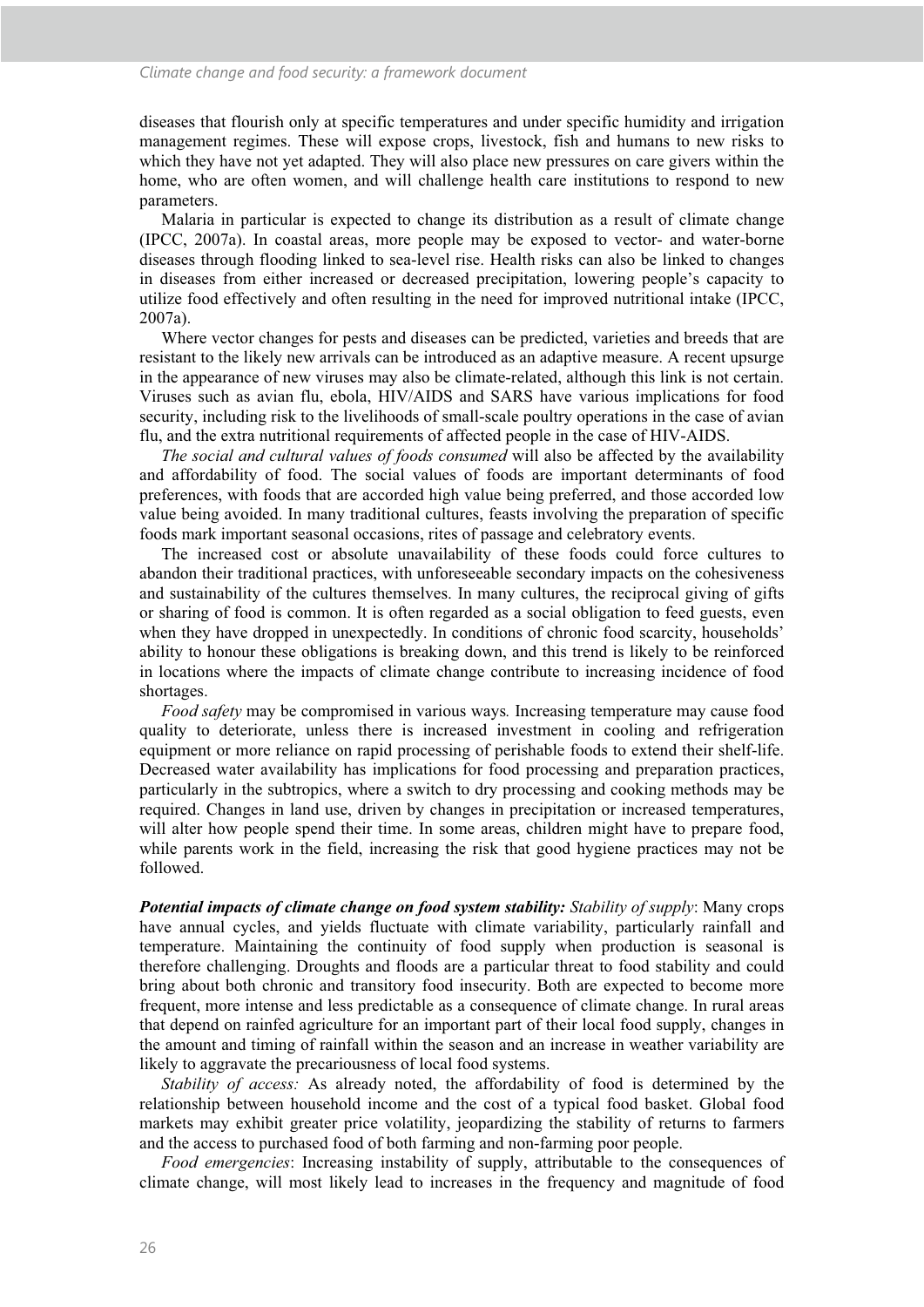emergencies with which the global food system is ill-equipped to cope. An increase in human conflict, caused in part by migration and resource competition attributable to changing climatic conditions, would also be destabilizing for food systems at all levels. Climate change might exacerbate conflict in numerous ways, although links between climate change and conflict should be presented with care. Increasing incidence of drought may force people to migrate from one area to another, giving rise to conflict over access to resources in the receiving area. Resource scarcity can also trigger conflict and could be driven by global environmental change.

Grain reserves are used in emergency-prone areas to compensate for crop losses and support food relief programmes for displaced people and refugees. Higher temperatures and humidity associated with climate change may require increased expenditure to preserve stored grain, which will limit countries' ability to maintain reserves of sufficient size to respond adequately to large-scale natural or human-incurred disasters.

#### **Livelihood vulnerability**

The livelihoods perspective is often used as a means of investigating a range of sectors and how they affect individual livelihoods. Viewing food security from a livelihoods perspective makes it possible to assess the different components of food security holistically at the household level.

Livelihoods can be defined as the bundle of different types of assets, abilities and activities that enable a person or household to survive (FAO, 2003a). These assets include physical assets such as infrastructure and household items; financial assets such as stocks of money, savings and pensions; natural assets such as natural resources; social assets, which are based on the cohesiveness of people and societies; and human assets, which depend on the status of individuals and can involve education and skill. These assets change over time and are different for different households and communities. The amounts of these assets that a household or community possesses or can easily gain access to are key determinants of sustainability and resilience.

Marginal groups include those with few resources and little access to power, which can constrain people's capacity to adapt to climate changes that could have a negative impact on them. It is usually people's few productive assets that are at greatest risk from the impacts of climate change. Physical assets can be damaged or destroyed, financial losses can be incurred, natural assets can be degraded and social assets can be undermined.

The change in seasonality attributed to climate change can lead to certain food products becoming more scarce at certain times of year. Such seasonal variations in food supply, along with vulnerabilities to flooding and fire, can make livelihoods more vulnerable at certain times of the year. Although these impacts might appear indirect, they are important because many marginal livelihood groups are close to the poverty margin, and food is a key component of their existence.

Agriculture is often at the heart of the livelihood strategies of these marginal groups; agricultural employment, whether farming their own land or working on that of others, is key to their survival. In many areas, the challenges of rural livelihoods drive urban migration. As the number of poor and vulnerable people living in urban slums grows, the availability of non-farm employment opportunities and the access of urban dwellers to adequate food from the market will become increasingly important drivers of food security.

A recent International Labour Organization study (ILO, 2005) suggests that there will be significant differences between middle- and low-income countries in the ways in which climate change affects agriculture-based livelihoods. Table 3 shows regional differences in the share of agriculture in total employment and changes in these shares over the past decade. In middle-income countries, a commercialization process appears to be bringing about declines in unpaid on-farm family labour and increases in wage employment.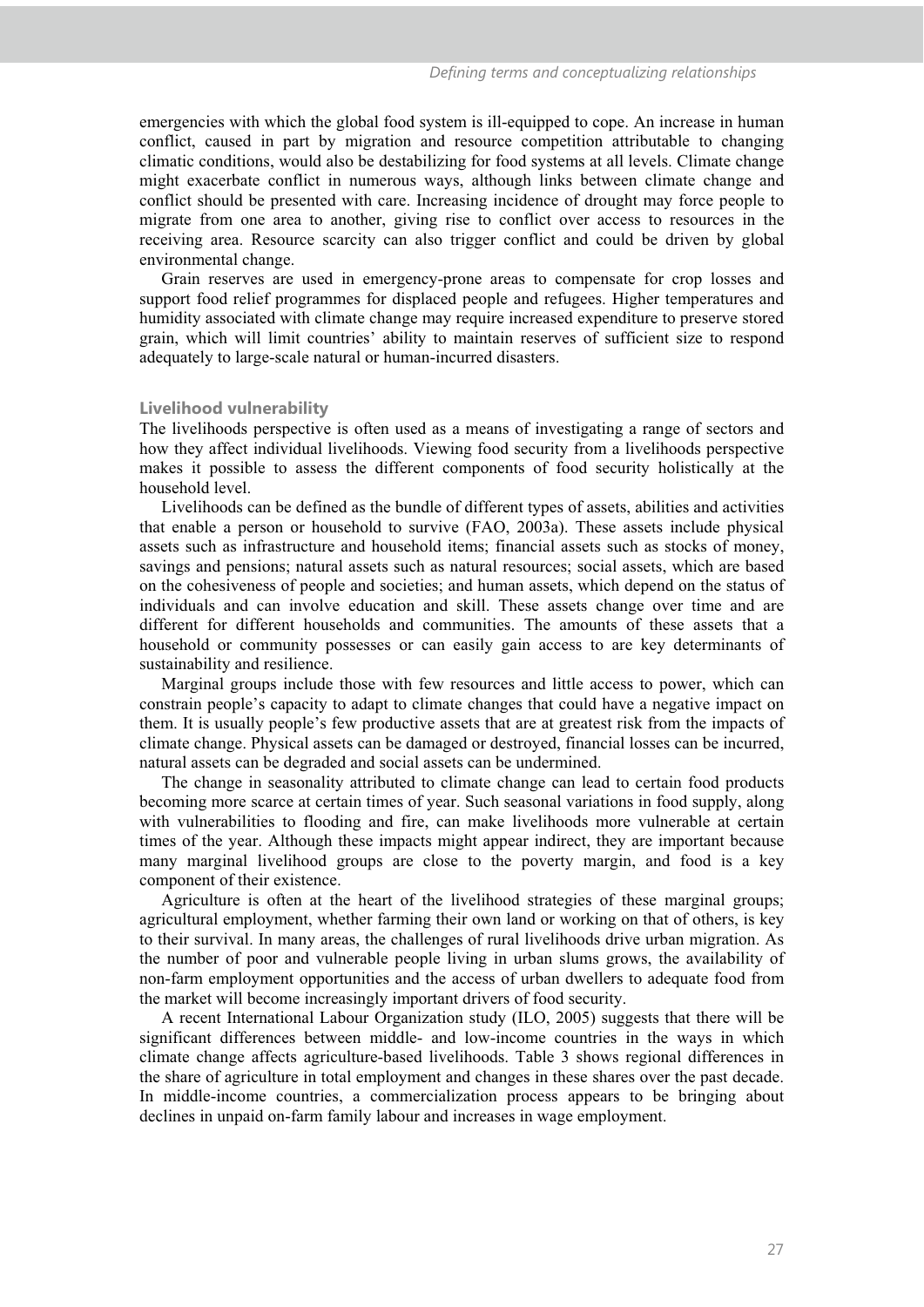# TABLE 3

**Employment in agriculture as share of total employment, by region** 

| <b>Region</b>                                    | 1996 | 2006 |
|--------------------------------------------------|------|------|
| Developed economies and EU                       | 6.2  | 4.2  |
| Central and southeastern Europe (non-EU) and CIS | 27.2 | 20.3 |
| East Asia                                        | 48.5 | 40.9 |
| Southeast Asia and the Pacific                   | 51.0 | 45.4 |
| <b>South Asia</b>                                | 59.7 | 49.4 |
| <b>Latin America and the Caribbean</b>           | 23.1 | 19.6 |
| <b>North Africa</b>                              | 36.5 | 34.0 |
| Sub-Saharan Africa                               | 74.4 | 65.9 |
| <b>Middle East</b>                               | 21.2 | 18.1 |
| World                                            | 41.9 | 36.1 |

EU = European Union.

CIS = Commonwealth of Independent States. *Source:* ILO, 2007.

In low-income countries, however, wage work is declining, while self-cultivation and mixed contractual forms increase. This means that while the adverse impacts of climate change on agricultural production in middle-income countries are more likely to be felt as loss of employment opportunities, reduction in wage earnings and loss of purchasing power for agricultural wage workers, in low-income countries they are likely to be felt as declines in own production for household consumption by smallholder farming households.

Livelihood groups that warrant special attention in the context of climate change include: $3$ 

- low-income groups in drought- and flood-prone areas with poor food distribution infrastructure and limited access to emergency response;
- low- to middle-income groups in flood-prone areas that may lose homes, stored food, personal possessions and means of obtaining their livelihood, particularly when water rises very quickly and with great force, as in sea surges or flash floods;
- farmers whose land becomes submerged or damaged by sea-level rise or saltwater intrusions;
- producers of crops that may not be sustainable under changing temperature and rainfall regimes;
- producers of crops at risk from high winds;
- poor livestock keepers in drylands where changes in rainfall patterns will affect forage availability and quality;
- managers of forest ecosystems that provide forest products and environmental services;
- fishers whose infrastructure for fishing activities, such as port and landing facilities, storage facilities, fish ponds and processing areas, becomes submerged or damaged by sea-level rise, flooding or extreme weather events;
- fishing communities that depend heavily on coral reefs for food and protection from natural disasters;
- fishers/aquafarmers who suffer diminishing catches from shifts in fish distribution and the productivity of aquatic ecosystems, caused by changes in ocean currents or increased discharge of freshwater into oceans.

Within these livelihood groups, producers at different points of the food chain, such as fishers versus fish cleaners, would have different vulnerabilities and access to coping

 $\ddot{\phantom{a}}$ <sup>3</sup> This expanded list has been developed from a shorter list contained in FAO, 2003b: 368.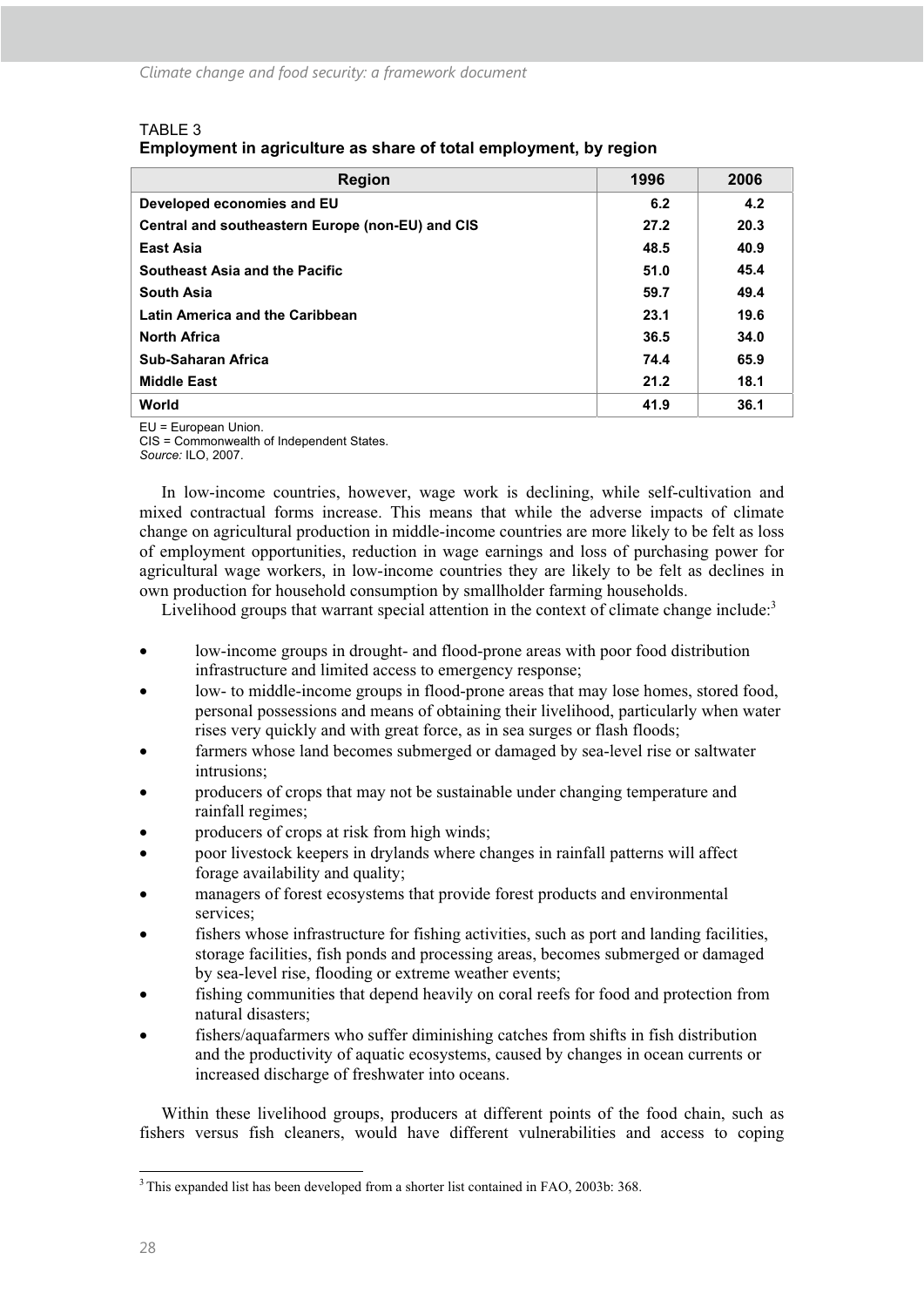mechanisms. Producers of different types of crops, such as crops for sale versus those for home consumption, may face different risks and management options (e.g., access to irrigation water or seeds). Gender and age differences will also affect the degree of risk faced by individuals within a vulnerable group.

Agriculture-based livelihood systems that are already vulnerable to climate change face immediate risk of increased crop failure, loss of livestock and fish stocks, increasing water scarcities and destruction of productive assets. These systems include small-scale rainfed farming, pastoralism, inland and coastal fishing/aquaculture communities, and forest-based systems. Rural people inhabiting coasts, floodplains, mountains, drylands and the Arctic are most at risk. The urban poor, particularly in coastal cities and floodplain settlements, also face increasing risks. Among those at risk, pre-existing socio-economic discriminations are likely to be aggravated, causing nutritional status to deteriorate among women, young children and elderly, ill and disabled people.

Over time, the geographic distribution of risk and vulnerability is likely to shift. Future vulnerability is likely to affect not only farmers, fishers, herders and forest-dependent people, but also low-income city dwellers, in both developed and developing countries, whose sources of livelihood and access to food may be at risk from the impact of extreme weather events and variable food prices, and who lack adequate insurance coverage. Some agriculture-based livelihoods may benefit from the effects of climate change, while others will be undermined.

The livelihood status of agricultural workers will also change if centres of agricultural production shift or methods of production become less labour-intensive in response to climate change. All wage earners face new health risks that could cause declines in their productivity and earning power. Climate change will also affect people differently depending on such factors as landownership, asset holdings, marketable skills, gender, age and health status.

Fishing is frequently integral to mixed livelihood strategies, in which people take advantage of seasonal stock availability or resort to fishing when other forms of food production and income generation fall short. Fishing is often related to extreme poverty and may serve as a vital safety net for people with limited livelihood alternatives and extreme vulnerability to changes in their environment. However, the viability of fishing as a sustainable livelihood is threatened by climate change.

Fishing communities that depend on inland fishery resources are likely to be particularly vulnerable to climate change; access to water resources and arrangements with other sectors for sharing and reuse will become a key to future sustainability. Climate change is also likely to have substantial and far-reaching impacts on coastal fisheries and fishing communities. Major physical impacts of climate change on the marine system will be changes in ocean currents, a rise in average temperature, sharpening of gradient structures, and large and rapid increases of freshwater discharge; these often trigger an increase in chemical nutrients, typically compounds containing nitrogen or phosphorus, resulting in lack of oxygen and severe reductions in water quality and in fish and other animal populations (eutrophication).

Biological responses to these changes are expected to be rachet-like, i.e., once a threshold is reached, the situation shifts from one phase to another. Fishing is essentially a hunting activity, so its success or failure depends heavily on the vagaries of nature. Climate change is creating more anomalies, both failures and bonanzas, among multiple species, as well as drastic shifts in the areas where small, migrating fish are found. Coastal peoples and communities that depend on fishing in locations where a rise in sea level makes relocation inevitable will require extra support, as they must not only migrate, but in many instances also find new, unfamiliar ways of earning a living (FAO, 2007b).

All IPCC emission scenarios assume that economies for the world as a whole will continue to grow, albeit at different rates and sometimes with significant regional differences, depending on the scenario (IPCC, 2000). However, it is also possible that the impact of climate change will actually curtail economic growth.

If global financial markets are not able to keep pace with continued high losses from extreme weather events, and large numbers of individual households in developed and emerging developing countries experience uncompensated declines in the value of their personal assets and income-generating capacity, global economic recession and a deterioration in the food security situation at all levels is also a possibility, putting everybody at risk.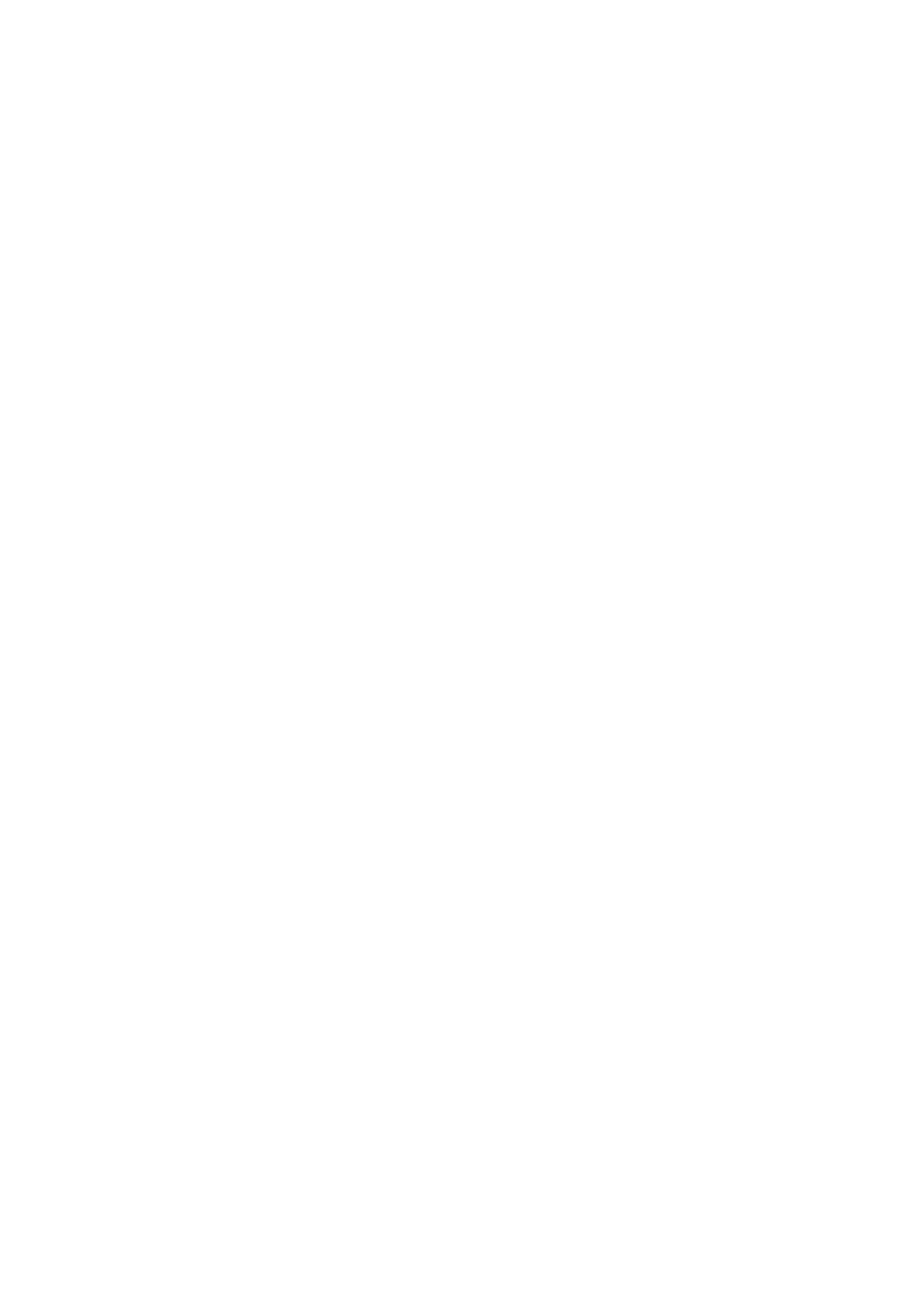# **2. PROTECTING FOOD SECURITY THROUGH ADAPTATION TO CLIMATE CHANGE**

# **FAO'S STRATEGIC APPROACH**

IPCC defines adaptation as "Adjustment in natural or human systems in response to actual or expected climatic stimuli or their effects, which moderates harm or exploits beneficial opportunities" (IPCC Online, 2001). It involves learning to manage new risks and strengthening resilience in the face of change. Risk management focuses on preparing to deal with shocks. Change management focuses on modifying behaviours over the medium-to-long term to avoid disruptions or declines in global and local food supplies due to changes in temperature and precipitation regimes, and to protect ecosystems through providing environmental services. The following practices for adapting to climate change in the food and agriculture sector are described in this chapter:

- Protecting local food supplies, assets and livelihoods against the effects of increasing weather variability and increased frequency and intensity of extreme events, through:
	- general risk management;
	- management of risks specific to different ecosystems – marine, coastal, inland water and floodplain, forest, dryland, island, mountain, polar, cultivated;
	- research and dissemination of crop varieties and breeds adapted to changing climatic conditions;
	- $$ introducing tree crops to provide food, fodder and energy and enhance cash incomes.
- Avoiding disruptions or declines in global and local food supplies due to changes in temperature and precipitation regimes, through:
	- $$ more efficient agricultural water management in general;
	- more efficient management of irrigation water on rice paddies;
	- $$ improved management of cultivated land;
	- improved livestock management;
	- $$ use of new, more energy-efficient technologies by agro-industries.
- Protecting ecosystems, through provision of such environmental services as:
	- use of degraded or marginal lands for productive planted forests or other cellulose biomass for alternative fuels;
	- Clean Development Mechanism (CDM) carbon sink tree plantings;
	- watershed protection;
	- prevention of land degradation;
	- protection of coastal areas from cyclones and other coastal hazards;
	- preservation of mangroves and their contribution to coastal fisheries;
	- biodiversity conservation.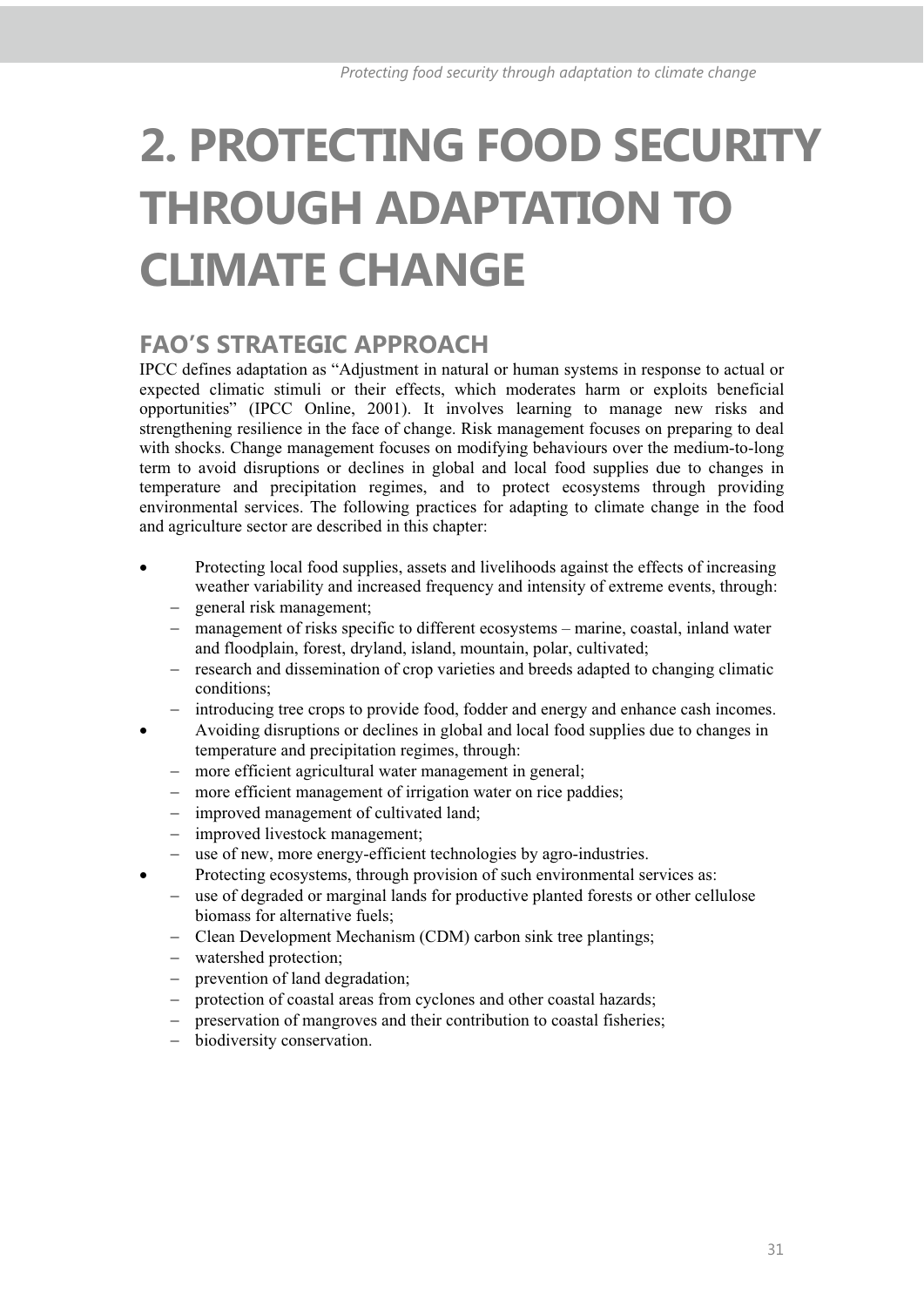Figures 6 and 7 set out the steps recommended by FAO for selecting adaptation options and designing strategies to operationalize them. FAO has defined the following elements in a framework for climate change adaptation (FAO, 2007a):

- legal and institutional elements;
- policy and planning elements;
- livelihood elements;
- t cropping, livestock, forestry, fisheries and integrated farming system elements;
- ecosystem elements;
- linking climate change adaptation processes with technologies that promote carbon sequestration and substitutes for fossil fuels.





*Source:* FAO, 2006a.

FAO stresses the importance of addressing impacts and responses across sectors and scales and of establishing institutional mechanisms for upscaling adaptation measures. Figure 8 illustrates the range of tools available for obtaining information about current and future climate impacts at different scales – from climate forecasts for farm-level decision-making to impact assessments based on climate change scenarios. Figure 9 shows how these tools can be used to inform multistakeholder coordination processes that seek to mainstream climate change adaptation into sustainable development approaches.

# **LIVING WITH UNCERTAINTY AND MANAGING NEW RISKS**

Adapting to climate change involves managing risk by improving the quality of information and its use, providing insurance against climate change risk, adopting known good practices to strengthen the resilience of vulnerable livelihood systems, and finding new institutional and technological solutions.

People in the insurance business make a clear distinction between certain and uncertain risks: a risk is certain if the probabilities of specific states occurring in the future are precisely known, and uncertain if these probabilities are not precisely known (Kunreuther and Michel-Kerjan, 2006).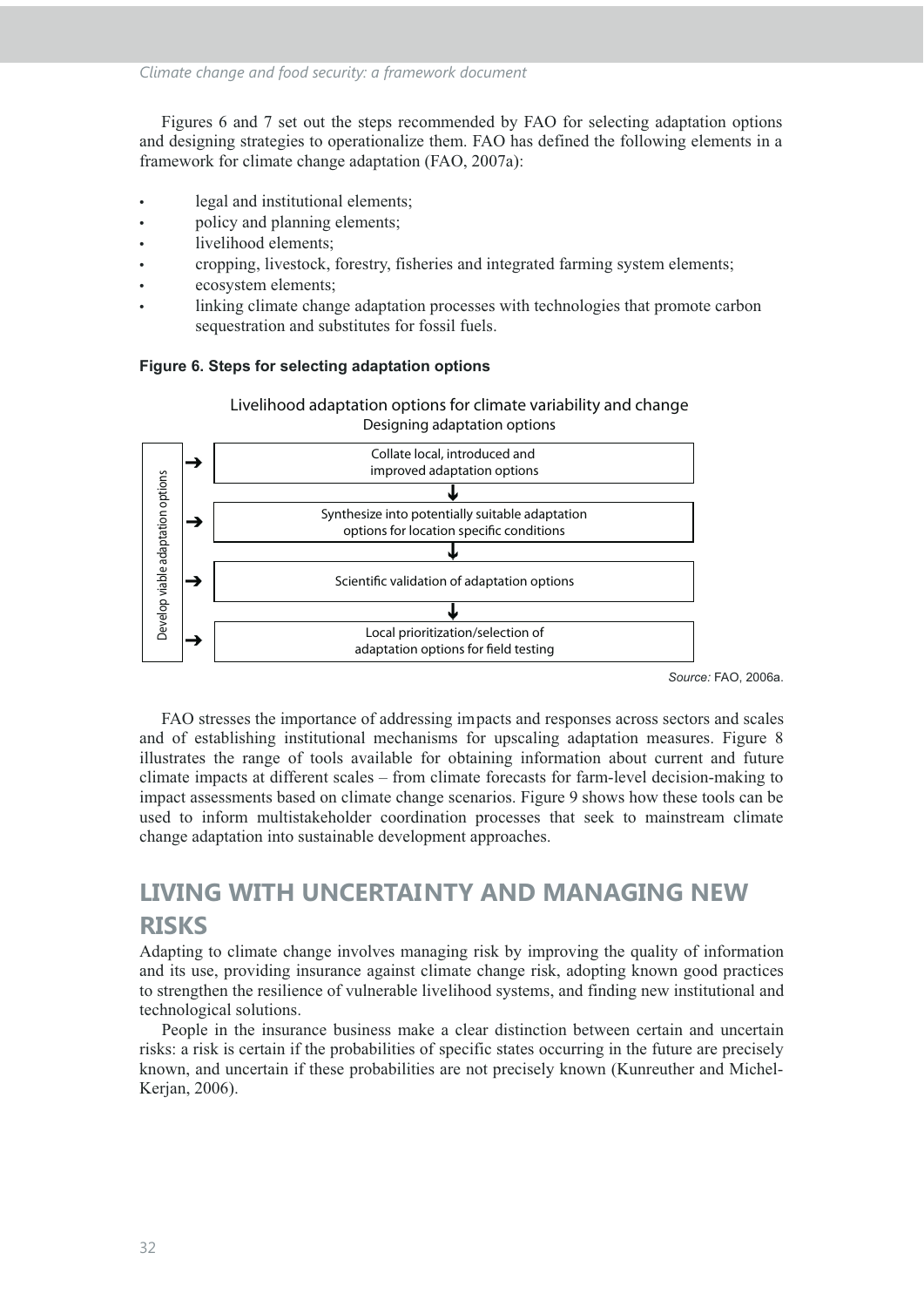# **Figure 7. Steps for designing a strategy to implement the adaptation options selected**



**Livelihood adaptation options for climate variability and change**



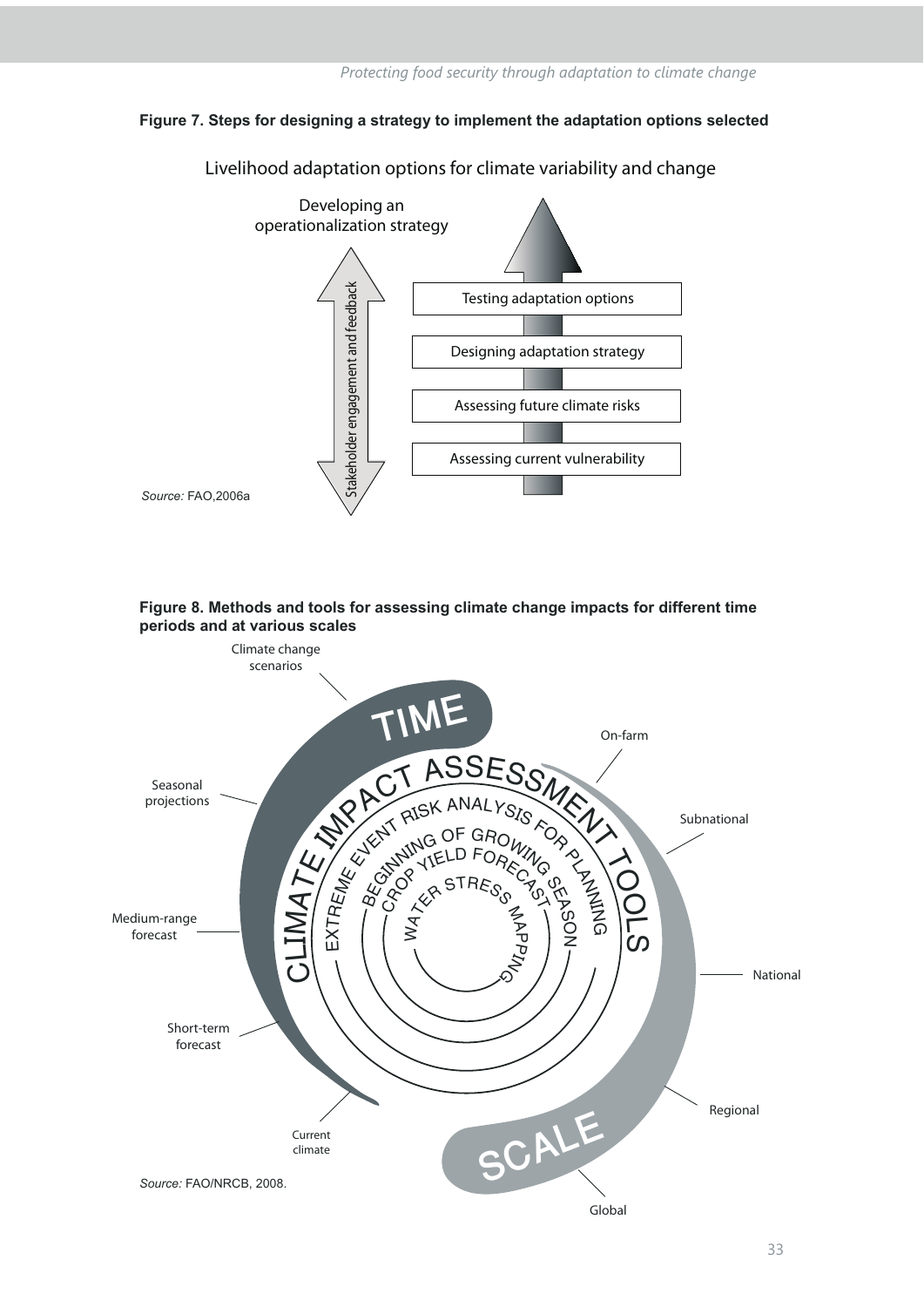In the field of climate change, there is still much uncertainty about the probabilities of various possible changes occurring in specific locations. This can be dealt with by investing in improved information to reduce the degree of local uncertainty, or by spreading the uncertain risk through some form of global insurance scheme.

Knowledge about the future will always be uncertain, but the current high degree of uncertainty about potential local impacts of climate change could be reduced through improving the science. Other priorities include recognizing the need for decision-making in the face of uncertainty, bridging the gap between scientific and traditional perceptions of climate change, and promoting the adoption of practices that are consistent with the precautionary approach and adaptive management principles and that will strengthen the resilience and sustainability of vulnerable livelihood systems.

Climate-related risks affect everybody in one way or another, so innovative insurance schemes such as a global reinsurance fund for climate change damage, or expanded local coverage of weather-based insurance are likely to be needed. No risk management policy or programme will work unless those at risk feel that it addresses their needs, so adequate provisions must be made to allow the most vulnerable to participate in deciding which actions to take to strengthen their resilience.

The state of the art for these approaches and the implications of each for protecting food security in the face of climate change are explored in the following sections.

#### **Improving the quality of information and its use**

Information is a crucial tool in decision-making, particularly in the context of climate change where there is high uncertainty. The type of information, its source(s), to whom it is targeted. and how it is to be used are important elements in determining the impact and response that information may generate. Good information about uncertainties and risks can make the difference between resilience and collapse for an affected livelihood system or ecosystem, as in the case of climate change.

The rest of this section explores vulnerable people's needs for information about climate change, how best to satisfy these, the current state of the art regarding weather and climate monitoring, and priorities for improving scientific understanding of climate change.

*Reaching vulnerable rural people with useful information:* Information generation and dissemination are political in that they involve the power of one person's perception to influence that of another. This is illustrated by Turton's (2001) example of how hidden value judgements underlie the dominant perception of climate change. He points out that the concept of climate changes is commonly understood to mean not only that a change is occurring but also that there is need for some sort of response.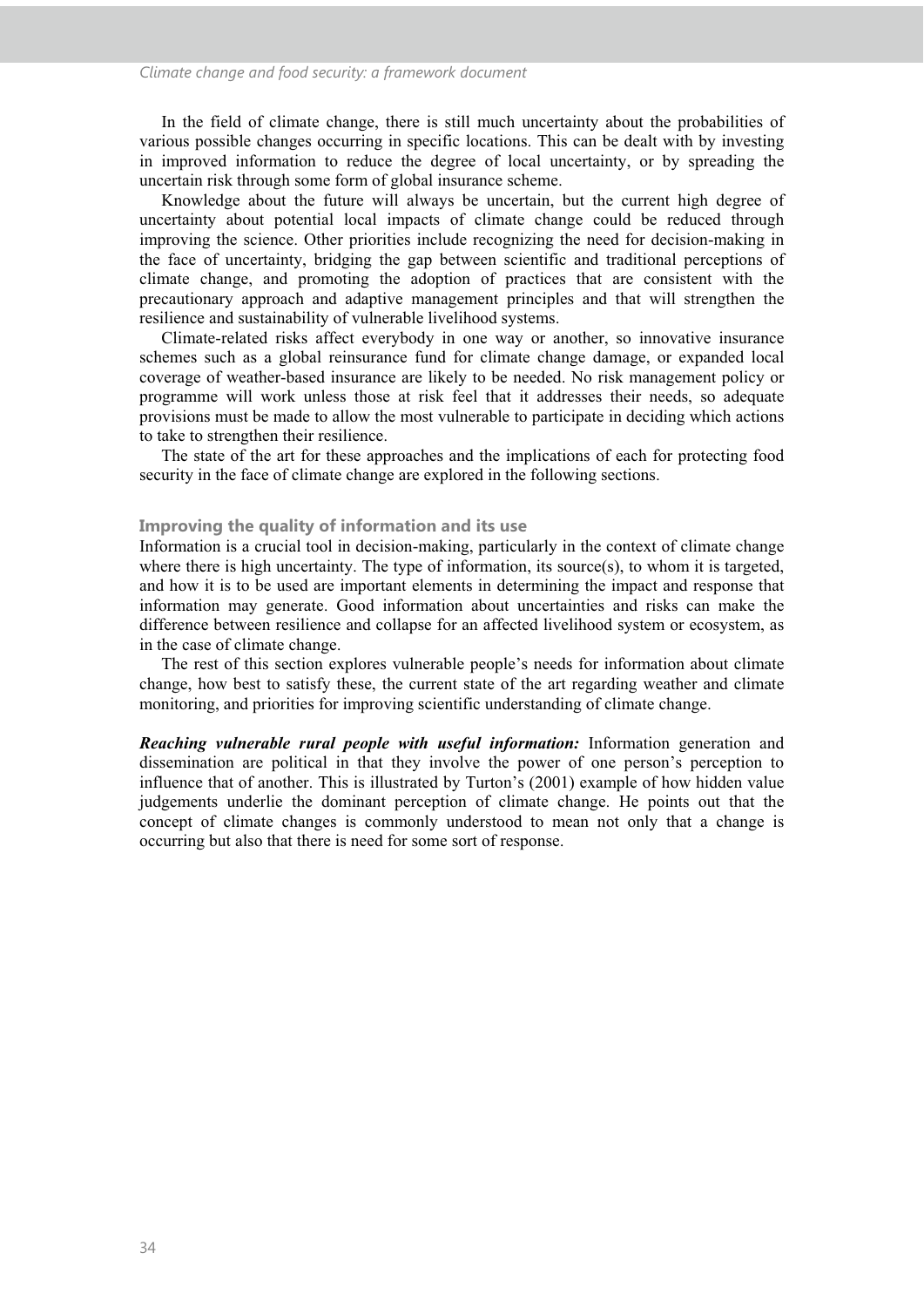

# **Figure 9. Multistakeholder processes for mainstreaming climate change adaptation into sustainable development approaches**

*Source:* FAO/NRCB, 2008.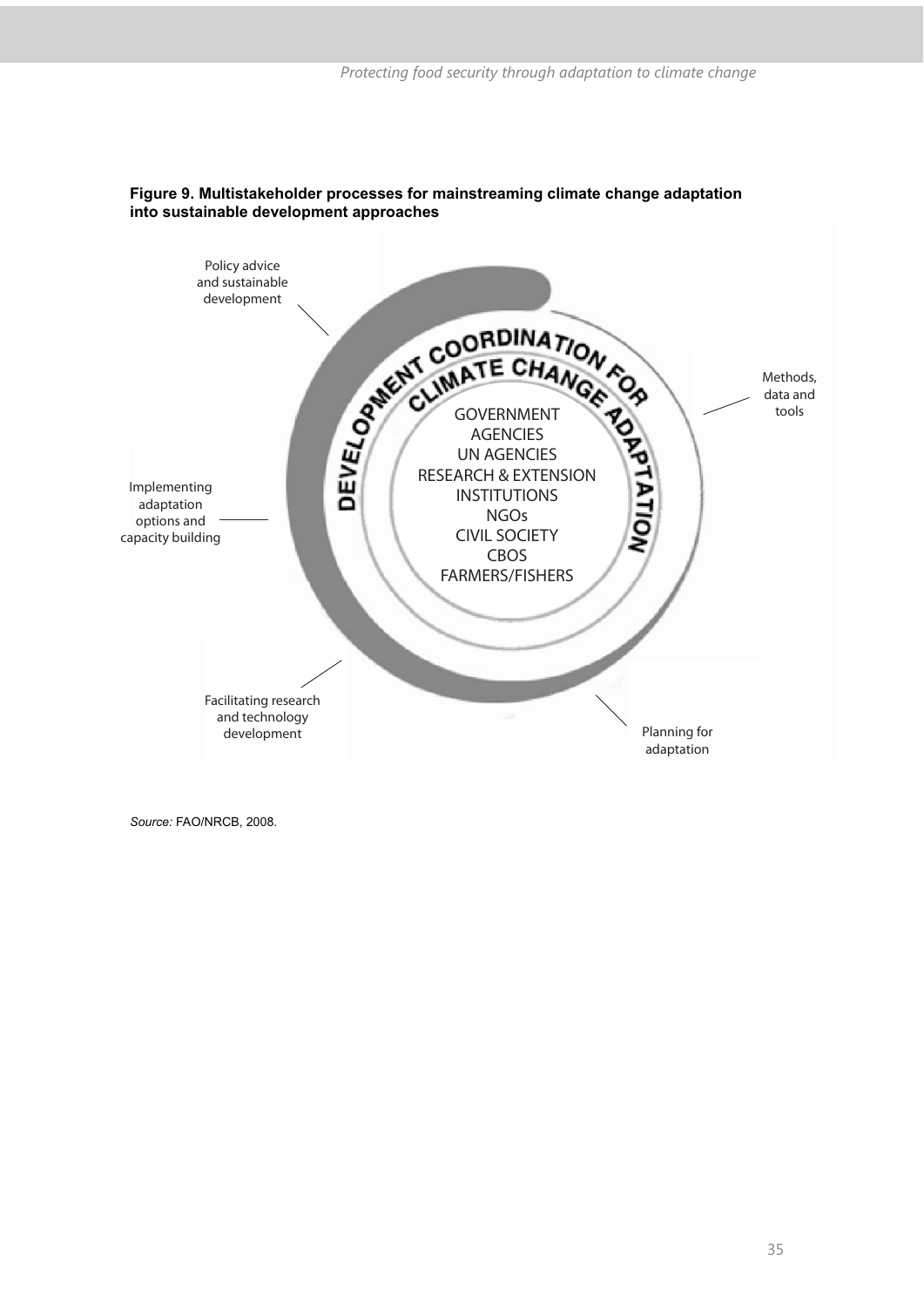This perception is not universally shared, however. Although it has been scientifically demonstrated that climate is changing worldwide, not everyone has the same understanding of, or places the same value on, the significance of scientific results. For example, the climate data made available to rural farmers often do not refer to local knowledge on climate and agriculture, which leads to resentment towards scientific data, or the abandonment of information that may have been useful. Despite the increasing variability in climatic conditions, many rural farmers still predict climate using traditional methods, which may not be capable of detecting longer-term trends.

One implication of increasing variability and uncertainly about future weather patterns is that traditional knowledge will not necessarily be adapted to the new climatic conditions. There will therefore need to be more reliance on scientific knowledge and assessment of viable options, and bridging the gap between scientific and traditional perceptions of climate change will be fundamental for successful adaptation.

Ethnographic research suggests that the current mismatch between the understanding and interpretations of climate by farmers who rely on traditional knowledge and the understanding and interpretations of the scientific research community constitutes an important challenge for climate adaptation work that aims to provide climate information for a range of decisionmakers, with differing education and resource levels (Roncoli, 2006). Participatory approaches to climate predictions have become a popular way of eliciting farmers' understanding of climate and climate information and determining how to improve the relation between these perspectives and scientific forecasts. Roncoli argues that participatory technology development and collaborative learning would be promoted by a better understanding of how scientists' cultural models may (or may not) be affected by interaction with farmers and other stakeholders, including other scientists, funding agencies, policymakers and the media (Roncoli, 2006).

The benefits of applying gender-sensitive participatory approaches for using information to avert loss of property and life during cyclones are illustrated in Box 1 with the case of Bangladesh.

Another important issue is the availability of climate data for rural farmers who are often inaccessible to field site educators. When information is available and farmers show interest in it, institutional structures need to be in place to disseminate the information to farmers in remote rural areas, otherwise the only farmers to benefit will be those who already have the advantages of being in cooperatives and having the necessary disposable resources to act according to the information. Successful adaptation to climate change depends on reaching the most vulnerable, who may not have easy access to and appropriate understanding of existing climate information.

#### **Box 1. Benefits of women's participation in cyclone preparedness in Bangladesh**

An International Federation of Red Cross and Red Crescent Societies (IFRC-RCS) case study illustrates the importance of gender-sensitive participation in decision-making about cyclone preparedness. This study of a community-based cyclone preparedness programme in Bangladesh found that the highest proportions of cyclone victims came from sites where women were not involved in the village-level disaster preparedness committees responsible for maintaining cyclone shelters and transmitting warnings. In Cox's Bazaar in east Bangladesh, women are fully involved in disaster preparedness and support activities (education, reproductive health, self-help groups, and small and medium-sized enterprises), and there have been enormous reductions in the numbers of women killed or affected by cyclones.

*Source:* IFRC-RCS, 2002, cited in Lambrou and Laub, 2004.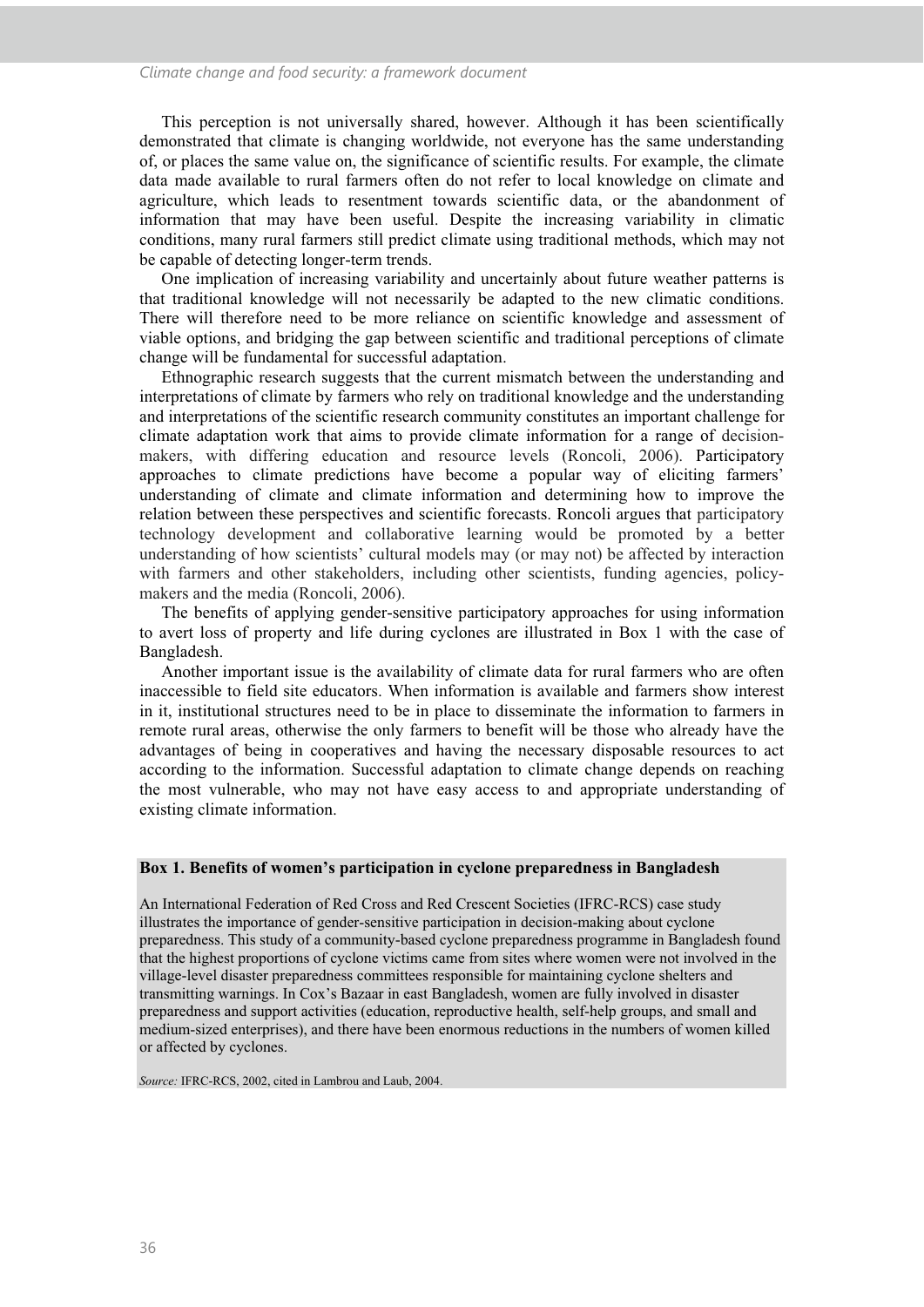*Monitoring weather and improving scientific understanding of climate change:* Scientific work in response to the challenge of climate change includes development of tools and technologies for improved monitoring of weather and climate, incorporation of climate change variables and assessments into food security information and early warning systems, and observation and modelling of climate impacts on rural livelihoods. As already noted, it is critical that information generated by early warning systems and climate change models be packaged in ways that are accessible to vulnerable people, so it can assist them in making sound choices about how to adapt to climate change and other stressors. All actors in the food system need access to reliable information about climate change and its potential impacts, to avoid breakdowns in the system and adverse food security outcomes.

Figure 10 depicts FAO's view of the short-, medium- and long-term functions of a Food Security Information and Early Warning System (FSIEWS) that covers the information needs of all components of the food system and addresses all aspects of food security. Typically, these systems have focused on monitoring current weather and using this information, together with other socio-economic data, to forecast the adequacy of food supplies and assess food aid needs in developing countries with high risk of drought.

Time series data generated by FSIEWS are increasingly used to support longer-term policy and planning work. Once improved methods and tools for monitoring climate change variables and assessing their significance at the local level become more widely available, it is expected that these will be adopted by FSIEWS.

At present, the main users of FSIEWS are the national authorities and non-governmental organizations (NGOs) that implement safety net programmes covering the basic needs of people who are experiencing either temporary or chronic food insecurity. One of the challenges for these information systems is to develop channels for disseminating relevant and usable information directly to communities that are experiencing climate change and need to understand what is happening in order to adapt in constructive ways.



## **Early warning systems**

**Figure 10. Providing timely weather information for all actors in the food system** 

*Source:* FAO, 2000b.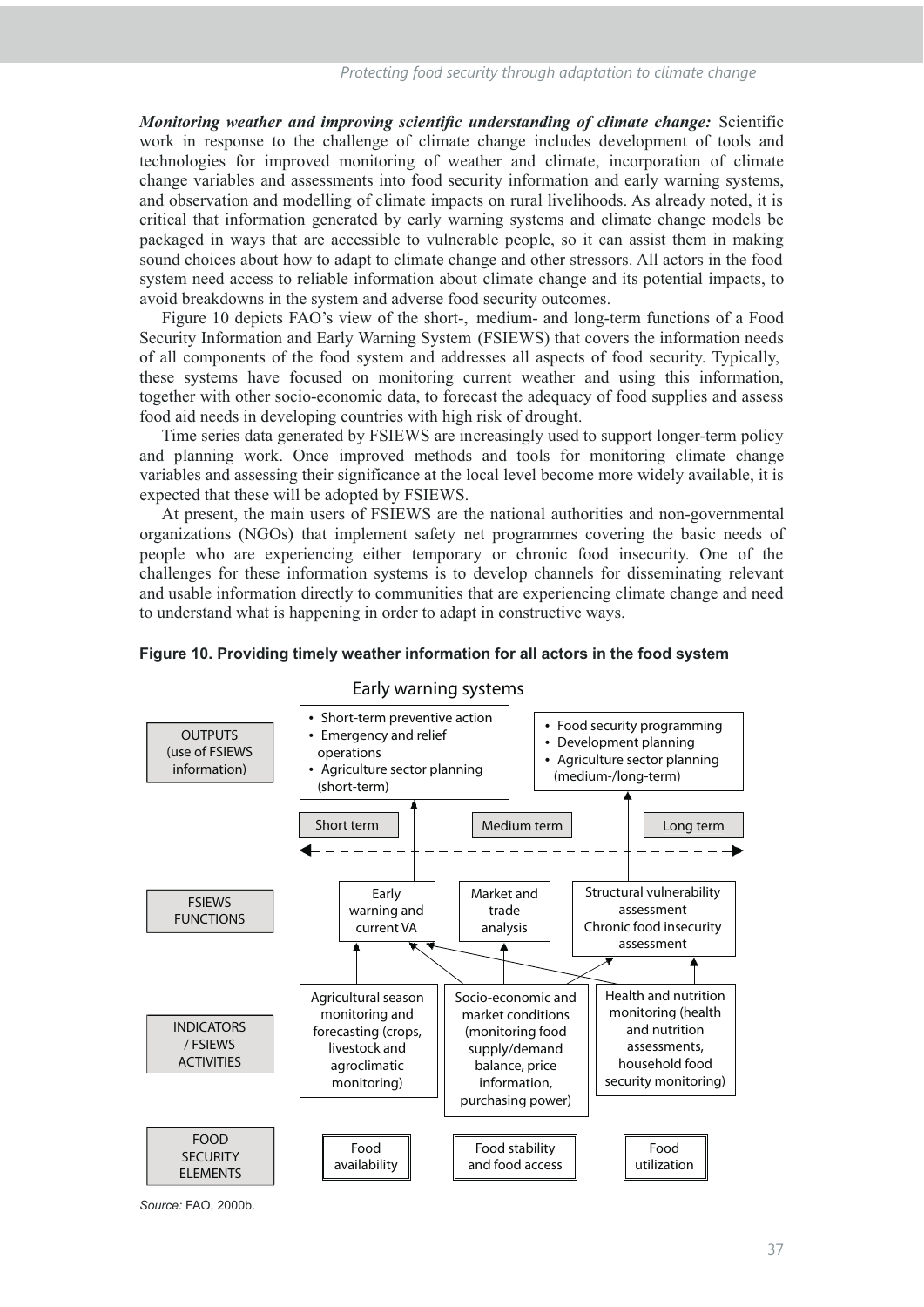An important gap is the lack of weather stations in many rural parts of the developing world, particularly in Africa, where climate change is expected to have important local impacts. These impacts cannot be assessed without reliable weather data, and without such assessments, there is no solid basis for recommending adaptation options. Increased investment in regular and timely collection of weather data in Africa should therefore be accorded very high priority for protecting food security in the face of climate change in that region.

Adequate preparedness for foreseeable natural disasters is an important adaptation strategy that is relevant in many parts of the globe, and not only in Africa, where FSIEWS are most commonly found. Other types of monitoring systems give advance warning of sudden-onset events such as high winds and storm surges associated with hurricanes, cyclones, typhoons and tornadoes; risk of flooding and landslides after heavy rains; and heat waves and increased wildfire risk. These warnings enable people to protect property and stock appropriate supplies or move to safe shelters before the forecasted event.

Among FAO's efforts to improve the quality of weather and climate information and its use are:

- maintaining up-to-date agrometeorological data;
- developing methods and tools for assessing extreme weather impacts and guiding adaptation;
- agro-ecological zoning for impact modelling and vulnerability assessment;
- land-cover mapping;
- global assessments, such as of crops and forest resources;
- tailoring information to the perceptions and needs of rural households and providing gender-sensitive guidance for adaptive livelihood development.

For rural people who depend on the natural resource base for their livelihoods, protecting food security in the face of climate change will require improved management of the environment, especially during climate extremes, which bring the greatest risk of degradation of the environment and threat to the sustainability of the livelihood systems that depend on it.

Figure 11 uses data from Australia to illustrate how improved climate understanding and forecast skill may increase the range of low-risk conditions, and enhance the capacity to manage high-risk periods.



**Figure 11. Benefits of improved climate information for reducing risk in Australia**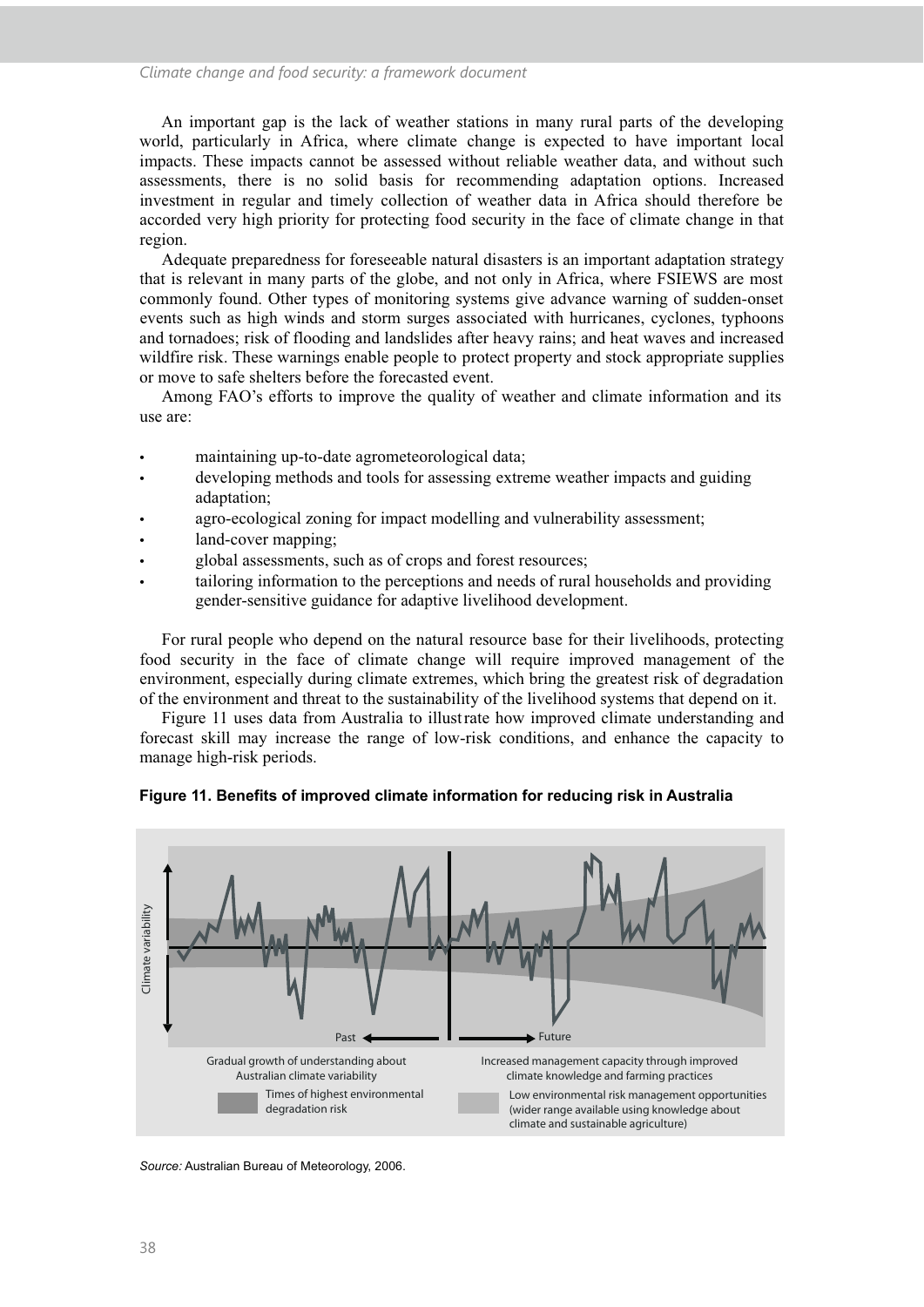**Promoting insurance schemes for climate change risk** 

In 2007, the World Economic Forum outlined the five core areas of global risk as economic, environmental, geopolitical, societal and technological. Within these, climate change is seen as one of the defining challenges for the twenty-first century, as it is a global risk with impacts far beyond the environment (World Economic Forum, 2007). The insurance industry is among the economic sectors that are already experiencing adverse impacts of climate change.

Wealthy countries depend heavily on the private insurance industry to protect their citizens against natural disasters. According to a recent report, these countries account for 93 percent of the global insurance market (Hamilton, 2004). This market is increasingly strained as it tries to respond to astronomical increases in claims related to the impacts of extreme weather events in North America and Europe.

In the United States, a 2005 study on the availability and affordability of climate risk insurance found that weather-related losses were growing ten times faster than both premiums and the overall economy, and more than ten times faster than the population; it also noted that this trend would be compounded by continued settlement in high-risk areas (Mills, Roth and Lecomte, 2005).

Higher losses are already leading the insurance industry to charge higher premiums, raise deductibles, lower maximum coverage limits, and restrict the types of natural disasters or catastrophic events that can be insured. The authors conclude that, "Given the critical role that insurance plays in the US and global economy, reduced access to affordable insurance would have profound impacts on both consumers and businesses" (Mills, Roth and Lacomte, 2005). Although this statement refers to the United States economy, it is equally applicable everywhere in the world, and the implications for future food security are potentially very serious.

Typical forms of insurance coverage for weather- and climate-related events (e.g., floods, windstorms, thunderstorms, hailstorms, ice storms, wildfires, droughts, heat waves, lightning strikes, subsidence damage and coastal erosion) include coverage for property damage, business interruptions, and loss of life or limb. If climate stresses cause the insurance industry in the developed world to stop providing such coverage when natural disasters are involved, many previously food-secure people will be exposed to significant uncompensated losses of property and means of livelihood, which could plunge them into a state of vulnerability that has previously been associated mainly with developing countries.

Increasing climate stresses and the retreat of the private sector insurance industry from covering losses caused by catastrophic natural events will lead to increasing calls for national and local governments to step in. Most governments already operate public sector insurance programmes for major risks if there is no private sector coverage, such as for crop loss, flood and earthquake damage; they also typically pay for disaster preparedness and recovery operations. These programmes are also experiencing increasing losses, however, so the financial burden of maintaining the current social safety net protection in the face of additional demands generated by the impacts of climate change may be beyond what many governments in developed countries can afford.

Because there is little private sector insurance in developing countries, other approaches to insurance have evolved to accommodate low-income groups. Informal, locally based microinsurance initiatives offer a popular alternative because the premiums are low and the rules are often less stringent than for commercial insurance (Hashemi and Foose, 2007). Publicprivate partnerships are also increasingly popular, and often involve the government coordinating and/or adding to premium payments made by those to be insured. An example from Ethiopia is given in Box 2.

As climate-related risks affect everybody, insurance against the consequences of catastrophic weather events needs to be globalized, and costs minimized through action to mitigate climate change. The World Economic Forum suggests the following two global approaches for addressing climate risk (World Economic Forum, 2007):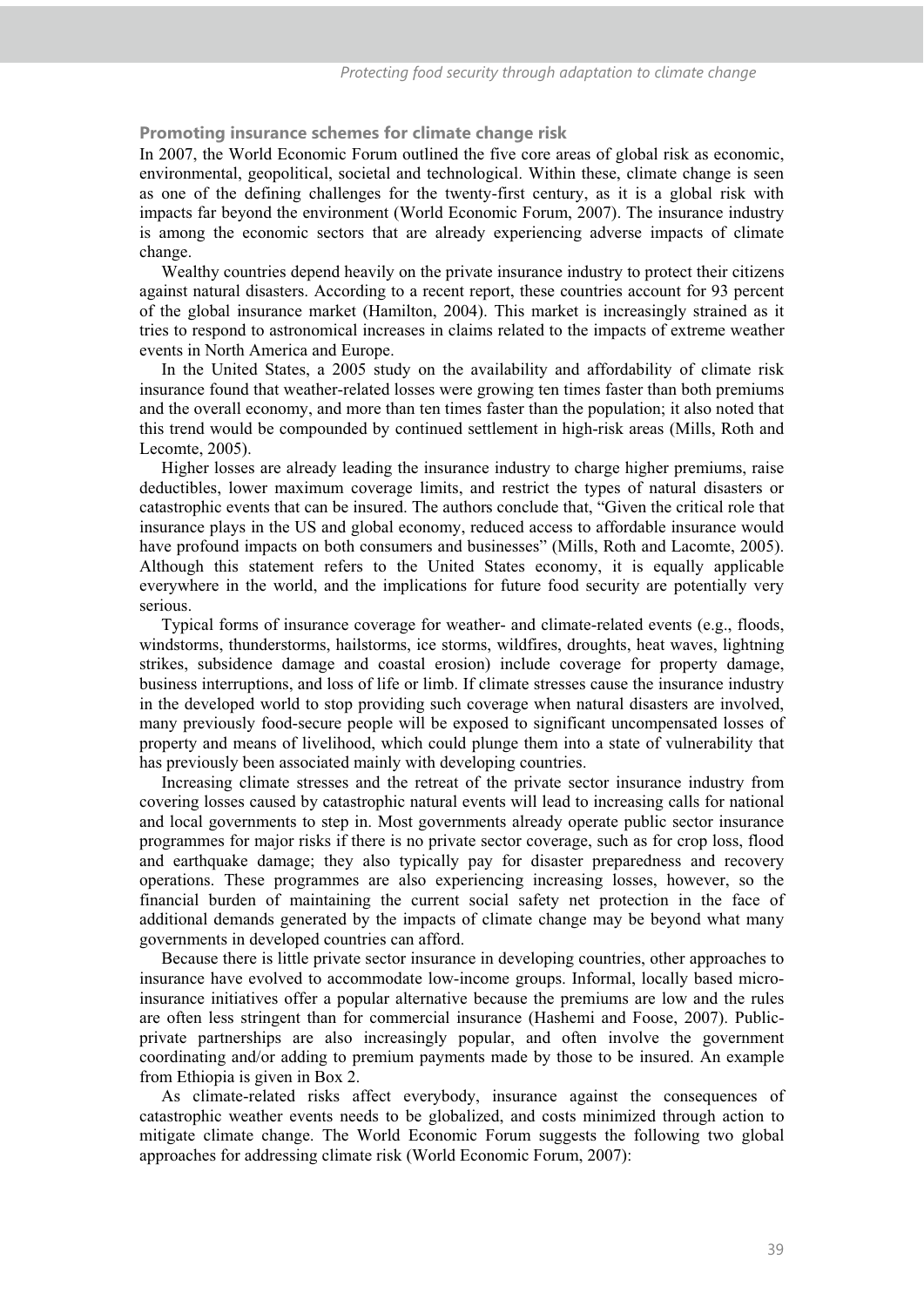#### **Box 2. Drought insurance in Ethiopia**

In Ethiopia, contingency funding was secured through a private sector reinsurance company, AXA Re, to experiment with a new approach to weather insurance whereby vulnerable households sign financial contracts obligating them to pay an insurance premium prior to each growing season. The contracts entitle them to receive insurance payouts whenever abnormally low rainfall cause the value of crops in the ground to fall below a specified trigger. The scheme's success depends on the ability of local weather stations to track the development of the growing season accurately, so capacity building for the meteorological service was part of the initial experiment. Payout funds from this insurance scheme help vulnerable households when crops fail because of drought, and reduce their dependence on emergency relief.

#### *Source:* Hess, 2006.

- Designating country risk officers analogous to chief risk officers in the corporate world – to serve as focal points for managing a portfolio of risks across disparate interests, setting national prioritization of risk and allowing governments to engage in the necessary actions to begin managing global risks rather than coping with them.
- Creating cooperation among relevant governments and companies around different global risks – "coalitions of the willing" – to make risk mitigation a process of gradually expanding alliances rather than a proposition requiring permanent consensus.

Innovative insurance schemes, such as a global reinsurance fund for climate change damage or expanded local coverage of weather-based insurance, are likely to be needed (Osgood, 2008).

#### **Developing national risk management policies**

It is possible to reduce risks by mainstreaming national risk management policy frameworks within policies and programmes for sustainable development. From a food security perspective, the objective of such frameworks is to protect local food supplies, assets and livelihoods against the effects of increasing weather variability and the increased frequency and intensity of extreme events. Frameworks should include pre-event preparedness, risk mitigating strategies, reliable and timely early warning and response systems, and innovative risk financing instruments to spread residual risks. Elements of such frameworks that are applicable for both rural and urban populations in all ecosystems include effective early warning systems; emergency shelters, provisions and evacuation procedures; and weatherrelated insurance schemes.

The objectives of managing climate change risk are to: (i) reduce risk exposure; and (ii) reduce negative outcomes. The process entails first risk mapping, which includes identifying areas, populations and livelihoods at risk, followed by analysis of the kinds of risks involved, and estimation of the levels of risk exposure of different areas, groups and livelihoods in terms of their risk absorption capacity and the size and degree of risk, with explicit attention to the gender dimension.

Participatory approaches to assess vulnerability and needs should involve representatives of all community members in a dynamic process of reflection, planning and action that is livelihoods-based and gender-sensitive, and that draws on local knowledge and priorities. Typical components of national risk management policies and programmes include:

- infrastructure investments to protect against asset loss;
- climate information and advisory services for agricultural communities;
- reliable and timely early warning systems;
- rapid emergency response capacity;
- innovative risk financing instruments and insurance schemes to spread residual risks.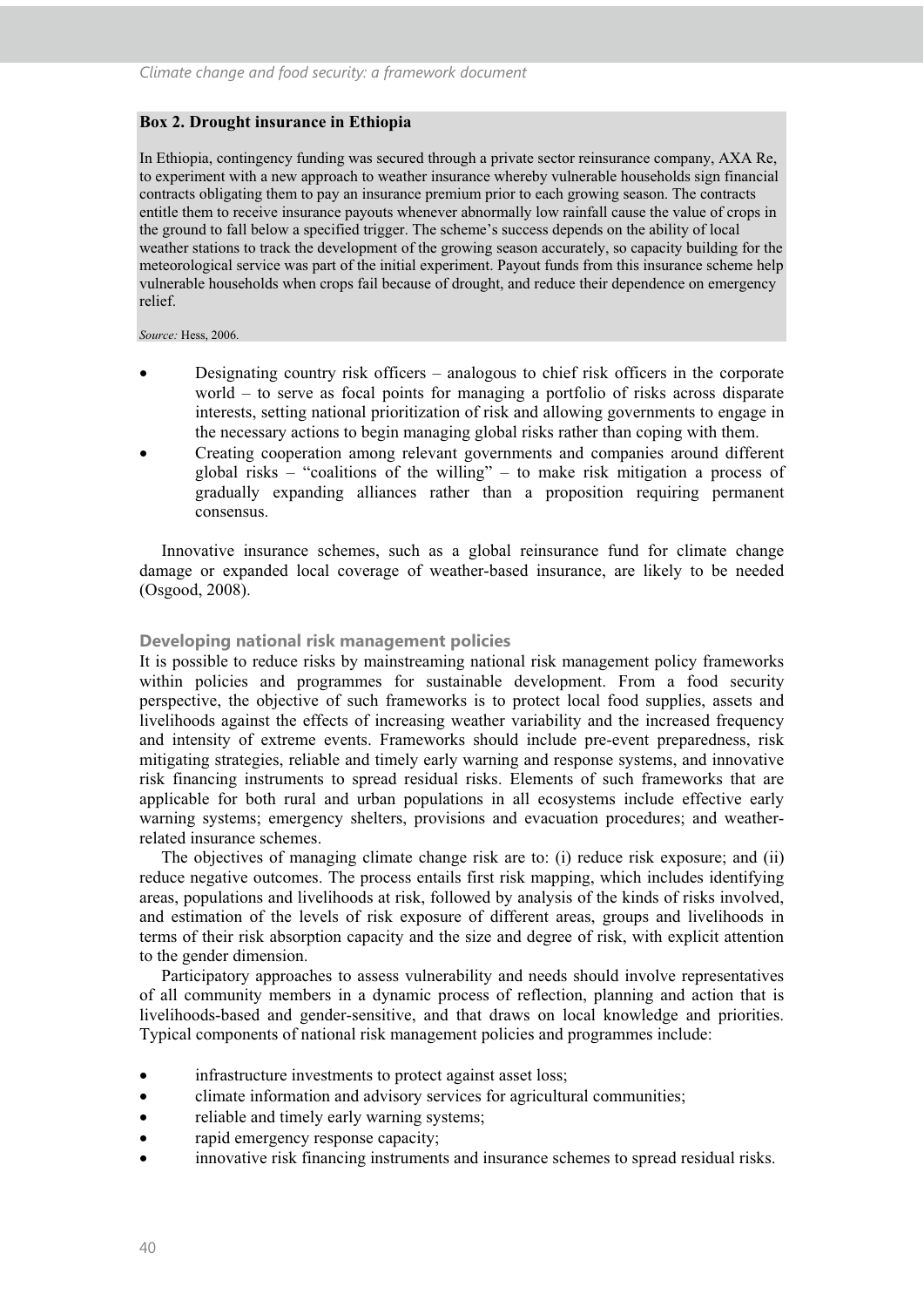To protect local food supplies, assets and livelihoods from the effects of increasing weather variability and increased frequency and intensity of extreme events, adaptation measures will need to respond to a variety of risks, many of which are specific to particular ecosystems.

The Millennium Ecosystem Assessment report (2005) evaluated potential climate change impacts for ten ecosystems: urban, marine, coastal, inland water and floodplain, forest, dryland, island, mountain, polar, and cultivated. The nature of the risks and the affected livelihood groups vary considerably from one ecosystem to another, so adaptation responses have to be tailored to local conditions and needs.

# **STRENGTHENING RESILIENCE AND MANAGING CHANGE**

In addition to risk management, climate change also requires adaptive management that focuses on modifying behaviours over the medium-to-long term to cope with gradual changes in precipitation and temperature regimes. These modifications are likely to concern consumption patterns, health care, food and agricultural production practices, sources and use of energy, and livelihood strategies.

Strengthening resilience for all vulnerable people involves adopting practices that enable them to:

- protect existing livelihood systems;
- diversify their sources of food and income;
- change their livelihood strategies;
- migrate if there is no other option.

Additional action areas that can strengthen resilience of agriculture-based livelihood systems include:

- research and dissemination of crop varieties and breeds adapted to changing climatic conditions;
- effective use of genetic resources;
- promotion of agroforestry, integrated farming systems and adapted forest management practices;
- improved infrastructure for small-scale water capture, storage and use;
- improved soil management practices.

#### **Adjusting consumption and responding to new health risks**

Current projections for continued economic growth to 2030 and beyond imply a continued increase in demand for animal protein as average incomes in developing countries rise. This will lead to increased demand for water and, to a lesser extent, land for livestock production. Increased demand, coupled with growing scarcities of water, land and fuel, could bring about increases in food prices, even without climate change.

Additional pressures on water availability, due to climate change, the introduction of mitigation practices that create competition for land, and the attribution of market value to environmental services to mitigate climate change, could also cause significant changes in relative prices for different food items, and an overall increase in the cost of an average food basket for the consumer. Although not foreseen in the projections, current market developments suggest that some of these factors may already be at work in global food markets, driving up prices and increasing the number of people who lack access to an adequate supply of food daily.

Faced with rising prices and increased awareness of the environmental consequences of their food choices, consumers may modify their spending and eating habits. Environmentally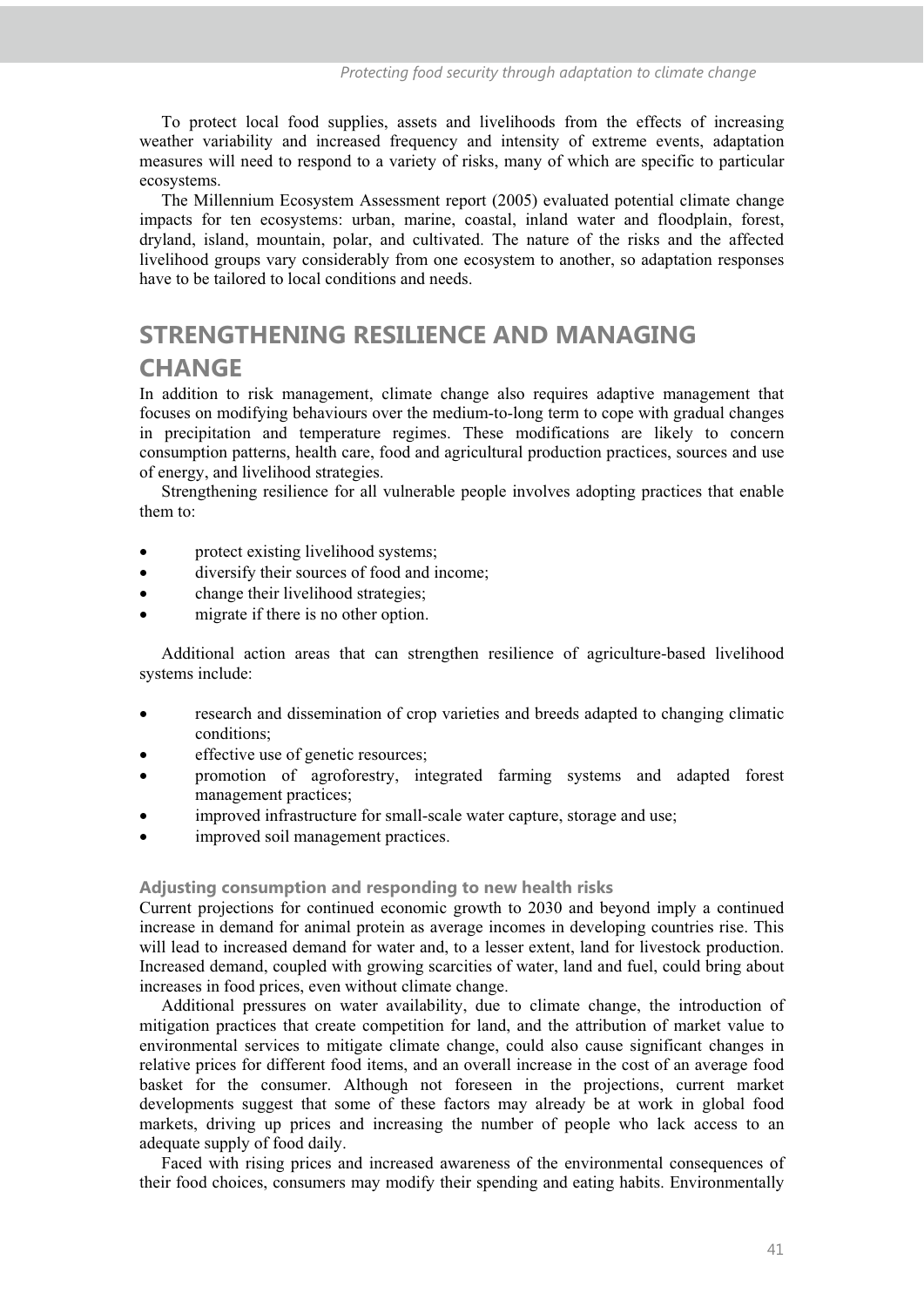conscious consumers may choose to change their food consumption patterns – relying more on local produce with a lower carbon footprint, and reducing their consumption of grain-fed livestock with large requirements for increasingly scarce land and water resources. Examples of possible changes in food consumption patterns include:

- shift in staple food preferences;
- shift away from grain-fed livestock products;
- increased consumption of new food items;
- reduced consumption of wild foods;
- reduced quantities and/or variety of food consumed.

As well as adjusting consumption patterns to obtain a sufficient quantity of food, it will also be necessary to make adjustments to maintain dietary quality. This could involve:

- protecting biodiversity and exploiting wild foods;
- promoting urban and school gardens;
- increasing use of dry cooking methods to conserve water;
- promoting energy-efficient and hygienic food preparation practices;
- teaching good eating habits to reduce malnutrition and diet-related diseases.

Increased incidence of water-borne diseases in flood-prone areas, change in disease vectors and habitats for existing diseases, and emergence of new diseases will pose new risks for food security, food safety and human health. Vector changes are a virtual certainty for pests and diseases that flourish only at specific temperatures and under specific humidity and water irrigation management regimes. This will expose crops, livestock, fish and humans to new risks to which they have not yet adapted. It will also place new pressures on care givers within the home, who are often women, and challenge health care institutions to respond to new parameters. Where such vector changes can be predicted, varieties and breeds that are resistant to the likely new arrivals can be introduced as an adaptive measure (WHO, 2007).

## **Intensifying food and agricultural production**

To meet the food demand of a global population that is projected to increase by 2.5 billion by 2050, it will be essential to intensify production, obtaining higher yields per unit of input – whether this be land, water, nutrient, plant or animal. Improved land management practices can contribute to soil moisture retention, maintain appropriate amounts of nutrients in the soil, strengthen resilience and enhance productivity. Maintaining and enhancing plant and animal genetic resources, and managing livestock operations and fisheries more efficiently will also be crucial. Above all, however, a more variable climate and less reliable weather patterns will make increased capacity for storing water for agricultural use and greater efficiencies in its application essential.

*Managing agricultural water more efficiently:* Even without climate change, the global water economy is already in trouble. A major study, *Water for food, water for life*, released in 2007 by Earthscan and the International Water Management Institute (IWMI), reveals that one in three people today face water shortages (CA, 2007). Although there is theoretically sufficient freshwater to meet all the world's projected needs for the foreseeable future, water is not necessarily accessible in the locations where it is needed. Unsustainable use (with use rates exceeding recharge rates) is putting additional pressure on available supplies in many parts of the world. One important reason for this is the increased per capita demand for water that accompanies modern life styles.

The water needs of a single human being grow exponentially as that person's wealth and position in life increase. Each person requires a mere 2 to 5 litres of water a day for survival, and from 20 to 50 litres for cooking, bathing and cleaning. In urban areas worldwide,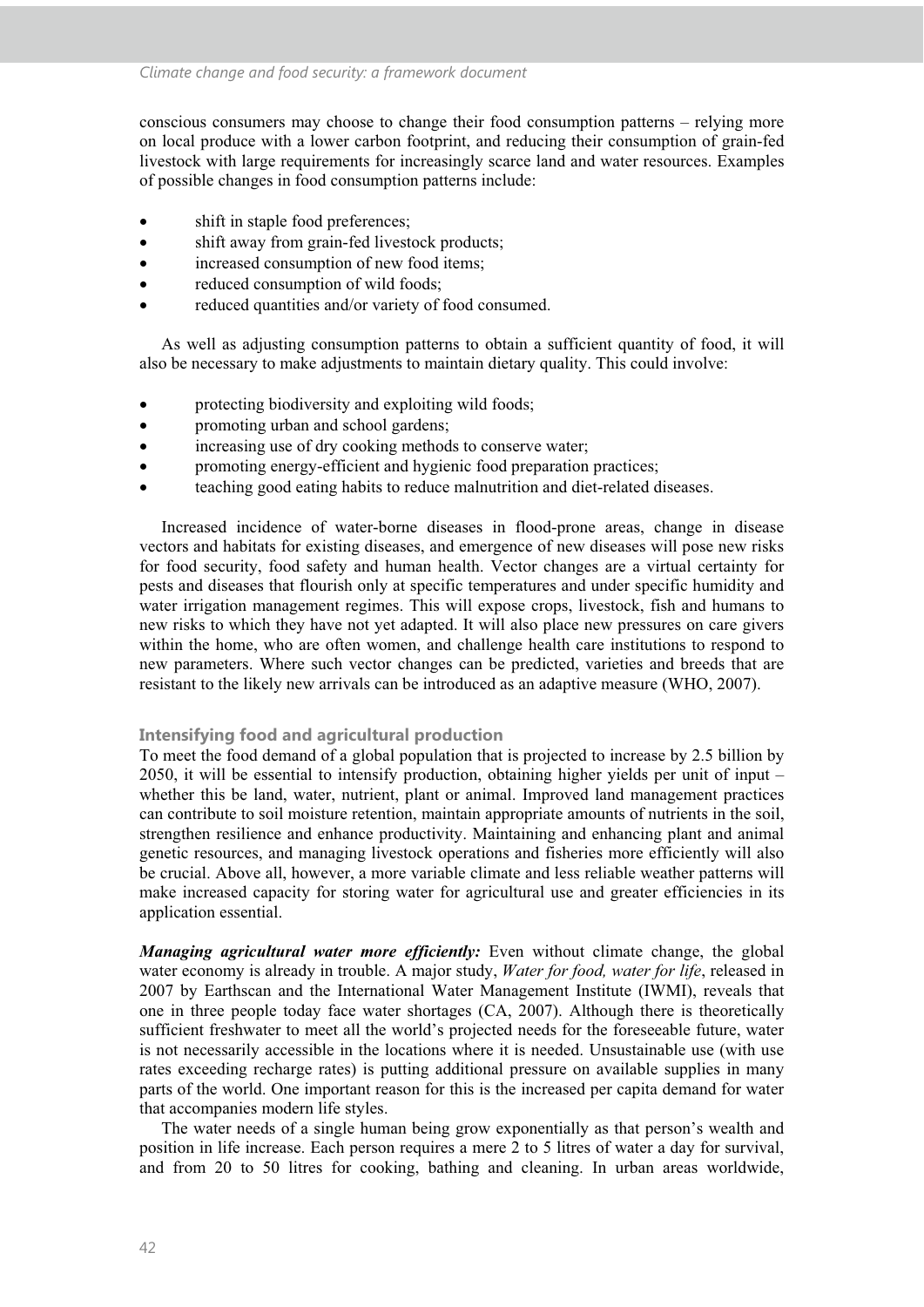however, average household water consumption is about 200 litres per person per day. This includes all uses of running water in and around the home, plus other withdrawals from city water supplies for use by public or commercial properties (CA, 2007). Without water, people cannot produce the food they eat. FAO estimates that it takes an average of about 1 000 to 2 000 litres of water to produce 1 kg of irrigated wheat and 13 000 to 15 000 litres to produce the same quantity of grain-fed beef. Thus, each human being "eats" an average of 2 000 litres of water a day (CA, 2007).

Water use has been growing at more than twice the rate of population increase in the last century, and although there is no global water scarcity as such, an increasing number of regions are chronically short of water. As the world population continues to increase, and rising incomes and urbanization cause food habits to change towards richer and more varied diets, even greater quantities of water will be required to guarantee food security (UN Water and FAO, 2007).

Water scarcity is being exacerbated by climate change, especially in the driest areas of the world, which are home to more than 2 billion people, including half of the world's poor. Climate change is expected to account for about 20 percent of the global increase in water scarcity, and countries that already suffer from water shortages will be hit hardest. Even the increasing interest in bioenergy created by the need to reduce the carbon emissions that cause global warming could increase the burden on scarce water resources.

Although precipitation is projected to increase at the global level, this will not necessarily lead to increased availability of water where it is needed. In fact, FAO's 2015/2030 projections, citing a 1999 Hadley Centre report, state that "substantial decreases are projected for Australia, India, southern Africa, the Near East/North Africa, much of Latin America and parts of Europe" (FAO, 2003b: 364).

Increasing water scarcity and changes in the geographic distribution of available water resulting from climate change pose serious risks for both rainfed and irrigated agricultural production globally. With a more variable climate and less reliable weather patterns it will be essential to increase the water storage capacity for agriculture, to maintain global food supplies while satisfying other competing uses for agricultural water (Parry *et al.,* 2007).

Looking ahead to 2030, irrigated areas will come under increasing pressure to raise the productivity of water, both to buffer the more volatile rainfed production (and maintain national production) and to respond to declining levels of this vital renewable resource. This risk will need to be managed by progressively adjusting the operation of large-scale irrigation and drainage systems to ensure higher cropping intensities and reduce the gaps between actual and potential yields.

The inter-annual storage of excess rainfall and the use of resource-efficient irrigation remain the only guaranteed means of maintaining cropping intensities. Water resource management responses for river basins and aquifers, which are often transboundary, will be forced to become more agile and adaptive (including near-real-time management), as variability in river flows and aquifer recharge becomes apparent.

Competing sectoral demands for water will increase pressure on the agriculture sector to justify the allocations it receives. Water allocation strategies should protect the ecological reserve – the water required by the environment for the effective maintenance of hydrological ecosystems and services – as a crucial component of adaptive capacity and a buffer against the ecological risks that ensue when water becomes scarce.

Key adjustments for maintaining cropped areas include:

- optimizing operational storage, i.e., manageable water resources such as water stored behind a dam;
- controlling releases to improve hydraulic performance and salinity control;
- optimizing crop water productivity.

Water allocations and releases to agriculture across river basins are essential for improving operational performance. Well-targeted investments in small-scale water control facilities and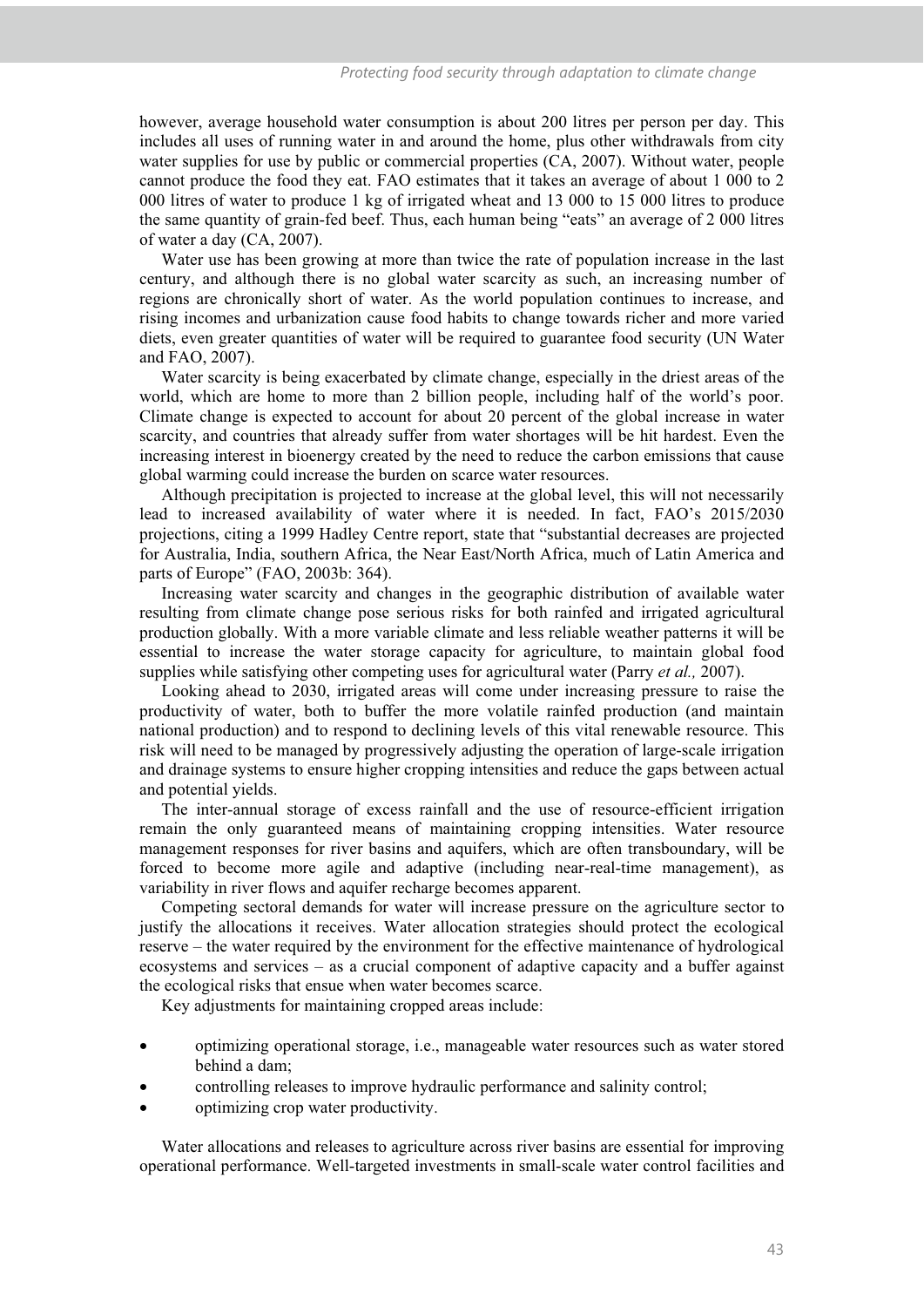the upgrading of larger-scale facilities, together with associated institutional reforms, will pay off in the medium term. Other strategies that can increase water productivity directly or have indirect water saving benefits include (Pretty et al., 2006):

- reducing soil evaporation through conservation agriculture practices;
- planting more water-efficient crop varieties;
- enhancing soil fertility to increase yields per unit of water utilized;
- decreasing runoff from cultivated land;
- reducing crop water requirements through microclimatic changes;
- reusing wastewater for agricultural purposes.

Currently, about 2 million hectares are irrigated by reused wastewater, but this area could grow (CA, 2007).

In the longer term, a transition towards more precision-irrigated agriculture should be anticipated. Conservation agriculture, precision-irrigated agriculture and the resulting improved water productivity require specialized tools and equipment; incentives are needed to ensure that these inputs are adopted in areas where the expansion of commercial agricultural is desirable.

*Managing land sustainably:* Production risks can be spread and buffered by a broad range of land management practices and technologies. Enhancing residual soil moisture through land conservation techniques assists significantly at the margin of dry periods, while buffer strips, mulching and zero-tillage mitigate soil erosion risk in areas with increasing rainfall intensity.

Conservation agriculture is an option for adaptation as well as for mitigation because the increase in soil organic matter reduces vulnerability to both excessive rainfall and drought. The impact is not immediate; soil under zero-tillage tends to increase the soil organic matter content by approximately 0.1 to 0.2 percent per year, corresponding to the formation of 1 cm of new soil over a ten-year period (Crovetto, 1999). However, not only does organic matter facilitate soil structuring, and hence the infiltration and storage of water in the soil, but it also directly absorbs up to  $150 \text{ m}^3$  water per hectare for each percent of soil organic matter. In addition, under conservation agriculture, no soil moisture is lost through tillage and seedbed preparation.

This means that seeding often does not need rainfall, because the seed can use the existing soil moisture. The total water requirements for a given crop are also lower in conservation than in conventional agriculture, which is of particular interest where water is scarce; reported water savings amount to at least 30 percent. This is because less water is lost through surface runoff and unproductive evaporation, and more is stored in the soil. Crops under conservation agriculture suffer much less from drought conditions, and are often the only crops to yield in such situations. Yield fluctuations under conservation agriculture are generally much less severe than under comparable conventional agriculture (Tebrügge and Bohmsen, 1998; Derpsch, 2005).

Among the disadvantages of conservation agriculture are its tendency to produce weed problems that require chemical herbicides to control; it is a technology requiring relatively high management skills, as many of the field operations must be implemented with a considerable degree of precision; and although permanent soil cover is ideal in the long term, there are short-term costs that must be covered before the system is well-established. Start-up incentives and training may therefore be needed to encourage farmers to adopt the conservation agriculture approach.

*Maintaining biodiversity:* Promoting agrobiodiversity is crucial for local adaptation and resilience. Biodiversity in all its manifestations – genes, species, ecosystems, etc. – increases resilience to changing environmental conditions and stresses. Genetically diverse populations and species-rich ecosystems have greater potential to adapt to climate change. FAO promotes the use of indigenous and locally adapted plant and animal diversity, and the selection and multiplication of crop varieties and autochthonous races that are adapted or resistant to adverse conditions.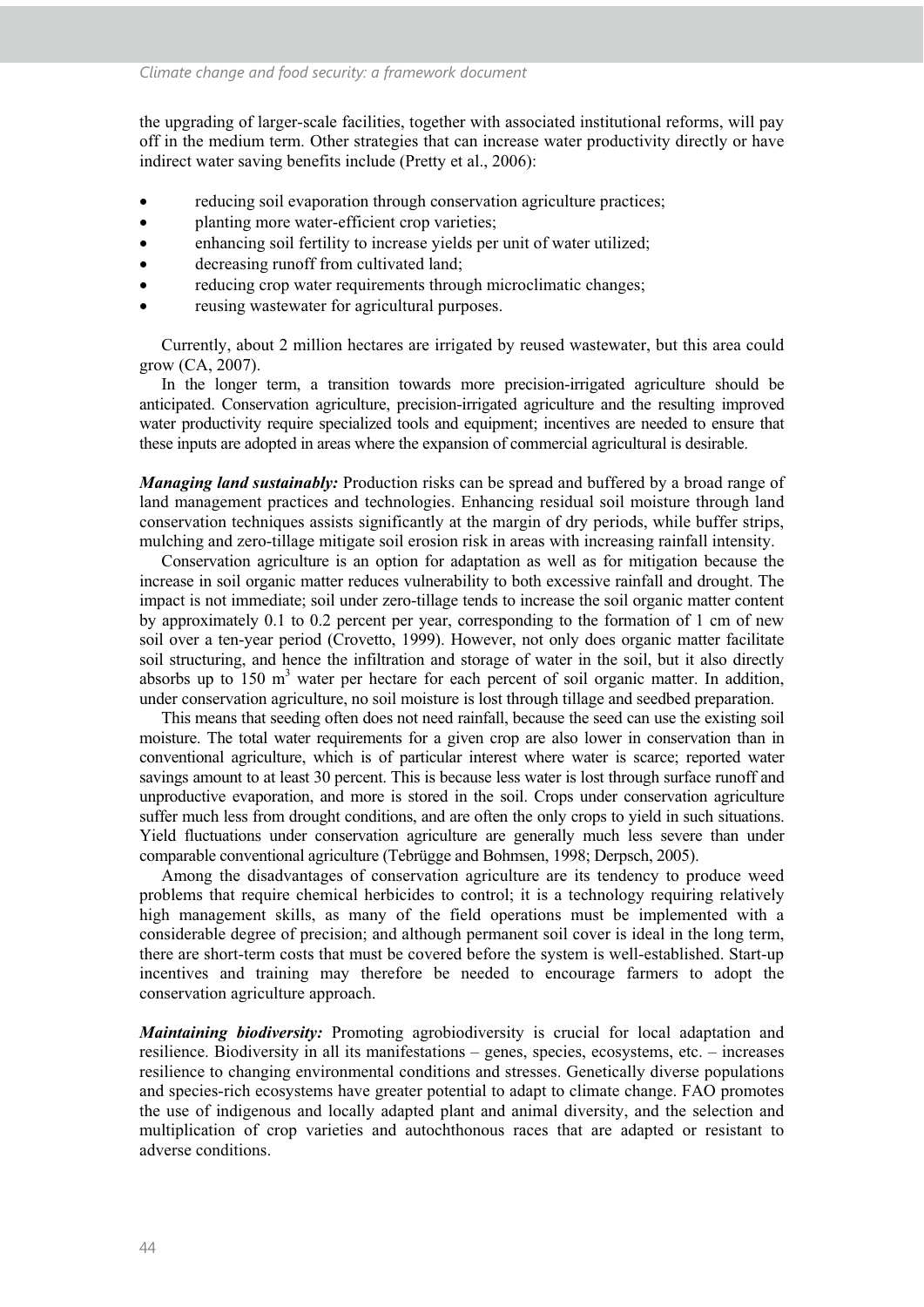Effective use of genetic resources can reduce negative effects of climate change on agricultural production and farmers' livelihoods. As women are traditionally the carriers of local knowledge about the properties and uses of wild plants, and the keepers of seeds for cultivated varieties, they have an important role in protecting biodiversity. Providing appropriate compensation for this service could guarantee a sustainable livelihood to these women, many of whom belong to vulnerable and food-insecure groups.

Breeding plants and animals for tolerance to drought, heat stress, salinity and flooding will also become increasingly important. FAO promotes the rebuilding of developing country national capacities to breed such crops, especially those in which the private sector is not involved. The Global Partnership Initiative for Plant Breeding Capacity Building (GIPB), facilitated by FAO, was launched on the margins of the first Governing Body Meeting of the International Treaty on Plant Genetic Resources in June 2007. It will contribute to Article 6 of the treaty, regarding sustainable use of plant genetic resources.

Adapting crops cannot be separated from other management options within agroecosystems; for example, rice is both affected by and has an effect on climate. Climate change is expected to have a significant impact on the productivity of rice systems, and thus on the nutrition and livelihood of millions of people. Rice systems, especially in south and east Asia, are under increasing pressure because of their high water needs and their role as a source of methane emissions. New crop management systems are therefore required that increase rice yields and reduce production costs by enhancing the efficiency of input application, increasing water use efficiency, and reducing greenhouse gas emissions.

Rice is currently the staple food of more than half the world's population. In Asia alone, more than 2 billion people obtain 60 to 70 percent of their calories from rice and its products. It is the most rapidly growing source of food in Africa, and is of significant importance to food security in an increasing number of low-income, food-deficit countries. Rice-based production systems and their associated post-harvest operations employ nearly 1 billion people in rural areas of developing countries.

About 80 percent of the world's rice is grown by small-scale farmers in low-income and developing countries. Efficient and productive rice-based production systems are therefore essential for economic development and improved quality of life for much of the world's population (FAO, 2004c).

Rice is a highly adaptable staple with many properties that have not yet been exploited in largescale production systems. It is tolerant to desert, hot, humid, flooded, dry and cool conditions, and grows in saline, alkaline and acidic soils. At present, however, only two of the 23 rice species are cultivated. Science can help improve the productivity and efficiency of rice-based systems. Improved technologies enable farmers to grow more rice on limited land with less water, labour and pesticides, thus reducing damage to the environment. In addition, improved plant breeding, weed and pest control, water management and nutrient-use efficiency can increase productivity, reduce costs and improve the quality of the products of rice-based production systems.

New rice varieties being developed exhibit enhanced nutritional value, require less water, produce high yields in dryland conditions, minimize post-harvest losses, and have increased resistance to drought and pests and increased tolerance to floods and salinity. For example, rice varieties with salinity tolerance have been used to expedite the recovery of production in areas damaged by the 2005 Asian tsunami.

The Consultative Group on International Agricultural Research and FAO are promoting Rice Integrated Crop Management Systems (RICMS). By introducing integrated soil, water and nutrient management practices for sustainable rice-wheat cropping systems in Asia, RICMS would complement the introduction of new varieties and address the environmental problems that have emerged in these systems since earlier yield-enhancing technologies were introduced (International Rice Commission, 2002).

*Improving livestock management:* In its recent publication, *Livestock's long shadow*: *Environment issues and options*, FAO points out that approximately 70 percent of the world's agricultural land is used by the livestock sector, including grazing land and cropland for feed production (FAO, 2006c). Current prices of land, water and feed do not reflect true scarcities,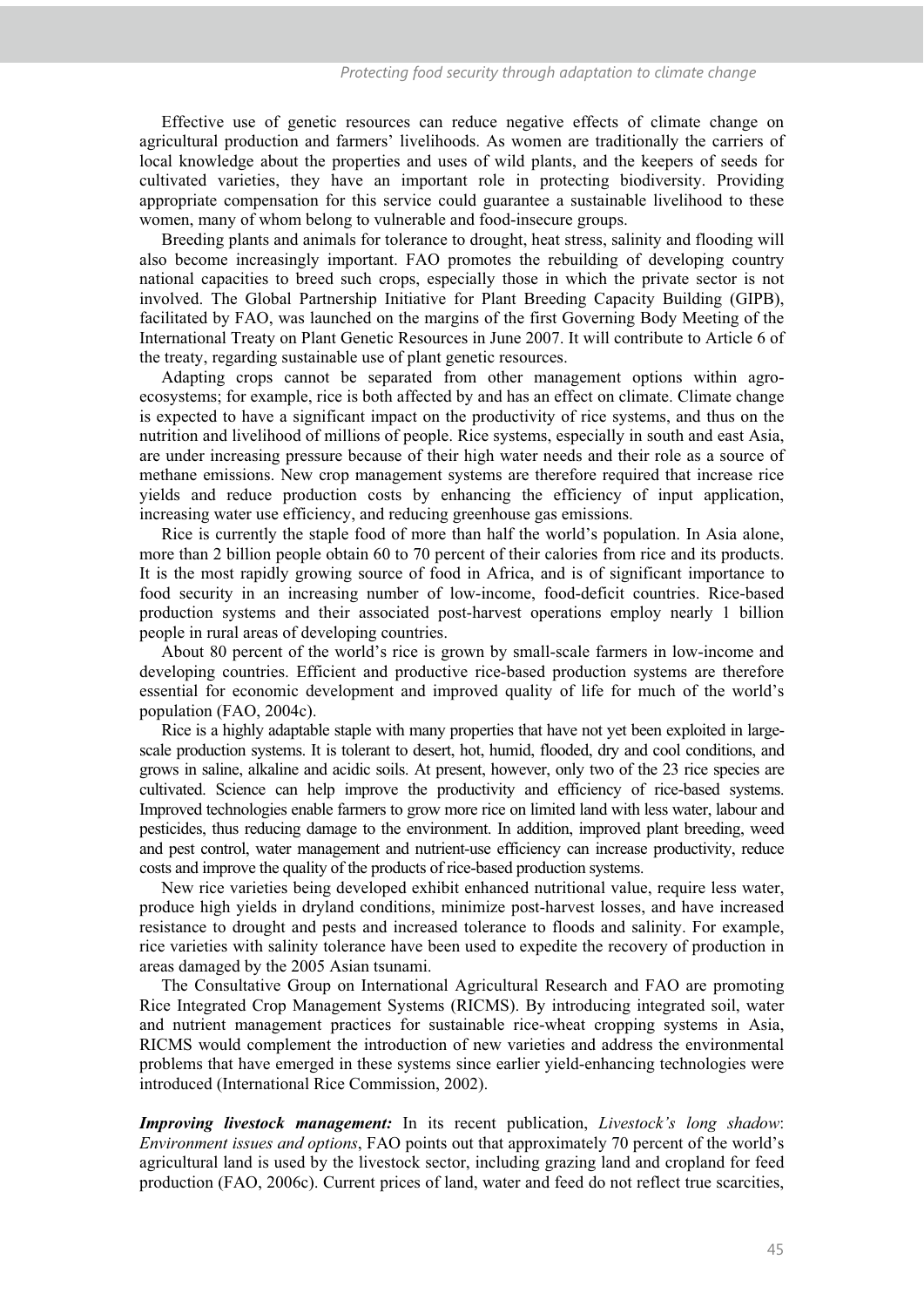leading to the overuse of resources and major inefficiencies in the livestock sector. Full-cost pricing of inputs and widespread adoption of improved land management practices by both intensive and extensive livestock producers would help to resolve more sustainably the competing demands for animal food products and environmental services.

Increased intensification and industrialization are improving efficiency and reducing the land area required for livestock production, but they are also marginalizing smallholders and pastoralists, increasing inputs and wastes and concentrating the resultant pollution. Extensive grazing still occupies and degrades vast areas of grassland.

Overgrazing is the greatest cause of grassland degradation, an important contributor to deforestation and the overriding human-influenced factor in determining soil carbon levels of grasslands. In many systems, improved grazing management, such as optimized stock numbers and rotational grazing, will therefore result in substantial increases in carbon pools. Improved pasture management and integrated agroforestry systems that combine crops, grazing lands and trees in ecologically sustainable ways are also effective in conserving the environment and mitigating climate change, while providing more diversified and secure livelihoods for inhabitants.

*Improving fisheries management:* Worldwide, some 200 million people and their dependants, most of them in developing countries, live from fishing and aquaculture. Fish provide an important source of cash income for many poor households and are a widely traded food commodity. As well as stimulating local market economies, fish can also be an important source of foreign exchange.

Variability across different time scales has always been a feature of fisheries, especially capture fisheries. Recruitment and productivity in most fisheries vary from year to year, and are also subject to longer-term variability that typically occurs on a decadal scale. For example, populations of small pelagic fish in upwelling systems vary both from year to year and on a decadal scale, often showing shifts in productivity patterns and dominant species.

Where management is effective, fishery systems have developed adaptive strategies and, through monitoring and feedback, fishing effort and catches are regularly modified according to the state of the stock. Fishers must have adequate robustness and/or flexibility to absorb the changes in resource abundance, while avoiding negative ecological, social or economic impacts (FAO, 2007b).

#### **Creating an eco-friendly energy economy**

A fundamental principle for adaptation in the energy sector is that meeting the demand for bioenergy should not undermine food security. This demand has been growing because of the rising cost of petroleum, concern about dependence on fossil fuel imports, the climate change mitigation benefits of reducing reliance on fossil fuels, and the increase in demand for fuelwood and charcoal for expanding populations in many parts of the developing world. This section explores the intersections among climate change, energy security and food security, and the prospects for second-generation biofuels and increased energy efficiency as alternatives to biofuel crops. Another important issue, which is sometimes overlooked in discussions of the global energy economy, is the role of sustainably managed forests and trees as a source of energy at the national and household levels.

*Understanding linkages among climate change, energy security and food security:* It is hypothesized that ethanol produced from biomass<sup>4</sup> can help mitigate climate change and reduce greenhouse gas emissions by substituting fossil fuel. IPCC estimates that by 2030,

 $\ddot{\phantom{a}}$ 4 As yet, there is no consistent international usage of bioenergy terminology. This paper uses the following terms and meanings: *biomass* = material of biological origin (excluding material embedded in geological formations and

transformed to fossil); *biofuel feedstock* = organic materials used in the production of liquid and gaseous biofuels; *biofuel* = fuel produced directly or indirectly from solid, liquid or gaseous biomass; *bioenergy* = energy production from biofuels, including wood energy (derived from fuelwood, charcoal, forestry residues, black liquor and any other tree product) and agro-energy (derived from purpose-grown crops and from agricultural and livestock by-products, residues and wastes); *first-generation biofuels* = fuels produced from purpose-grown crops; *second-generation biofuels* = fuels produced from cellulosic materials (woody material and tall grasses), crop residues, and agricultural and municipal wastes.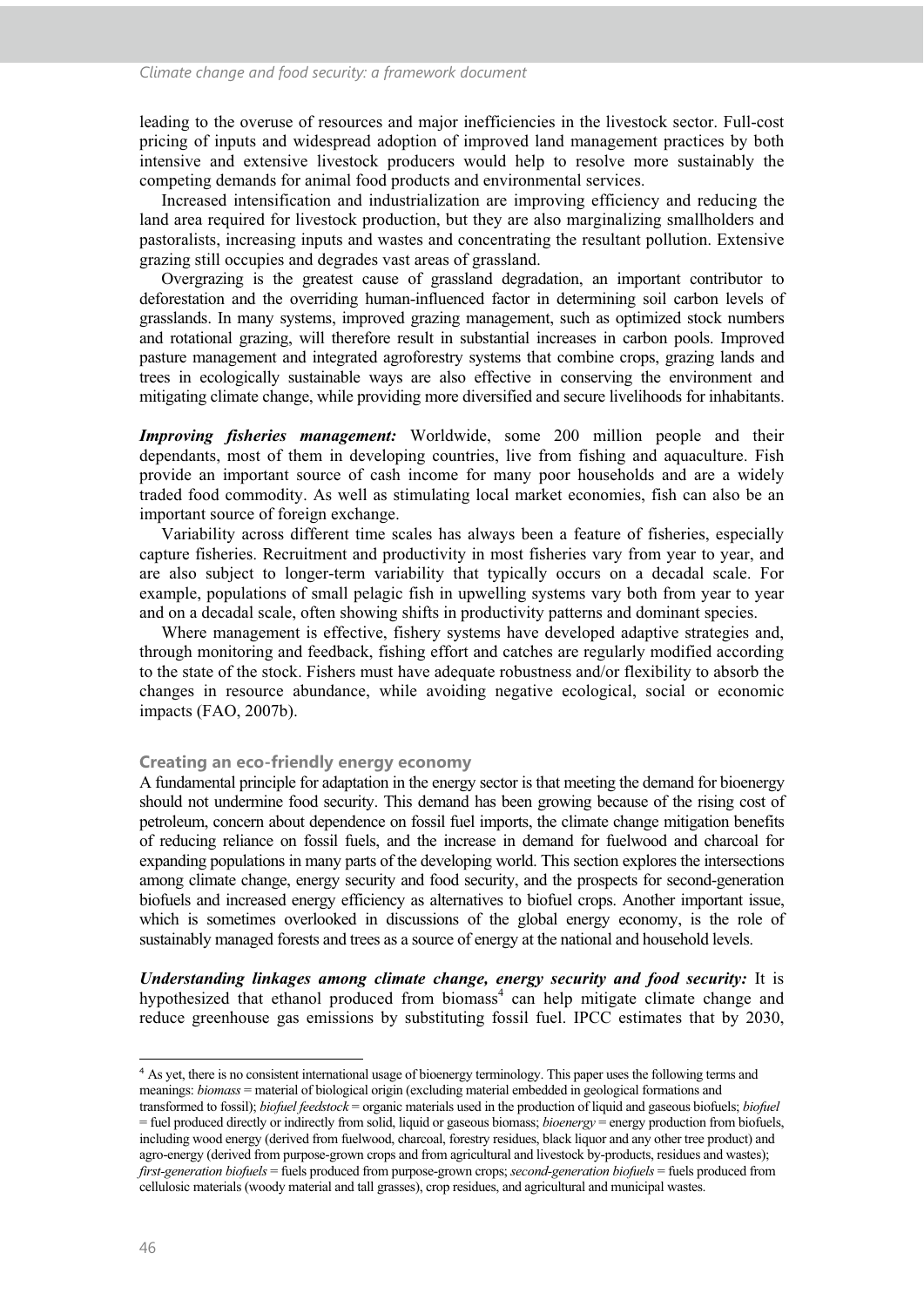liquid biofuels could supply 3 percent of the transport sector's energy needs, rising to 5 to 10 percent if second-generation biofuels take off (IPCC, 2007b). As a spin-off benefit, the rural sectors in developing countries can attract investment by generating tradable emission reduction credits – certified emission reductions (CERs) – through the Kyoto Protocol and the international market for greenhouse gas emission reductions.

There are uncertainties surrounding the potential climate change-related benefits, however. For example, with respect to the implications for climate change, the energy balance needs to be calculated over the whole production chain from bioenergy crop to biofuel end-product. Biofuels can be considered to contribute to climate change mitigation only if their use has produced fewer net emissions of greenhouse gases at the end of the production process than the average emissions from fossil fuel use. Even if there is a net contribution, producing biofuel from purpose-grown crops is not necessarily the most efficient use of available land.

A UN-Energy publication sponsored by FAO (UN Energy, 2007) identifies nine factors that must be considered in determining the sustainability of bioenergy development:

- ability of modern bioenergy to provide energy services for the poor;
- implications for agro-industrial development and job creation;
- health and gender implications;
- implications for the structure of agriculture:
- implications for food security;
- implications for government budget;
- implications for trade, foreign exchange balances and energy security;
- impacts on biodiversity and natural resources management;
- implications for climate change, including avoidance of deforestation and creation of a positive energy balance.

Biofuel crops have potential for large-scale production wherever food crops are currently grown or could be grown. Table 4 indicates the areas of land that would have to be devoted to the production of first-generation biofuel feedstocks if they were to substitute 25 percent of the current demand for transportation fuels (or 10 percent of total energy demand). It uses data on the potential yields of a number of crops and their fuel conversion efficiencies.

#### TABLE 4

# **Land required to replace 25 percent of current fuel demand for transport (45 EJ/year)**

|               | Yield (gross)<br>(GJ/ha/year) | <b>Agricultural land required</b><br>(% of currently available 2.5 billion ha) |
|---------------|-------------------------------|--------------------------------------------------------------------------------|
| Sugar cane    | 104                           | 17                                                                             |
| Sugar beet    | 90                            | 20                                                                             |
| Palm-oil      | 81                            | 22                                                                             |
| Maize         | 54                            | 33                                                                             |
| Wheat         | 45                            | 40                                                                             |
| <b>Barley</b> | 20                            | 91                                                                             |
| Rape          | 20                            | 91                                                                             |
| Sunflowers    | 16                            | 111                                                                            |
| Soybean       | 9                             | 200                                                                            |

*Source:* Dutch EnergyTransition.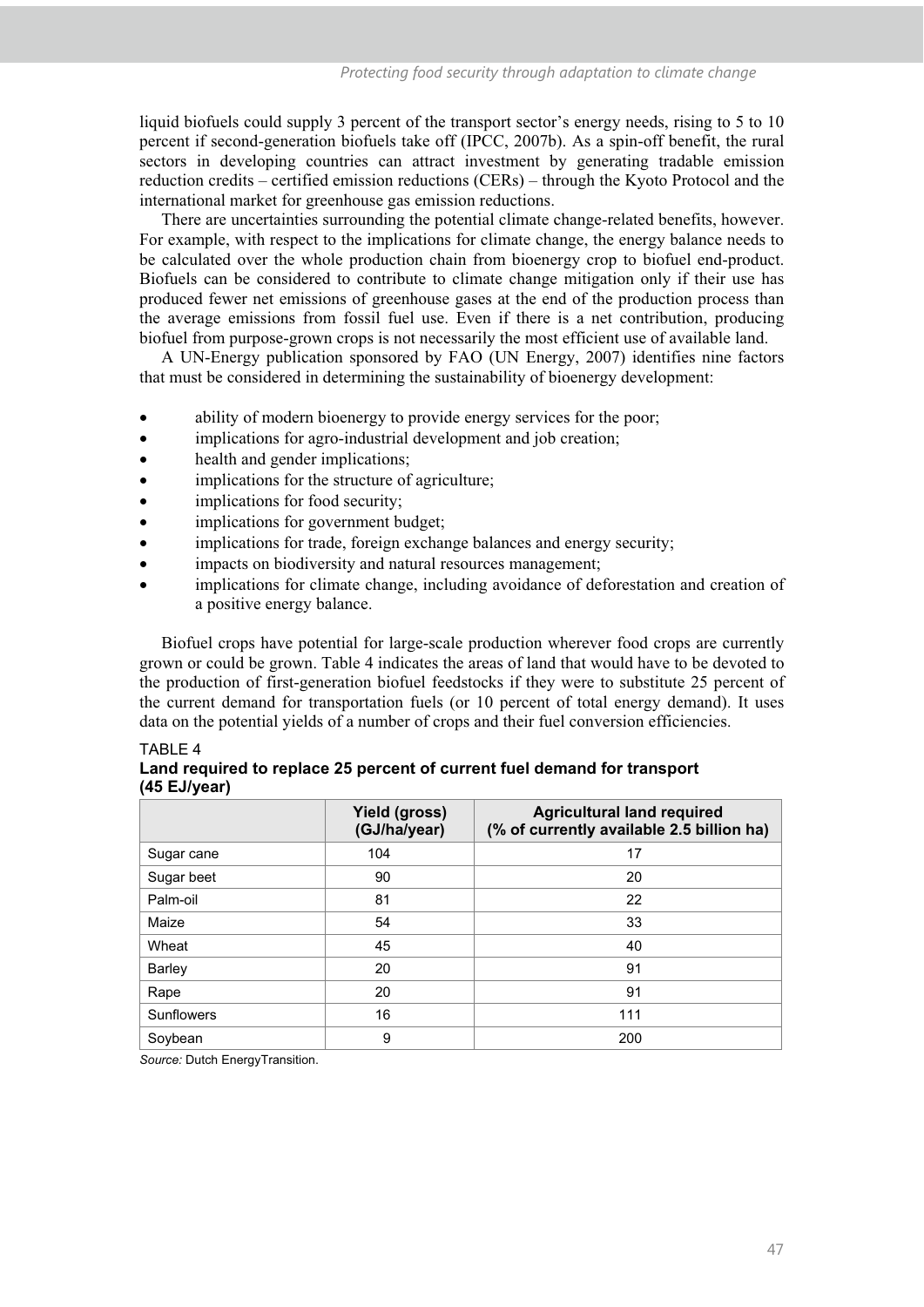| . .<br>Land use, 2004 | Area (billion ha) |
|-----------------------|-------------------|
| Arable land           | 1.4               |
| Permanent crops       | 0.1               |
| Pastures              | 3.4               |
| Forest                | 3.9               |
| Other                 | 4.5               |
| <b>Total</b>          | 13.4              |

## TABLE 5 **Distribution of global land area, 2004**

*Source:* FAO Online, FAOStat.

As Table 4 clearly shows, grain crops in particular have too low a production potential for this ambitious target to be realized, underlining the need to increase efficiency of the whole production and conversion process. Moreover, as Table 5 shows, the assumption that 2.5 billion ha of agricultural land is available is optimistic, given the far smaller area that current statistics give as land for arable crops.

If production of feedstocks for liquid biofuels takes good arable land out of food production, it could reduce the availability of food on global markets and raise market prices, with consequent negative effects on food security at all levels (household, national and global). Furthermore, most sources of liquid biofuels are currently not commercially viable without subsidies, mandates and/or tariffs. If subsidized production of liquid biofuel from field crops becomes an important factor in global agricultural markets, competition for land and water will increase, putting upwards pressure on food prices and increasing the prevalence of food insecurity.

There are other possible negative effects of biomass production for bioenergy, including the risk that dedicating large tracts of land to monocropping of energy crops will contribute to deforestation, land degradation, carbon emissions, contaminated surface and groundwater, and loss of biodiversity, and it is not clear that the net energy gain from biofuel production will be positive. In response to these and other concerns about whether large-scale production of bioenergy crops is really sustainable (Dutch EnergyTransition), the United Nations Special Rapporteur on the Right to Food, Mr Jean Ziegler, called for a five-year moratorium on the conversion of arable land to biofuel production. Speaking at a press conference for the opening of the Fifth Special Session of the Human Rights Council in New York, he stated that:

*"The creation of 'pure fuels', or biofuels, to protect the environment and reduce oil dependence is not a bad idea, but its negative impact on hunger would be catastrophic. When tonnes of maize, wheat, beans and other food staples are converted to fuel, food prices rise and arable land is lost to food production. Last year, the price of wheat doubled and of maize quadrupled.* 

*"As prices rise, the poorest countries cannot pay, and the poorest people, generally living without access to subsistence farming, cannot purchase more expensive foodstuffs. The amount of corn needed to make enough ethanol to fill a single car's fuel tank could fill a child for an entire year.* 

*"Non-food agricultural products that could grow in soil unfit for food production could be used as an alternative source of biofuels. For example, in a project in Rajasthan, India, the Mercedes company is growing jatropha for biodiesel in arid land. Following a moratorium, such projects could be evaluated and new fuels produced."* (UNDPI, 2007)

An expert meeting convened by FAO in February 2008 confirmed that there were significant concerns about the potential impacts of biofuels on food security. Early evidence suggests that the introduction of biofuels initially reduces food availability and increases food prices, with immediate adverse impacts on the food security situation for poor consumers in both urban and rural areas. These impacts affect people's access not only to starchy staples, but also – and often more important – to foods needed for a balanced diet, such as vegetable oil and animal products. Because food and energy supply are both subject to random shocks,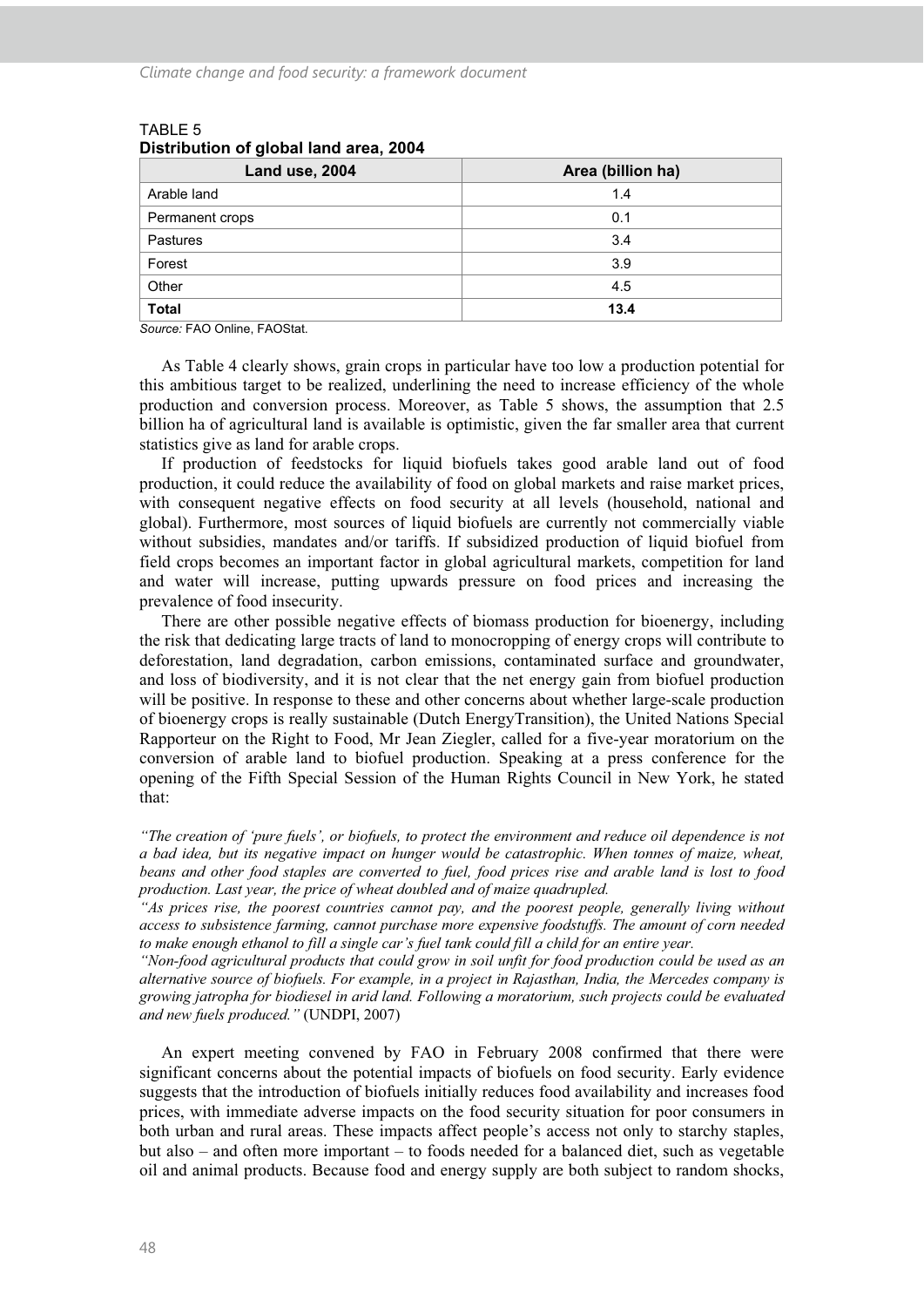profitability will lead to cycles of expansion and contraction, which will increase food security concerns (FAO, 2008).

It is already anticipated that traditional safety nets may not be adequate in the face of new and increasing vulnerabilities caused by climate change. Market-induced vulnerability attributable to higher and more variable prices for food as a consequence of biofuel demand will only compound this problem. Expansion of liquid biofuel production would intensify the impact on food prices and land availability if the expansion were based on the continued use of present technologies in current policy environments (FAO, 2008).

However, experts at the meeting also expressed the view that liquid biofuel development does not have to be adverse for food security, particularly if production is allowed to find its natural competitive equilibrium, which today would favour production of sugar cane and discourage production of starchy crops as liquid biofuel feedstocks. Emergent poor farmers with sufficient skills and assets to become successful commercial farmers can take advantage of the emerging liquid biofuel market, provided they live in locations where growing conditions are suitable and appropriate infrastructure is present. If domestic markets are functioning efficiently, higher prices can benefit the farmers producing such cash crops as sunflower, soybean, rapeseed or sugar cane, irrespective of the final use of the harvested crop. However, higher prices for staple cereals such as maize will increase food insecurity for poor farming households that are net buyers of the staple concerned, as is often the case (FAO, 2008).

On the other hand, if second-generation biofuels come on stream during the next decade or two, as many experts predict they will, they could create new livelihood opportunities and improve food security for many currently vulnerable people living on degraded lands where cellulosic feedstocks could be produced. Such a development would also constitute a good option for mitigating and adapting to climate change on these lands, because the introduction of woody vegetation would sequester carbon, improve the water retention capacity of the soil and reduce erosion (FAO, 2008).

Even without second-generation biofuels, the mix of feedstocks and biofuels in use is likely to change over the medium term. For example, the International Energy Agency (IEA) foresees changes in the relative importance of different biofuel feedstocks over time (IEA, 2006), and FAO projects that traditional sources of biofuel will decline in importance as opportunity costs for labour increase and rural people can no longer afford the time to collect fuelwood or burn charcoal. At some point, rising prices for oil will make methane (biogas) competitive, and eventually butanol is likely to replace ethanol for mixture with gasoline as a transport fuel.

Planted forests represent only 7 percent of global forest cover, but they account for more than half of global industrial roundwood production (FAO, 2006b). There is significant potential for expanding planted forests on marginal lands or lands released from crop or livestock production. Increasing proportions of sustainably produced industrial roundwood and wood for energy generation will come from planted rather than native forests.

*Increasing energy efficiency:* Although the debate about biofuel/food security tradeoffs has so far focused on how to manage competing demands for scarce productive resources, it is equally important to consider energy saving and efficient use for reducing the demand for energy, including bioenergy.

Inefficient use of water for irrigation also results in energy inefficiency, so gains in irrigation efficiency can be expected to lead to energy savings and reduced pumping costs. Over the entire cropping cycle, conservation agriculture generates diesel fuel saving of about 60 percent compared with conventional tillage. Reduced fuel requirements for primary and secondary tillage operations and planting are particularly significant. Use of other inputs that require energy for their manufacture, such as machinery, fertilizer and pesticides, is also lower. One study (FAO/SDR Energy Programme, 2000) estimates that overall, conservation agriculture consumes 40 to 50 percent less energy than conventional tillage, including the energy requirements for producing inputs. This lower fossil fuel requirement for field operations is the main driving force for adopting zero-tillage cropping systems in mechanized farming, under scenarios of increasing fuel costs.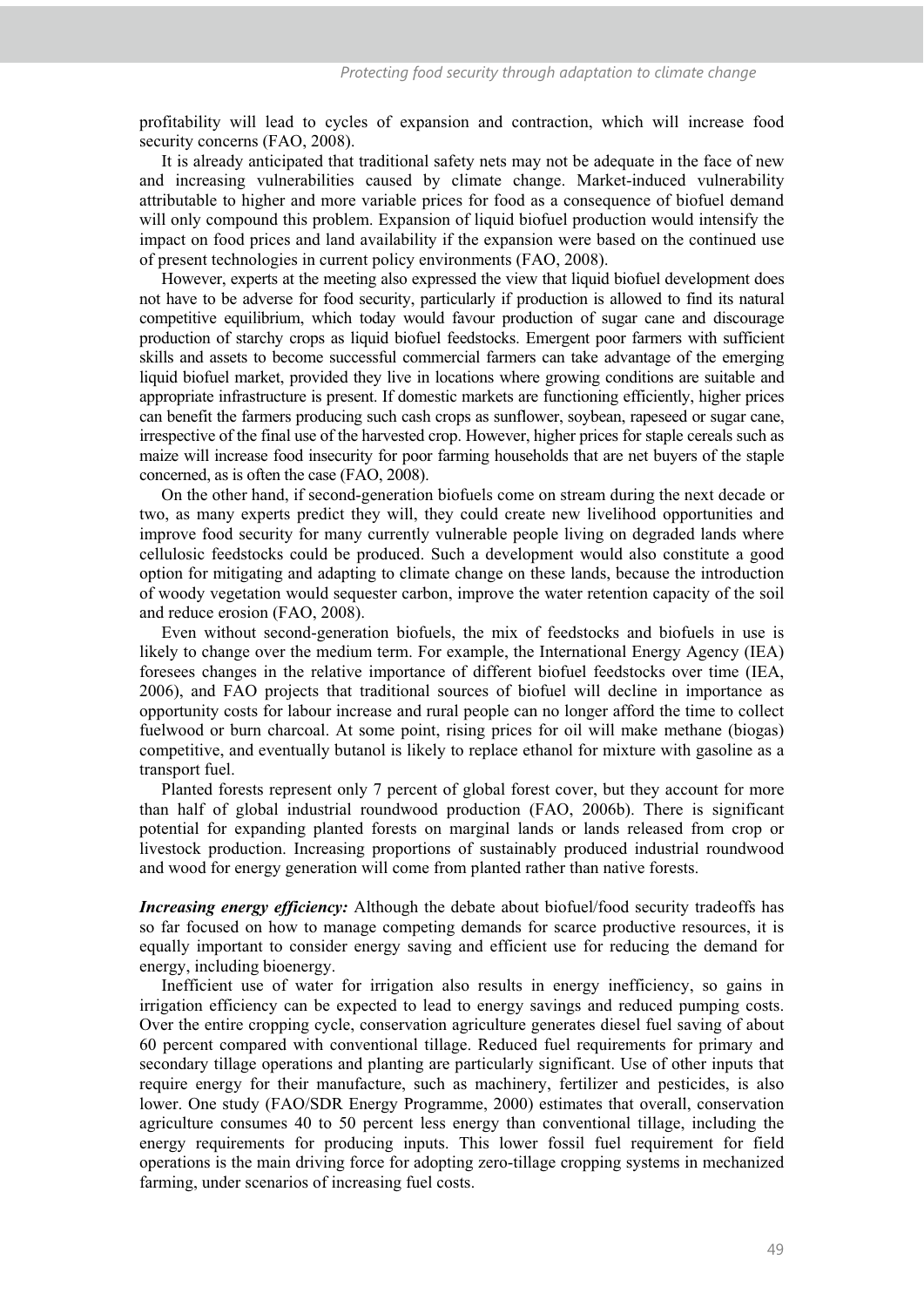The fisheries sector can play only a small part in reducing  $CO<sub>2</sub>$  emissions through greater energy efficiency, but there may be synergies among emissions reductions, energy savings and responsible fisheries. For example, reducing the fuel subsidies granted to fishing fleets would encourage energy efficiency and assist the reduction of overcapitalization in fisheries; static gear – pots, traps, longlines and gillnets – uses less fuel than active gear such as trawls and seines.

Micro- and small-scale agroprocessing industries have an important role in increasing and diversifying livelihood opportunities for the rural poor. However, these people are often handicapped by poverty and lack of assets, low education levels, poor understanding of the sector, and low levels of inputs, reducing their competitiveness. In addition, the practices that they employ often degrade and contaminate the environment. Regarding energy use, most small-scale agroprocessing operations are intensive consumers of fuelwood, so contribute to the problems referred to in the previous section. More energy-efficient technologies could be employed by small-scale agroprocessing industries, but operators need to obtain the necessary skills and start-up capital to adopt them. Many operators are women, who could be reached through programmes that target women as a vulnerable group (FAO, 2002).

*Exploiting forests sustainably:* Sustainable forest management is a dynamic and evolving concept. The aim is to maintain and enhance the economic, social and environmental values of all types of forests for the benefit of present and future generations (UNFF, 2007). In its broadest sense, forest management encompasses the administrative, legal, technical, economic, social and environmental aspects of the conservation and use of forests. It implies various degrees of deliberate human intervention, ranging from actions to safeguard and maintain the forest ecosystem and its functions, to favouring specific socially or economically valuable species or groups of species for the improved production of goods and services.

Especially in the tropics and subtropics, however, many of the world's forests and woodlands are still not managed in accordance with the Forest Principles adopted at the United Nations Conference on Environment and Development (UNCED) in 1992. Many developing countries have inadequate funding and human resources for the preparation, implementation and monitoring of forest management plans, and lack mechanisms to ensure the participation and involvement of all stakeholders in forest planning and development. Where forest management plans exist, they are frequently limited to ensuring sustained production of wood, without due concern for non-wood forest products and services or social and environmental values. In addition, many countries lack appropriate forest legislation, regulation and incentives to promote sustainable forest management practices.

Climate change will influence forests in all regions. In Africa, for example, lower rainfall is expected to decrease forest productivity and increase the area of dryland forests. In Latin America, the forest of the eastern Amazon is expected to be replaced by savannah. In North America and northern Europe, higher temperatures may make forests more productive and alter the ranges of some species.

Trees under stress are also more susceptible to harmful insect pests and diseases. Recent outbreaks of insect pests, especially in temperate regions, have been linked to alterations in their fertility and mortality related to climate change. An example of this is the recent outbreak of the mountain pine beetle, which has already destroyed 12 million ha of forests in Canada.

Sustainable forest management includes adapting and planning ahead for these changes, as well as managing forests and woodlands to cope with new climatic conditions so that they contribute to flood prevention and provide habitats and wildlife corridors for a diversity of flora and fauna. When planting new forests, careful consideration needs to be given to species choice, particularly where timber production is important.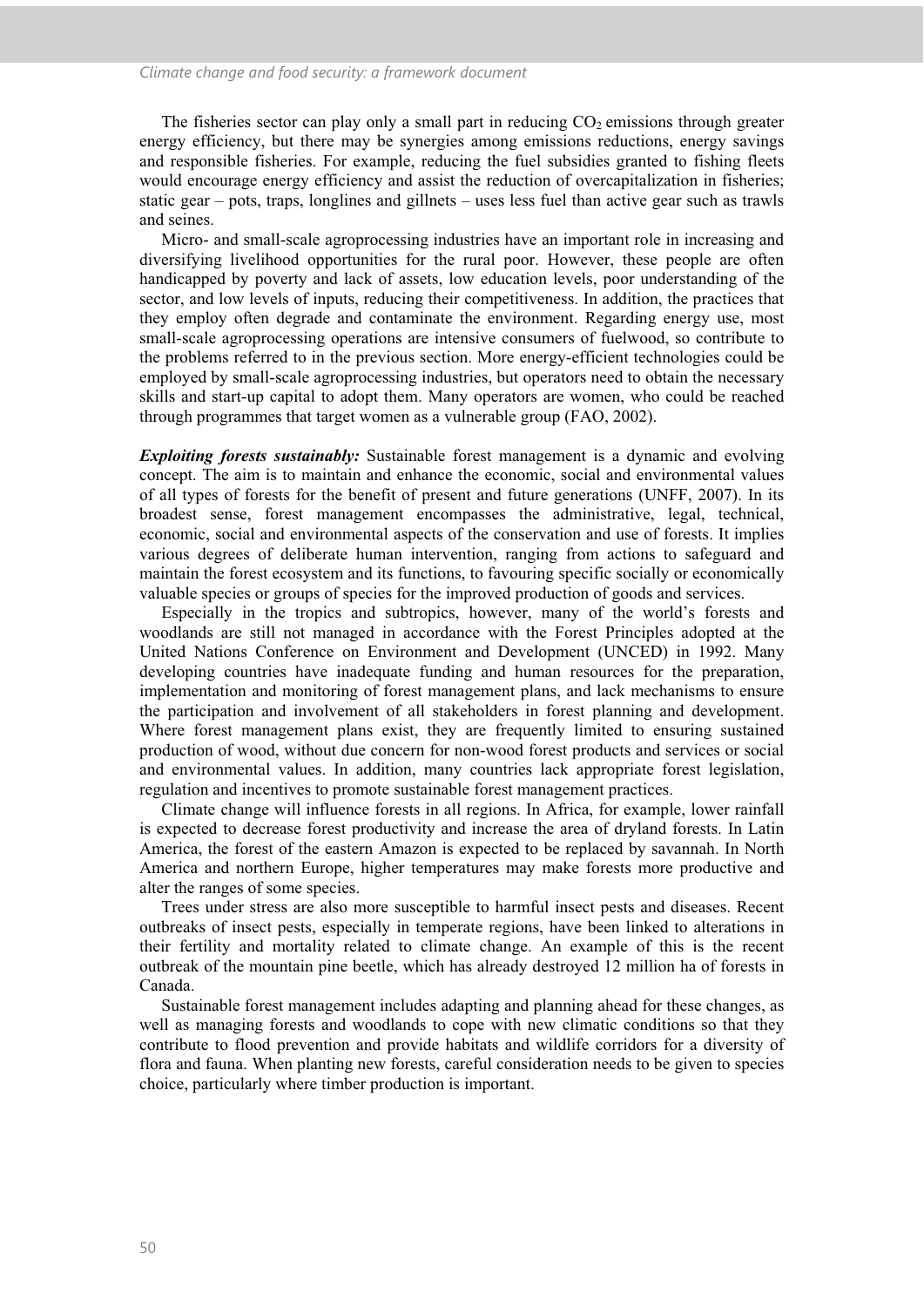The United Nations Forum on Forests (UNFF) has provisionally identified seven thematic areas that need to be addressed to achieve more sustainable forest management (FAO Online Forestry):

- extent of forest resources;
- biodiversity:
- forest health and vitality;
- productive functions of forest resources;
- protective functions of forest resources;
- socio-economic functions of forest resources;
- the legal, policy and institutional framework for sustainable forest management.

Achieving the transition from deforestation to forest conservation and management is a huge challenge. It involves protecting and managing what already exists, reducing deforestation and forest degradation, restoring more of the world's forest cover, using more wood for energy, making greater industrial use of wood to replace other materials, ensuring the livelihoods of forest-dependent people and safeguarding the ecosystem services of forests.

*Improving household energy security and food security simultaneously:* Less publicized, but equally important, is the energy demand of both rural and urban poor people. Bioenergy is already the dominant source of energy for about half of the world's population, most of whom live on less than US\$2 per day (FAO Online, Bioenergy). Figures 12 and 13 show how important this form of energy already is in developing countries – a point that is sometimes overlooked in the current enthusiasm about bioenergy as a substitute for fossil fuel in the transport sector.



#### **Figure 12. Shares of bioenergy in total energy supply**

*Sources:* FAO, 2000a.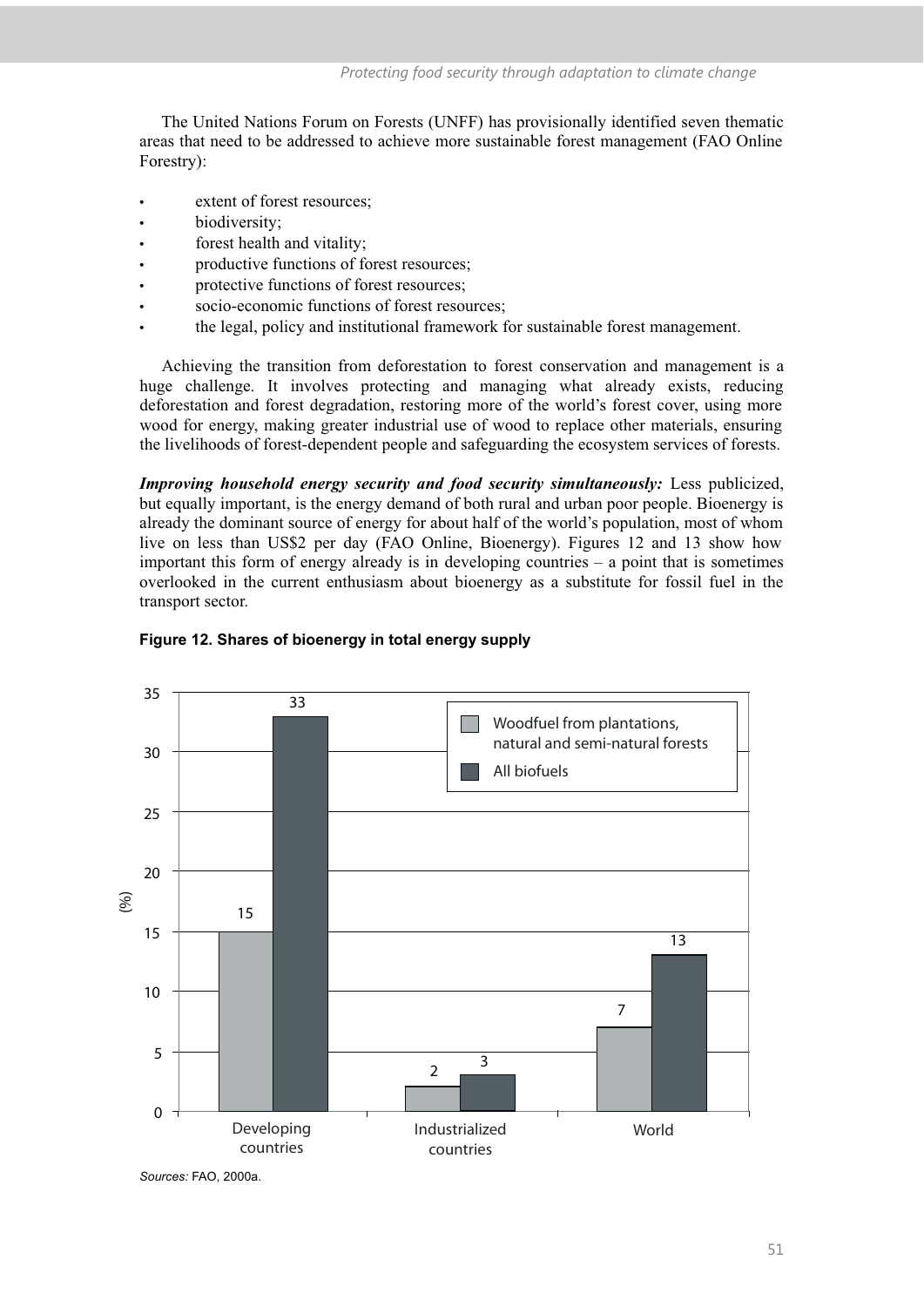

**Figure 13. Shares of bioenergy in total primary energy supply in different regions in 2004** 

For food system performance and food security, improving the management of biomass sources for household use can make important contributions in parts of the developing world where large numbers of poor or very poor people live. The incidence of poverty and food insecurity correlates almost exactly with what is called the "energy ladder." At the household level, the poorest people use manure, twigs and low-grade biomass for cooking and heating, and only human force in their productive activities. As they become less poor and move up the economic ladder, they switch to fuelwood, progressing through charcoal, kerosene and gas to electricity, and integrating animals and simple tools into production processes. At a certain level of development, they will integrate some level of mechanization, irrigation and fertilization, moving on – if successful – to mechanized equipment such as tractors and harvesters, which imply a switch to fossil fuels (FAO, 2005).

In both household and economic activities, the energy ladder follows and influences the economic ladder. If attempts to alleviate hunger and promote rural development and food security are to have lasting success, they must recognize and address the key role of energy. Current practices are adding to carbon emissions through deforestation and desertification caused by increasing population pressure on natural fuelwood sources. They also have adverse health impacts caused by smoke inhalation from unvented cooking stoves and outdoor fires. Scarcity of fuel restricts the amount of cooked food that can be prepared, often with adverse consequences for food security and the nutritional quality of the diet. Box 3 illustrates the multiple cascading effects of inaction for the case of Rwanda and eastern Democratic Republic of the Congo (DRC).

Incorporating trees and woodlands in traditional farming systems enhances energy and food security and protects the environment. Various fast-growing tree species are well-adapted to grassland ecosystems, where many currently vulnerable people live. Introducing such species in managed woodlots could provide a vital source of fuel and fodder, as well as holding soil, retaining water, eliminating the need for continued cutting of natural stands of trees and shrubs, and contributing tree crops to the diet. In the past, however, such introductions have often failed when local people have not perceived the need to manage the trees.

Thus the cycle of energy impoverishment, environmental degradation, rising rates of carbon emissions and increasing food insecurity is perpetuated (ETFRN, 2003). Essential investments to break this cycle include: (i) sustainable development of agroforestry parklands; (ii) introduction of integrated food and bioenergy systems at the household level; and (iii) promotion of smallholder production of such crops as palm-oil, rapeseed and jatropha, which can produce oils for making biodiesel for decentralized power generation and water pumps (FAO, 2007e).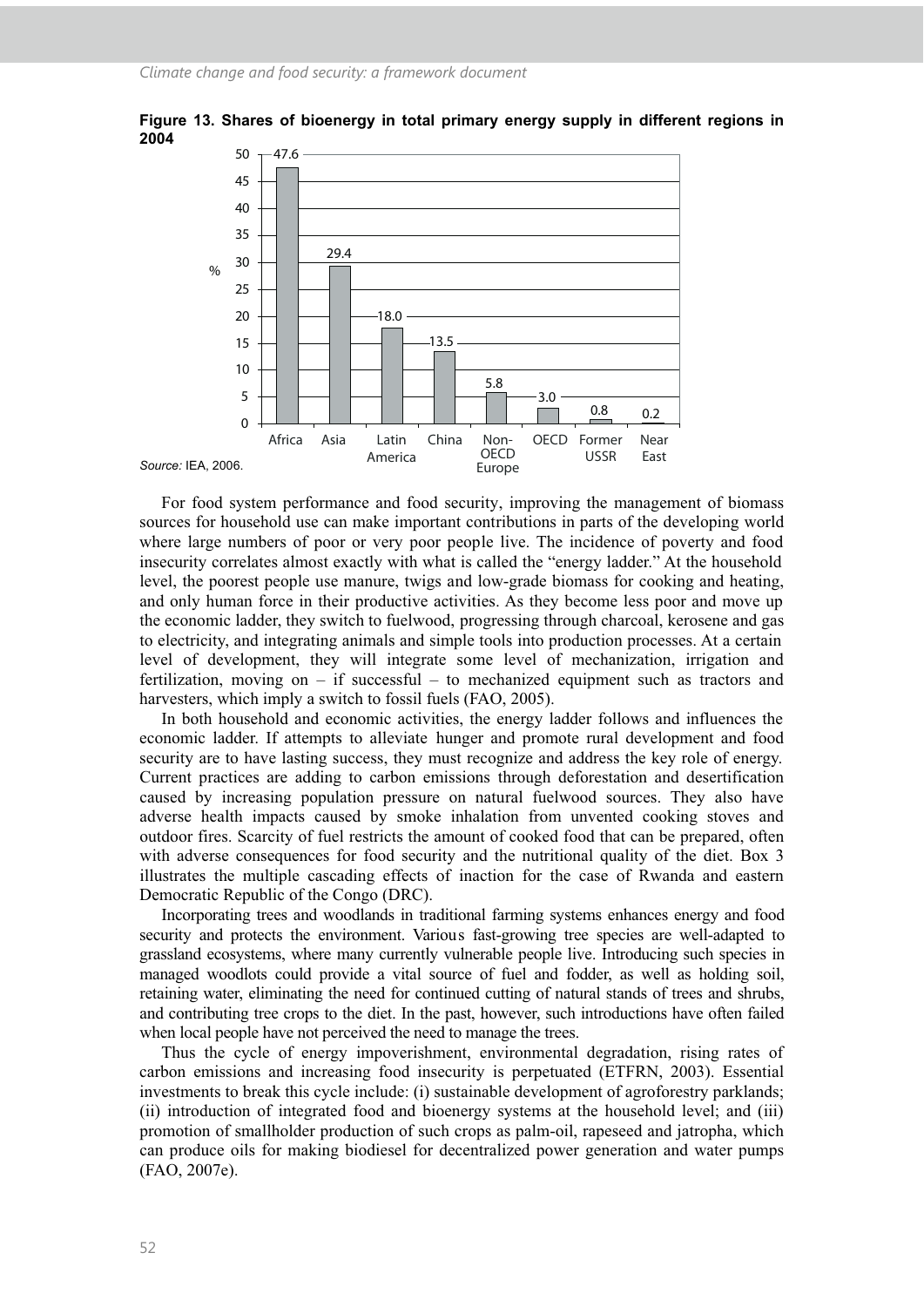#### **Box 3. Gorilla slaughter, conflict, deforestation and demand for charcoal in Rwanda and eastern DRC**

*"It will take a focused global initiative to end the conflict, introduce alternative sources of household fuel, and create alternative livelihoods."* 

Millions of people were horrified by the slaughter of mountain gorillas that occurred in DRC's Virunga National Park in the summer of 2007. In one month, nine gorillas – more than 1 percent of the known population of these charismatic relatives of humankind - were wiped out. Wildlife conservation organizations leapt into action and began raising funds to deal with the slaughter, and a crisis team entered the area. In the following four weeks, people's desire to help save the species produced donations amounting to tens of thousands of dollars.

However, if the underlying demand for charcoal is ignored and interventions focus too much on the gorillas alone, the result will be the extermination of not only the mountain gorillas, but also the forests, woodlands and all the unique species that inhabit this biologically diverse landscape. The climate mitigation services provided by the intact forests will also be lost, which could lead to a human crisis that dwarfs the tragedy of nine gorillas.

Living at the epicentre of the bloodiest conflict since the Second World War, the mountain gorillas share their habitat with heavily armed militia. In other lawless regions, where wild meat comes into contact with hungry soldiers, species are slaughtered for food, or for trophies to be traded for cash and weapons. However, these gorilla deaths were repulsive because the animals' corpses were of no use to the killers. Instead, it is the mountain gorillas' presence in the Virunga National Park that puts them at risk, because they draw attention to an area that unscrupulous people would rather was forgotten.

At the heart of the crisis is charcoal – the main form of household energy in Africa – and charcoal making means felling forests, destroying wildlife habitats and damaging ecosystem services such as water catchments and soil fertility. Charcoal production has been going on for millennia, but recent events in eastern DRC have led to a sharp escalation in demand. In neighbouring Rwanda, an enormous human population has stripped almost all of its indigenous forests bare; while in the DRC border town of Goma, refugees fleeing the region's crises have swelled the population to more than half a million. Together, these factors have created a demand for charcoal worth an estimated US\$30 million a year. To save Rwanda's few remaining forests and the gorillas, which have become a major source of tourist revenue, President Paul Kagame has installed an efficient and effective ban on charcoal production in Rwanda, but this has driven the illegal industry across the border into DRC, threatening the habitats of the gorillas in the park, which straddles both countries. Given the lack of effective government in eastern DRC, and the extremely small government salaries - wildlife protection rangers earn just US\$5 a month for risking their lives - it is not surprising that the park's forests have become a commons, and virtually everybody is involved in the scramble for resources, from smallholders to high-ranking government officials and rebel militia.

If gorillas focus unwelcome global attention on the park, the people who are enriching themselves from charcoal will seek to remove that attention by getting rid of the animals. Shocking though the gorilla killings were, this is fundamentally a human tragedy, with very human solutions. Alternative sources of energy are needed to meet the demand in both Rwanda and eastern DRC, and the rule of law must return to DRC, to save the forests for the long-term good of all, rather than looting them for the short-term profit of a few.

Although this seems to be a very local problem, the whole world has an interest in protecting the forests. Not only is one of the most charismatic and important species on earth at risk of extinction, but there is also a danger of damaging further the world's warming climate. This makes the forests' destruction a "double whammy". Charcoal burning is one of the greatest sources of atmospheric  $CO<sub>2</sub>$ , and it also strips away the trees that otherwise soak up so much of the  $CO<sub>2</sub>$  in the atmosphere.

Although the alarm has been raised by conservation organizations concerned about gorillas, and the global public has responded, it is clear that the problem is much greater than that of conservation alone. This is a human development crisis and it will take a focused global initiative to end the conflict, introduce alternative sources of household fuel, and create alternative livelihoods for the population living in eastern Kivu.

*Source:* Leakey, 2007.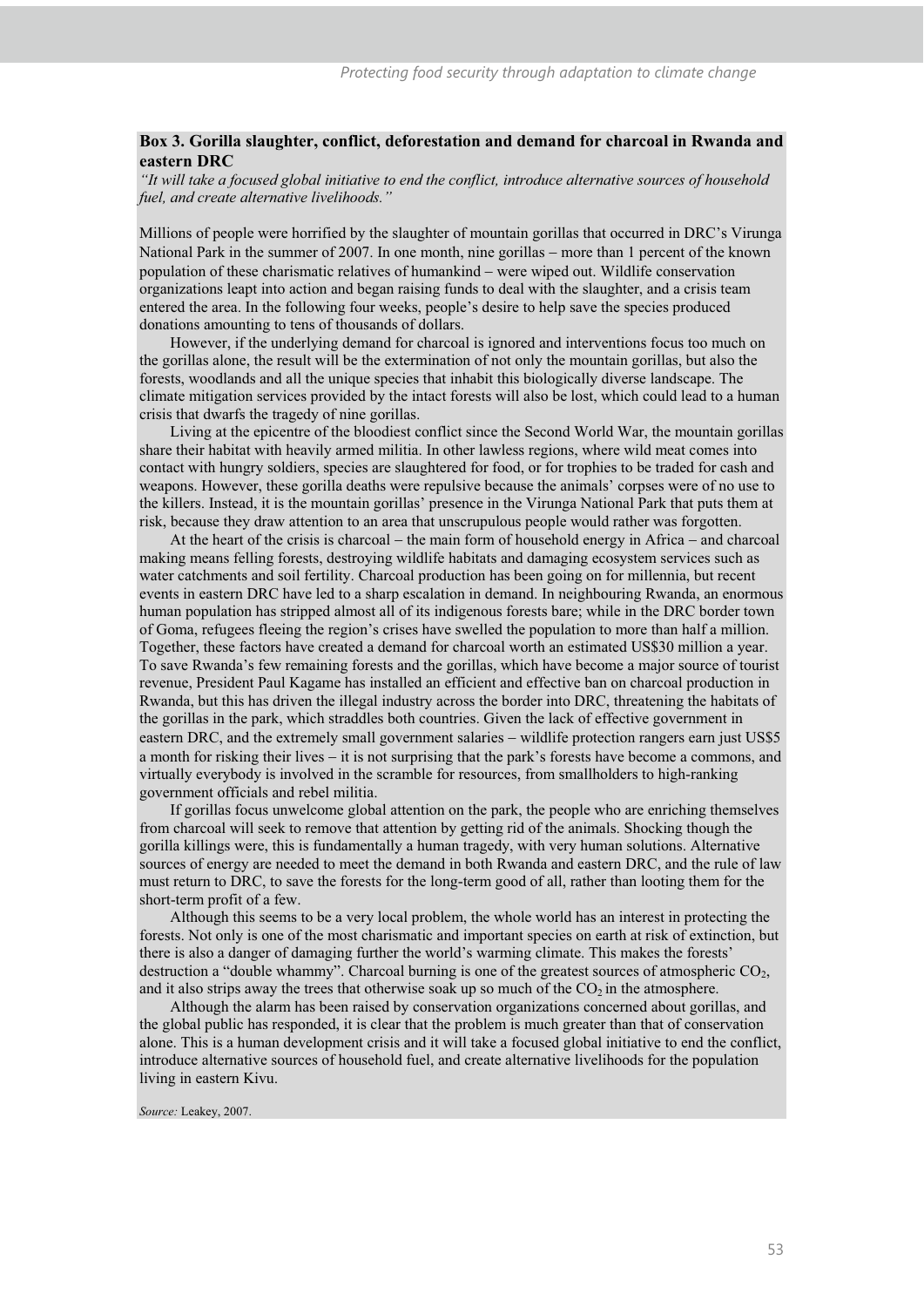In farming systems that include livestock, the conversion of animal wastes into biogas is another potential source of energy that could improve household energy security while reducing methane emissions. Appropriate biogas technologies have not yet attracted widespread interest owing to their lack of market competitiveness, but this is beginning to change. Other options in the bioenergy sector that could offer livelihood opportunities for the rural poor include organizing bioenergy cooperatives or contracting with local growers; encouraging investment in bioenergy plantations that employ local labour; and promoting reclamation of degraded lands that are accessible to existing roads, powerlines and water sources, and zoning these lands for a combination of energy crop production, biofuel manufacture and industrial parks that create a market for the fuel (FAO, 2007e).

#### **Adapting agriculture-based livelihood strategies**

*Taking ecosystems into account:* A number of risks are specific to different ecosystems. Although the convention in sustainability literature is to classify only drylands, mountains and coastal zones as fragile, growing understanding of the likely multiple impacts of climate change may reduce the relevance of distinguishing between fragile and robust ecosystems. All ecosystems will need to adapt to climate change, albeit in different ways and with differing demands for new technologies and investments. Table 6 lists specific examples of adaptations that are already known to be needed in each of the ecosystems evaluated for the Millennium Ecosystem Assessment.

In Mali, for example, the hard reality of existing in rural areas is driving many people to urban areas, thereby exacerbating urban poverty. A study analysing the consequences of various options for adapting to climate change in Mali found that the country's natural resource base has been seriously degraded owing to the high population growth rate, the pressure to grow more and more food, and the low rate of adoption of improved technologies (Butt *et al.,* 2005). Because of rural-urban migration, the country's urban population is expected to grow four times faster than its rural population. However, if potential adaptations to climate change were widely adopted, including a shift in crop mixes and introduction of greenhouse technologies, overall economic surplus in rural areas could improve, despite increased weather variability and more frequent droughts and floods.

The study also considered the implications of climate change in terms of policies that expanded cropland (into rangeland), where food security conditions subsequently showed vast improvement. The study highlights that climate change affects the livelihoods and well-being of people in numerous ways (economic, biophysical, political) and advocates for an approach that can adapt to all these factors to improve food security conditions and realize higher economic benefits, thereby meeting the challenges posed by climate change.

*Taking scale into account:* The wide range of ways in which livelihoods, particularly of poorer groups, are affected by climate variability and climate change highlights the need to focus on adaptation at the livelihood scale. Some adaptations will be household-level interventions, reducing the negative impact of changing climatic conditions on activities; others will involve support from a higher scale, such as a change in policy or provision of a subsidy for acquisition or maintenance of a certain asset.

At the household level, there are many ways that people might adapt to climate change. If the household is involved in agricultural activities, it is likely to start by changing agricultural strategies to cope better with the local change in climate. This might include using droughtresistant and early-maturing seed varieties, reducing evaporation through mulching, and decreasing soil erosion through wind barriers. To undertake these actions, households might need advice on suitable seed varieties and how to mulch, and resources to create wind barriers.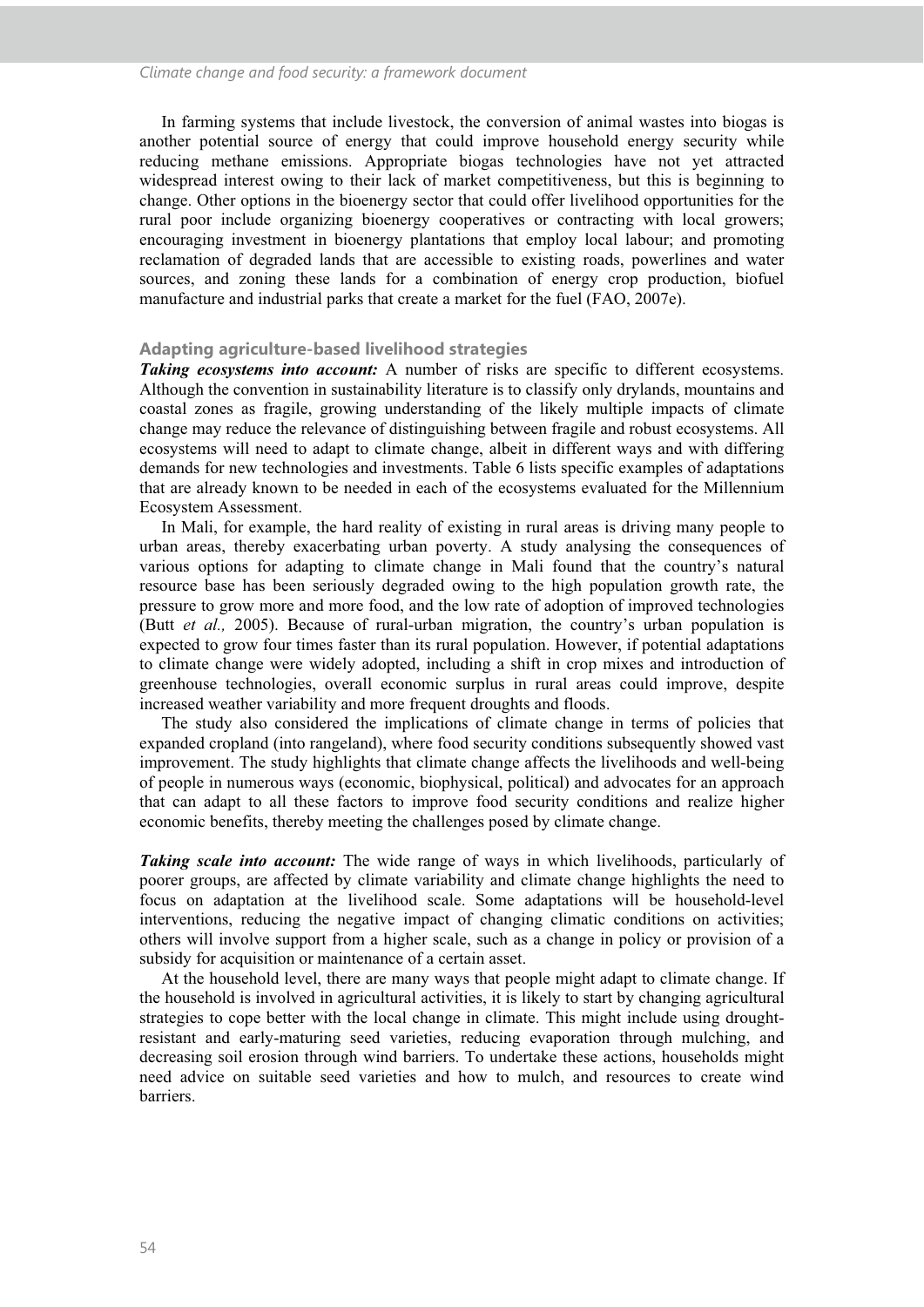# TABLE 6

## **Examples of livelihood groups at risk and adaptation responses for each of ten ecosystems evaluated for the Millennium Ecosystem Assessment**

|           | <b>Nature of risk</b>                                                                 | Livelihood groups at risk                                                           | <b>Adaptation responses</b>                                                    |
|-----------|---------------------------------------------------------------------------------------|-------------------------------------------------------------------------------------|--------------------------------------------------------------------------------|
|           | <b>Urban ecosystem</b>                                                                |                                                                                     |                                                                                |
|           | Extreme                                                                               |                                                                                     | Emergency shelters                                                             |
| ٠         | Heat and cold waves                                                                   | Elderly people and others susceptible to<br>temperature extremes                    | Adaptive infrastructure investments                                            |
|           | High winds                                                                            | Low-to-medium-income groups who may                                                 | Innovative insurance instruments                                               |
| $\bullet$ |                                                                                       | lose homes, stored food, personal                                                   |                                                                                |
| ٠         | Storm surges                                                                          | possessions and means of obtaining<br>livelihoods                                   |                                                                                |
|           | <b>Floods</b>                                                                         |                                                                                     |                                                                                |
|           | Gradual<br>Sea level rise                                                             |                                                                                     |                                                                                |
|           | <b>Marine ecosystem</b>                                                               |                                                                                     |                                                                                |
|           |                                                                                       | Fishers/aquafarmers who suffer                                                      |                                                                                |
|           | Extreme                                                                               | diminishing catches from shifts in fish                                             | Shift from dynamic to static fishing<br>technologies that are less wasteful of |
|           | More anomalies, in both failures and<br>bonanzas, among multiple species              | distribution and aquatic ecosystem<br>productivity                                  | remaining fish stocks<br>Occupational training to facilitate search            |
| $\bullet$ | Drastic shift in the areas where small,<br>migrating fish are found                   |                                                                                     | for new livelihood opportunities                                               |
|           | Gradual                                                                               |                                                                                     |                                                                                |
| $\bullet$ | Changes in ocean currents                                                             |                                                                                     |                                                                                |
| $\bullet$ | Rise in average sea temperature                                                       |                                                                                     |                                                                                |
| $\bullet$ | Sharpening of various gradient structures                                             |                                                                                     |                                                                                |
| ٠         | Increased discharge of freshwater into<br>oceans                                      |                                                                                     |                                                                                |
|           | Ratchet-like                                                                          |                                                                                     |                                                                                |
| $\bullet$ | Eutrophication (increase in chemical<br>nutrients and loss of oxygen in ocean waters) |                                                                                     |                                                                                |
| $\bullet$ | Severe reductions in water quality and in<br>fish and other animal populations        |                                                                                     |                                                                                |
|           | <b>Coastal ecosystem</b>                                                              |                                                                                     |                                                                                |
|           | Extreme                                                                               | Fishing communities that depend heavily                                             | Coastal defences:                                                              |
| ٠         | Heavy rains                                                                           | on coral reefs for food and protection from<br>natural disasters                    | hard - groynes, revetements,<br>$\bullet$                                      |
| $\bullet$ | High winds                                                                            | Fishers whose infrastructure essential for                                          | embankments                                                                    |
| ٠         | Storm surges                                                                          | fishing activities, e.g., port, landing and                                         | soft - mangroves, coral reefs, wetland<br>conservation                         |
|           | Floods                                                                                | storage facilities, fish ponds and<br>processing areas, becomes submerged or        | Emergency shelters on high ground, with                                        |
|           | Gradual                                                                               | damaged                                                                             | stocks of food, water and medicine                                             |
| $\bullet$ | Saltwater intrusions<br>Sea level rise                                                | Farmers whose land becomes submerged<br>or damaged by the sea level rise or         | Relocation of settlements, roads and other<br>infrastructure                   |
|           |                                                                                       | saltwater intrusions                                                                | Integrated coastal zone management                                             |
|           |                                                                                       |                                                                                     | Desalination plants                                                            |
|           |                                                                                       |                                                                                     | Weather-related insurance                                                      |
|           |                                                                                       |                                                                                     | Relocation where a rise of sea level is<br>inevitable                          |
|           | Inland water and floodplain ecosystem                                                 |                                                                                     |                                                                                |
|           | Extreme                                                                               | Low-income groups in drought- and flood-<br>prone areas with poor food distribution | Changes to dam and infrastructure<br>specifications                            |
|           | High winds                                                                            | infrastructure and limited access to                                                | Storm- and flood-resilient building codes                                      |
| ٠         | Heavy rains                                                                           | emergency response                                                                  | Improved river defences                                                        |
|           | Floods<br>Gradual                                                                     |                                                                                     | Watershed management, including zero-<br>tillage farming systems               |
|           | Changing water levels                                                                 |                                                                                     | Restricting development in high-risk<br>(floods, mudslides) zones              |
|           |                                                                                       |                                                                                     | Weather-related insurance                                                      |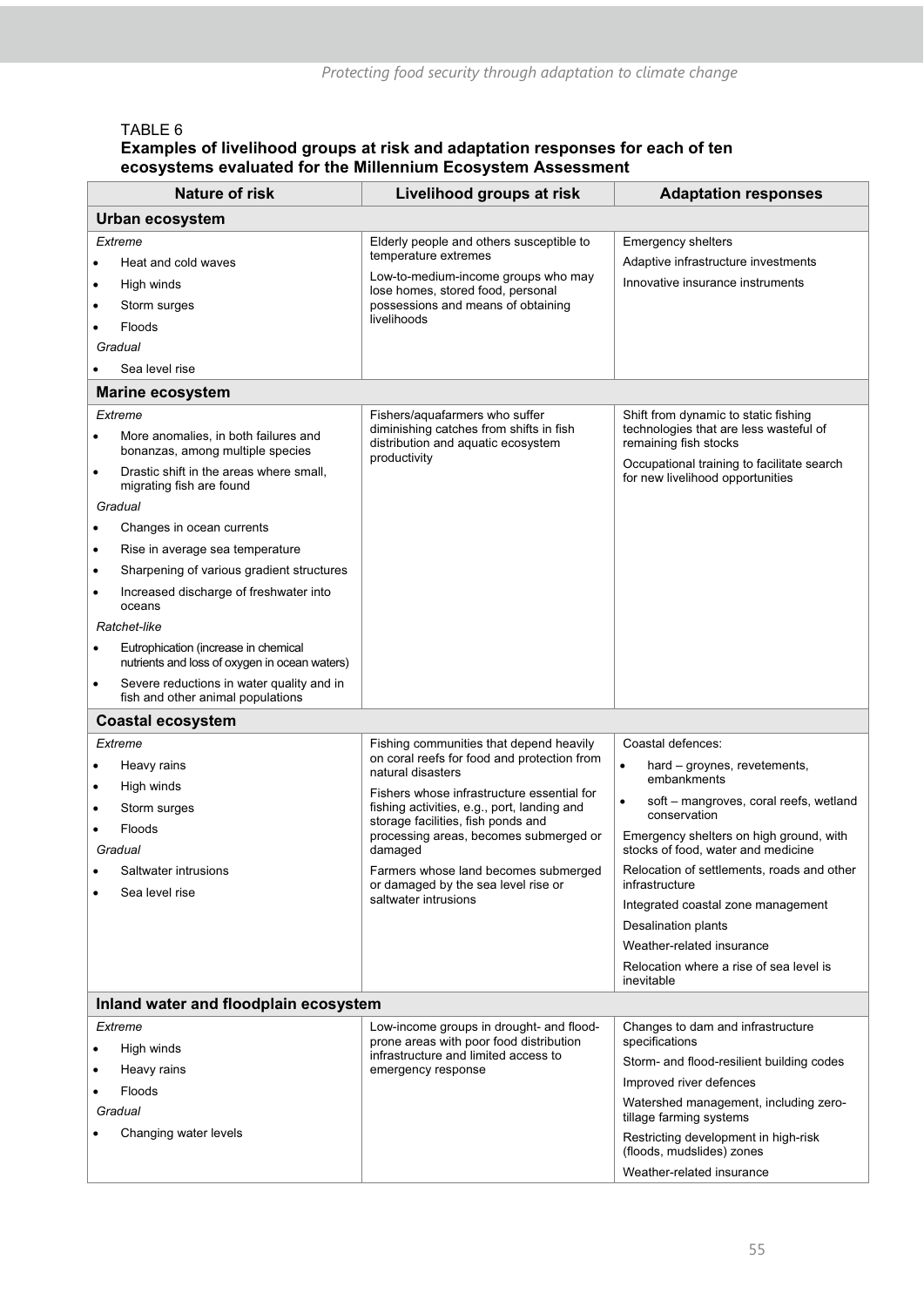| <b>Nature of risk</b>                                                                                                         | Livelihood groups at risk                                                                                                                                                                                                                                                                                                                                                | <b>Adaptation responses</b>                                                                                                                                                                                                                                                                                                                                                                                                          |  |  |  |
|-------------------------------------------------------------------------------------------------------------------------------|--------------------------------------------------------------------------------------------------------------------------------------------------------------------------------------------------------------------------------------------------------------------------------------------------------------------------------------------------------------------------|--------------------------------------------------------------------------------------------------------------------------------------------------------------------------------------------------------------------------------------------------------------------------------------------------------------------------------------------------------------------------------------------------------------------------------------|--|--|--|
| <b>Forest ecosystem</b>                                                                                                       |                                                                                                                                                                                                                                                                                                                                                                          |                                                                                                                                                                                                                                                                                                                                                                                                                                      |  |  |  |
| Extreme<br>Heavy rains                                                                                                        | Low-income, forest-dependent people<br>People indirectly dependent on forest<br>ecosystem services                                                                                                                                                                                                                                                                       | Integrated forest pest management<br>systems<br>Integrated forest fire management                                                                                                                                                                                                                                                                                                                                                    |  |  |  |
| High winds<br>Floods<br>Droughts<br>Wildfires<br>Gradual                                                                      |                                                                                                                                                                                                                                                                                                                                                                          | systems<br>Integrated watershed management<br>approaches<br>Adjusted silvicultural practices<br>Forest conservation                                                                                                                                                                                                                                                                                                                  |  |  |  |
| Sea level rise<br>Forest dieback<br>Pests and disease                                                                         |                                                                                                                                                                                                                                                                                                                                                                          | Promotion of small-scale forest-based<br>enterprises for local income<br>diversification                                                                                                                                                                                                                                                                                                                                             |  |  |  |
| <b>Dryland ecosystem</b>                                                                                                      |                                                                                                                                                                                                                                                                                                                                                                          |                                                                                                                                                                                                                                                                                                                                                                                                                                      |  |  |  |
| Extreme<br>Droughts<br>$\bullet$<br>Floods<br>Gradual<br>Changes in rainfall patterns<br>$\bullet$<br><b>Island ecosystem</b> | Low-income groups in drought- and flood-<br>prone areas with poor food distribution<br>infrastructure and limited access to<br>emergency response<br>Producers of crops that may not be<br>sustainable under changing temperature<br>and rainfall regimes<br>Poor livestock keepers where changes in<br>rainfall patterns will affect forage<br>availability and quality | Improved crop, grassland and livestock<br>management<br>Promotion of cropping systems that<br>increase soil organic matter and water<br>infiltration capacity (zero-tillage systems)<br>Research and dissemination of crop<br>varieties and breeds adapted to<br>changing climatic conditions<br>Introduction of integrated agroforestry<br>systems<br>Community grain storage for food<br>distribution<br>Weather-related insurance |  |  |  |
| Same as coastal ecosystem                                                                                                     | Same as coastal ecosystem                                                                                                                                                                                                                                                                                                                                                | Same as coastal ecosystem                                                                                                                                                                                                                                                                                                                                                                                                            |  |  |  |
| <b>Mountain ecosystem</b>                                                                                                     |                                                                                                                                                                                                                                                                                                                                                                          |                                                                                                                                                                                                                                                                                                                                                                                                                                      |  |  |  |
| Extreme<br>Floods<br>Landslidex                                                                                               | People indirectly dependent on mountain<br>ecosystem services<br>Producers of crops that may not be<br>sustainable under changing temperature<br>and rainfall regimes                                                                                                                                                                                                    | Integrated watershed management<br>approaches<br>Adjusted silvicultural practices<br>Research and dissemination of crop<br>varieties and breeds adapted to<br>changing climatic conditions                                                                                                                                                                                                                                           |  |  |  |
| Polar ecosystem                                                                                                               |                                                                                                                                                                                                                                                                                                                                                                          |                                                                                                                                                                                                                                                                                                                                                                                                                                      |  |  |  |
| Not specified                                                                                                                 | Not specified                                                                                                                                                                                                                                                                                                                                                            | Not specified                                                                                                                                                                                                                                                                                                                                                                                                                        |  |  |  |
| <b>Cultivated ecosystem</b>                                                                                                   |                                                                                                                                                                                                                                                                                                                                                                          |                                                                                                                                                                                                                                                                                                                                                                                                                                      |  |  |  |
| Extreme<br>High winds<br>$\bullet$<br>Floods<br>Droughts<br>Gradual<br>Changing temperature and<br>rainfall regimes           | Producers of tree crops that are<br>susceptible to wind damage<br>Producers of crops that may not be<br>sustainable under changing temperature<br>and rainfall regimes                                                                                                                                                                                                   | Introduction of cropping systems that do<br>not move and expose soil<br>Introduction of integrated agroforestry<br>systems<br>Research and dissemination of crop<br>varieties and breeds adapted to<br>changing climatic conditions                                                                                                                                                                                                  |  |  |  |

*Source:* FAO/NRCB and ESAC.

There are great opportunities to improve poor people's ability to lift themselves out of poverty under conditions of greater water security and sustainability. With the right incentives and investments to mitigate risks for individual farmers, improving water control in smallscale agriculture is feasible and holds considerable potential as an adaptation strategy in parts of the world that are vulnerable to increasing water scarcity as a result of climate change.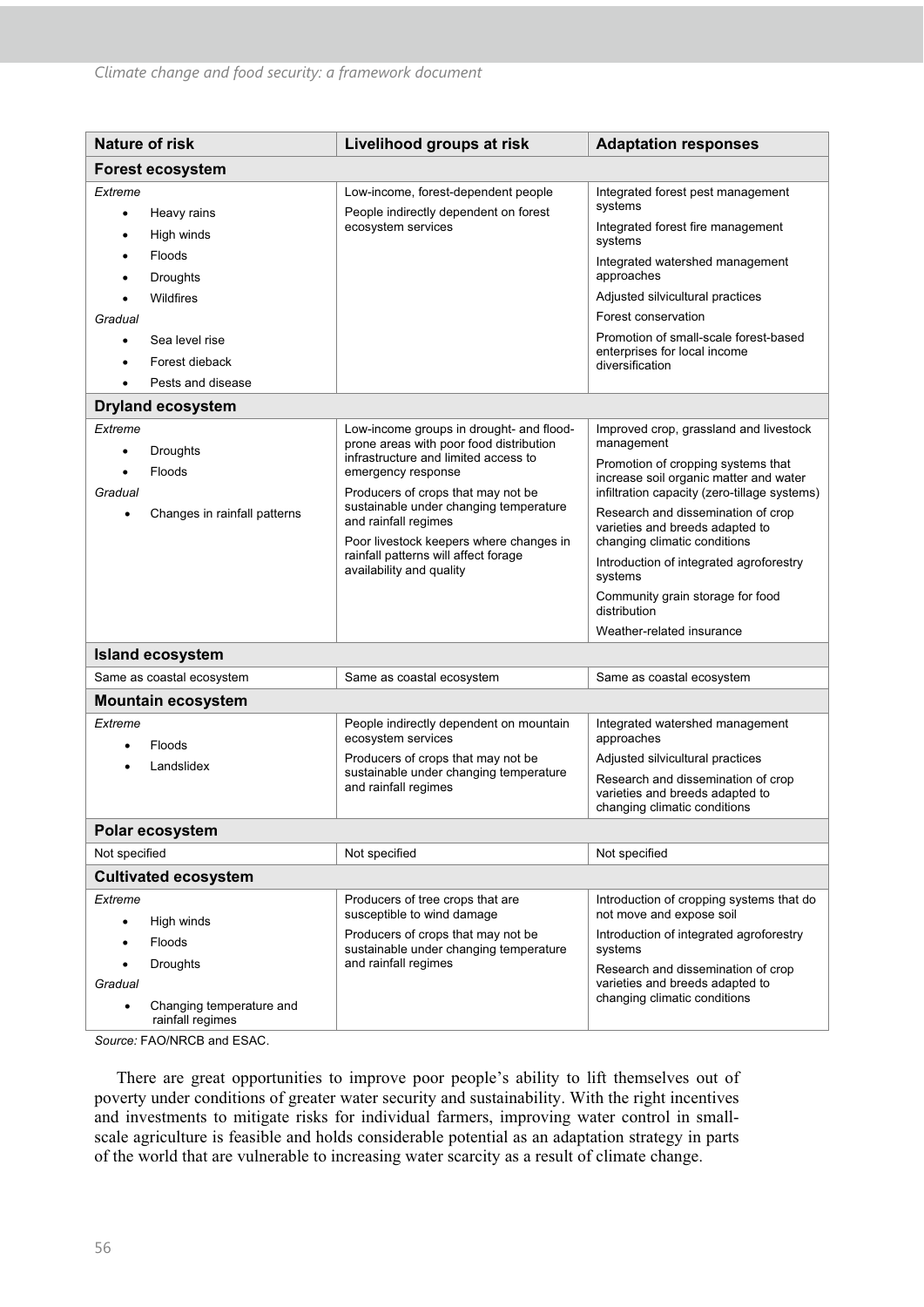The introduction of improved techniques for water harvesting and exploitation of shallow aquifers can contribute to local food security for poor people in drought- and flood-prone areas, ensuring that local food production is as productive as possible and stable, and that households have access to sufficient, safe supplies of water for domestic use, despite irregularities in the timing and intensity of rainfall and consequent unevenness in the recharge rates for underground and surface-level water sources.

*Taking gender differences into account:* Changes in the variability of prevailing weather conditions may shorten time windows for field work – be it land preparation, weeding, pest management or harvest – inevitably resulting in higher demand for human labour, animal traction or mechanized farm power to carry out the activities in shorter periods. Changes in weather variability also require greater flexibility to start operations as soon as weather conditions permit.

In mechanized farming systems, shorter time windows result in increasing machinery investments. Where these are not possible, untimely operations can result in yield reductions and eventually complete crop failure or harvest loss. Where there is a shift from labour to mechanization, men and women whose livelihoods depend on employment can lose those livelihoods and consequently have less access to income, thereby reducing their capacity to buy food. In this process, women are likely to suffer disproportionately (FAO, 2007d).

In non-mechanized farming systems, where women provide the bulk of farm labour, the increased burden of agricultural work during the shortened growing seasons could have adverse consequences for women's health and ability to provide adequate care to their families, owing to a variety of factors such as lack of nutritious food and inadequate and inappropriate health care. In addition, women may not be able to produce enough to feed everyone in the family, so they will eat last, after the men and the boys. Agricultural mechanization and gender-appropriate machinery can provide some relief.

Studies for Europe indicate that owing to the long-term effects of climate change, cropping patterns and crop yields can be expected to change, but not necessarily decrease (Audsley *et al.,* 2005). In a given location, when climate variations differ over the years, farmers are likely to try to adapt to experienced worst-case scenarios. One of the farmers' first responses to short-term climate variability will be adaptation of working capacity, meaning an increase in human workload or, in mechanized systems, in equipment capacity. However, in foodinsecure areas, such as sub-Saharan Africa, the prevailing farm power source is manual labour, which is already limited by the HIV/AIDS pandemic and subsequent deaths of ablebodied men and women. The manual labour resources for additional requirements are therefore not available. Instead, existing labour bottlenecks would be tightened further, with different consequences for men and women, whose specific needs must be taken into consideration (IFAD and FAO, 2003).

As a consequence of increased bottlenecks for timely field operations, higher investment in farm power and equipment capacity is needed, if yield reductions and possible crop failure or harvest loss are to be avoided. The irregular nature of climate variation makes it difficult to quantify its actual impacts, however.

#### **Box 4. Adaptation by small-scale tea farmers in South Africa**

In South Africa, small-scale rooibos tea farmers in the Suid Bokkeveld, near Nieuwvoudville in the Northern Cape, are involved in a project that aims to increase their resilience to climate change, specifically drier, hotter conditions and more frequent droughts. Workshops have been held with the farmers to supply them with information about the expected climate for the season and provide an opportunity to discuss how to respond. Participants also visited other rooibos farms in the area to see what works for them. Technologies that help to respond better to existing and expected climate variability include wind erosion barriers, and methods for enhancing soil moisture and maintaining biodiversity, such as establishing mulch strips on which belts of natural vegetation can be grown to act as wind breaks. Farmers have also started intercropping wild rooibos with other cultivars and trying to ensure that harvests are sustainable.

*Source:* Archer *et al.,* in press.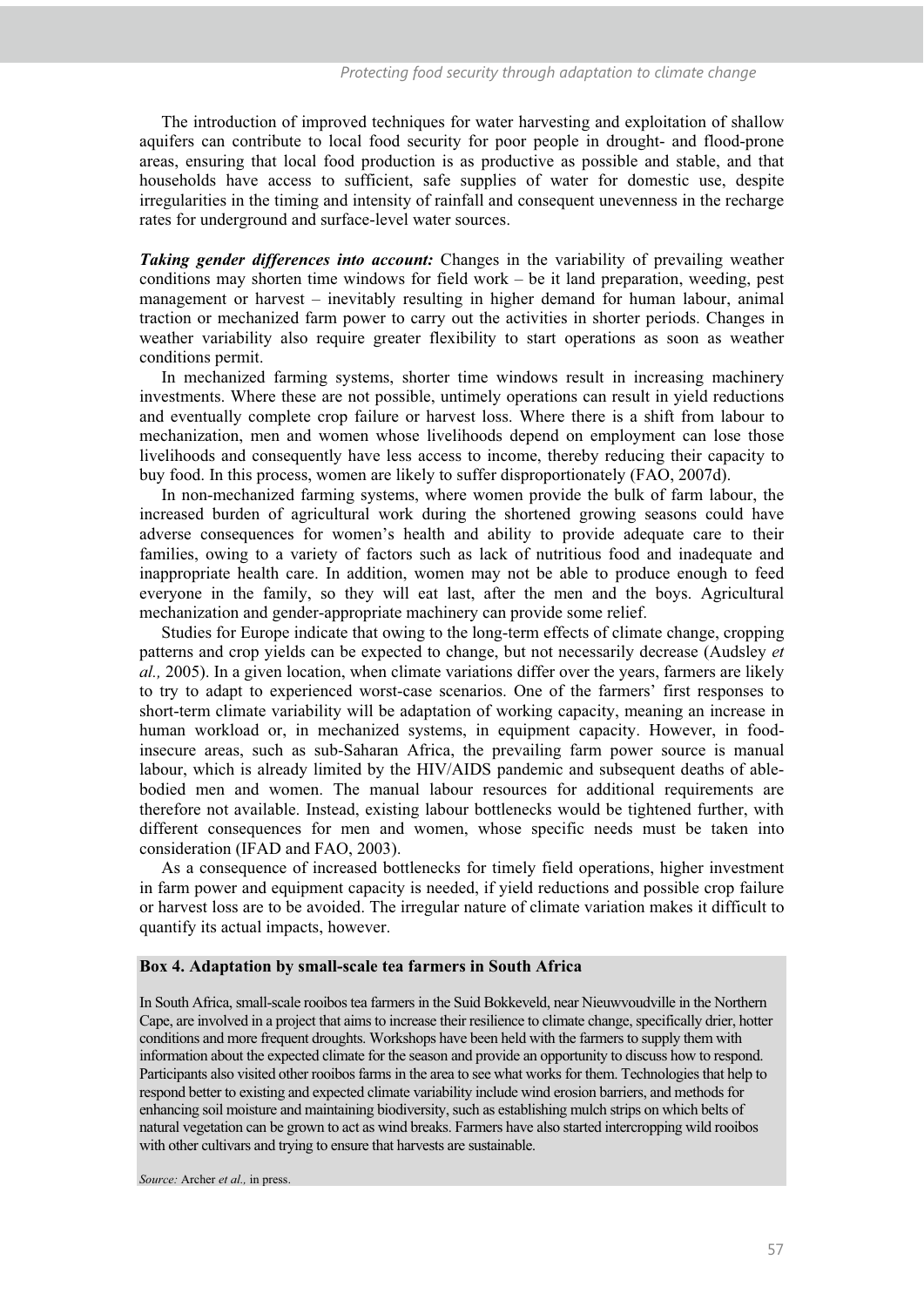*Providing incentives through payments for environmental services:* All the measures discussed in this document are technically feasible, but important socio-economic obstacles need to be overcome for them to be adopted on the required scale. Incentives to make the adoption of good mitigation and adaptation practices attractive are often lacking. Options include improved information, technology transfer, favourable regulations and both positive and negative monetary incentives, such as polluter- and user-pays principles and the removal of perverse incentives, such as production subsidies. Devising innovative financial instruments for environmental service payments will also be important.

Although farmers' adoption of good mitigation and adaptation practices can create onfarm benefits such as increased crop yields, the adoption of such practices on a wider scale depends on the extent to which farmers are affected by the environmental consequences of their current practices and on the incentives that exist to make the switch to alternative practices attractive. Farmers may also need additional knowledge and resources for investing in such practices.

In the 2007 issue of *The State of Food and Agriculture* (FAO, 2007g), FAO presents the argument for paying farmers for environmental services to encourage them to make adaptive changes in their agricultural practices. The idea is that the value of mitigating and adapting to climate change needs to be established through the operation of market forces. If a global market for environmental services emerges, it will have macrolevel implications for food, land and labour markets, which have yet to be analysed (Zilberman, Lipper and McCarthy, forthcoming).

*Creating off-farm employment opportunities and planning for human migration:* Other adaptations could support access to food through improving off-farm household incomes. In areas where farming is no longer feasible owing to low or uncertain rainfall and increasing temperatures, or where agricultural employment opportunities are declining, the most suitable adaptation might be to develop off-farm sources of income. Support for small business development would be an appropriate strategy, which would enable people to shift from producing to purchasing food. Farmers might also benefit from better access to credit and markets, and there have been recent developments in supporting weather-indexed insurance for small-scale farmers. Other adaptations might be to stop farming and find alternative income-generating projects or migrate to find work. Migration often occurs in response to drought and flood events, with migrants remitting money back to villages to sustain their extended families.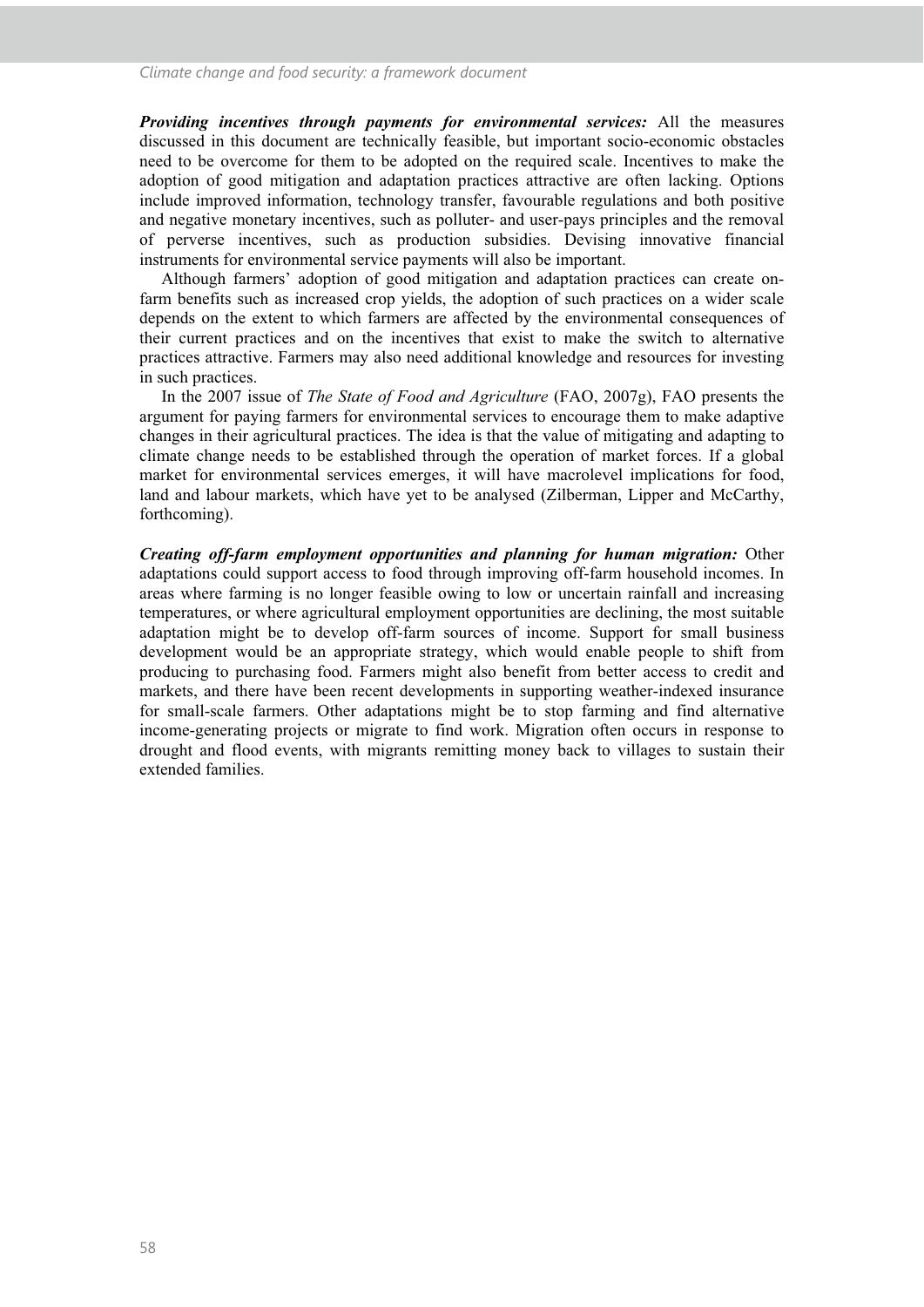# **3. PROTECTING FOOD SECURITY THROUGH MITIGATION OF CLIMATE CHANGE**

In the long term, mitigating climate change will be critical to avoiding future breakdowns in food and livelihood systems and sharp increases in the number of food-insecure people worldwide. Historically, land conversion from forest to pasture- or cropland, and intensive crop and livestock production practices have been important sources of greenhouse gas emissions. Food systems also have enormous potential to mitigate climate change, however, particularly at the production end of the food chain. Moreover, many of the most effective mitigation measures also represent highly effective adaptation strategies, especially for commercial agriculture.

Investing in wider adoption of best practices for mitigation in the food and agriculture sector could therefore have multiple payoffs for food security, including contributing to the stability of global food markets and providing new employment opportunities in the commercial agriculture sector, as well enhancing the sustainability of vulnerable livelihood systems. Such practices include:

- *reducing emissions of CO<sub>2</sub>*, such as through reduction in the rate of land conversion and deforestation, better control of wildfires*,* adoption of alternatives to the burning of crop residues after harvest*,* reduction of emissions from commercial fishing operations, and more efficient energy use by forest dwellers, commercial agriculture and agro-industries;
- *reducing emissions of methane and nitrous oxide,* such as through improved nutrition for ruminant livestock, more efficient management of livestock waste and of irrigation water on rice paddies, more efficient applications of nitrogen fertilizer on cultivated fields, and reclamation of treated municipal wastewater for aquifer recharge and irrigation;
- *sequestering carbon*, such as through improved management of soil organic matter, with conservation agriculture involving permanent organic soil cover, minimum mechanical soil disturbance and crop rotation (which also saves on fossil fuel usage); improved management of pastures and grazing practices on natural grasslands, including by optimizing stock numbers and rotational grazing; introduction of integrated agroforestry systems that combine crops, grazing lands and trees in ecologically sustainable ways: use of degraded, marginal lands for productive planted forests or other cellulose biomass for alternative fuels; and carbon sink tree plantings.

According to the most recent data released by IPCC, clearing of forested area for agriculture accounted for 17.4 percent of total greenhouse gas emissions in 2000, with emissions from intensive crop and livestock production contributing another 13.5 percent (Figure 14). By contrast, studies carried out by the World Resources Institute (WRI) indicate that energy sector emissions attributable to agricultural and food processing use of fossil fuels account for only 2.4 percent of greenhouse gas emissions (WRI, 2006). The share of total transportation emissions attributable to food system activities is not identified, but as total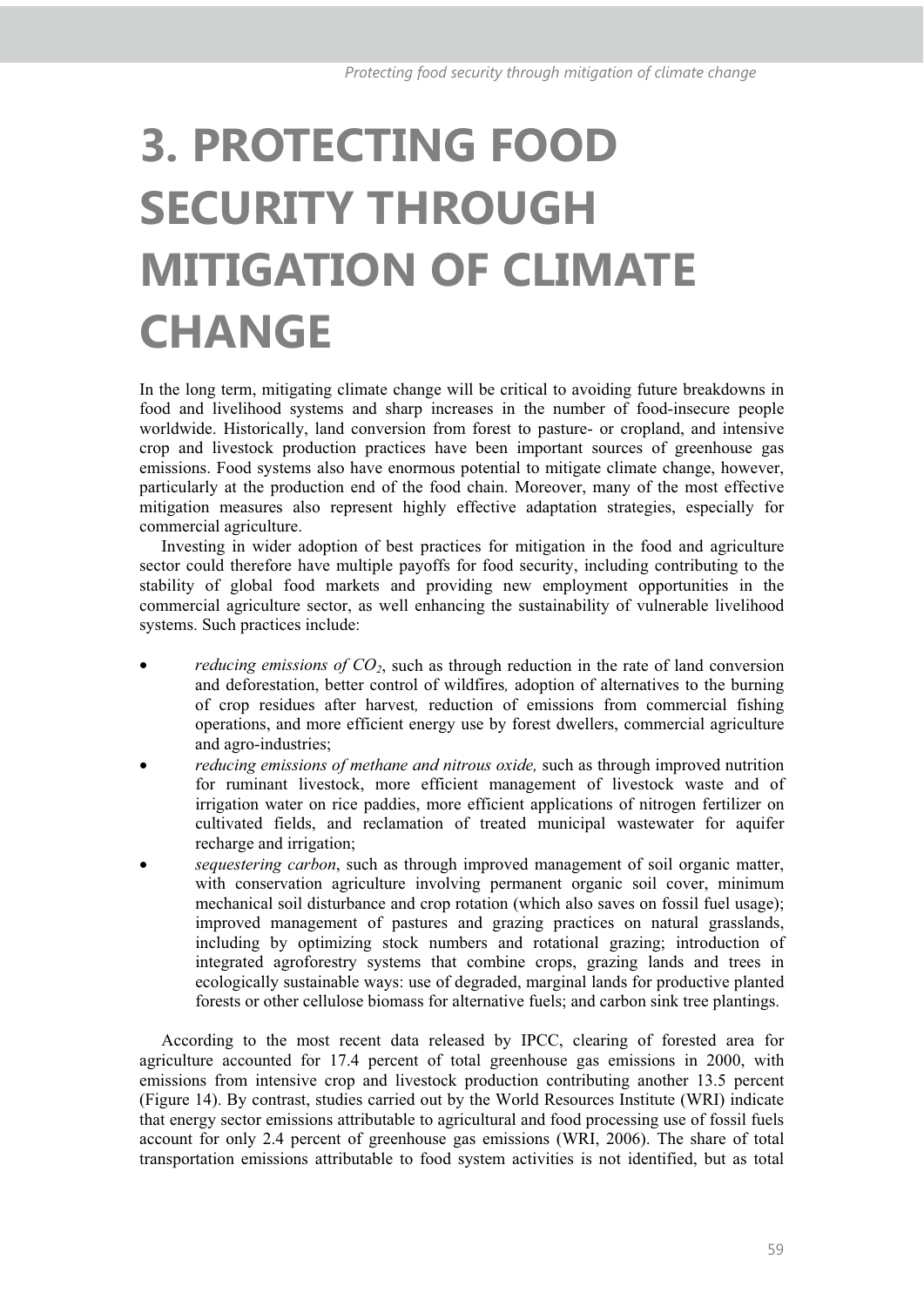emissions for all forms of transport for all purposes came to just 13.1 percent, the part attributable to transport of food commodities and products is likely to be low.

In the United Kingdom, the Carbon Trust, established in 2001 with government funding, has promoted the concept of the "carbon footprint". By undertaking a carbon investigation of their supply chains, all businesses can minimize the carbon emitted at every stage of a product's life cycle, from source to shelf, consumption and disposal. The total amount of carbon emitted to arrive at a final product is that product's carbon footprint (Carbon Trust).

#### **Figure 14. Contributions of agriculture and forestry to greenhouse gas emissions**

**Greenhouse gas emissions by sector in 2004**



*Source:* Adapted from IPCC, 2007b.

Application of this concept to the food system has led some to argue that food products imported from developing to developed countries, particularly horticultural products transported by air, should not be traded because of their high carbon footprints. However, the principal suppliers of these foods are small-scale farmers who are just emerging into commercial markets, whose livelihood systems are still precarious and whose household food security would be seriously jeopardized if new overseas market opportunities were suddenly denied them.

Moreover, as already described, the carbon footprint of food processing and transport is negligible compared with the emissions generated by production processes in the food system. Therefore, although there are opportunities for reducing the carbon footprint of food at all stages of the food chain, the focus of mitigation efforts in the food system should be on introducing agricultural production practices that reduce emissions or increase carbon sequestration.

### **REDUCING EMISSIONS**

Good options exist for reducing the current level of agriculture-related emissions and, in the process, introducing more sustainable farming practices that strengthen ecosystem resilience and provide more security for agriculture-based livelihoods in the face of increased climatic variability. These are discussed in the following sections.

#### **Reducing agricultural and forestry emissions of carbon dioxide**

The primary source of carbon emissions in the food and agriculture sector is land conversion from forested area to cultivated or grazing land. Carbon emissions can be reduced through more efficient energy use by mechanized agriculture and agro-industries, and through adoption of alternatives to the common practice of burning crop residues after harvest. However, the amounts involved are minor compared with the potential contribution that reducing the rate of deforestation could make.

As already noted, intentional land conversion and deforestation, also referred to as anthropogenic land-use change, currently accounts for an important share of greenhouse gas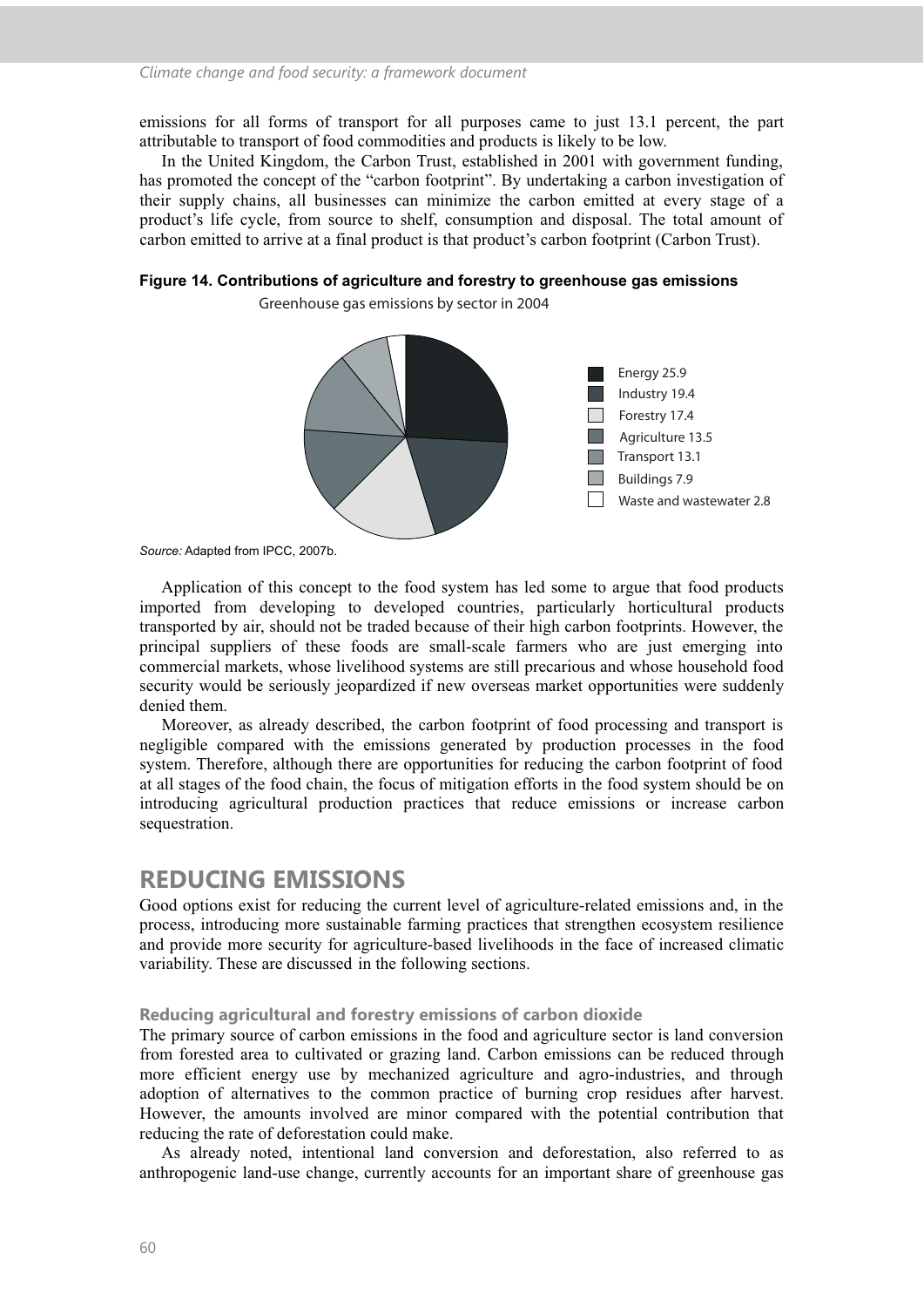emissions. Moreover, the reduction in global forested area caused by land clearing and unsustainable logging (in which cut trees are not replaced with new plantings) has reduced the capacity of the world's forests to store carbon. Evidence shows that Amazon deforestation, related to agricultural expansion for livestock grazing and the production of livestock feed and biofuel crops, already contributes substantially to global anthropogenic  $CO<sub>2</sub>$  emissions (Carvalho *et al.,* 2004). Continued intensification of the global livestock industry and growing demand for liquid biofuel crops will create additional pressure to clear tropical forests worldwide unless policies are put in place to manage the process sustainably.

UNFCCC and the Kyoto Protocol recognize the potential role of forests in providing a variety of adaptive ecosystem services in addition to mitigating climate change through carbon sequestration. These services include biodiversity preservation, watershed protection on mountain slopes, control of desertification, and maintenance of the environmental integrity of fragile coastal zones. However, current rates of forest degradation and deforestation are threatening the capacity of the world's forests to perform these multiple roles.

Cyclical loss and regrowth of trees and forests is a natural process. Forests are regularly ravaged by the spread of plant pests and fire. Natural fires maintain forest health by clearing away dense brush and dead wood and allowing new growth to emerge; they are also part of the life cycles of some species. The natural burning of trees and other organic matter releases  $CO<sub>2</sub>$  into the atmosphere, while the decay of dead plants produces methane. These emissions of greenhouse gases are normally compensated for by the process of photosynthesis in living plants, especially the new vegetation that springs up on cleared land and needs  $CO<sub>2</sub>$  in order to grow. In recent times, however, a still largely uncontrolled process of deforestation resulting from human activity has been altering this natural balance.

Changes in temperature ranges and precipitation, attributable to climate change, can harm forests further. Droughts and forest fires are expected to increase, with devastating effects on forests that are already stressed by human activity. There are indications that the Amazon is drying out, which could lead to dangerous fires and desertification. Invasive insect species may also damage forest health. Insects' role in boreal ecology is to decompose litter, supply food for birds and small animals and eliminate diseased trees, but insect attacks are likely to increase in frequency and intensity as established forests succumb to the physiological stress associated with warmer weather (Greenpeace Online). In Canada, for example, more than 12 million ha of forests have been lost in recent years, owing to mountain pine beetle attacks, which are more common when winters are mild.

Forests' capacity to play their natural role in maintaining climatic stability is closely linked to food systems' response to the challenge of climate change. To slow down and eventually reverse the still largely uncontrolled deforestation process, forest clearing, grazing in forested areas, cutting of trees for fuelwood and commercial logging must all become planned activities, based on trade-offs between benefits and costs at different spatial and temporal scales.

Action is needed on several fronts, especially through an integrated approach that simultaneously addresses the global demand for additional land to produce food and fuel, the dependence on forests as a source of livelihood for many rural people in developing countries, and the economic value of ecosystem services provided by forests. The actions required include creating economic alternatives to reduce the incentive for clearing forests or using forest resources unsustainably, promoting second-generation biofuels to avoid land clearing for biofuel crops, and enforcing more strictly the regulations that discourage potential investors from setting wildfires to clear land for commercial development.

Controlling frontier expansion in tropical rain forests can make an important contribution to climate change mitigation, but often the sole option for preserving forested area is through intensifying agricultural production on the better land. It has been demonstrated that when intensification involves increased fertilizer inputs, the related emission increases are far less than the avoided emissions of organic carbon from the forests that have been preserved (Vlek, Rodriguez-Kuhl and Sommer, 2004).

Use of carbon offset schemes to pay rural households for sustainable management of the forested areas that they rely on for fuel and other forest products can provide the incentive to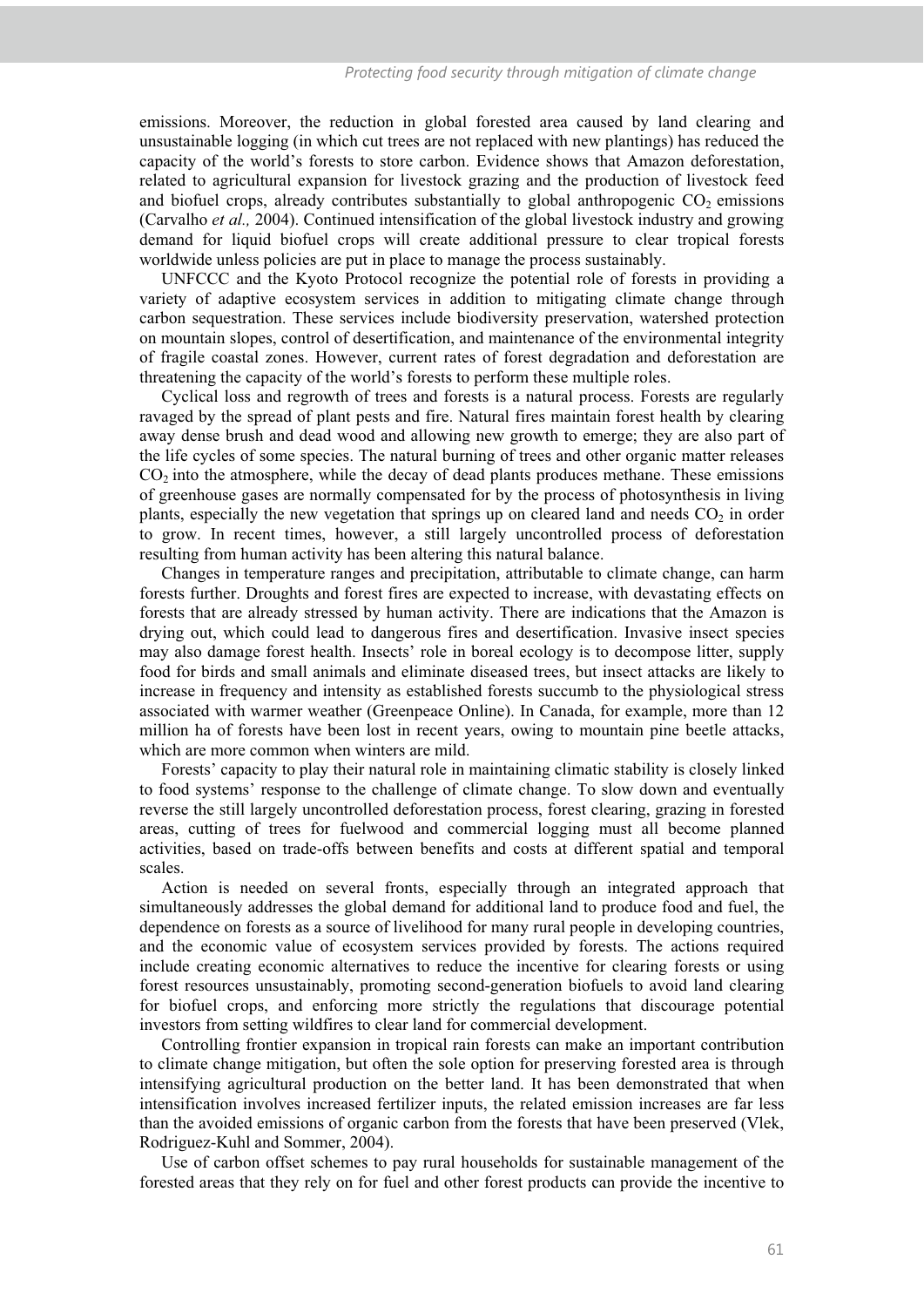stop them cutting wood to sell as timber, fuelwood or charcoal. To be effective, however, this approach needs to be accompanied by public or private sector investment in alternative sources of timber and cooking fuel to meet the growing demand.

#### **Reducing agricultural emissions of methane and nitrous oxide**

Digestive processes and wastes from ruminant livestock that eat a great deal of fibrous material are an important source of methane, especially in intensive production units, where large numbers of animals are concentrated in relatively small spaces. Worldwide, ruminant livestock are the largest source of methane from human-related activities (EPA Online). Through the process of enteric fermentation, which is unique to ruminant animals such as cattle, sheep and goats, unused carbon is released in the form of methane during the digestion of fibrous materials in the diet. Methane emissions from animal manure are also considerable, and increasing rapidly. These two sources account for 60 percent of agricultural emissions of methane and about 30 percent of total anthropogenic methane emissions. The other main source of agricultural methane is rice, accounting for almost 40 percent of agricultural methane emissions and about 20 percent of all human-caused methane emissions (GHG Online a).

Although nitrous oxide is a relatively less important greenhouse gas in terms of share, it is highly potent, and derives almost entirely from manure, cultivated soils that have been fertilized with organic matter or inorganic compounds containing nitrogen, and nitrogenfixing legumes. The following sections discuss methods for minimizing emissions of methane and nitrous oxide from agricultural activities.

*Reducing methane emissions from ruminant livestock:* Methane emissions per animal and per unit of livestock product are high when the animals' diet is poor (EPA Online). Range-fed beef cows are the most important source of methane from enteric fermentation because they are very large animals, even compared with dairy cows; their diets, consisting mainly of forages of varying quality, are generally poorer than those in the dairy or feedlot sectors; the level of management is usually not as good; and the beef cow population is very large. Better grazing management and dietary supplementation have been identified as the most effective ways of reducing emissions from this sector because they improve animal nutrition and reproductive efficiency.

There are several technologies for reducing methane release from enteric fermentation. The basic principle is to increase the digestibility of feedstuffs, by either modifying feed or manipulating the digestive process. Most ruminants in developing countries, particularly in Africa and south Asia, have a very fibrous diet. Technically, these diets are relatively easy to improve through the use of feed additives or supplements. However, such techniques are often beyond the reach of smallholder livestock producers, who lack the capital, and sometimes the knowledge, to implement changes. Often, technical improvements may not be economical, such as where there is lack of demand or insufficient infrastructure. Even in Australia, for example, many opportunities to reduce emissions, such as through dietary fat supplementation or increased grain feeding, are not part of the low-cost range-fed dairy system, which focuses on per hectare rather than per cow production (Eckard, Dalley and Crawford, 2000)

Another approach is to increase the level of starch or rapidly fermentable carbohydrates in the diet, thereby reducing excess hydrogen and the subsequent formation of methane. These too are measures that extensive range-fed production systems may not be able to adopt without external support, but national or regional planning strategies in areas where such systems are important could promote change. More advanced technologies that are being studied but are not currently operational would be applicable to free-ranging ruminants.

Livestock fed on improved diets produce more milk and meat per animal. This increased production efficiency reduces the amount of methane emitted per unit of production and the size of the herd required to produce a given level of product. Because many developing countries are striving to increase production from ruminant animals (primarily milk and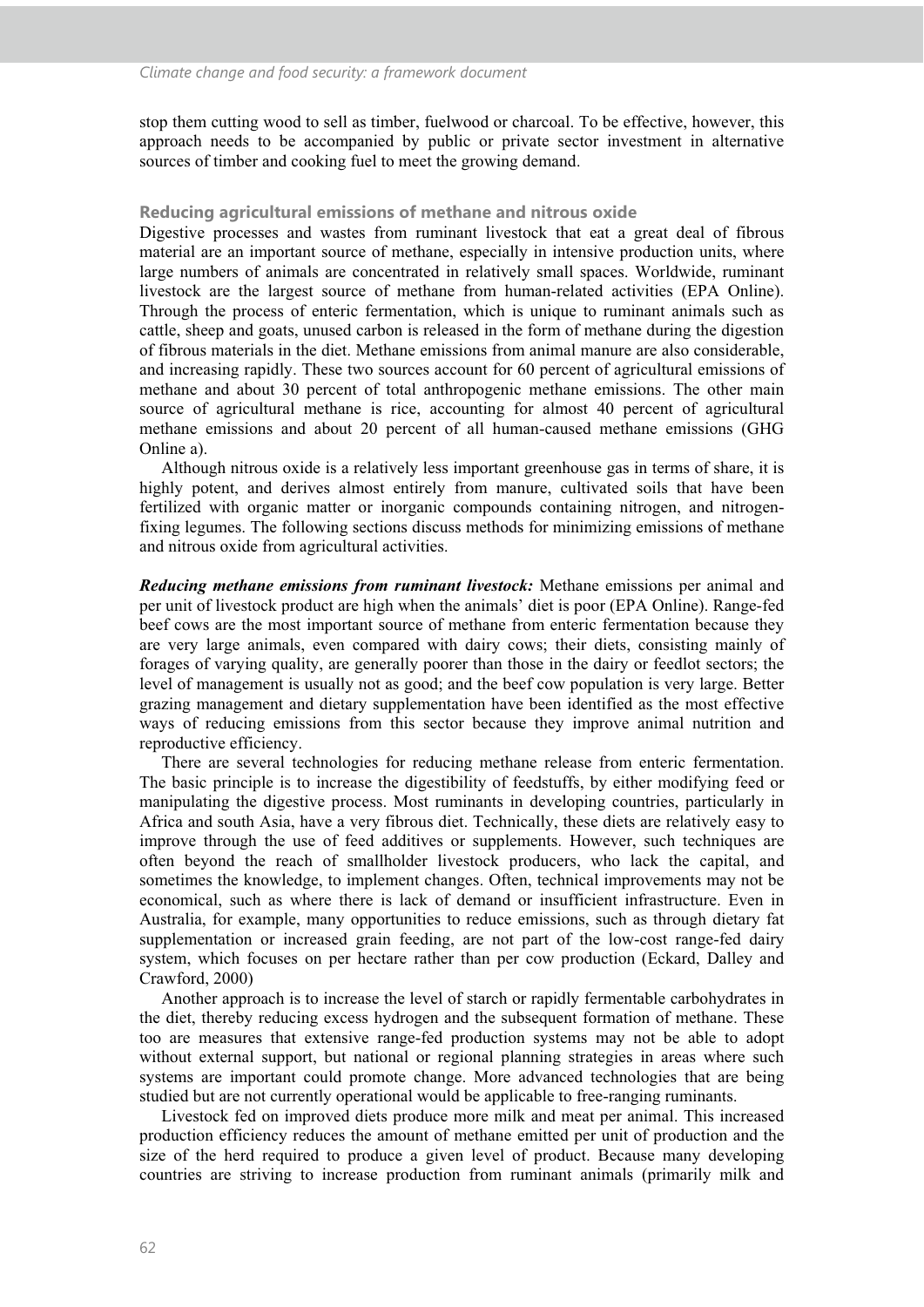meat), improvements in production efficiency are urgently needed to meet goals while avoiding increase methane emissions.

In the United States, the Environmental Protection Agency (EPA) reports that more efficient livestock production has already led to increased milk production, and methane emissions have decreased over the last several decades (EPA Online). Technically speaking, the potential for efficiency gains – and therefore for methane reductions – is even larger for beef and other ruminant meat production, which is typically based on poorer management, including inferior diets. Better grazing management and dietary supplementation have been identified as effective ways of improving efficiency and reducing emissions from this sector.

In evaluating the emission reductions obtained from dietary modifications, it is important to consider that the feed and feed supplements used to enhance productivity and reduce methane emissions may have considerable embodied greenhouse gas emissions that have a negative affect on the balance. Increased reliance on mechanized production of feedgrains for both ruminants and non-ruminants has made the livestock food chain more fossil fuelintensive.

Relying more on non-ruminant sources of animal protein (pigs, poultry, fish) in the diet can mitigate emissions from enteric fermentation and contribute to food security by improving the livelihoods of livestock-dependent households and adding diversity to the diet. Most of the increase in demand for animal protein to 2030 and beyond is projected to occur in emerging developing countries in Asia, where pig and poultry meat is preferred, so the relative share of beef in total animal protein consumption is likely to decline over time. If rising costs for water, feed and fuel trigger significant increases in the market price for ruminant livestock products, the result could be a shift in consumer behaviour among those who currently prefer beef..

*Reducing methane emissions from rice:* At between 50 and 100 million tonnes of methane a year, rice agriculture is a large source of atmospheric methane, possibly the greatest of the human-incurred methane sources. The warm, waterlogged soil of rice paddies provides ideal conditions for methanogenesis, and although some of the methane produced is usually oxidized by methanotrophs in the shallow overlying water, the vast majority is released into the atmosphere (GHG Online b).

As the world population increases, reducing rice agriculture remains largely untenable as a strategy for reducing methane emissions from paddy rice fields. However, substantial reductions are possible through a more integrated approach to rice paddy irrigation and varietal selection. Many rice varieties can be grown under much drier conditions than those traditionally employed, with large reductions in methane emission without any loss in yield. Intermittent and/or alternating dry-wet irrigation of rice fields can be employed with these varieties.

Applying the principles of conservation agriculture to crops such as irrigated rice would provide chances for reducing the water consumption of this cropping system and, by changing the soil environment from mostly anaerobic to aerobic, could also make it easier to fine-tune the irrigation pattern to reduce the emission of methane. There is also great potential for improved varieties of rice that can produce much larger crops per area of rice paddy, thereby allowing for reduced areas of rice paddies without reducing production. The addition of compounds that favour the activity of other microbial groups over that of the methanogens, such as ammonium sulphate, has proved successful under some conditions.

*Reducing methane emissions from manure:* Although manure is the residue from animals' digestive processes – so is a waste product – it contains important amounts of nitrogen, phosphates and potassium that provide valuable soil nutrients when applied to farmers' fields. Poor manure management can increase the loss of pollutants to the environment, however. Nitrogen in manures can be lost as nitrate, nitrous oxide (a greenhouse gas) or ammonia (a constituent of acid rain and a cause of terrestrial eutrophication). Phosphorus-rich manure particles can be washed into watercourses, and can raise soil phosphorus contents to levels where phosphorus leaching begins.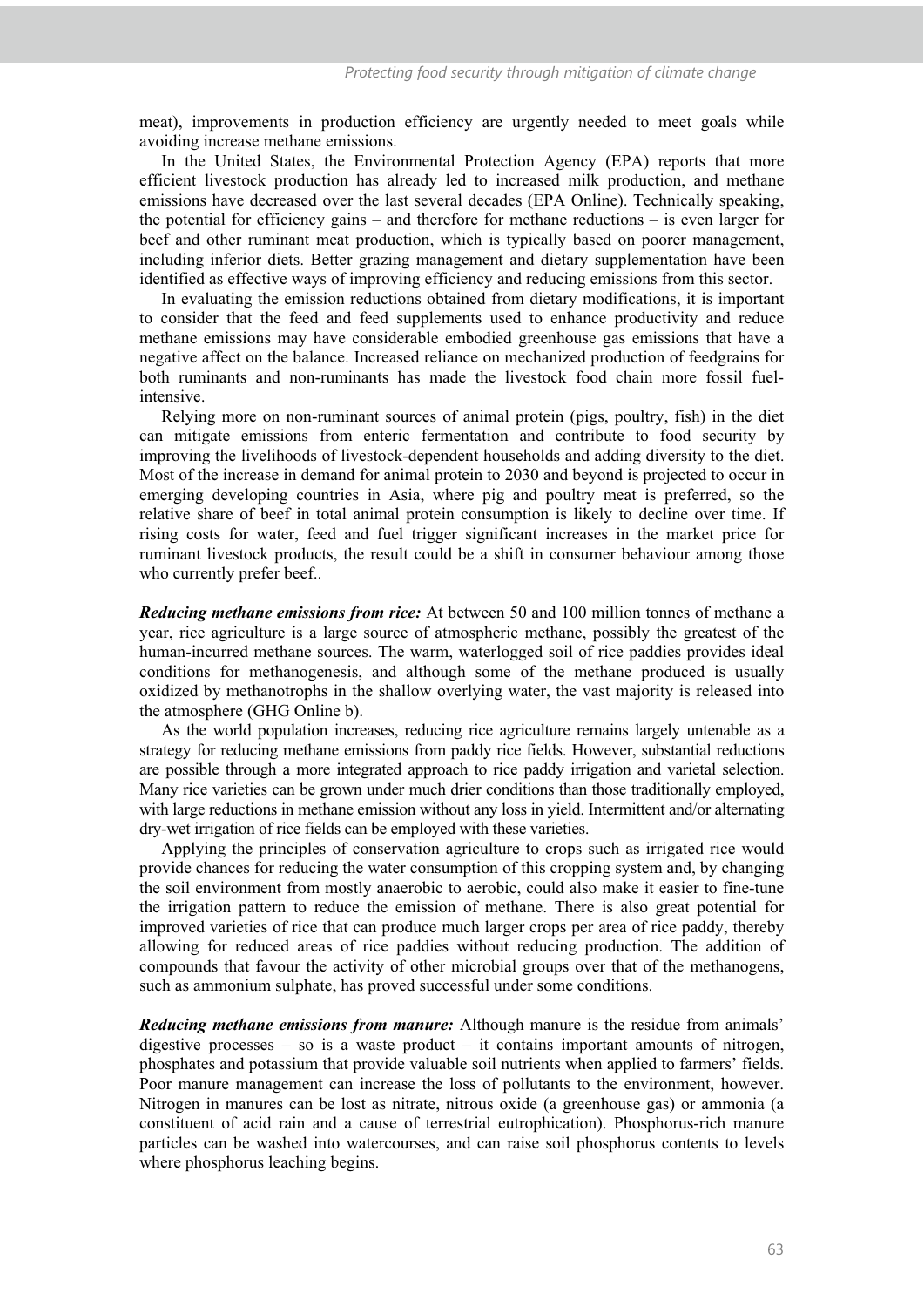If manure is managed as a liquid substance, it decays and forms methane (University of Hertfordshire Online). In the wild, animal manure is spread over a wide area and decomposes aerobically in the oxygen in the natural environment. Intensive livestock rearing methods cause high concentrations of manure to build up in relatively small areas, however, leading to a predominance of anaerobic (oxygen-free) decomposition of the manure, which produces methane (GHG Online c).

There are options for managing manure in ways that do not contribute to greenhouse gas accumulation. Methane is not released when manure is managed as a solid substance through composting and drying, or is applied and worked into the fields without being left to stand. Moving away from intensive rearing methods to increased grazing time for animals, so greater dispersal of their manure, also increases aerobic rather than anaerobic decomposition and reduces the rate of methane production.

The temperature at which manure is stored can have a significant effect on methane production. In farming systems where manure is stored in stables, such as in pig farms where effluents are stored in a pit in the cellar of the stable, emissions can be higher than when manure is stored outside at lower ambient temperatures. Greenhouse gas production can also be reduced through deep cooling of manure. Cooling of pig slurry can reduce indoor methane and nitrous oxide emissions by 21 percent (Sommer, Peterson and Møller, 2004).

Trapping the methane released by livestock manure, for example in slurry tanks, has already proved very successful in reducing methane emissions to the atmosphere. The recovered methane, often called "biogas", can be flared off as  $CO<sub>2</sub>$  or used as a fuel.

The capture and burning of methane released from animal wastes is an increasingly applied form of energy generation and forms the basis for several carbon reduction and trading projects. Biogas is typically made up of 65 percent methane and 35 percent  $CO<sub>2</sub>$ , so the combustion of methane releases  $CO<sub>2</sub>$ , but this is 23 times less noxious in terms of global warming impact than methane is. A further mitigation dividend is obtained when combustion provides an energy source to replace the use of fossil fuels.

There are various storage systems for exploiting this huge potential, including covered lagoons and other structures for liquid storage, such as pits and tanks. These are suitable for large- or small-scale systems and cover a wide range of technological options and degrees of sophistication. Covered lagoons and biogas systems produce a slurry that reduces methane emission when applied to rice fields, instead of untreated dung (Mendis and Openshaw. 2004).

The wider use of biogas systems (either for generating energy for on-farm use or for delivering electricity to the public net) depends on the relative prices of other energy sources. Until recently, biogas systems have not usually been competitive without subsidies, apart from in remote locations where electricity and other forms of energy are unavailable or unreliable. However, interest in this source of energy is growing.

It is assumed that manure emissions in cool climates could be reduced by 50 percent through adoption of an alternative management option to replace the storage of manure as liquid slurry in open pits. In warmer climates, where methane emissions from liquid slurry are estimated to be more than three times as high (IPCC, 2007b), a reduction potential of 75 percent is considered reasonable.

*Reducing nitrous oxide emissions from agricultural soils:* A major direct source of nitrous oxide from agricultural soils is the widespread increase in the use of synthetic nitrate-based fertilizers, driven by the need for greater crop yields and by more intensive farming practices. Where large applications of these fertilizers are combined with irrigation practices that saturate soils, the resulting lack of oxygen in the soil produces conditions that are favourable to anaerobic conversion of solid nitrates and nitrites into nitrogen-containing gases (denitrification) and release of large amounts of nitrous oxide into the atmosphere.

The widespread and often poorly controlled use of animal waste as fertilizer can also lead to substantial emissions of nitrous oxide from agricultural soils. The ammonia in urea-based fertilizers and manures vaporizes when exposed to the air. Ammonia, a compound containing nitrogen and hydrogen, can also be a source of nitrous oxide through volatilization following fertilizer application or during storage of manure.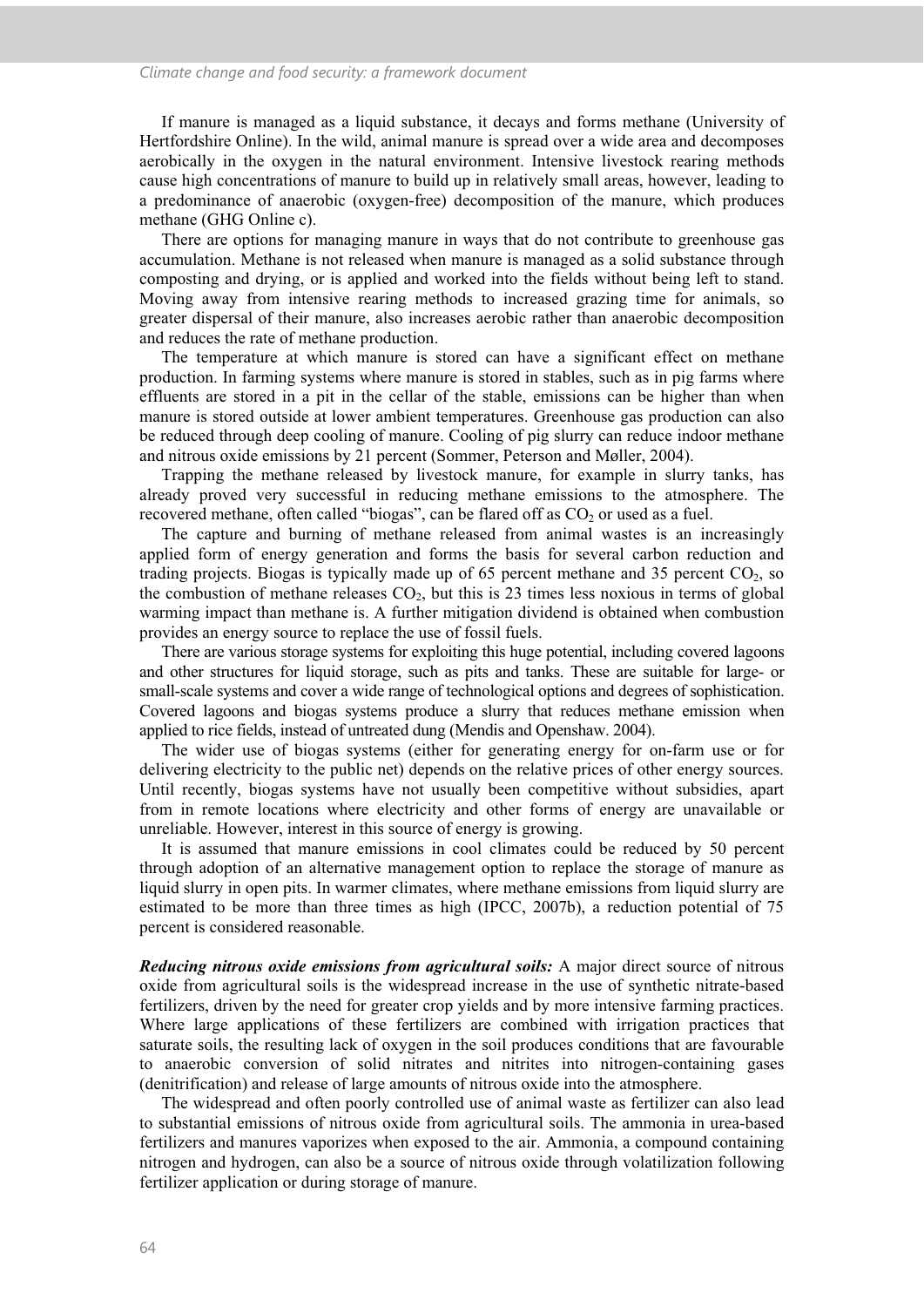Some additional nitrous oxide is thought to arise from agricultural soils through the planting of leguminous crops that fix nitrogen, but the importance of this source is not yet clear. Nitrogen leaching and runoff from agricultural soils is another source of nitrous oxide emissions. After fertilizer application or heavy rain, large amounts of nitrogen may leach from the soil into drainage ditches, streams, rivers and eventually estuaries. Part of the nitrous oxide produced in agricultural soils is emitted to the atmosphere as soon as drainage water is exposed to the air, and another part is deposited in aquatic and estuarine sediments and emitted from there after undergoing denitrification (GHG Online d).

Net nitrogen use in farming affects climate change, because it is linked to nitrous oxide emissions, and water pollution, because nitrates pollute soil, fresh and marine waters. Net nitrogen use can be measured relatively easily by recording the amounts of nitrogenous fertilizers and manures that are used on the farm, adding the nitrogen estimated to be fixed by legumes, and subtracting the nitrogen harvested in the crop and by-products. The net climate change impact is calculated by deducting the sequestration of greenhouse gases absorbed by the additional plant growth caused by fertilizer use from the temperature-forcing impacts of nitrogen fertilizers.

The best way to manage human interference in the nitrogen cycle is to maximize the efficiency of nitrogen uses (Smil, 1999). Better targeting of fertilizer applications, in both space and time, can significantly reduce releases of nitrous oxides from agricultural soils. Land management strategies that consider the optimum amounts of fertilizer necessary for maximum crop yield and minimum waste are crucial, both environmentally and economically. The exact form of nitrogen-based fertilizer and the best time of year to use it are other key factors on which to base fertilization campaigns.

Rapid incorporation and shallow injection of livestock wastes reduce nitrogen loss to the atmosphere by at least 50 percent, and deep injection into the soil essentially eliminates the loss (Rotz, 2004). Crop rotations that efficiently recycles these nutrients, and fertilizer applications near to when they are needed by crops reduce the potential for further loss. RICMS uses a variety of these methods to increase the efficiency of nitrogen fertilizer in rice production.

Options for reducing emissions from grazing systems are also important. Adding nitrification inhibitors to urea or ammonium fertilizer compounds before application can substantially reduce emissions of nitrous oxide (Monteny, Bannink and Chadwick, 2006). On pastures, this technology inhibits the production of nitrous oxide from animal urine (Di and Cameron, 2003). Balanced feeding is also important; for example, feed that is high in nitrogen will produce manure with high nitrogen content, which emits greater levels of nitrous oxide than manure with low nitrogen content does.

Land drainage is another option for reducing nitrous oxide emissions before nitrogen enters the next phase of the nitrogen cascade. The compacting of soil by traffic, tillage and grazing livestock can reduce its oxygen content and enhance conditions for denitrification. Reducing soil wetness through better drainage can increase oxygen content and may reduce nitrous oxide emission significantly, especially in more humid environments.

### **SEQUESTERING CARBON**

Although it can take much longer for carbon to be released from the atmosphere than it takes for it to get there (Doney and Schimel, 2007), carbon capture and sequestration can slow global warming significantly, even if emissions continue to increase. What matters is the amount of carbon that is added to the atmosphere per year, compared with the carbon sequestered in addition to the historical average per year.

As Table 7 shows, the global terrestrial carbon sequestration potential is about 4.5 to 5 billion tonnes per year, compared with net releases into the atmosphere of about 3.5 billion tonnes per year for the period 1980 to 1989 (UNEP-GRID-Arendal). In response to this imbalance, land is being set aside for the creation of carbon sinks in new-growth forests, grasslands are being rehabilitated and conservation agriculture on cultivated soils is being promoted as important climate mitigation measures. Because the creation of sinks involves changes in land and forest management practices and difficult land-use policy decisions, the food and agriculture sector will be critical for the success or failure of many carbon sink initiatives.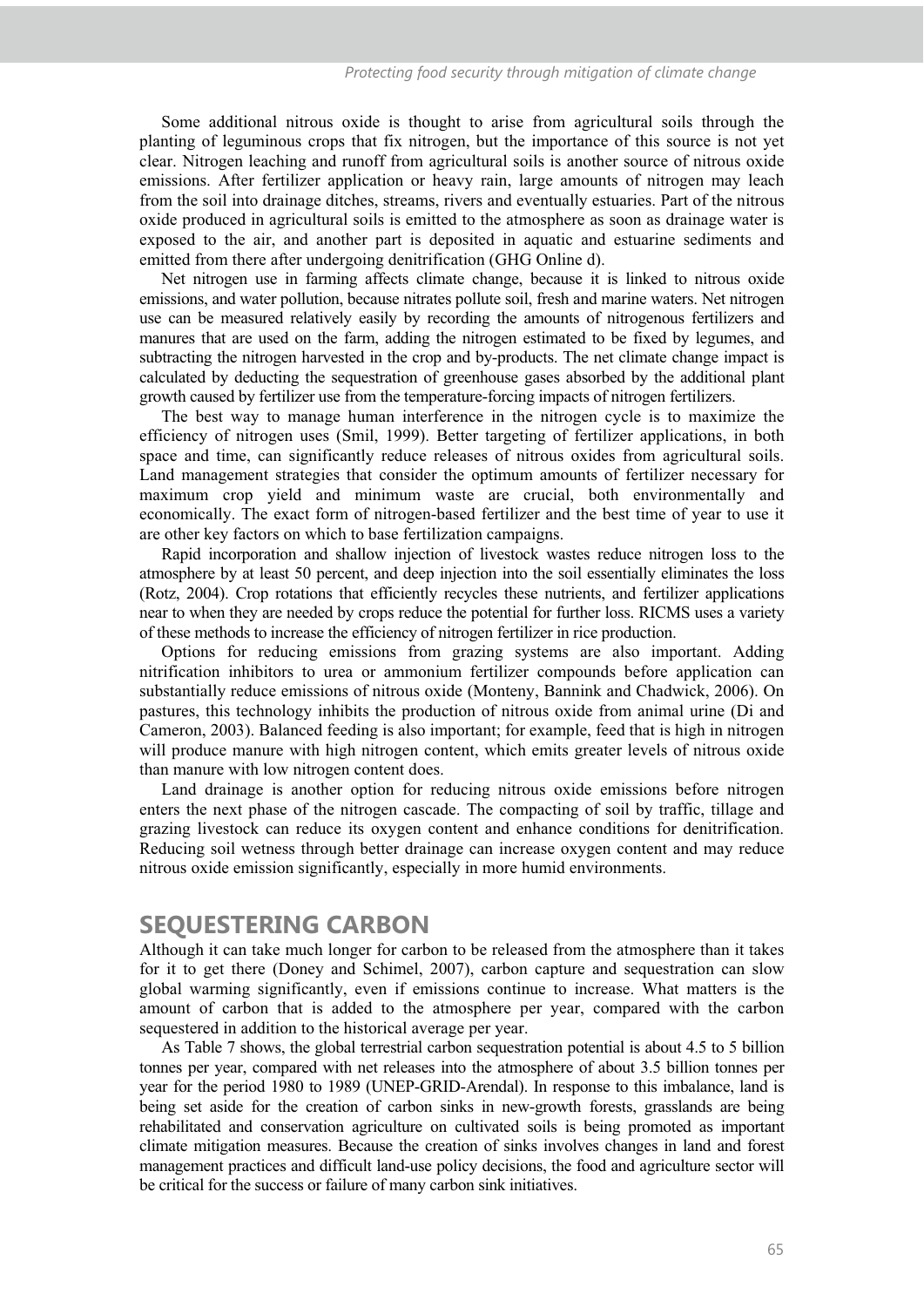| <b>Carbon sink</b>        | Potential (billion tonnes per year) |
|---------------------------|-------------------------------------|
| Arable lands              | $0.85 - 0.90$                       |
| Biomass crops for biofuel | $0.50 - 0.80$                       |
| Grasslands and rangelands | $1.70 - 1.70$                       |
| Forests                   | $1.00 - 2.00$                       |
| Total                     | $4.05 - 5.40$                       |

#### TABLE 7 **Global terrestrial carbon sequestration potential**

*Source:* adapted from Rice, 1999.

Carbon sequestration involves increasing the carbon storage in terrestrial systems, above or below ground. The main thrust of efforts to use agriculture to manage greenhouse gases has so far been to increase above-ground sequestration, primarily through planting trees, which allows large per-hectare amounts of carbon to be sequestered. New-growth forests are an especially important form of carbon sink, because of the amount of carbon dioxide that they absorb.

Recent studies have shown that well-managed grasslands and conservation agriculture can work as well or better as techniques for sequestering carbon (Mannetje, L.'t. 2006). If the carbon stock in soils has been depleted as a consequence of past land-use changes and agricultural activities, changes in soil management practices can trigger a process of carbon accumulation below ground, over time. Eventually, the system reaches a new carbon stock equilibrium or saturation point, and no new carbon is absorbed, but until then carbon sequestration is low-cost and can be readily implemented.

Practices that increase carbon sequestration have additional benefits, including increased root biomass, soil organic matter, water and nutrient retention capacity and, hence, land productivity. Investments in improved land management leading to increased soil fertility and carbon sequestration can often be justified by their contributions to agronomic productivity, national economic growth, food security and biodiversity conservation (FAO, 2004a).

This section explores four feasible options for carbon sequestration: reforestation and afforestation, rehabilitating degraded grasslands, rehabilitating cultivated soils, and promoting conservation agriculture. Enhancing carbon sequestration in degraded drylands and mountain slopes by any of these methods could have direct environmental, economic and social benefits for local people, with consequent improvement in their food security status.

#### **Reforestation and afforestation**

Reforestation involves planting new trees in existing forested areas where old treess have been cut or burned; afforestation involves planting stands of trees on land that is not currently classified as forest. Sustainable forest management requires that a new tree be planted for every tree cut down by logging, fuelwood gathering or land clearing activities. At the global level, however, meaningful carbon sequestration through reforestation and afforestation would require that more new trees be planted each year than were lost to deforestation in the previous year.

Farmers, commercial logging companies, industrial roundwood producers and fuelwood plantation managers all have the possibility to plant large numbers of new trees as part of their normal operations. Public sector programmes to replant forested areas that have been destroyed by wildfires or arson can also be managed so that they add to the global carbon sink reserve.

Areas that have been intentionally converted from forest to other land uses need to be transformed into stable agricultural areas as quickly as possible, so they are not left in the vulnerable transition period for too long. Cleared land is at high risk of erosion and loss of soil moisture, so fast-growing cover crops should be planted as soon as possible after clearing, even if they are subsequently replaced by something else. In addition to reducing the risk of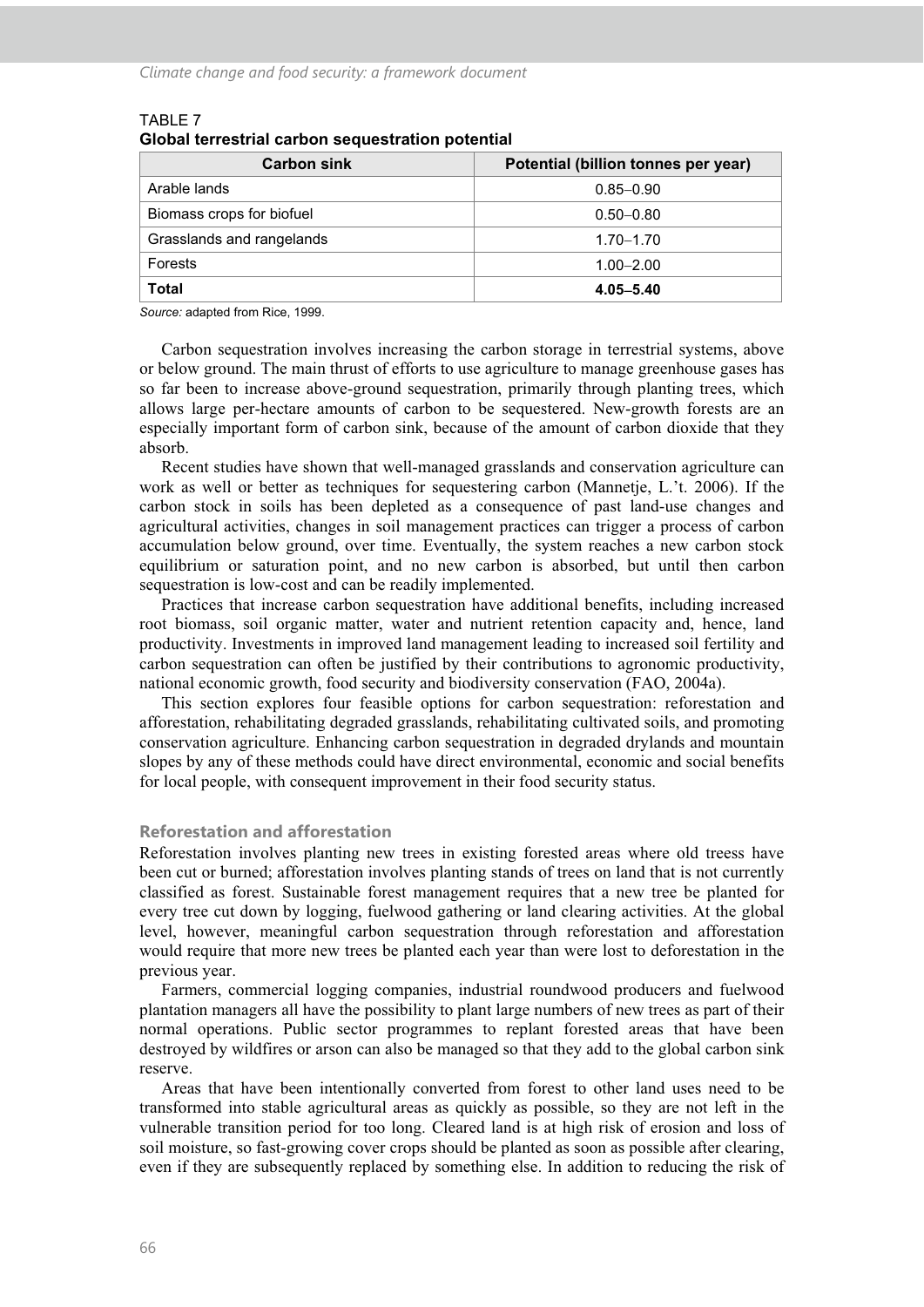erosion, these crops will absorb some  $CO<sub>2</sub>$  and can later be ploughed under to enhance the fertility and water-retention capacity of the soil.

Increasing the extent of protected areas and natural parks is another way of augmenting carbon stores. Preserving forests is therefore a vital part of any strategy to mitigate climate change. For example, Greenpeace estimates that the Canadian and Russian boreal forests alone hold 40 percent of the world's terrestrial carbon stocks. In addition, protected areas and natural parks such as mangrove swamps in southeast Asia or wildlife reserves in southern Africa can be managed by local people in ways that simultaneously improve their livelihoods, sequester carbon, preserve biodiversity and provide residues for second-generation biofuels.

Forest-dependent people and vulnerable people living on degraded land can provide forestrelated environmental services with carbon sequestration potential, as long as appropriate compensation is paid. Such services include the incorporation of reforestation and afforestation in sustainable upper watershed management schemes, and the introduction of integrated agroforestry farming systems that include planting fast-maturing tree crops and woodlots to prevent soil erosion, restore the soil's water retention capacity and contribute to farm income, as well as sequestering carbon.

#### **Rehabilitating degraded grasslands**

Rain forests and grasslands (or rangelands as they are also called) are the world's last remaining land resources still to exist in more or less their natural state. Both are in danger of degradation and disappearance through inappropriate use, overexploitation and destruction, posing a major threat to the capacity of the earth's climate system to mitigate global warming (FAO, 2007e). Grasslands in semi-arid, increasingly overpopulated regions, such as in Africa, Central Asia, northern China and Mongolia, are in even greater danger than rain forests, because they are subject to regular droughts, intense cropping, overgrazing and fuelwood depletion, leading to degradation and desertification (Mannetje, 2002, cited in FAO, 2007e).

Grasslands cover about 25 percent of the world's surface and contribute to the livelihoods of more than 800 million people, including many poor smallholders and pastoralists. In this ecosystem, vegetation and large herbivorous mammals have co-evolved to keep the system in equilibrium. Scattered stands of trees form a natural part of the ecosystem, but there are no closed forests. Grasslands are particularly adapted for grazing livestock, and pastoral farming systems are important, especially in more arid parts. Mixed farming systems are also important. However, overgrazing, reduction of fallow, water scarcity and cutting of trees for fuel and timber are degrading the land, creating energy scarcities and increasing the prevalence of poverty and food insecurity for many rural people. With better management, these grasslands can produce feedstocks for manufacturing biofuel for local markets, give their inhabitants more secure and sustainable livelihoods that will be resilient in variable and uncertain weather conditions, and provide carbon sequestration services to the world.

Several aspects of dryland soils work in favour of carbon sequestration in arid regions. Dry soils are less likely to lose carbon than wet soils, as lack of water limits soil mineralization and therefore the flux of carbon into the atmosphere. As a result, carbon's residence time in dryland soils is long, sometimes even longer than it is in forest soils. Although carbon sequestration in these regions occurs at low rates, it may be cost-effective, particularly taking into account all the side-benefits resulting from soil improvement and restoration (FAO, 2004a).

Improved grassland management through the incorporation of trees, improved species, fertilization and other measures can reverse carbon losses, lead to net sequestration and yield additional benefits, particularly by preserving/restoring biodiversity. In 1991, up to 71 percent of the world's grasslands were reported to be degraded to some extent (Dregne, Kassa and Rzanov, 1991). Given the large extent of drylands, and the fact that degradation processes have caused carbon levels in dryland soils to drop well below the saturation point, drylands have a great potential for carbon sequestration.

Overgrazing is the greatest cause of degradation in grasslands, and the overriding humaninfluenced factor in determining their soil carbon levels. In many systems, improved grazing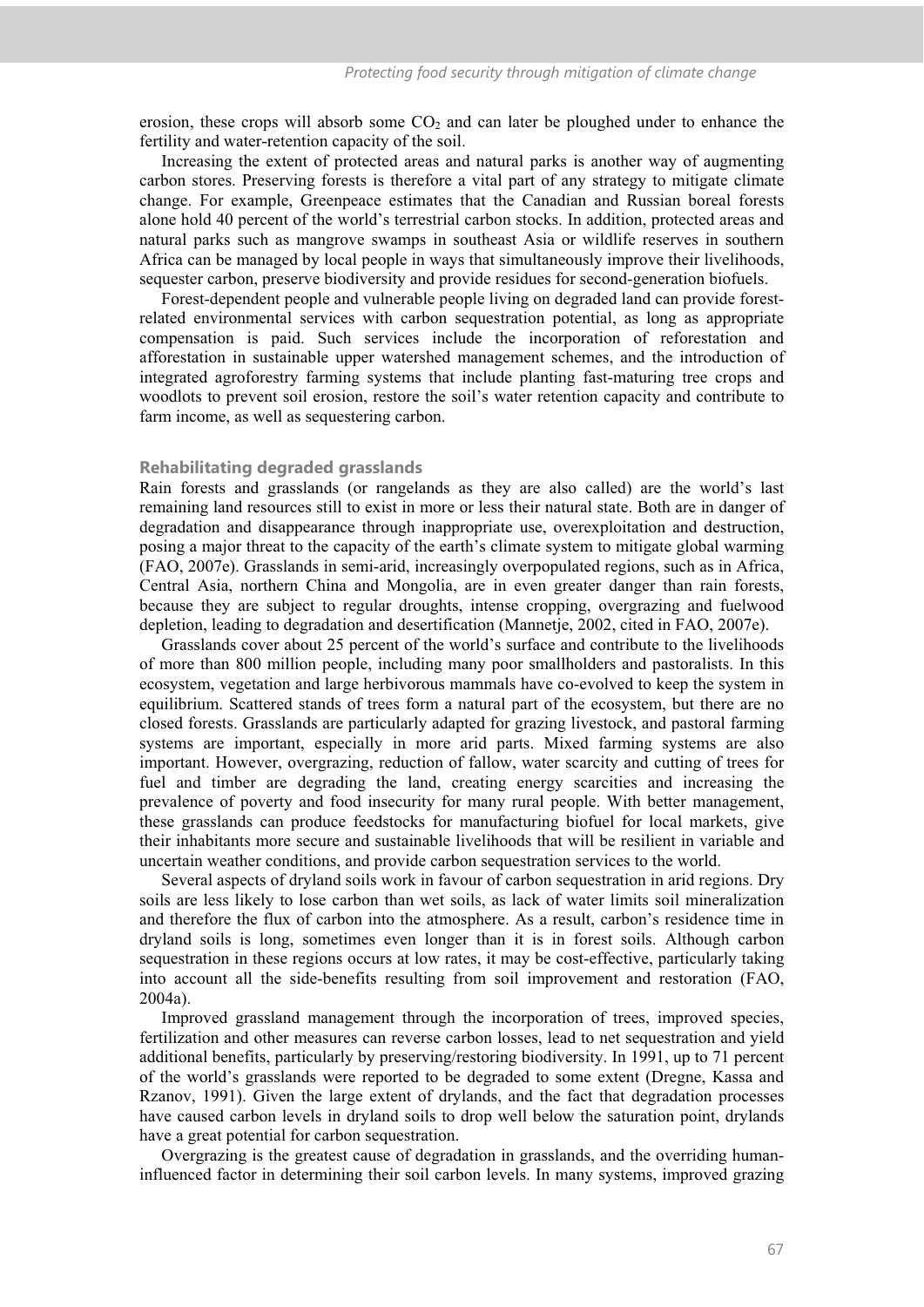management practices, such as optimizing stock numbers and rotational grazing, will therefore result in substantial increases in carbon pools. Among the many other technical options are fire management, protection of land and set-asides, and enhancement of grassland production, such as through fertilization and the introduction of deep-rooted/legume species. Models can indicate the respective effects of these practices in a particular situation.

More severely degraded land requires landscape rehabilitation and erosion control. This is more difficult, particularly from an economic perspective, but Australian research has reported considerable success in rehabilitating landscape function by promoting the rebuilding of patches (Baker, Barnett and Howden, 2000). In many situations, improved pasture management and integrated agroforestry systems that combine crops, grazing lands and trees in ecologically sustainable ways are effective in conserving the environment and mitigating climate change, while providing more diversified and secure livelihoods for inhabitants.

The real potential for terrestrial soil carbon sequestration is uncertain, because data are lacking and there is insufficient understanding of the dynamics of soil organic carbon at all levels, including the molecular, the landscape, the regional and the global (Metting, Smith and Amthor, 1999). Lal estimates the ecotechnological scope for soil carbon sequestration in dryland ecosystems to be about 1 billion tonnes of carbon per year, but realization of this potential would require a "vigorous and a coordinated effort at a global scale towards desertification control, restoration of degraded ecosystems, conversion to appropriate land uses, and adoption of recommended management practices on cropland and grazing land" (Lal, 2004b).

Dryland conditions offer very few economic incentives to invest in land rehabilitation for agricultural production. Compensation for carbon sequestration may tip the balance in some situations, but significant local obstacles would need to be overcome before carbon credit schemes can be used to realize grasslands' potential for mitigating climate change and securing more adequate and sustainable livelihoods for pastoral peoples. These obstacles include the following:

- Pastoral areas usually have less infrastructure and much lower population density than other rural areas.
- Carbon credit schemes require communication among groups that are often distant from one another; cultural values will be both a constraint and an opportunity in pastoral lands.
- The payment required to motivate pastoralists to change their grazing practices may be higher than the market can bear. (Reid *et al.*, 2004 estimate that payments of US\$10 per tonne of stored carbon would increase the income of extremely poor herders by only 15 percent; payments of US\$65 would be required to lift them out of poverty.)
- The government institutions required to implement such schemes often have insufficient strength and ability (Reid *et al.,* 2004).

#### **Rehabilitating cultivated soils**

The relatively low  $CO_2$  emissions from arable land leave little scope for mitigation, but there is great potential for net sequestration of carbon in cultivated soils. According to Lal, the carbon sink capacity of the world's agricultural and degraded soils is 50 to 66 percent of the total carbon loss since 1850 (Lal, 2004b).

Under conventional cultivation practices, the conversion of natural systems to cultivated agriculture results in soil organic carbon losses of about 20 to 50 percent compared with precultivation stocks in the surface metre (Paustian *et al.,* 1997). Non-conventional cultivation practices allow soil quality to improve and soil organic carbon levels to increase. Such practices can be grouped into three classes: agricultural intensification, conservation agriculture and erosion reduction. Sustainable intensification practices include improved cultivars, well-managed irrigation, organic and inorganic fertilization, management of soil acidity, green manure and cover crops in rotations, integrated pest management, double cropping and crop rotation. Increased crop yields result in more carbon accumulation in crop biomass, or alteration of the harvest index. The higher residue inputs associated with higher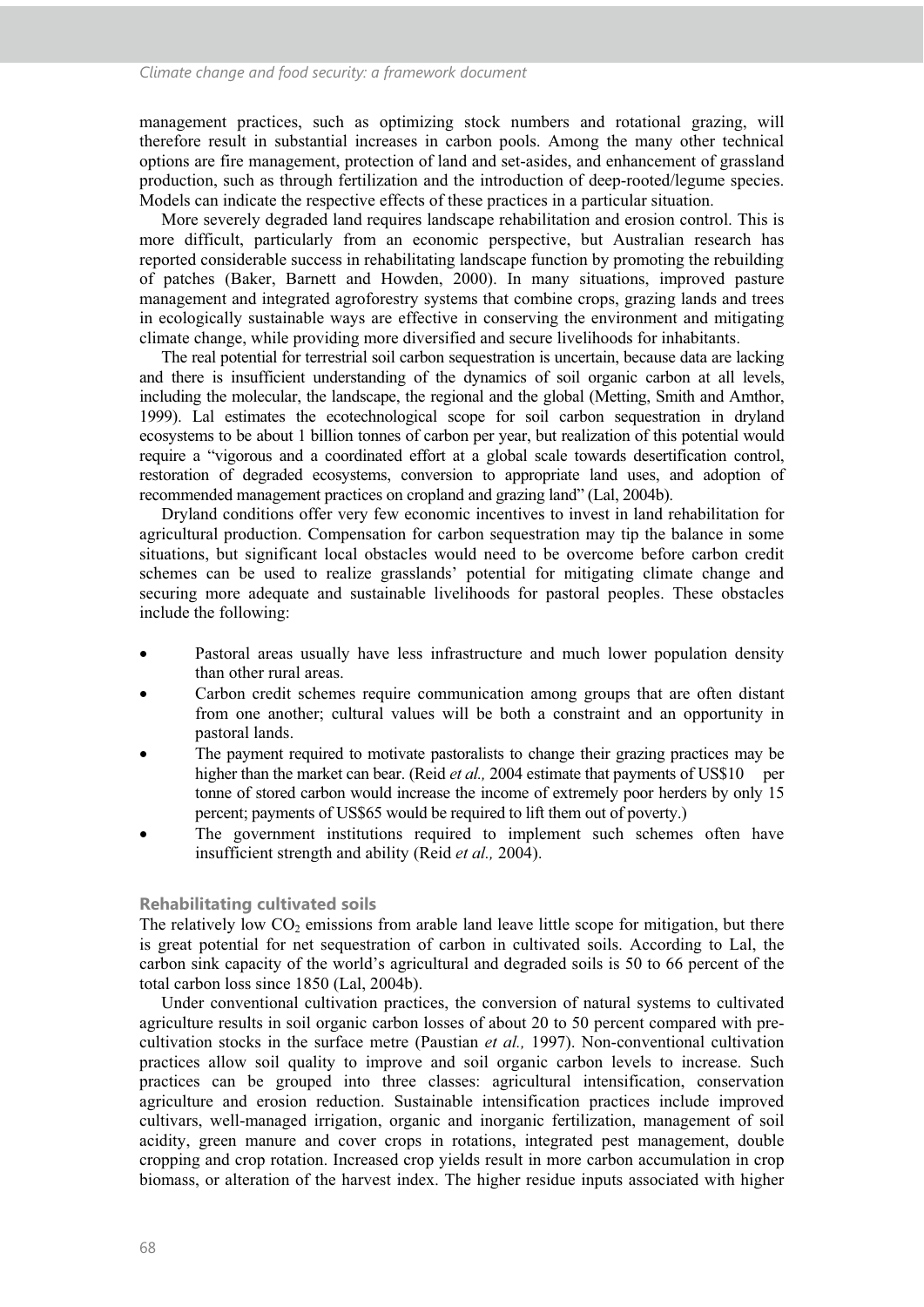yields favour enhanced soil carbon storage (Paustian *et al.,* 1997). IPCC provides an indication of the "carbon gain rate" that can be obtained from some of these practices (IPCC, 2007b). Table 8 suggests which common conventional soil management practice can be replaced by which improved practice to restore soil quality and sequester carbon.

These improved agricultural practices were developed to achieve the larger objectives of Agenda 21 Chapter 14 – Sustainable agriculture and rural development – adopted by UNCED in Rio de Janeiro in 1992. Efforts to promote them have demonstrated that farmers will decide whether or not to adopt an improved practice depending on the expected net returns, in the context of existing agricultural and environmental policies. Although farmers' adoption of the practices brings such onfarm benefits as increased crop yields, these benefits must result in an overall net improvement to farmers' livelihoods, otherwise the improved practices will not be widely accepted.

#### **Promoting conservation agriculture**

Conventional tillage involves the use of mechanical implements to break up the soil. The simplest such implement is the hand hoe. Mechanized soil tillage allows higher working depths and speeds and involves the use of such implements as tractor-drawn ploughs, disk harrows and rotary cultivators. This initially increases fertility because it mineralizes soil nutrients and makes it easier for plants to absorb them through their roots. In the long term, however, repeated ploughing and mechanical cultivation breaks down the soil structure and leads to reduced soil organic matter and loss of soil nutrients. This structural degradation of soils results in compaction and the formation of crusts, leading to soil erosion. This process is dramatic under tropical climatic situations, but can also be noticed all over the world. The heavy machinery used for tillage in intensive crop agriculture has particularly detrimental effects on soil structure.

The logical approach to this is to reduce tillage. Movements promoting conservation tillage, especially zero-tillage, first emerged in southern Brazil, North America, New Zealand and Australia. Over the last two decades, the technologies have been improved and adapted for nearly all farm sizes, soils, crop types and climatic zones. Experience is still being gained with this new approach to agriculture, which FAO has supported for many years.

Conservation agriculture is based on enhancing natural biological processes above and below ground. Interventions such as mechanical soil tillage are reduced to an absolute minimum, and external inputs such as agrochemicals and nutrients of mineral or organic origin are applied at optimum levels and in ways and quantities that do not interfere with or disrupt biological processes.

#### TABLE 8

| <b>Conventional practice</b>                             | <b>Recommended practice</b>                                          |
|----------------------------------------------------------|----------------------------------------------------------------------|
| Plough tilling                                           | Conservation tilling or zero-tillage                                 |
| Residue removal or burning                               | Residue return as mulch                                              |
| Summer fallow                                            | Growing cover crops                                                  |
| Low off-farm inputs                                      | Judicious use of fertilizers and integrated nutrient<br>management   |
| Regular fertilizer use                                   | Site-specific soil management                                        |
| No water control                                         | Water management/conservation, irrigation, water<br>table management |
| Fence-to-fence utilization                               | Conversion of marginal lands to nature conservation                  |
| Monoculture                                              | Improved farming systems with several crop rotations                 |
| Land use along poverty lines and<br>political boundaries | Integrated watershed management                                      |
| Draining wetlands                                        | Restoring wetlands                                                   |
| Source: FAO, 2004a.                                      |                                                                      |

#### **Agricultural practices for enhancing productivity and increasing the amount of carbon in soils**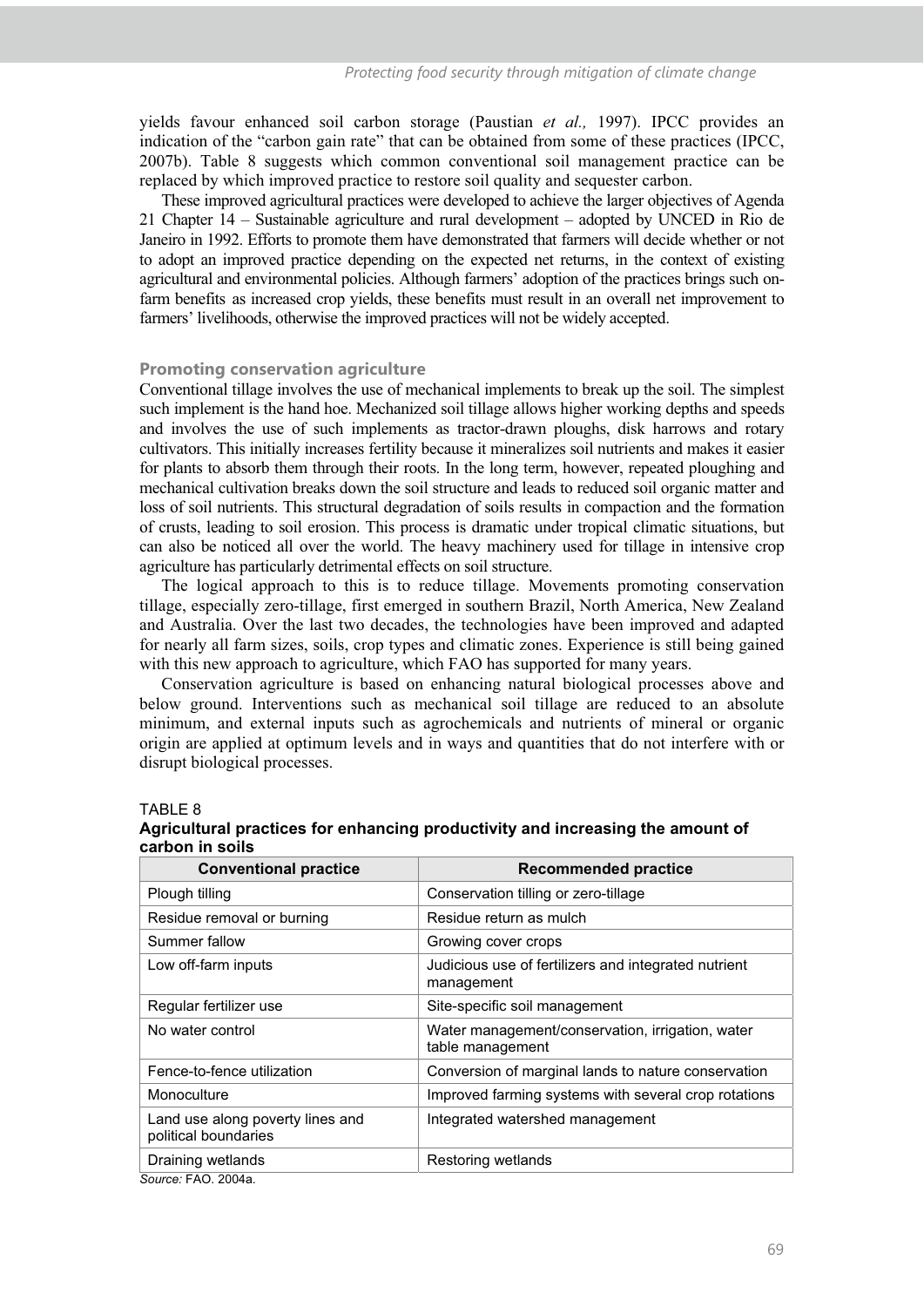#### *Climate change and food security: a framework document*

Intensive cultivation with tractors and ploughs is a major cause of soil erosion and land degradation in many developing countries, especially where the topsoil is thin. As well as reducing tillage, the farmers who adopt conservation agriculture also keep a protective soil cover of leaves, stems and stalks from the previous crop, which shields the soil surface from heat, wind and rain, keeps soils cooler and reduces moisture losses by evaporation. Less tillage also means lower fuel and labour costs, and farmers need to spend less on heavy machinery. In zero-tillage agriculture, the soil is never turned over, and soil quality is maintained entirely by the continuous presence of a cover crop. Crop rotation over several seasons is essential to minimize the outbreak of pests and diseases (EuropaWorld, 2001).

Conservation agriculture increases soil organic matter, and this in turn increases the amount of carbon stored in the soil. Under conventional tillage, this carbon is metabolized by soil microorganisms into  $CO<sub>2</sub>$ . Experiences with conservation agriculture so far show that the increase in soil organic matter continues for about 30 years, before levelling out to a new equilibrium, which generally corresponds to the organic matter content of the virgin soil, before it was taken under cultivation. In some cases however, the organic matter content can exceed this original level, where other land amelioration techniques have improved the production potential of the land compared with the virgin soil.

The global application of conservation agriculture could result in a total sequestration of up to 3 billion tonnes of carbon per year, for about 30 years; this is nearly the equivalent of the atmospheric net increase in  $CO<sub>2</sub>$  of anthropogenic origin. Soil carbon sequestration can be increased further when cover crops are used in combination with conservation tillage, but because many of these cover crops are nitrogen fixers, the additional nitrous oxide that they release is obviously detrimental.

Overall, FAO projections suggest that the global area of rainfed land under zerotillage/conservation agriculture could increase considerably. If these projections materialize – although it is by no means certain that they will – the results would be such benefits as reduced soil erosion, smaller losses of plant nutrients, higher rainfall infiltration and better soil moisture-building capacity, making a significant contribution to mitigating the impacts of climate change (FAO, 2003b: 344). Similar conclusions have been reached by other scientific research teams engaged in projecting the impact of climate change on agriculture, notably those of the International Food Policy Research Institute (IFPRI) (Rosegrant, Agcaoli-Sombilla and Perez, 1995; Scherer and Yadav, 1996).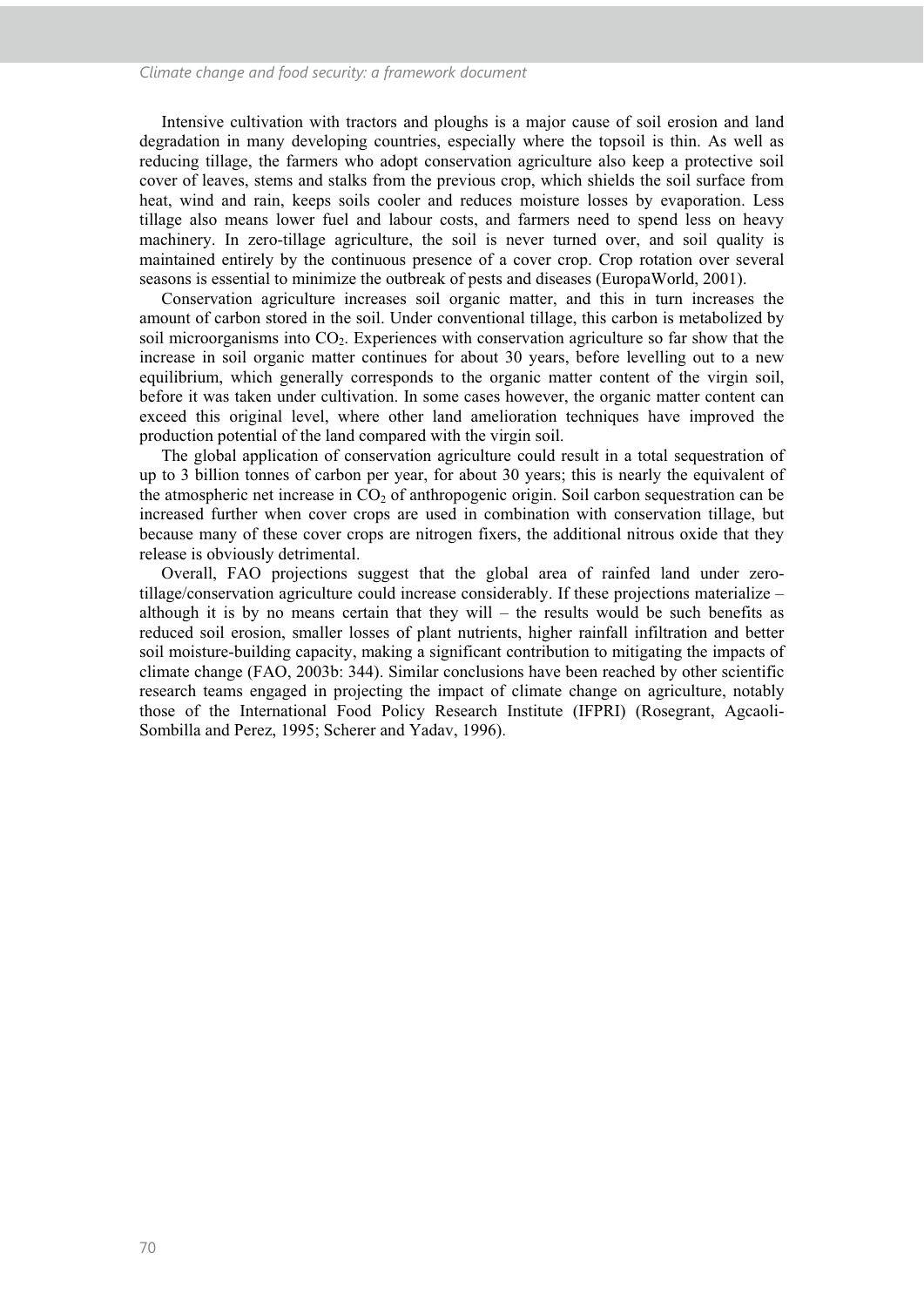# **4. THE WAY FORWARD**

### **THE INSTITUTIONAL SETTING FOR ADDRESSING FOOD SECURITY AND CLIMATE CHANGE LINKAGES**

#### **The Intergovernmental Panel on Climate Change**

Recognizing climate change as a potential global problem, WMO and UNEP established IPCC in 1988; the first IPCC Assessment Report was completed in 1990. Since then, IPCC has issued three more reports, each deepening the scientific understanding of climate change processes and their implications for the earth system. The fourth IPCC Assessment Report, released in September 2007, generated much public interest and raised climate change issues to the top of the international political agenda.

#### **The United Nations Framework Convention on Climate Change, its Conference of the Parties, the Kyoto Protocol and the Nairobi Worlk Programme**

Largely based on the findings contained in the first IPCC report, UNFCCC was negotiated and adopted in New York in time for signature at UNCED in Rio de Janeiro in June 1992. UNFCCC entered into force in 1994, and provides the overall policy framework for addressing climate change issues. All the governments that have ratified it belong to the Conference of the Parties (COP), which meets annually to review global climate policy and oversee implementation of agreed mitigation and adaptation measures.

In 1997 the Kyoto Protocol to UNFCCC was adopted. This is an international and legally binding agreement to reduce greenhouse gases emissions worldwide, which entered into force in 2005 on ratification by the required number of parties to UNFCCC. The most important aspect of the Kyoto Protocol is its legally binding commitments for 39 developed countries to reduce their greenhouse gas (GHG) emissions by an average of 5.2 percent relative to 1990 levels. These emission reductions must be achieved by 2008–2012, the so-called "first commitment period".

In 2001, the seventh COP acknowledged that least-developed countries (LDCs) do not have the means to deal with adaptation to climate change. It therefore established a work programme for supporting LDCs in the preparation and implementation of National Adaptation Programmes of Action (NAPAs).

The steps that a country typically takes to prepare a NAPA include (UNFCCC Online b):

- synthesis of available information;
- participatory assessment of vulnerability to current climate variability and extreme events and of areas where risks would increase as a result of climate change;
- identification of key adaptation measures and criteria for prioritizing activities;
- short profiles of projects and/or activities to address urgent and immediate adaptation needs in the country.

The NAPA takes into account existing coping strategies at the grassroots level, and builds on these to identify priority activities that would benefit from further support, rather than focusing on scenario-based modelling to assess future vulnerability, and long-term policy at the national level. The NAPA process gives prominence to community-level inputs as an important source of information, recognizing that communities are the main stakeholders.

In 2006, COP adopted the Nairobi Work Programme on Impacts, Vulnerability and Adaptation to Climate Change (NWP) as a basis for consolidating and intensifying adaptation efforts. NWP was developed to help countries improve their understanding of climate change impacts and their risk exposure, and to increase their ability to make informed decisions on how to adapt successfully. It is an international framework implemented by parties to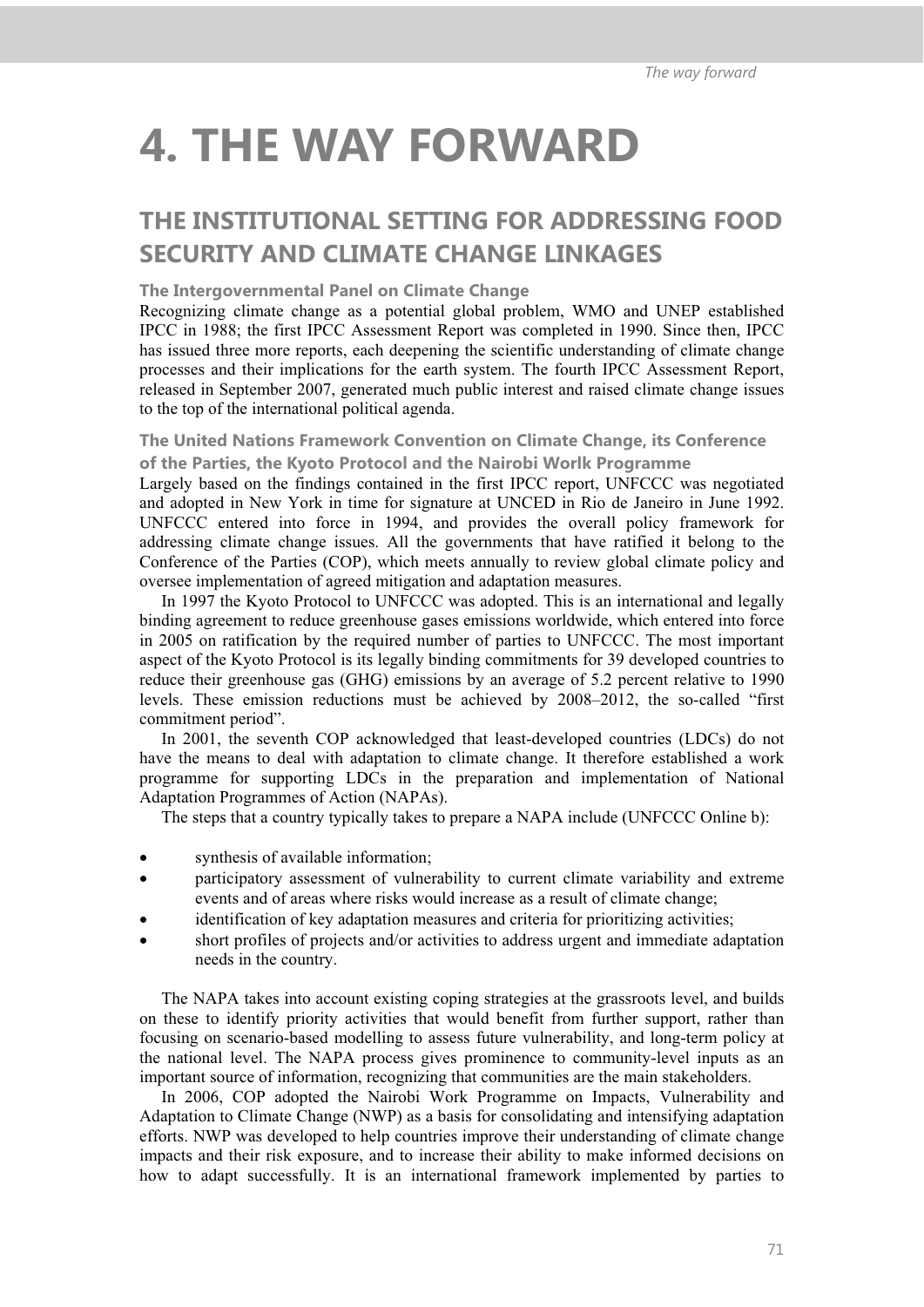UNFCCC, intergovernmental organizations, NGOs, the private sector, communities and other stakeholders (UNFCCC Online a).

At UNFCCC/COP's annual meeting in Bali in December 2007, an opening round of discussions was held on provisions to be included when the convention and Kyoto Protocol come up for renewal in 2012. This served as an occasion to begin defining a global strategic response to both the immediate and the more distant impacts of climate change on human well-being – a process that will continue for the next five years.

#### **Agenda 21 and sustainable agriculture and rural development**

The concept of sustainable development was introduced in the 1987 report of the World Commission on Environment and Development (the Brundtland Report) as a means of shifting attention away from narrow sectoral interests towards an approach that embraces environmental, social and economic goals.

This report provided the scientific underpinnings for UNCED. Popularly known as the Earth Summit, UNCED represented a turning point in the way in which environment and development are viewed. At the Earth Summit, world leaders adopted two formal treaties with binding provisions – UNFCCC and the United Nations Convention on Biological Diversity (CBD) – and three non-binding statements on the relationship between sustainable environmental practices and the pursuit of social and socio-economic development: the Rio Declaration, the Statement on Forest Principles, and Agenda 21 (CIESIN, 1996).

Agenda 21 was intended as a blueprint for attaining sustainable development in the twenty-first century. It provides a comprehensive action programme for attaining sustainable development and addressing both environmental and developmental issues in an integrated manner at the global, national and local levels. Actions to address climate change are dealt with in Chapter 9, Protecting the atmosphere, while Chapter 14 defines priority action areas for achieving sustainable agriculture and rural development (SARD).

Agenda 21, Chapter 9 recognizes that certain practices related to terrestrial and marine resources and land use can decrease greenhouse gas sinks and increase atmospheric emissions, and establishes, among others, the following objective:

*"(a) To promote terrestrial and marine resource utilization and appropriate land-use practices that contribute to:* 

*i. the reduction of atmospheric pollution and/or the limitation of anthropogenic emissions of greenhouse gases;* 

*ii .the conservation, sustainable management and enhancement, where appropriate, of all sinks for greenhouse gases;* 

*iii. the conservation and sustainable use of natural and environmental resources."* (Agenda 21, Chapter 9)

Agenda 21, Chapter 14 articulates the concept of SARD. It contains 12 action areas for achieving SARD (Agenda 21, Chapter 14), many of which are also priority action areas for adapting to climate change in the food and agriculture sector. Since 1992, a body of knowledge about best practices and technologies has been developed for the purposes of implementing Agenda 21; these SARD best practices provide a menu of adaptation and mitigation options that could be adopted immediately, providing the requisite investment resources are forthcoming. Practices that have been advocated in the past as good practices for SARD should not be excluded from the list of recommended options for responding to climate change. The best options often involve innovative modifications of known good practices, rather than completely new solutions.

#### **Integrating adaptation and mitigation**

IPCC recognizes the merit of an integrated strategic response to climate change (IPCC, 2007d), but because resources for mitigation and those for adaptation are managed through different funding mechanisms, they are still treated separately on the international climate policy agenda of UNFCC/COP and its subsidiary bodies. Nevertheless, although adaptation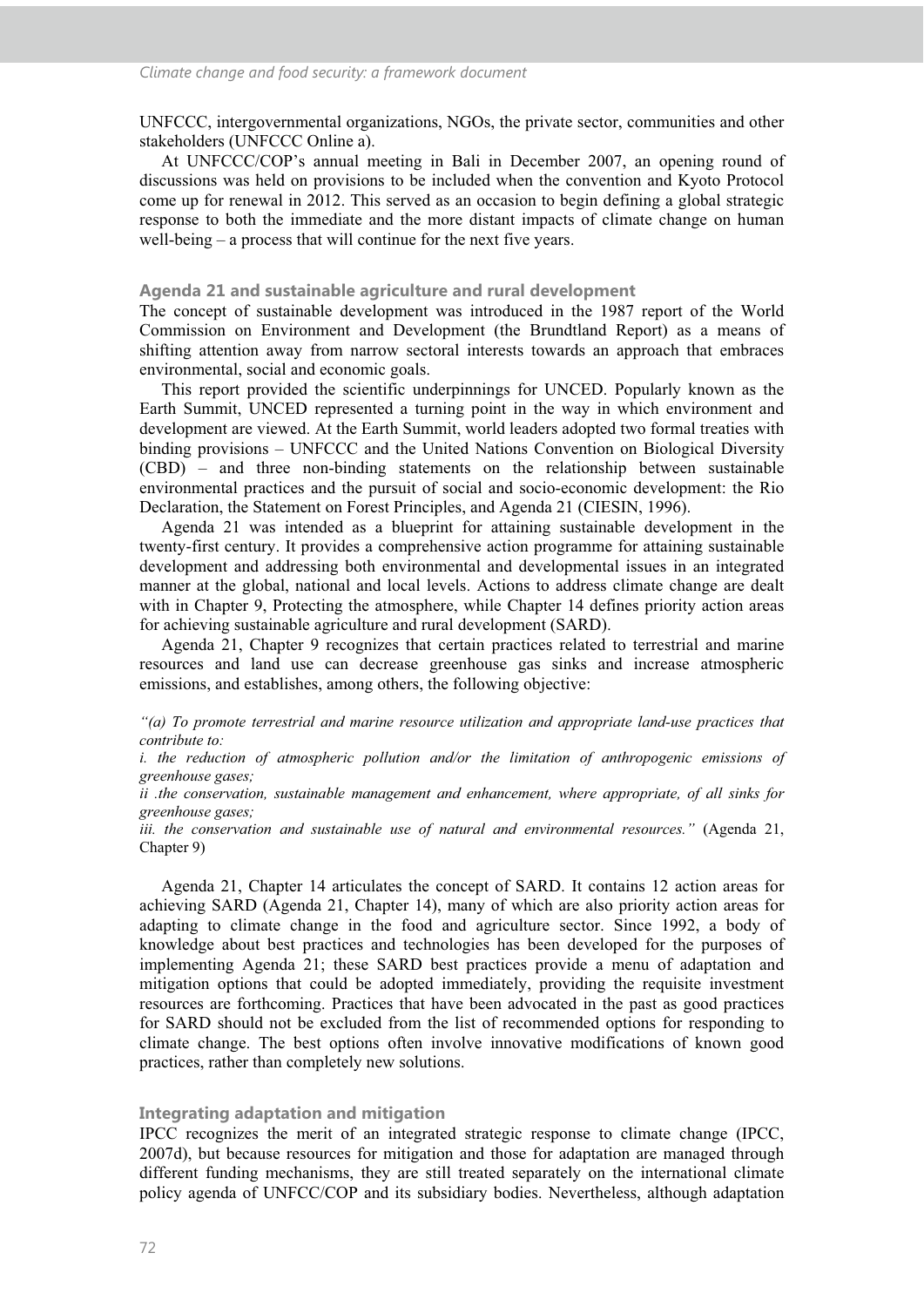and mitigation are conceptually distinct, they are interdependent in practice, and both are equally urgent from a food security perspective. Managing the increasing risk as storms, floods and droughts become more frequent and intense is an immediate necessity. It is equally imperative to begin adapting immediately to foreseeable shifts in agroclimatic zones, water availability and related changes in species composition and disease vectors, as it will take time for appropriate adaptive practices to take effect.

As there is still considerable uncertainty about how these more gradual changes are going to play out, there is also a pressing need to improve the information base for selecting appropriate adaptation options. Rather than lack of appropriate technologies, it is institutional weakness that has often been the main obstacle to adopting sustainable agricultural and rural development practices. Adaptation of institutions, including customs and behaviours as well as laws, regulations and formally constituted structures, may therefore be the priority in many situations.

Mitigation is also a major concern because, if global warming is not brought under control, there could be large-scale disruptions of food systems in the future that the world is unable to manage. In addition, the agriculture sector's important contribution to emissions, and its equally important potential contribution to emission reductions and carbon sequestration, mean that mitigation merits greater attention than it has hitherto received. In general, mitigation in the food and agriculture sector will be most feasible when it is linked to betteradapted agricultural practices, and this should be reflected in national strategies and programmes with the flexibility to implement an integrated approach.

### **ACCESS TO FUNDS**

**The UNFCCC Climate Change Funds and the Global Environment Facility** 

Several funds within the United Nations system finance activities aimed at reducing greenhouse gas emissions and increasing resilience to the negative impacts of climate change. The Global Environment Facility (GEF) was established in 1991 as an independent financial organization providing grants to developing countries for projects that benefit the global environment and promote sustainable livelihoods in local communities.

In its role as a financing mechanism of UNFCCC, GEF supports mitigation and adaptation measures that generate global benefits through the GEF Trust Fund. GEF projects in climate change help developing countries and economies in transition to contribute to the overall objective of UNFCCC by reducing or avoiding greenhouse gas emissions in the areas of renewable energy, energy efficiency and sustainable transport, and by supporting interventions that increase resilience to the adverse impacts of climate change in vulnerable countries, sectors and communities (GEF Online). The GEF Secretariat administers two funds under UNFCCC that focus on development – the Special Climate Change Fund (SCCF) and the Least Development Countries' Fund (LDCF) –and will administer the start-up of the Adaptation Fund which has only just become operational (Box 5).

#### **Box 5: UNFCCC funding for climate change adaptation and mitigation**

*SCCF* finances adaptation activities, especially projects on water resources management, land management, agriculture, health, infrastructure development, fragile ecosystems such as mountain ecosystems, and coastal area integrated management. The current total for the fund is US\$62 million.

*LDCF* is dedicated to LDCs. It finances the same activities as SFCC. LDCs have access to expedition procedures for the approval of funding to support implementation of projects in the context of NAPAs. The current total for the fund is US\$116 million.

*The Adaptation Fund* is financed through a 2 percent share of the profits from CDM and finances adaptation projects and programmes in developing countries that are signatories of the Kyoto Protocol. The fund has only just started operations, but could become much larger than SCCF or LDCF.

*Source:* GEF, 2007.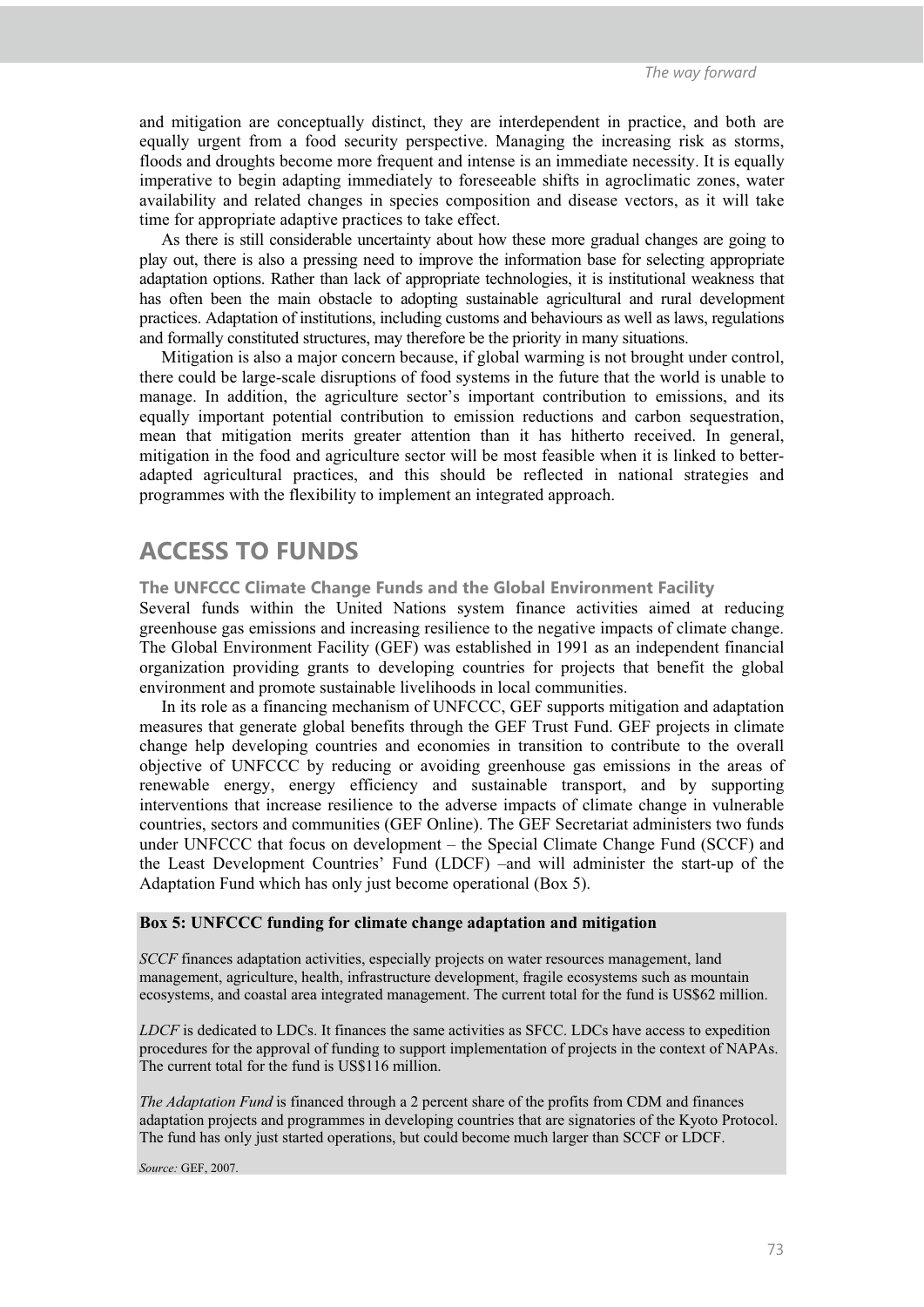#### **The Clean Development Mechanism**

CDM allows developed nations to achieve part of their emissions reduction obligations under the Kyoto Protocol through projects in developing countries that offset greenhouse gas emissions. Greenhouse gas offsets may involve anything from low-carbon energy production to energy efficiency measures, the destruction of such greenhouse gases as methane and nitrous oxide, tree planting or soil carbon enhancement activities. Rules and conditions for CDM projects are shown in Annex IV.

The greenhouse gas benefits of each CDM project will be measured according to internationally agreed methods and will be quantified in standard units – CERs. These are expressed in tons of  $CO<sub>2</sub>$  emission avoided. Such carbon credits can be bought and sold in a new global carbon market and are already becoming a commodity (CDM Capacity Online).

Under CDM, although it is recognized that forms of land use other than forestry are integral to the carbon cycle, only afforestation and reforestation activities are eligible for credits. These activities may be large- or small-scale, involve single or multiple species, and be implemented through either pure forestry or on-farm agroforestry systems.

As the global carbon market evolves, it is likely to follow the path of much of foreign direct investment over the past decades, with the bulk going to a dozen or so larger developing countries with the infrastructure and institutions to handle large projects easily. In fact, projects approved thus far under the CDM have been mainly for low-carbon energy production in a few rapidly industrrializing developing countries.

#### **Other funding sources**

For the vast majority of the poorer developing countries, the private sector is unlikely to pay much attention unless steps are taken to attract CDM projects. This could be done by using:

- portfolio investors, such as the Prototype Carbon Fund of the World Bank and other large financial institutions, which may wish to spread their projects around the developing world, especially in poorer developing countries where the private sector would not invest (CDM Capacity Online);
- international development assistance funds to help poorer developing countries to build national capacity to develop and promote CDM projects (CDM Capacity Online);
- the growing voluntary carbon market, in which businesses and consumers purchase greenhouse gas reductions instead of reducing their own emissions (Gillenwater *et al.,* 2007).

In addition, the development community has recently begun to consider climate change, and an increasing share of aid resources is likely to be allocated to adaptation measures that are consistent with broader development objectives.

### **FAO's ROLE**

FAO possesses technical expertise relevant to climate change adaptation in a variety of ecosystems, including agro-ecosystems (crops, livestock, grasslands), forests and woodlands, inland waters, and coastal and marine ecosystems. It works to build national, local and community-level capacities to raise awareness of and prepare for climate change impacts, assists member countries in identifying potential adaptation options and helps local people understand which are the most applicable to their particular circumstances.

Since 2002, FAO has been promoting National and Regional Programmes for Food Security (NPFS and RPFS) as instruments that help countries enhance productivity and diversify the livelihoods of rural people on a scale sufficient to achieve the 2015 targets set by WFS and the Millennium Development Goals (MDGs). In 2007, recognizing that climate change is of critical importance for food security, FAO introduced guidelines for incorporating actions to mitigate and adapt to climate change in NPFS. In countries with both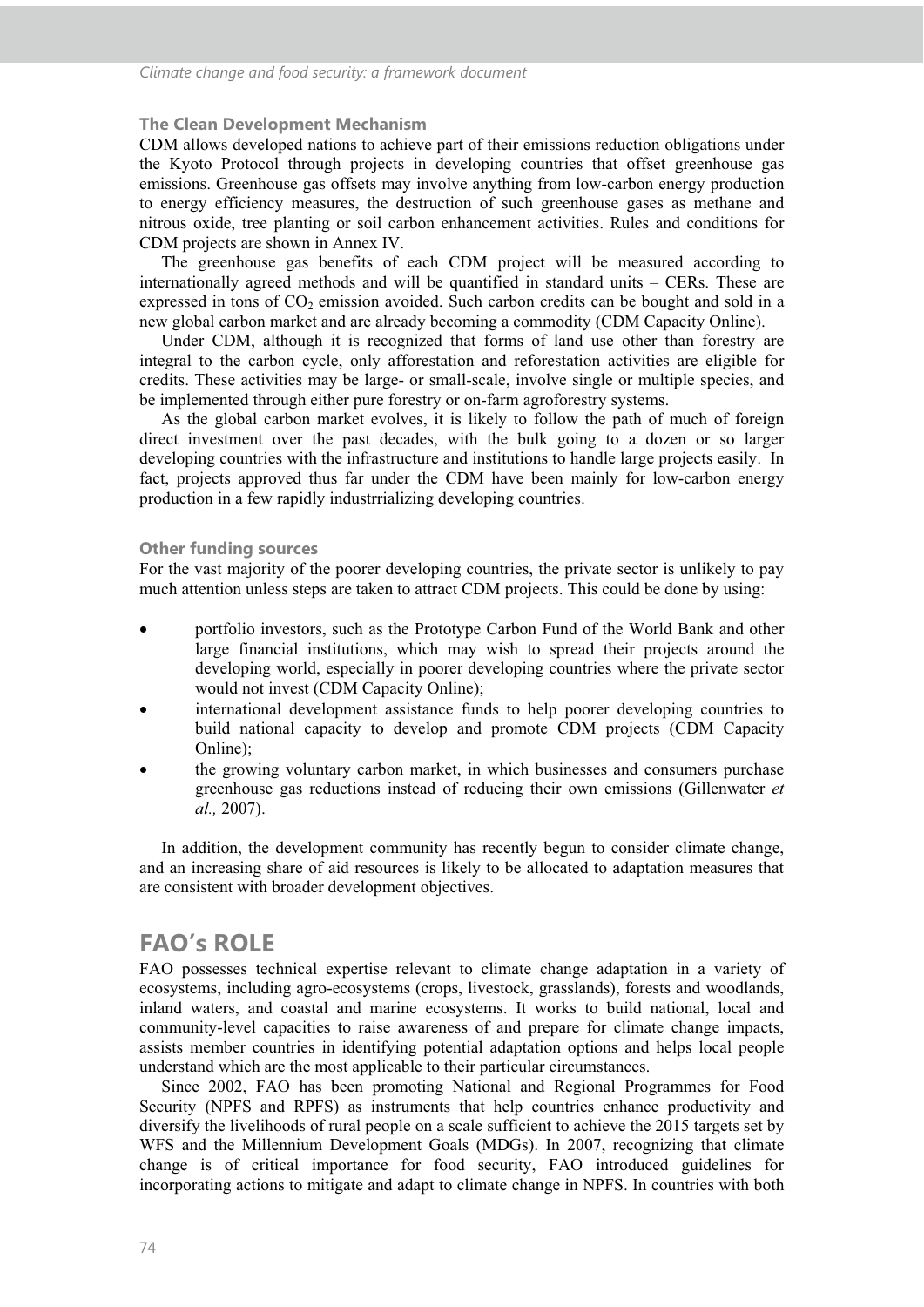an NPFS and a NAPA, FAO will facilitate the inclusion of appropriate actions from the NAPA in the NPFS. Where there is no NAPA, FAO will provide necessary support for incorporating priority adaptation measures in the NPFS. FAO will also assist countries in integrating forest-related climate change mitigation and adaptation measures into their NAPAs, National Forest Programmes (NFPs) and other forest policy and planning processes.

An important focus of FAO's work is on achieving the last of the five expected outcomes of NWP: "enhanced integration of actions to adapt to climate change with those to achieve sustainable development". Rather than enforcing a pre-selected mitigation practice or adaptation option on any affected community or population group, the ultimate goal is to inform and promote local dialogue about the likely impacts of climate change and the options for reducing vulnerability, and to provide local communities with site-specific solutions.

The final word on the relationship between climate change and food security will therefore be written, not by FAO experts, but rather by the people whose lives are most immediately affected and whose choices will determine whether their future will be more or less food-secure.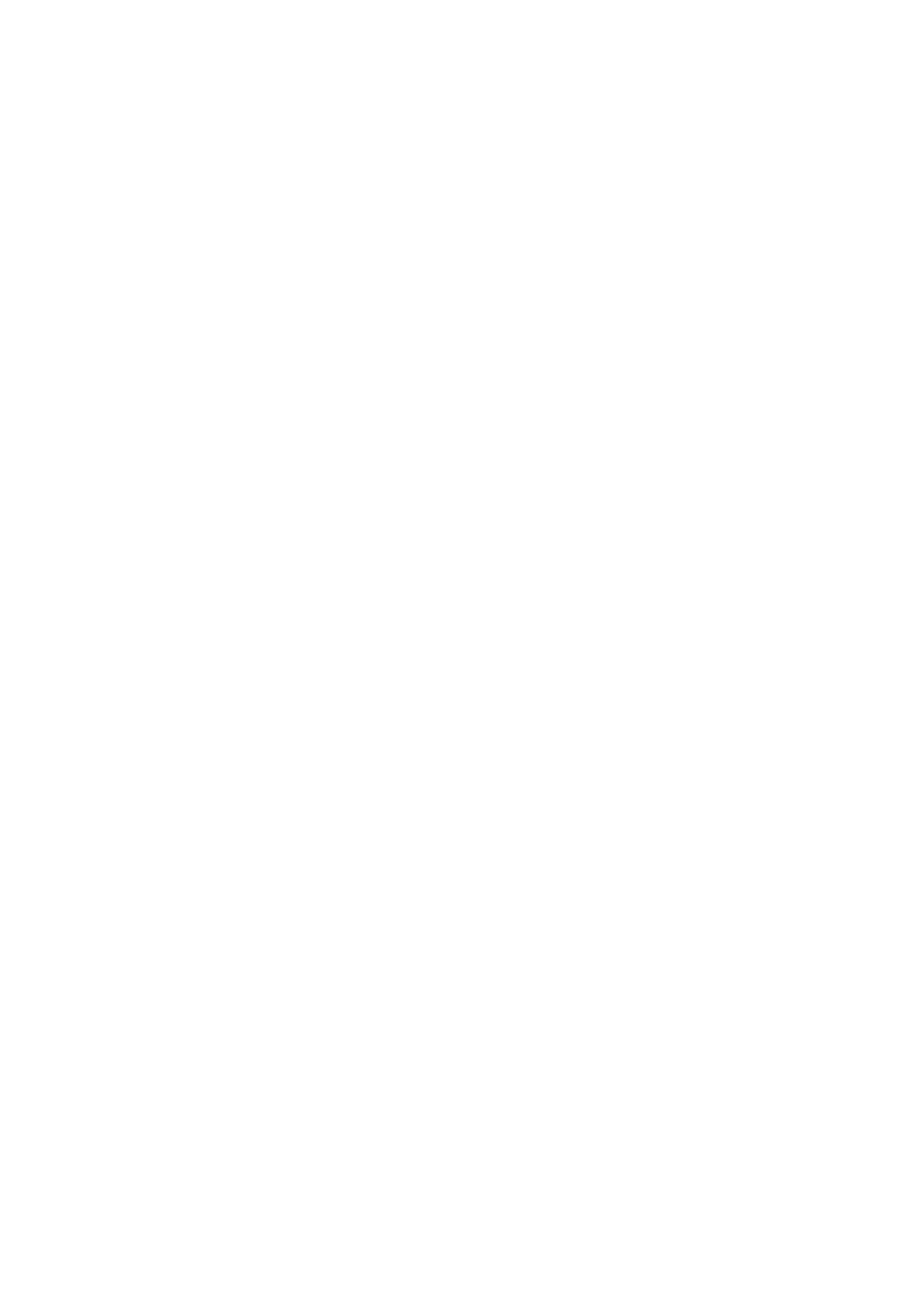## **REFERENCES**

- **Abdulai, A. & CroleRees, A.** 2001. Constraints to income diversification strategies: Evidence from Southern Mali. *Food Policy,* 26(4): 437-452
- **Agenda 21, Chapter 9.** Available at:

www.un.org/esa/sustdev/documents/agenda21/english/agenda21chapter9.htm.

**Agenda 21, Chapter 14.** Available at:

www.un.org/esa/sustdev/documents/agenda21/english/agenda21chapter14.htm.

- **Archer, E.R.M., Oettlé, N.M., Louw, R. & Tadross, M.A.** In press. Farming on the edge in arid western South Africa: adapting to climate change in marginal environments. *Geography*. June 2008.
- **Audsley, E., Pearn, K.R., Simoa, C., Cojacaru, G., Koutsdou, E., Rounsevell, M.D.A., Trika, M. & Alexandrov, V.** 2005. *What can scenario modelling tell us about future European scale land use, and what not*? Report of the ACCELERATES Project. European Commission Research Directorate General (EVK2-CT-2000-00061). Brussels, European Commission.
- **Australian Bureau of Meteorology.** 2006. Available at: www. www.bom.gov.au/.
- **Baker, B., Barnett, B. & Howden, M.** 2000. Carbon sequestration in Australia's rangelands*. Proceedings workshop: Management options for carbon sequestration in forest, agricultural and rangeland ecosystems*. Canberra. CRC for Greenhouse Accounting.
- **Butt, T.A., McCarl, B.A., Angerer, J.A., Dyke, P.A. & Stuth, J.W.** 2005. The economic and food security implications of climate change in Mali. *Climate Change,* 68: 355-378.
- **CA.** 2007. *Water for food, water for life: A comprehensive assessment of water management in agriculture.* London, Earthscan and Colombo, IWMI.
- **Carbon Trust.** *About the carbon trust.* Available at: www.carbontrust.co.uk/about/.
- **Carvalho, C.J.R., Vasconcelos, S.S., Zarin, D.J., Capanna, M., Littell, R., Davidson, E.A., Ishida, F.Y., Santos, E.B., Araujo, M.M., Angelo, D.V., Rangel-Vasconcelos, L.G.T., Oliveira, F.A. & McDowell, W.H.** 2004. Moisture and substrate availability constrain soil trace gas fluxes in an Eastern Amazonian regrowth forest. *Global Biogeochemical Cycles,* 18.
- **CDM Capacity Online.** *What is the Clean Development Mechanism*? Available at: www.cdmcapacity.org/what\_is\_CDM/index.html.
- **CIESIN.** 1996. *Thematic guides: United Nations Conference on Environment and Development.*  Center for International Earth Science Information Network (CIESIN). Available at: www.ciesin.org/tg/pi/treaty/unced.html
- **Crovetto, C.** 1999. *Agricultura de conservación, el grano para el hombre la paja para el suelo*. Madrid, Eumedia.
- **Derpsch, R.** 2005*. The extent of CA adoption worldwide: Implications and impacts*. Paper presented at III World Congress on Conservation Agriculture, Nairobi.
- **Devereux, S. & Maxwell, S., eds.** 2001. *Food security in sub-Saharan Africa*. Brighton, UK, Institute of Development Studies (IDS).
- **Di, H.J. & Cameron, K.C.** 2003. Mitigation of nitrous oxide emissions in spray-irrigated grazed grassland by treating the soil with dicyandiamide, a nitrification inhibitor. *Soil use and management*, 19(4): 284–290.
- **Doney, S.C. & Schimel, D.S.** 2007. Carbon and climate system coupling on timescales from the Precambrian to the Anthropocene. In *Annual review of environment and resources*. Available at: www.globalcarbonproject.org/global/pdf/doney\_annurev\_energy\_2007.pdf.
- **Dregne, H., Kassa, M. & Rzanov, B.** 1991. A new assessment of the world status of desertification. *Desertification Control Bulletin*, 20: 6–18.
- **Dutch EnergyTransition.** Data from *Testing framework for sustainable biomass*, Project Group on Sustainable Production of Biomass of the Dutch Interdepartmental Working Group EnergyTransition. Available at: www.fao.org/nr/ben/ben\_en.htm.
- **Du Toit, A. & Ziervogel, G**. 2004. *Vulnerability and food insecurity: Background concepts for informing the development of a national FIVIMS for South Africa*. Available at: www.agis.agric.za/agisweb/FIVIMS\_ZA.
- **Eckard, R., Dalley, D. & Crawford, M.** 2000. Impacts of potential management changes on greenhouse gas emissions and sequestration from dairy production systems in Australia*. Proceedings workshop: Management Options for Carbon Sequestration in Forest, Agricultural and Rangeland Ecosystems*. CRC for Greenhouse Accounting, Canberra.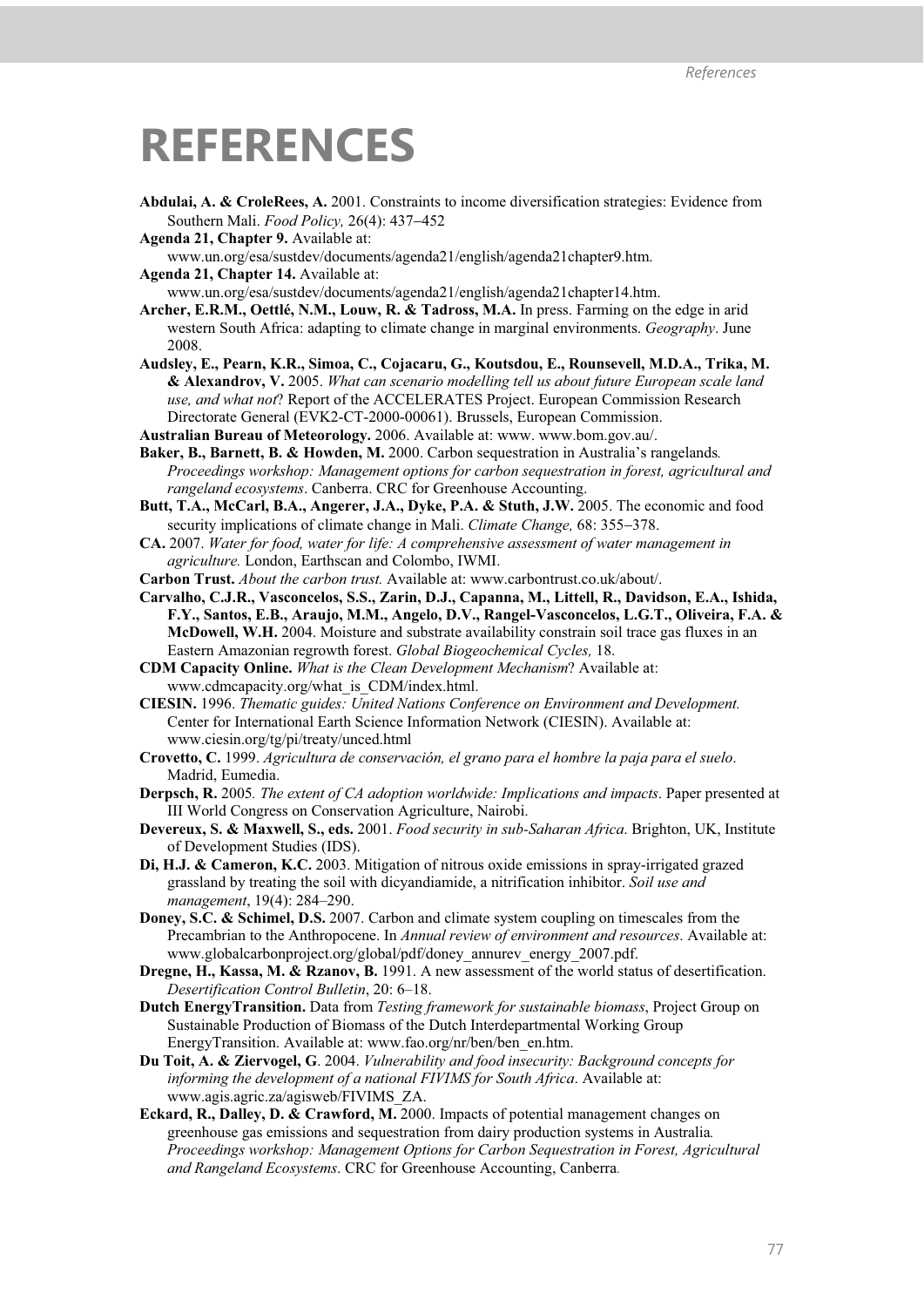- **Ellis, F. & Sunberg, J.** 1998. Food production, urban areas and policy responses. *World Development,*  26(2): 213-225.
- **EPA Online.** *Ruminant livestock: Frequent questions*. Available at: www.epa.gov/rlep/faq.html.
- **Ericksen, P.J.** 2006. *Conceptualising food systems for global environmental change (GEC) research*. GECAFS Working Paper No. 2. Available at: www.gecafs.org/publications/index.html.

**ESSP Online:** www.essp.org/.

- **ETFRN.** 2003. *Rehabilitation of degraded lands in sub-Saharan Africa.* European Tropical Forestry Research Network (ETFRN). Available at:
	- www.etfrn.org/etfrn/workshop/degradedlands/index.html.
- **EuropaWorld.** 2001. *Conservation agriculture can benefit the planet, says FAO*. Available at: www.europaworld.org/issue51/conservation51001.htm.

**FAO.** 1996. *Rome Declaration and World Food Summit Plan of Action*. Rome. Available at: www.fao.org/docrep/003/X8346E/x8346e02.htm#P1\_10.

- **FAO.** 2000a. *The energy and agriculture nexus*. Environment and Natural Resources Working Paper No. 4. Rome.
- **FAO.** 2000b. *FAO/ESAF Handbook for Defining and Setting up a Food Security Information and Early Warning System (FSIEW*S). Rome.
- **FAO.** 2000c. *Guidelines for national FIVIMS: Background and principles*. Available at: www.fivims.net/static.jspx?lang=en&page=overview.
- **FAO.** 2002. *Calidad y competitividad de la agroindusstria rural de América Latina y el Caribe: Uso eficiente y sostenible de la energía*. Boletín de servicios agricolas de la FAO No. 153. Rome.
- **FAO.** 2003a. *Conceptual framework for national, agricultural, rural development, and food security strategies and policies,* by K. Stamoulis and A. Zezza. Rome.
- **FAO.** 2003b. *World agriculture: Toward 2015/2030,* Chapter 13. Rome, Earthscan.
- **FAO.** 2004a. *Carbon sequestration in dryland soils*. World Soil Resources Reports No. 102. Rome. Available at: ftp://ftp.fao.org/agl/agll/docs/wsrr102.pdf.
- **FAO.** 2004b. Globalization, urbanization and changing food systems in developing countries. In *The state of food insecurity in the world 2004,* pp.18–19*.* Rome.
- **FAO.** 2004c. *International Year of Rice 2004 Rice and us*. Available at: www.fao.org/rice2004/en/rice-us.htm.
- **FAO.** 2005. *Bioenergy*. Document No. COAG/2005/7. Rome.
- **FAO.** 2006a. *Developing institutions and options for livelihood adaptation to climate variability and change in drought-prone areas of Bangladesh*. Project DP9/1-BGD/01/004/01/99: Improved Adaptive Capacity to Climate Change for Sustainable Livelihoods in the Agriculture Sector.
- **FAO.** 2006b. *Global planted forests thematic study: Results and analyses*. Planted Forest and Trees Working Paper No. FP/39. Rome.
- **FAO.** 2006c. *Livestock's long shadow: Environmental issues and options*. Livestock, Environment and Development (LEAD) Initiative. Rome.
- **FAO**. 2007a. *Adaptation to climate change in agriculture, forestry and fisheries: Perspective, framework and priorities.* Report of the FAO Interdepartmental Working Group on Climate Change. Rome.
- **FAO.** 2007b. *Building adaptive capacity to climate change: Policies to sustain livelihoods and fisheries.* New Directions in Fisheries: A Series of Policy Briefs on Development Issues No. 08. Rome.
- **FAO.** 2007c. *Food Outlook November 2007: High prices and volatility in agricultural commodities*.
- **FAO.** 2007d. *Gender: The missing component of the response to climate change*, by Y. Lambrou and G. Piana. Rome.
- **FAO.** 2007e. *Managing the environment to achieve sustainable access to food and energy in Africa.* Paper presented to the Tokyo International Conference on African Development (TICAD) at the TICAD Conference on Energy and Environment for Sustainable Development, 22-23 March 2007, Nairobi.
- **FAO.** 2007f. *National Programmes for Food Security: FAO's vision of a world without hunger*. Rome.
- **FAO.** 2007g. *The state of food and agriculture 2007: Paying farmers for environmental services.*  Rome.
- **FAO.** 2008. *Expert Meeting on Global Perspectives on Fuel and Food Security: Technical Report*. 18-20 February 2008. Rome.
- **FAO/NRCB.** 2008. Poster presented at the International Conference on Food Security and Environmental Change, 2-4 April 2008. Oxford, UK.
- **FAO Online. Bioenergy:** www.fao.org/nr/ben/ben\_en.htm.
- **FAO Online. FAOStat:** faostat.fao.org/.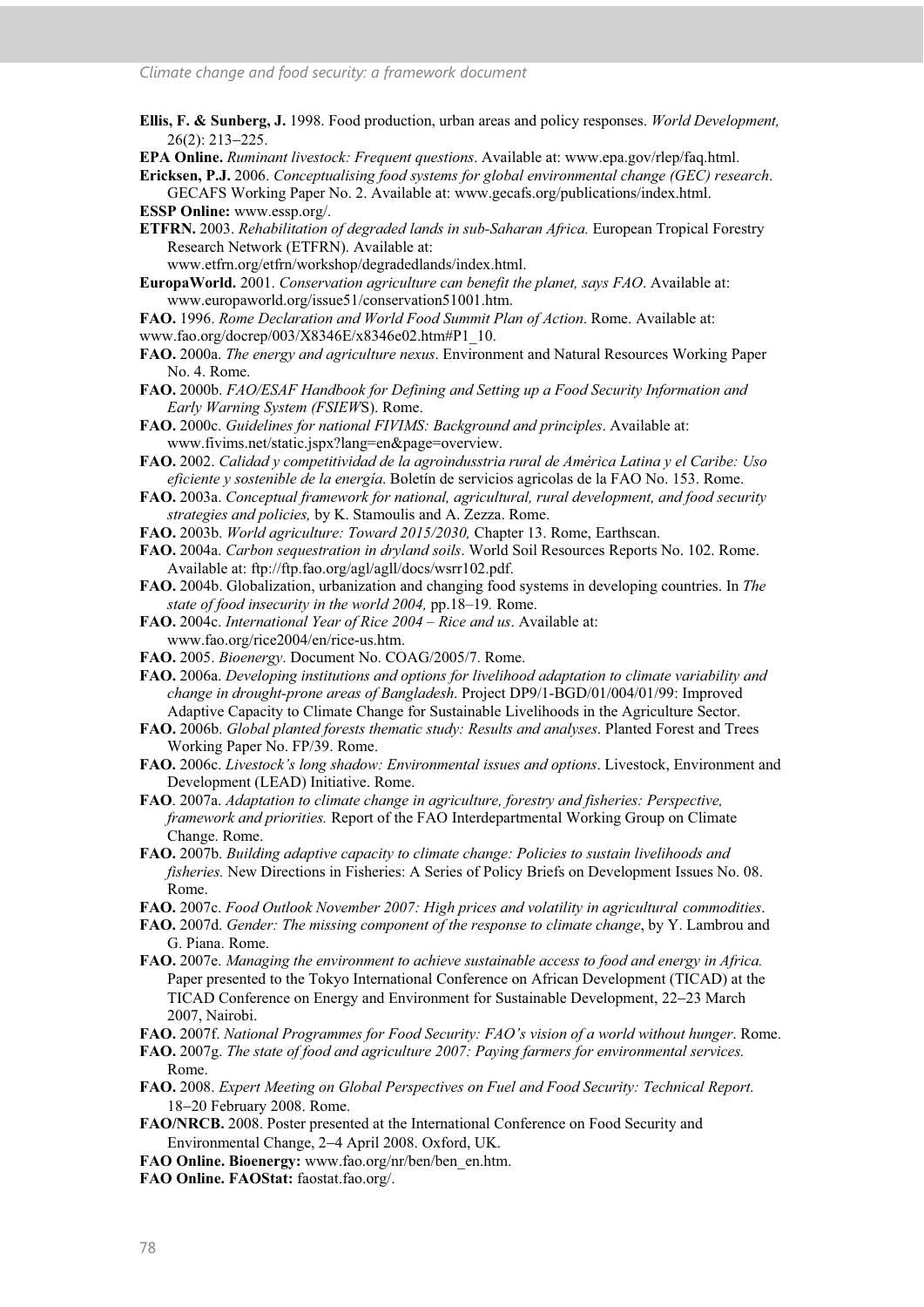**FAO Online. Forestry.** Towards sustainable forest management. Available at: www.fao.org/forestry/site/sfm/en.

- **FAO/SDR Energy Programme.** 2000. *Energy and conservation agriculture.* Occasional paper, by C.E.M. Doets, G. Best and T. Friedrich. Rome.
- **GCOS Online a.** About GCOS. Last modified 1 August 2007. Available at: www.wmo.ch/pages/prog/gcos/index.php?name=about
- **GCOS Online b.** *Essential climate variables*. Available at:
	- www.wmo.ch/pages/prog/gcos/index.php?name=essentialvariables

**GECAFS Online.** *About GECAFS.* Available at: www.gecafs.org/glossary/index.html#foodsystems.

- **GEF.** 2007. *Status report on the climate change funds as of April 30, 2007.* GEF/LDCF.SCCF.2/Inf. 2. Washington, DC.
- **GEF Online.** *About the GEF*. Available at: www.gefweb.org/interior.aspx?id=50
- **GHG Online a.** *About methane*. Available at: www.ghgonline.org/aboutmethane.htm
- **GHG Online b.** *Methane sources rice paddiers*. Available at: www.ghgonline.org/methanerice.htm.
- **GHG Online c.** *Methane sources waste*. Available at: www.ghgonline.org/methanewaste.htm
- **GHG Online d.** *Nitrous oxide sources agricultural soils.* Available at: www.ghgonline.org/nitrousagri.htm.
- **Gillenwater, M., Broekhoff, D., Trexler, M., Hyman, J. & Fowler, R.** 2007. Policing the voluntary carbon market: commentary. *Nature Reports Climate Change,* 11 October 2007, doi:10.1038/climate.2007.58. Available at:
	- www.nature.com/climate/2007/0711/full/climate.2007.58.html.
- **Gleick, P.H.** 1993. *Water in crisis: A guide to the world's fresh water resources*. New York, Oxford University Press.
- **Greenpeace Online.** *Climate change and forests.* Available at: www.climatescience.co.nz/deforestation.php.
- **Gregory, P.J., Ingram, J.S.I. & Brklacich, M.** 2005. Climate change and food security. *Transactions of the Royal Society B: Biological Sciences,* 360: 2139-2148.
- **Hamilton, K.** 2004. Insurance and financial sector support for adaptation. In *Climate Change and Development*. IDS Bulletin Vol. 35(3). Brighton, UK, Institute of Development Studies.
- **Hansen, J., Sato, M., Ruedy, R., Lo, K., Lea, D.W. and Medina-Elizade, M**. 2006. Global Temperature Change. *Proceedings of the National Academy of Science (PNAS),* 103(39). Available at: www.pnas.org/cgi/reprint/103/39/14288.pdf.
- **Hashemi, S. & Foose, L.** 2007. *Beyond good intentions: measuring the social performance of microfinance institutions*. Focus Note No. 41. Consultative Group to Assist the Poor (CGAP). Available at: www.microfinancegateway.org/files/42300\_file\_FocusNote\_41.pdf.
- **Hess, U.** 2006. *Weather risk markets change people's lives A weather index based approach to protecting livelihoods and saving lives*. Presentation at a Conference on Living with Climate Variability and Change, 17-21 July 2006, Helsinki. Available at: www.livingwithclimate.fi/linked/en/hess.pdf.
- **IEA.** 2006. *World Energy Outlook 2006*. Paris. Cited in FAO Online. Bioenergy.
- **IFAD & FAO.** 2003. *Labour-saving technologies and practices for farming and household activities in Eastern and Southern Africa,* by C. Bishop-Sambrook. Rome, International Fund for Agricultural Development (IFAD) and FAO.
- **ILO.** 2005. *On the evolution of employment structure in developing countries*, by N. Majid. Employment Strategy Papers No. 18. Available at:
- www.ilo.org/public/english/employment/strat/download/esp2005-18.pdf.
- **ILO.** 2007. Chapter 4. Employment by sector. In *Key indicators of the labour market (KILM), 5th*
- *edition*. Available at: www.ilo.org/public/english/employment/strat/kilm/download/kilm04.pdf. **INI Online.** 2007. Available at: www.initrogen.org/.
- **International Rice Commission.** 2002. *The development and use of integrated crop management for rice production,* by W.S. Clampett, V.N. Nguyen and D.V. Tran. Rome.
- **IPCC.** 1995. *Climate change: a glossary by the Intergovernmental Panel on Climate Change.* Available at: www.ipcc.ch/pdf/glossary/ipcc-glossary.pdf.
- **IPCC.** 2000. *Special report on emissions scenarios*. Cambridge, UK, Cambridge University Press.
- **IPCC.** 2007a. *Climate Change 2007* - *Impacts, adaptation and vulnerability.* Contribution of Working Group II to the Fourth Assessment Report of IPCC. Cambridge. UK. Cambridge University Press.
- **IPCC.** 2007b. *Climate Change 2007 mitigation of climate change*. Contribution of Working Group III to the Fourth Assessment Report of IPCC. Cambridge. UK. Cambridge University Press.
- **IPCC.** 2007c. *Climate Change 2007* - *the physical science basis.* Contribution of Working Group I to the Fourth Assessment Report of IPCC. Cambridge. UK. Cambridge University Press.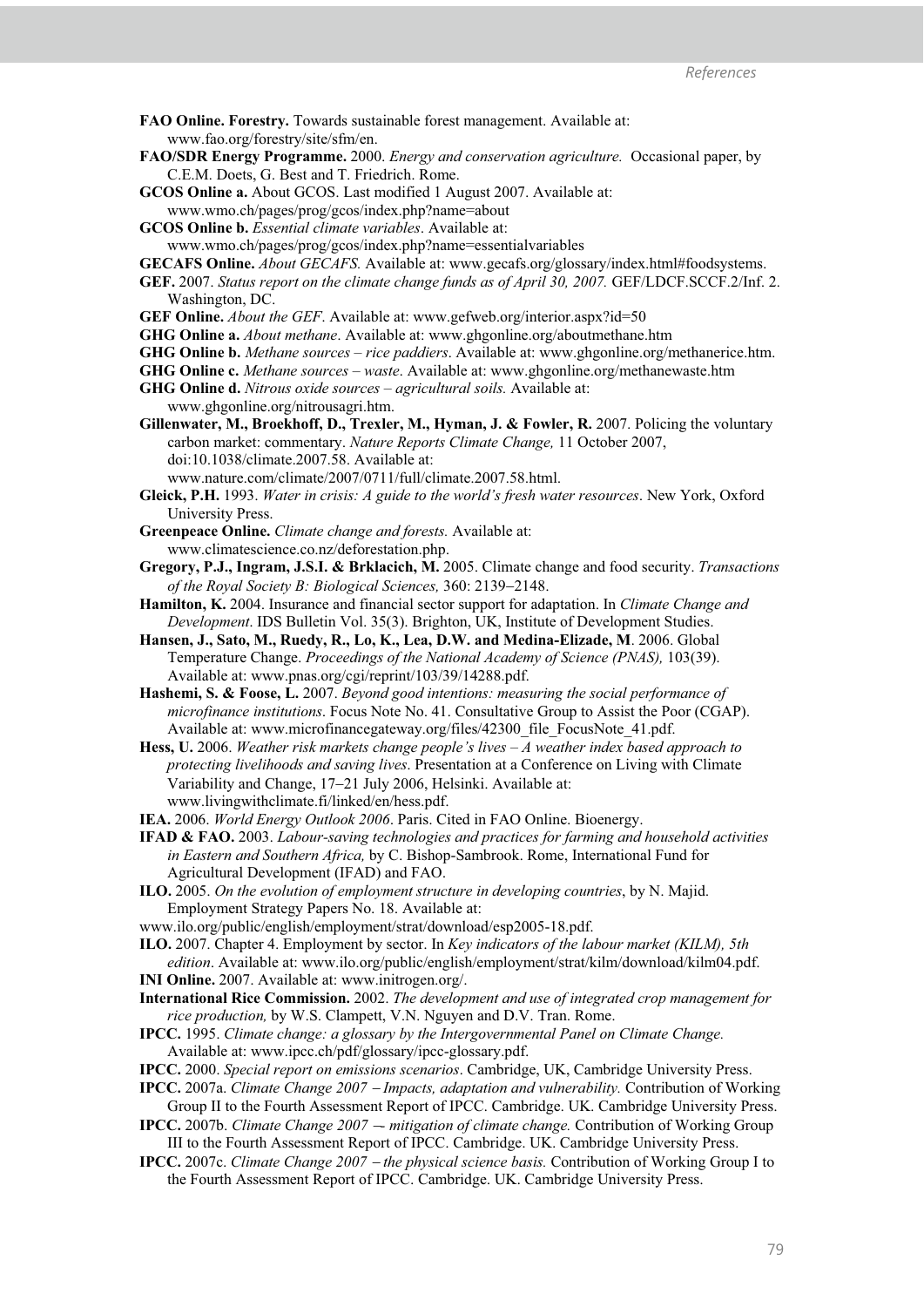**IPCC.** 2007d. *Climate Change 2007. Synthesis Report. Summary for Policymakers*. Geneva.

- **IPCC Online.** 2001*. Glossary of Terms used in the IPCC Third Assessment Report*. Available at: www.ipcc.ch/glossary/index.htm.
- **Kunreuther, H.C. & Michel-Kerjan, E.O.** 2006. *Climate change ,insurability of large-scale disasters and the emerging liability challenge*. Paper prepared for the University of Pennsylvania Law Conference on Climate Change, 16-17 November 2006, Philadelphia, PA, USA. Available at: www.climateandinsurance.org/news/ClimateChangePaperforPennLawReview.pdf.
- **Lal, R.** 2004a. Agricultural activities and the global carbon cycle. In *Nutrient cycling in acroecosystems,* 70: 103–116.
- **Lal, R.** 2004b. Soil carbon impacts on global climate change and food security. *Science,* 304(5677): 1623-1627.
- **Lambrou, Y. & Laub, R.** 2004. *Gender perspectives on the conventions on biodiversity, climate change and desertification*. Available on the Gender and Climate Change website: www.gencc.interconnection.org/resources.htm.
- **Laurence, W.F. & Williamson, G.B.** 2001. Positive feedbacks among forest fragmentation, drought and climate change in the Amazon. *Conservation Biology,* 28(6): 1529-1535.
- **Leakey, R.** 2007. *Conservation alone is not enough*. BBC News Green Room Viewpoint, 10 September 2007.
- Leff, B., Ramankutty, N. & Foley, J. 2004. Geographic distribution of major crops across the world. Article No. GB1009 in *Global Biogeochemical Cycles,* 18(1).
- **Levin, K. & Pershing, J.** 2005. *Climate science 2005: Major new discoveries*. WRI Issue Brief. Washington, DC, WRI.
- **Mannetje, L.'t.** 2006. *The role of grasslands and forests as carbon stores*. Wageningen, the Netherlands, University of Wageningen.
- **Mano, R., Isaacson, B. & Dardel, P.** 2003. *Policy determinants of food security response and recovery in the SADC region: the case of the 2002 food emergency.* Paper presented to the Regional Dialogue on Agricultural Recovery, Food Security and Trade Policies in Southern Africa, 26-27 March 2003, Gaberone, Botswana.
- **Maxwell. S. & Slater, R.** 2003. Food policy old and new. *Development Policy Review,* 21(5-6): 531-553.
- **Mendis, M. & Openshaw, K.** 2004. The clean development mechanism: making it operational. *Environment, Development and Sustainability,* 6(1-2): 183–211.
- **Metting, F., Smith, J. & Amthor, J.** 1999. Science needs and new technology for soil carbon sequestration. *In* N. Rosenberg, R. Izaurralde and E. Malone, eds. *Carbon sequestration in soils. Science monitoring and beyond*, pp. 1–34. Proc. St. Michaels Workshop. Columbus, USA, Battelle Press.
- **Millennium Ecosystem Assessment.** 2005. *Ecosystems and human well-being: Synthesis*. Washington DC, Island Press for WRI.
- **Mills, E., Roth, R.J. & Lecomte, E.** 2005. *Availability and affordability of insurance under climate risk: A growing challenge for the US.* A White Paper commissioned by Ceres,. pp. 2-3. Available at: www.ceres.org/pub/docs/Ceres\_insure\_climatechange\_120105.pdf.
- **Monteny, G.J., Bannink, A. & Chadwick, D.** 2006. Greenhouse gas abatement strategies for animal husbandry. *Agriculture, Ecosystems and Environment*, 112: 163–170.
- **Norby, R.J., DeLucia, E.H., Gielen, B., Calfapietra, C., Giardina, C.P., King, J.S, Ledford, J., McCarthy, H.R., Moore, D.J.P., Ceulemans, R., De Angelis, P., Finzi, A.C., Karnosky, D.F., Kubiske, M.E., Lukac, M., Pregitzer, K.S., Scarascia-Mugnozza, G.E., Schlesinger, W.H. &**
- **Oren, R.** 2005. Forest response to elevated CO<sub>2</sub> is conserved across a broad range of productivity. *Proceedings of the National Academy of Sciences,* 102(50): 18052-18056.
- **Open Science Conference.** 2001. *The Amsterdam Declaration of the Global Change Open Science Conference* - *challenges of a changing earth,* 10–13 July 2001, Amsterdam, Netherlands. Available at: www.sciconf.igbp.kva.se/fr.html.
- **Osgood, D.** 2008. *Climate information, index insurance and climate risk management*. Paper presented at the International Conference on Food Security and Environmental Change, 2-4 April 2008, Oxford, UK.
- **Oxfam.** 2007. Report cited in BBC Online *Weather disasters getting worse*. 25 November 2007: Available at: www.bbc.com.uk.
- **Parry, M., Rosenzweig, C., Iglesias, A., Fischer, G. & Livermore, M.** 1999. Climate change and world food security: A new assessment. *Global Environmental Change,* 9: 51-67.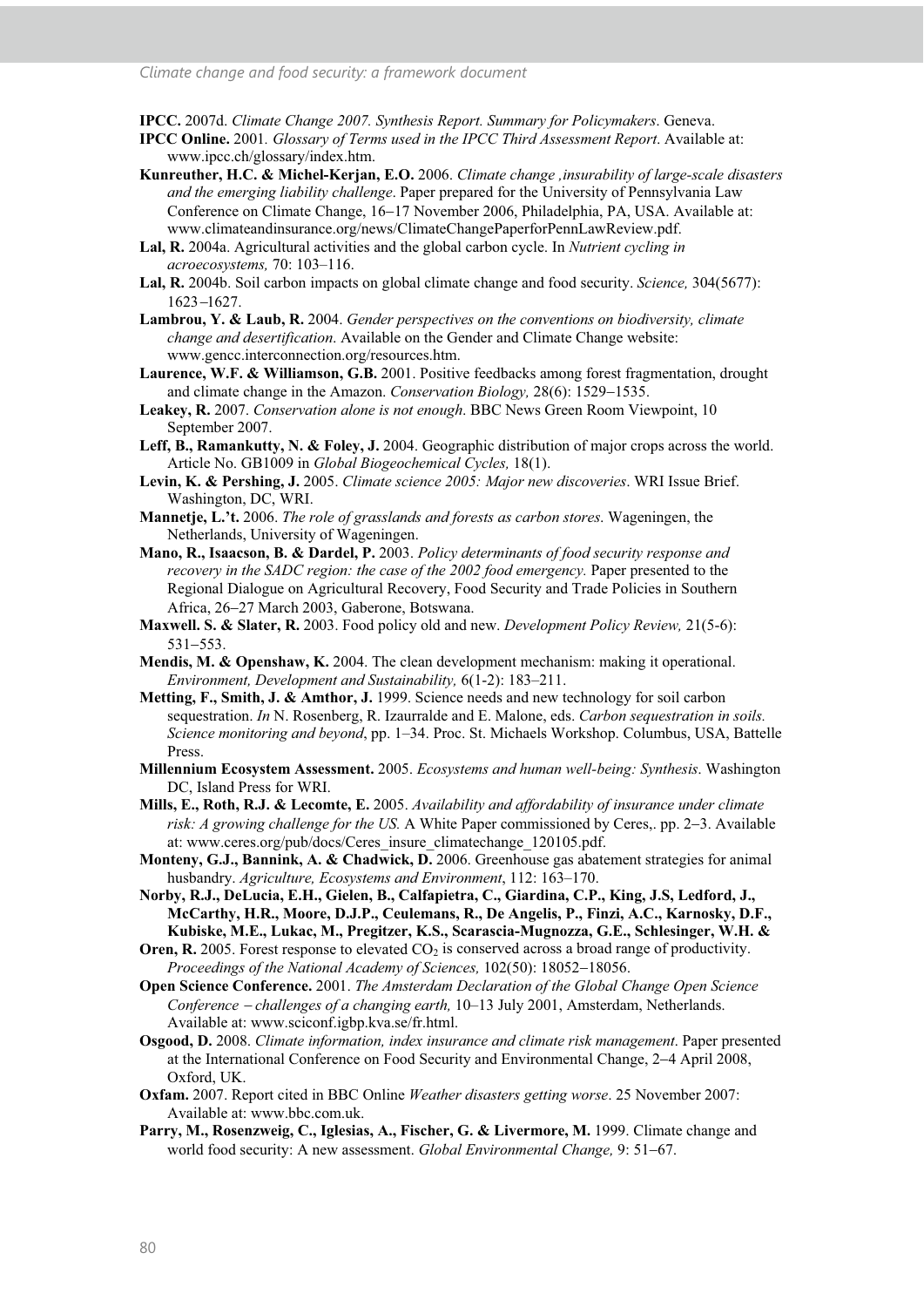- **Paustian, K., Andren, O., Janzen, H.H., Lal, R., Smith, P., Tian, G., Tiessen, H., Van Noordwijk, M. & Woomer, P.L.** 1997. Agricultural soils as a sink to mitigate carbon dioxide emissions. *Soil use and management,* 13(4): 230-244.
- **Porter, J.R. & Semenov, M.A.** 2005. Crop responses to climatic variation. *Philosophical Transacations of the Royal Society B: Biological Sciences,* 360: 2021-2035.
- **Pretty, J.N., Ball, A.S., Lang, T. & Morrison, J.I.L.** 2005. Farm costs and food miles: An assessment of the full cost of the UK weekly food basket. *Food Policy,* 30(1): 1-19.
- **Pretty, J.N., Nobel, A.D., Bossio, D., Dixon, J., Hine, R.E., Penning de Vries, F.W.T. & Morison, J.I.L.** 2006. Resource-conserving agriculture increases yields in developing countries. *Environmental Science and Technology,* 40(4): 1114-1119*.*
- **Reid, R., Thornton, P.K., Mccrabb, G., Kruska, R., Atieno, F. & Jones, P. 2004.** Is it possible to mitigate greenhouse gas emissions in pastoral ecosystems of the tropics? *Environment, Development and Sustainability*, 6: 91–109.
- **Rice, C.W.** 1999. *Subcommittee on production and price competitiveness hearing on carbon cycle research and agriculture's role in reducing climate change*.
- **Roncoli, C.** 2006. Ethnographic and participatory approaches to research on farmers' responses to climate prediction. *Climate Research,* 33: 81-99.
- **Rosegrant, M.W., Agcaoili-Sombilla, M. & Perez, N. D.** 1995. *Global food projections to 2020: Implications for investment*. 2020 Discussion Paper No. 5. Washington, D.C. IFPRI..
- **Rotz, C.A.** 2004. Management to reduce nitrogen losses in animal production. *Journal of Animal Science*, 82(e. SUPPL.): E119–E137.
- **Ruel, M.T., Garrett, J., Morris, S., Maxwell, D., Oshaug, A., Engele, P., Menon, P., Slack, A. & Haddad, L.** 1998. *Urban challenges to food and nutrition security: a review of food security, health and caregiving in the cities*. IFPRI FCND Discussion Papers No. 51. Washington, DC, IFPRI.
- **Scherr, S.J. & Yadav, S.** 1996. *Land degradation in the developing world, issues and policy options for 2020*. Washington, DC, IFPRI.
- **Shaviv, N. & Veizer, J.** 2003. Celestial driver of Phanerozoic climate? *GSA Today,* July 2003, 13(7): 4-10.
- **Smil, V.** 1999. Nitrogen in crop production: an account of global flows. *Global Biogeochemical Cycles*, 13(2): 647–662.
- **Sommer, S.G., Petersen, S.O. & Møller, H.B.** 2004. Algorithms for calculating methane and nitrous oxide emissions from manure management. *Nutrient Cycling in Agroecosystems*, 69: 143–154.
- **Stevens, C., Devereux, S. & Kennan, J.** 2003. *International trade, livelihoods and food security in developing countries.* IDS Working Paper No. 215. Brighton, UK, Institute of Development Studies.
- **Tebrügge, F. & Bohmsen, A.** 1998. *Farmers' and experts' opinion on no-tillage: Results of a Europewide survey*. In *Proceedings of the Conference of Agricultural Engineering 1998*. Düsseldorf, Germany, Association of German Engineers-Society of Agricultural Engineering (VDI-MEG).
- **Thomsen, A. & Metz, M.** 1998. *Implications of economic policy for food security: A training manual*. Rome. FAO and the German Agency for Technical Cooperation (GTZ).
- **Tubiello, F.N., Amthor, J.A., Boote, K., Donatelli, M., Easterling, W.E., Fisher, G., Gifford, R., Howden, M., Reilly, J. & Rosenzweig, C.** 2007. Crop response to elevated  $CO<sub>2</sub>$  and world food supply. *European Journal of Agronomy,* 26: 215-228.
- **Turton, A.R.** 2001. *The construction of knowledge and the climate change debate: A perspective from the developing South*. Paper prepared for a summer school course on Global Climate Change and Impact on Natural Resources. Candriari, Italy, International School on Disarmament and Research on Conflicts.
- **UK DEFRA.** 2005. *Encyclopedia of the Atmospheric Environment*. Atmosphere, Climate & Environment Information Programme. Available at: www.ace.mmu.ac.uk/eae/english.html.
- **UK Met Office Online.** *Climate averages*. Available at:
- www.metoffice.gov.uk/climate/uk/averages/index.html.
- **UK Met Office Online**. *Questions about Climate Change*, Q. 2.16. Available at: http://www.metoffice.gov.uk/faqs/2.html#q2.4
- **UNDPI.** 2007. *Press conference by United Nations Special Rapporteur on Right to Food,* 26 October. United Nations Department of Public Information (UNDPI). Available at: www.un.org/News/briefings/docs/2007/071026 Ziegler.doc.htm
- **UN Energy.** 2007. *Sustainable bioenergy: A framework for decision makers.* Available at: ftp://ftp.fao.org/docrep/fao/010/a1094e/a1094e00.pdf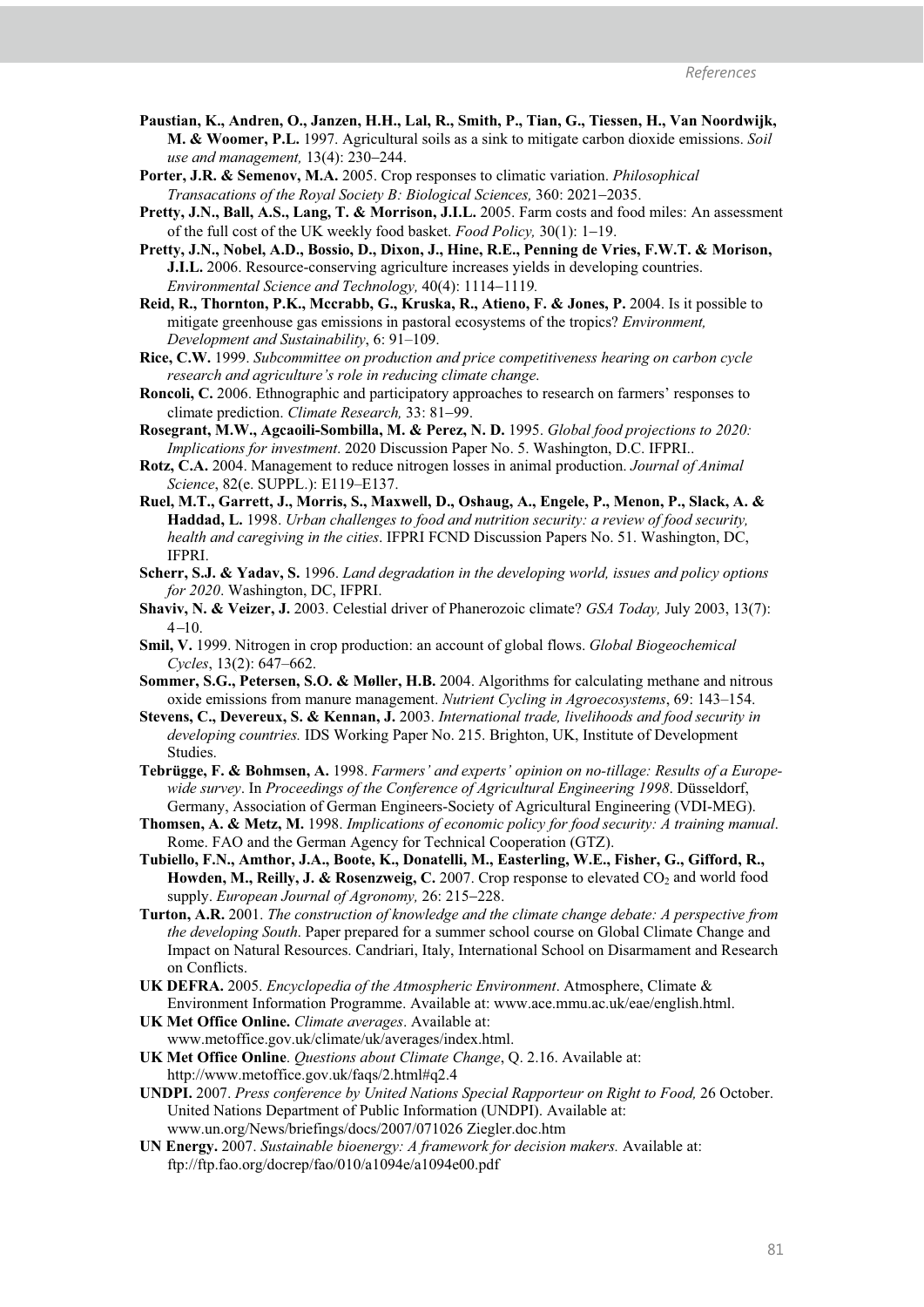- **UNEP-GRID Arendal Online**. *Introduction to climate change*. Available at: www.grida.no/climate/vital/13.htm.
- **UNFCCC.** 1992. *UN Framework Convention on Climate Change, Article 1. Definitions*. Available at: unfccc.int/resource/docs/convkp/conveng.pdf
- **UNFCCC**. 2006. *Climate change research achievements and challenges: priority goals for WCRP*. WMO side-event at the 24th Session of UNFCCC/SBSTA. Available at: unfccc.metafusion.com/kongresse/SB24/templ/ply\_sideevent.php?id\_kongresssession=168 &player\_mode=isdn\_real&language=floor
- **UNFCCC Online a.** *Nairobi Work Programme on Impacts, Vulnerability and Adaptation to Climate Change*. Available at:
- http://unfccc.int/national\_reports/napa/items/2719.php.
- **UNFCCC Online b.** *National Adaptation Programmes of Action.* Available at: http://unfccc.int/national\_reports/napa/items/2719.php
- **UNFF.** 2007. *Non-legally binding instrument on all types of forests*. New York.
- **University of Hertfordshire Online.** *Manure management*. Agriculture & Environment Research Unit, University of Hertfordshire. Available at:
	- www.herts.ac.uk/aeru/indicators/explorer/inputs\_c20.htm.
- **UN Water & FAO.** 2007. *Coping with water scarcity: challenge of the 21st Century*. New York and Rome.
- **Vlek, P.L.G., Rodriguez-Kuhl, G. & Sommer, R.** 2004. Energy use and CO<sub>2</sub> production in tropical agriculture and means and strategies for reduction or mitigation. *Environment, Development and Sustainability*, 6(1-2): 213-233.
- **Wheeler, T.R., Crauford, P.Q., Ellis, R.H., Porter, J.R. & Vara Prasad, P.V.** 2000. Temperature variability and the yield of annual crops. *Agriculture, Ecosystems and Environment,* 82: 159-167.
- **WHO.** 2007. *How much disease would climate change cause*? World Health Organization (WHO). Available at: www.who.int/globalchange/climate/summary/en/index6.html
- **WMO.** 1992. *International meteorological vocabulary, 2nd edition*. Publication No. 182. Available at: http://meteoterm.wmo.int/meteoterm/ns?a=T\_P1.start&u=&direct=yes&relog=yes#expanded.
- **World Bank PovertyNet.** 2008. *Measuring poverty*. Available at: http://go.worldbank.org/VCBLGGE250.
- **World Economic Forum.** 2007. *Global risks 2007: A Global Risk Network Report*. Geneva.
- **WRI.** 2006. *Greenhouse gases and where they come from,* by T. Herzog. Available at: www.wri.org/climate/topic\_content.cfm?cid=4177.
- **Zilberman, D., Lipper, L. & McCarthy, N.** Forthcoming. When could payments for environmental services benefit the poor? *Environment and Development Economics* (forthcoming).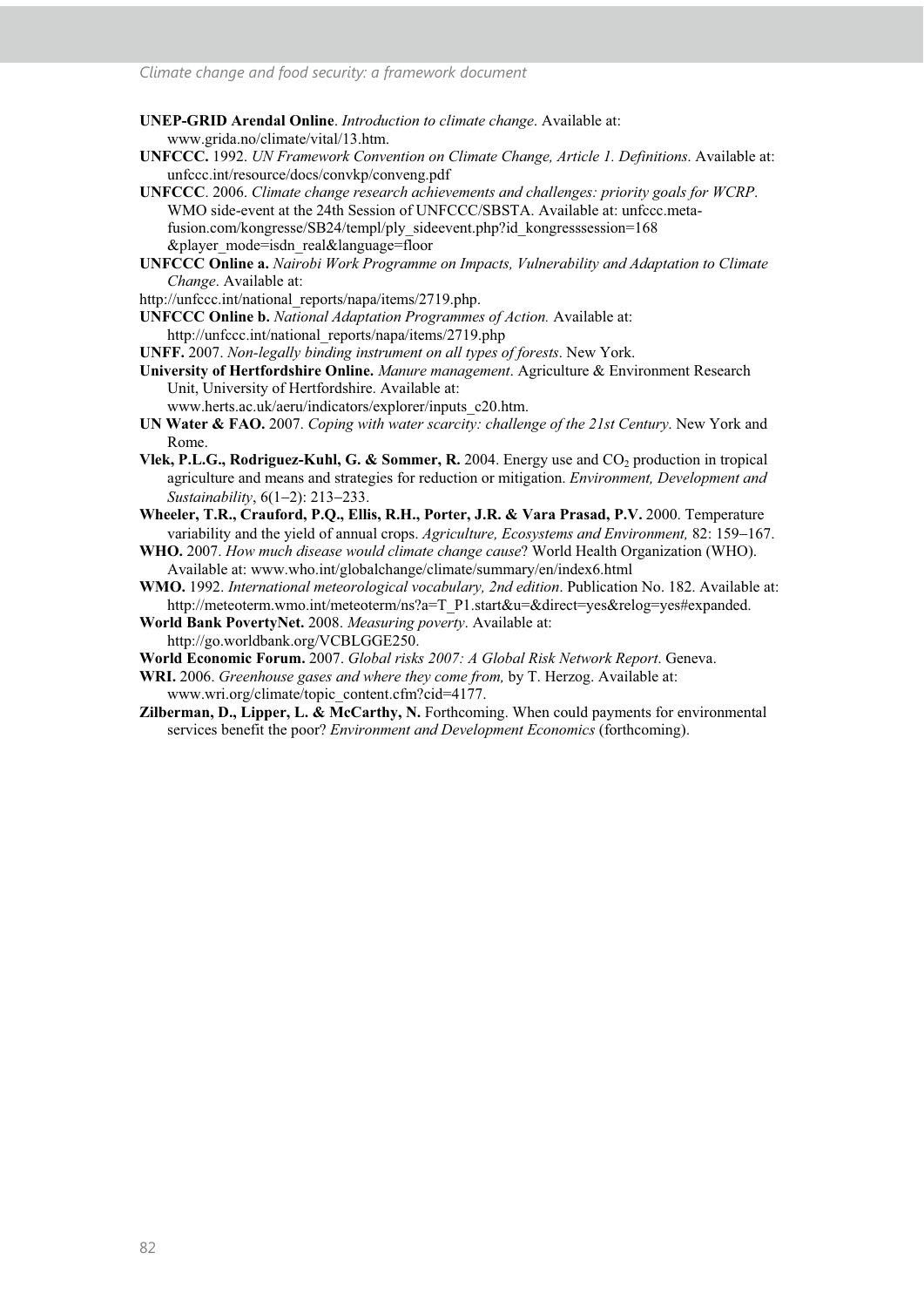# **ANNEX I**

## **ESSENTIAL CLIMATE VARIABLES FOR THE GLOBAL CLIMATE OBSERVING SYSTEM, THE GLOBAL OCEAN OBSERVING SYSTEM AND THE GLOBAL TERRESTRIAL OBSERVING SYSTEM**

Essential climate variables (ECVs) are required to support the work of UNFCCC and IPCC. All ECVs are technically and economically feasible for systematic observation. They require international exchange for both current and historical observations. Additional variables for research purposes are not included in the following table. The ordering in the table is for convenience and is not an indicator of relative priority.

| <b>Atmospheric</b><br>(over land, sea and ice) | <b>Oceanic</b>               | <b>Terrestrial</b>                    |
|------------------------------------------------|------------------------------|---------------------------------------|
| Surface:                                       | Surface:                     | Surface:                              |
| Air temperature                                | Sea-surface temperature      | River discharge                       |
| Precipitation                                  | Sea-surface salinity         | Water use                             |
| Air pressure                                   | Sea level                    | Groundwater                           |
| Surface radiation budget                       | Sea state                    | Lake levels                           |
| Wind speed and direction                       | Sea ice                      | Snow cover                            |
| Water vapour                                   | Current                      | Glaciers and ice caps                 |
| Upper-air:                                     | Ocean colour (for biological | Permafrost and seasonally frozen      |
| Earth radiation budget, including              | activity)                    | ground                                |
| solar irradiance                               | Carbon dioxide partial       | Albedo, i.e., diffuse reflectivity    |
| Upper-air temperature including                | pressure                     | Soil moisture (recognized as an       |
| <b>MSU</b> radiances                           | Sub-surface:                 | emerging ECV)                         |
| Wind speed and direction                       | Temperature                  | Land cover, including vegetation type |
| Water vapour                                   | Salinity                     | Fraction of absorbed                  |
| Cloud properties                               | Current                      | photosynthetically active radiation   |
| <b>Composition:</b>                            | <b>Nutrients</b>             | Leaf area index                       |
| Carbon dioxide                                 | Carbon                       | <b>Biomass</b>                        |
| Methane                                        | Ocean tracers                | Fire disturbance                      |
| Ozone                                          | Phytoplankton                |                                       |
| Other long-lived greenhouse                    |                              |                                       |
| gases, including:                              |                              |                                       |
| nitrous oxide                                  |                              |                                       |
| chlorofluorocarbons                            |                              |                                       |
| hydrochlorofluorocarbons                       |                              |                                       |
| hydrofluorocarbons                             |                              |                                       |
| sulphur hexafluoride                           |                              |                                       |
| perfluorocarbons                               |                              |                                       |
| Aerosol properties                             |                              |                                       |

**Notes:** Measurement units for terrestrial variables are:

- runoff,  $m^3/s^{-1}$
- groundwater extraction rates,  $m^3$ /yr<sup>-1</sup>, and location
- snow cover extent, km<sup>2</sup>, and duration, snow depth, cm<br>glacier/ice cap inventory and mass balance, kg m<sup>-2</sup>/yr<sup>-1</sup>
- -
- glacier length, m
- ice sheet mass balance, kg m<sup>-2</sup>/yr<sup>-1</sup>, and extent, km<sup>2</sup>
- permafrost extent,  $km^2$ , temperature profiles and active layer thickness
- above-ground biomass, t/ha
- burned area, ha
- date and location of active fire
- burn efficiency, %vegetation burned/unit area.

*Source:* GCOS Online b.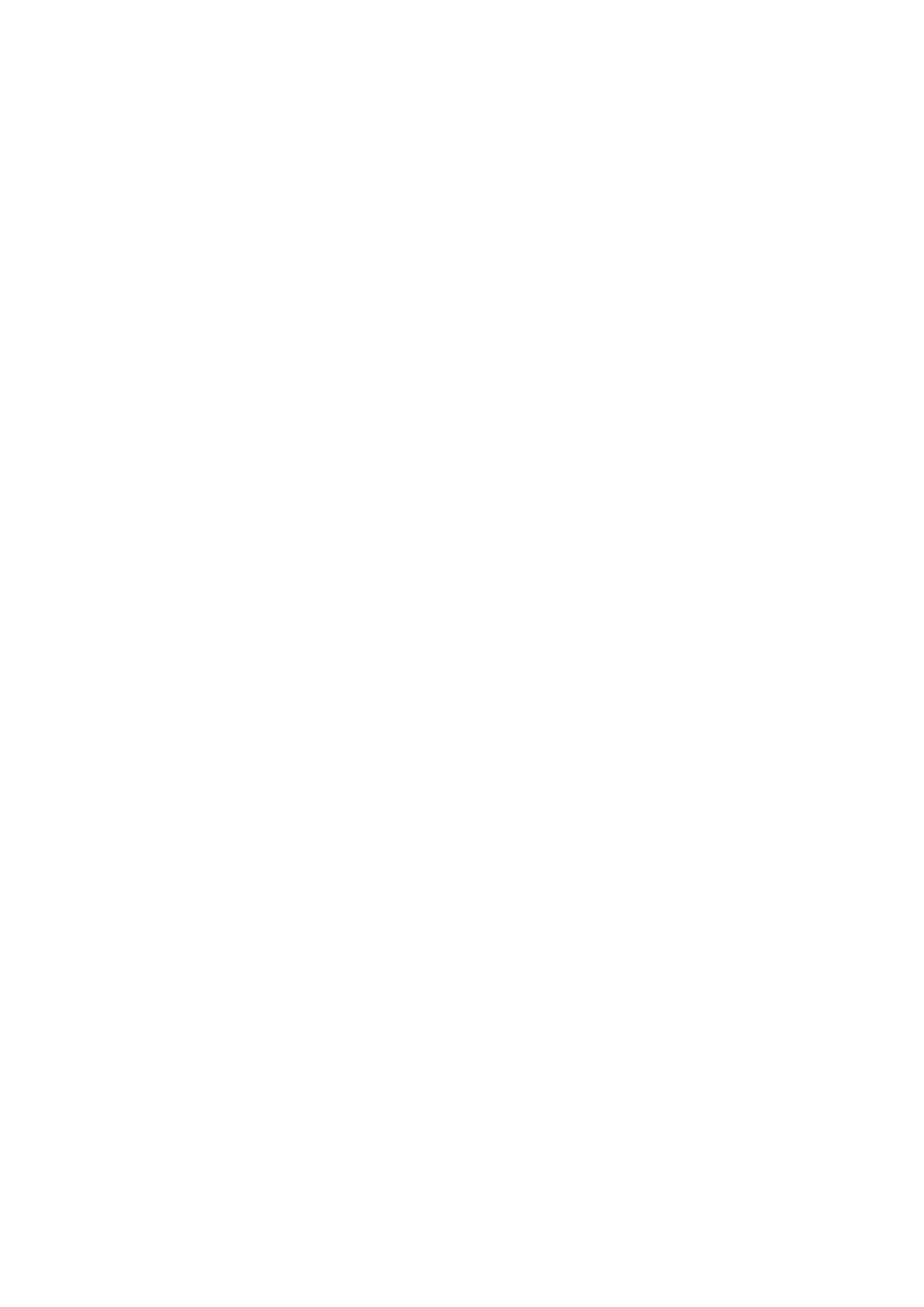# **ANNEX II**

## **INTERNATIONALLY AGREED CLIMATE AND CLIMATE CHANGE TERMINOLOGY**

**Carbon cycle:** The exchange of carbon, in various forms, among the atmosphere, ocean, terrestrial biosphere and geological deposits (IPCC, 1995).

**Climate:** The synthesis of weather conditions in a given area, characterized by long-term statistics (mean values, variances, probabilities of extreme values, etc.) for the meteorological elements in that area (WMO, 1992, updated on 12 June 2006).

Climate is usually defined as the "average weather", or more rigorously as the statistical description of the weather in terms of the mean and variability of relevant quantities over periods of several decades (typically three decades, as defined by WMO). These quantities are most often surface variables, such as temperature, precipitation and wind, but in a wider sense the "climate" is the description of the state of the climate system (IPCC, 1995).

**Climate variability:** (1) In the most general sense, this term denotes the inherent characteristic of climate that manifests itself as changes of climate over time. The degree of climate variability can be described by the differences between long-term statistics of meteorological elements calculated for different periods. (In this sense, the measure of climate variability is the same as the measure of climate change.)

(2) The term is often used to denote deviations of climate statistics over a given period (such as during a specific month, season or year) from the long-term climate statistics relating to the corresponding calendar period. (In this sense, climate variability is measured by those deviations, which are usually termed anomalies.) (WMO, 1992, updated on 12 June 2005)

**Climate system:** A system consisting of the atmosphere, the hydrosphere (comprising the liquid water distributed on and beneath the earth's surface, and the cryosphere, i.e., the snow and ice on and beneath the surface), the surface lithosphere (comprising the rock, soil and sediment of the earth's surface), and the biosphere (comprising earth's plant and animal life, and humanity), which, under the effects of the solar radiation received by the earth, determines the climate of the earth. Although climate essentially relates to the varying states of the atmosphere only, the other parts of the climate system also have significant roles in forming climate, through their interactions with the atmosphere (WMO, 1992, last updated on 10 June 2005).

**Climate classification:** The division of the earth's climates into a worldwide system of contiguous regions, each defined by the relative homogeneity of its climatic elements. Examples are Köppen's and Thornthwaite's climate classifications (WMO, 1992, updated on 10 June 2006).

**Climate change (WMO usage):** (1) In the most general sense, this term encompasses all forms of climatic inconstancy (i.e., any differences from long-term statistics of the meteorological elements calculated for different periods but relating to the same area), regardless of their statistical nature or physical causes. Climate changes may result from such factors as changes in solar emission, long-term changes in the earth's orbital elements (eccentricity, obliquity of the ecliptic, precession of the equinoxes), natural internal processes of the climate system, or anthropogenic forcing (e.g., increasing atmospheric concentrations of  $CO<sub>2</sub>$  and other greenhouse gases).

(2) The term is often used in a more restricted sense to denote a significant change (i.e., a change with important economic, environmental and social effects) in the mean values of a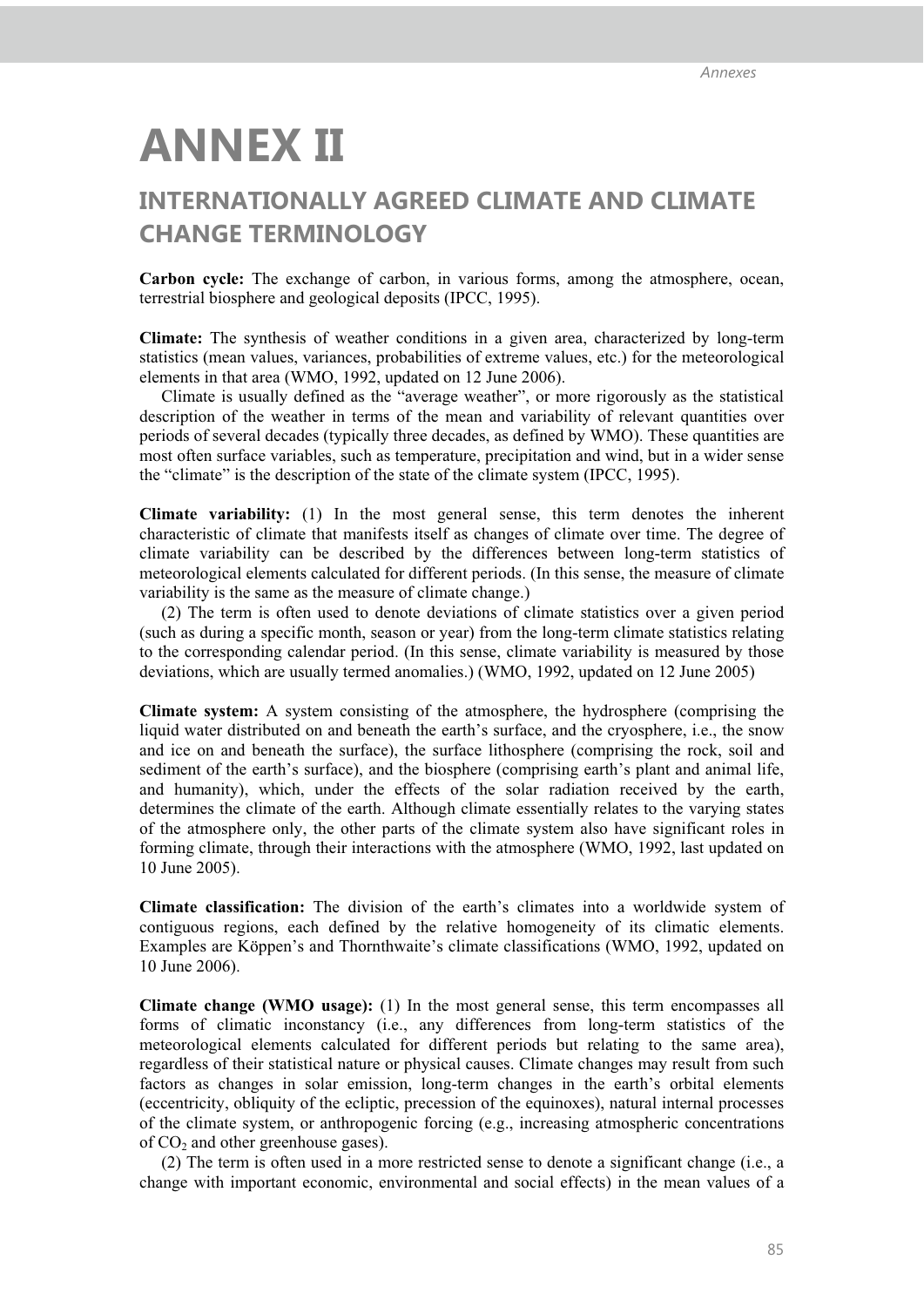meteorological element (particularly temperature or amount of precipitation) in the course of a certain period, where the means are taken over periods of a decade or longer (WMO, 1992, updated on 10 June 2005).

**Climate change (UNFCCC usage):** A change of climate that is attributed, directly or indirectly, to human activity, alters the composition of the global atmosphere and is in addition to the natural climate variability observed over comparable periods (IPCC, 1995).

**Climate change (IPCC usage):** Climate change as referred to in the observational record of climate occurs because of internal changes within the climate system or in the interaction among its components, or because of changes in external forcing, either for natural reasons or because of human activities. It is generally not possible to make clear attributions between these causes. Projections of future climate change reported by IPCC generally consider the influence on climate of only anthropogenic increases in greenhouse gases and other humanrelated factors (IPCC, 1995).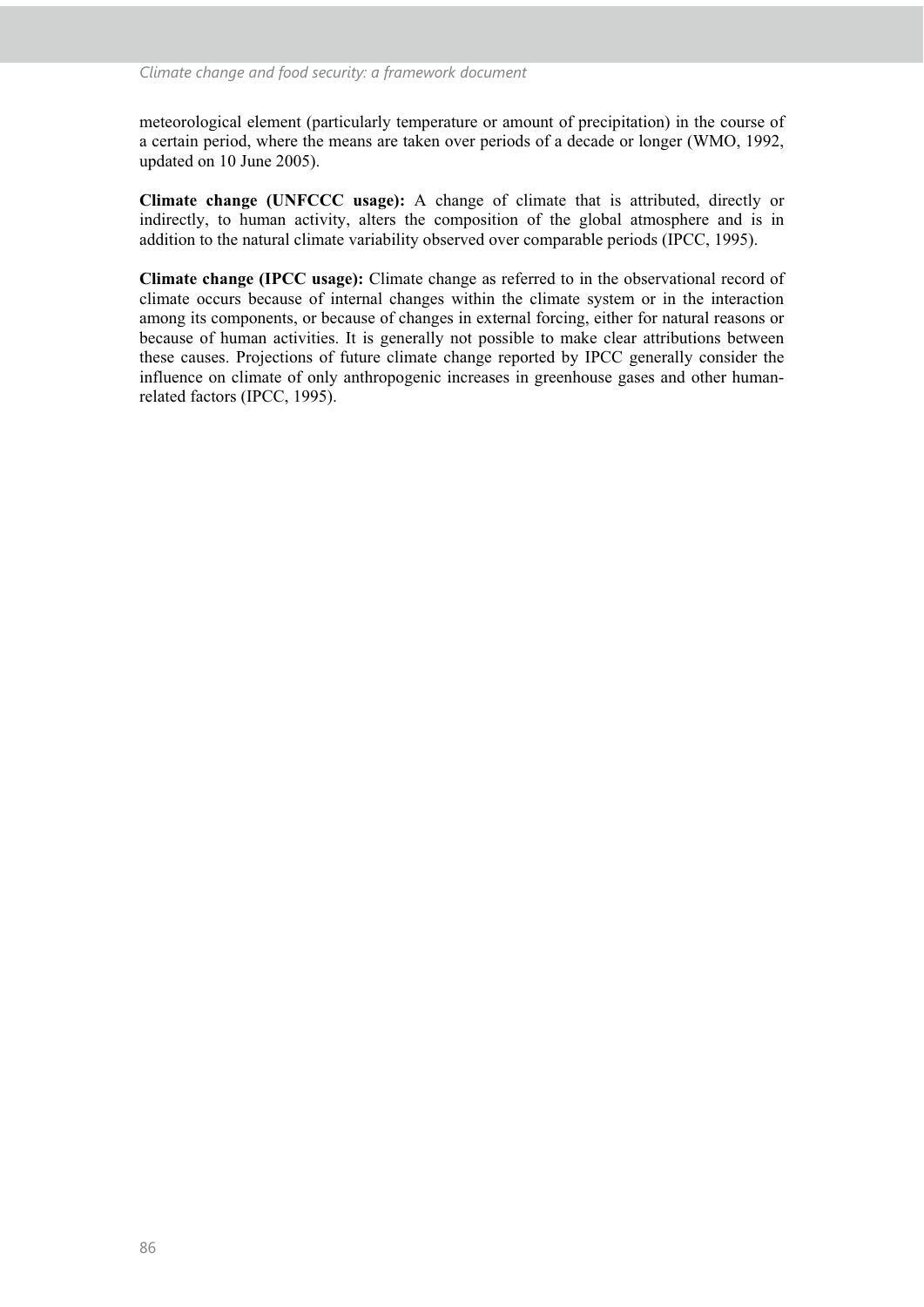## **ANNEX III**

### **GLOBAL WARMING AND CLIMATE CHANGE**

#### **Climate change, global environmental change and global change**

The terms "climate change", "global environmental change" and "global change" are often used interchangeably to refer to essentially the same phenomenon: the rapid changes in earth system dynamics that have been occurring at an increasing rate over the past two or more centuries. Whether referring to the climate system, the natural environment or the earth system, the five components remain the same: atmosphere, biosphere, cryosphere, hydrosphere and lithosphere. However, the perspectives and concerns are different.

The Earth System Science Partnership (ESSP) defines the earth system as follows: *"The Earth System is the unified set of physical, chemical, biological and social components, processes and interactions that together determine the state and dynamics of Planet Earth, including its biodata and its human occupants."* (ESSP Online)

As well as average weather, many other features of the earth's environment have been changing rapidly during the past few centuries, owing in large part to technological advance and rapid population growth. Examples include deforestation and loss of soil quality; erosion; desertification; urbanization and industrialization; pollution/contamination of air, water and soil; unsustainable drawing of underground water reserves; gradual depletion of fossil fuel reserves; and overfishing and loss of marine fish stocks.

On a global scale, the ability to measure and monitor pertinent variables and predict their future trajectories has improved dramatically in recent years. Nevertheless, considerable uncertainty remains about how the complex interactions involved will unfold at the local scale. Although it is not yet possible to foresee precisely what the specific impacts of these changes on food security will be, it can be stated with confidence that the world is heading into a more uncertain and potentially precarious future – one in which the old rules about how nature behaves may or may not hold for coming generations, and where sudden shocks may profoundly alter the natural environment that humans inhabit.

The excerpt from the 2001 Amsterdam Declaration on Global Change cited in the box sets out very clearly the seriousness with which environmental scientists regard current trends for the earth system as a whole. Although this paper is concerned primarily with the climate aspects of global change, with a particular focus on interactions between the climate system and food systems and their potential consequences for food security, the implications of other uncertainties about the future of the earth system as a whole cannot be ignored.

#### **Global warming**

Until the industrial revolution, all climate change occurred because of natural forces acting on the climate system, and these forces are still at work today. On an astronomical time scale, the earth's climate system alternates between cold conditions that support large-scale continental glaciations and warm conditions that make the planet extensively tropical and lacking in permanent ice caps, even at the poles. The time required for each cycle is roughly 140 million years. Evidence suggests that this behaviour is due to cyclical changes in the position of the earth's orbit around the sun and the angle of its rotational axis, usually referred to together as "astronomical forcing of climate" (Shaviv and Veizer, 2003). Other natural forces that are thought to contribute to changes in the climate system on a geological time scale include sunspot activity, meteorite bombardment, erosion, earthquakes, volcanic activity, mountain building, movement of sea beds, and ocean trench formation. Variations in the concentration of greenhouse gases due to natural geological processes have created alternating periods of glacier advance (ice ages) and glacier retreat (interglacials) within the longer astronomical cycles. On the scale of decades, many climate fluctuations, the best known being the El Niño southern oscillation, owe their existence at least in part to periodic changes in the patterns by which the oceans store and circulate hot and cold water.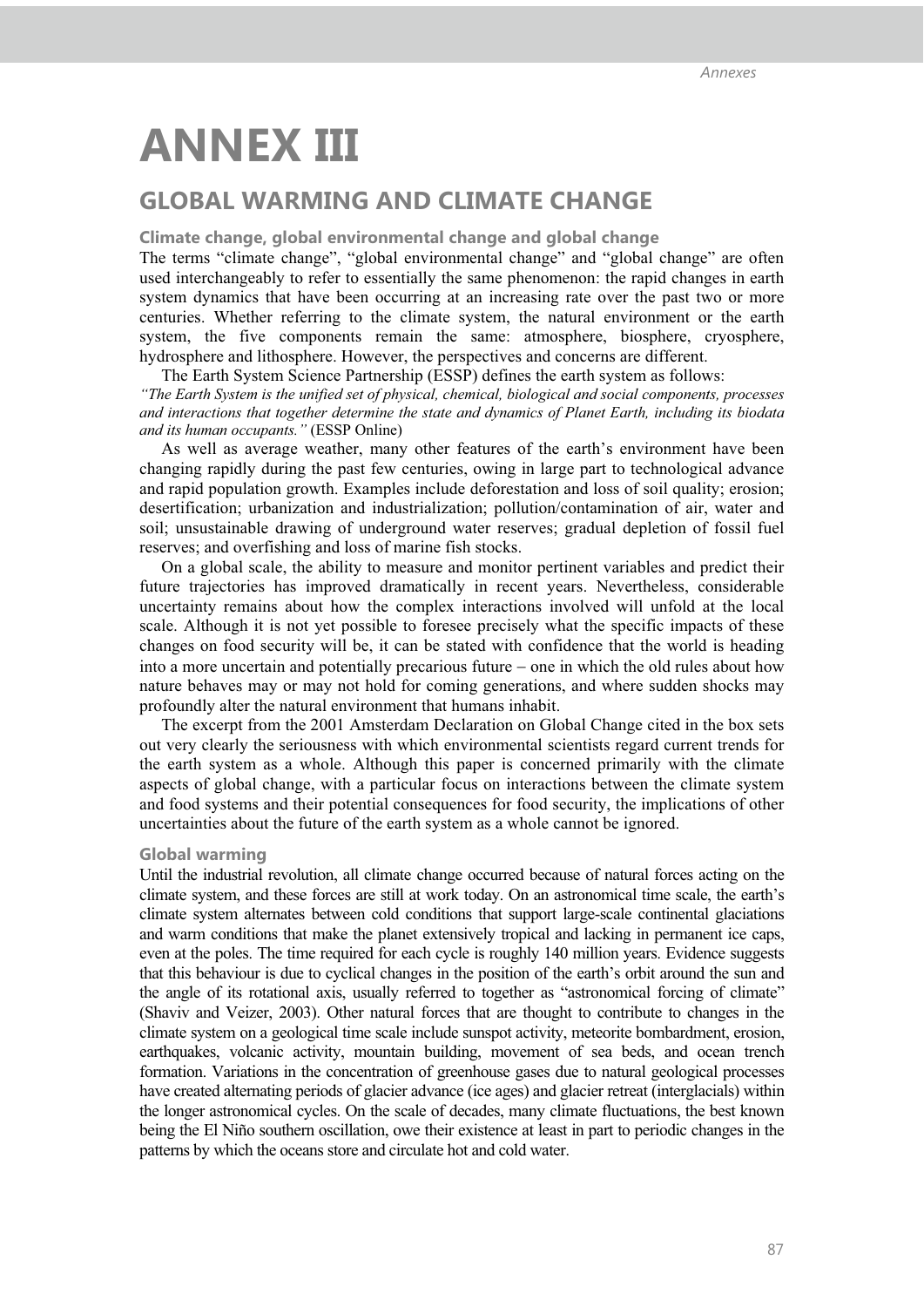#### **Excerpt from the Amsterdam Declaration on Global Change**

Research carried out over the past decade under the auspices of the International Geosphere-Biosphere Programme (IGBP), the International Human Dimensions Programme on Global Environmental Change (IHDP), WCRP and Divertitas has shown that:

 "The Earth System behaves as a single, self-regulating system comprised of physical, chemical, biological and human components. The interactions and feedbacks between the component parts are complex and exhibit multiscale temporal and spatial variability. The understanding of the natural dynamics of the Earth System has advanced greatly in recent years and provides a sound basis for evaluating the effects and consequences of human-driven change.

 "Human activities are significantly influencing Earth's environment in many ways in addition to greenhouse gas emissions and climate change. Anthropogenic changes to Earth's land surface, oceans, coasts and atmosphere and to biological diversity, the water cycle and biogeochemical cycles are clearly identifiable beyond natural variability. They are equal to some of the great forces of nature in their extent and impact. Many are accelerating. Global change is real and is happening *now*.

 "Global change cannot be understood in terms of a simple cause-effect paradigm. Human-driven changes cause multiple effects that cascade through the Earth System in complex ways. These effects interact with each other and with local- and regional-scale changes in multidimensional patterns that are difficult to understand and even more difficult to predict. Surprises abound.

 "Earth System dynamics are characterized by critical thresholds and abrupt changes. Human activities could inadvertently trigger such changes with severe consequences for Earth's environment and inhabitants. The Earth System has operated in different states over the last half million years, with abrupt transitions (a decade or less) sometimes occurring between them. Human activities have the potential to switch the Earth System to alternative modes of operation that may prove irreversible and less hospitable to humans and other life. The probability of a human-driven abrupt change in Earth's environment has yet to be quantified but is not negligible.

 "In terms of some key environmental parameters, the Earth System has moved well outside the range of the natural variability exhibited over the last half million years at least. The nature of changes now occurring simultaneously in the Earth System, their magnitudes and rates of change are unprecedented. The Earth is currently operating in a no-analogue state."

*Source:* Open Science Conference, 2001.

Recently, concern has grown that human activity may be causing global-scale changes in climate, with accompanying shifts in regional climate regimes all over the world. This is known as "anthropogenic forcing of climate". By increasing the amount of greenhouse gases in the atmosphere through the burning of fossil fuels (coal, oil, gas) and deforestation, humans have enhanced the earth's natural greenhouse effect. This means that more of the sun's radiation is now trapped in the earth's atmosphere, where the additional heat causes mean air and sea surface temperatures to rise all over the globe. This phenomenon is called global warming.

As shown in the following figure, during the last ice age, which ended only 14 000 years ago, global average surface temperature was  $5^{\circ}$ C lower than it is today. At that time, less energy was being received from the sun as a consequence of the position of the earth's orbit,  $CO<sub>2</sub>$  levels in the atmosphere were lower, and heat redistribution by ocean circulation was weaker. Over a period of about 5 000 years, the global surface temperature gradually rose to an average of about 15  $^{\circ}$ C, where it remained until about 100 years ago. Then, as a result of human activity, what UNFCCC calls a "thickening" of the blanket of greenhouse gases occurred and the earth's average surface temperature started to increase rapidly. Today it has risen to over 15.5  $\degree$ C, with most of the increase occurring since the 1980s; it is projected to rise by a further 2 to 3  $\degree$ C before the end of the century. This means that, over a period of only 100 years, the earth will have experienced an increase in global mean temperature comparable to the one that took 2 500 years to occur ten millennia ago. Moreover, the increase that is now occurring is pushing global mean temperatures towards what may be an upper limit for human survival.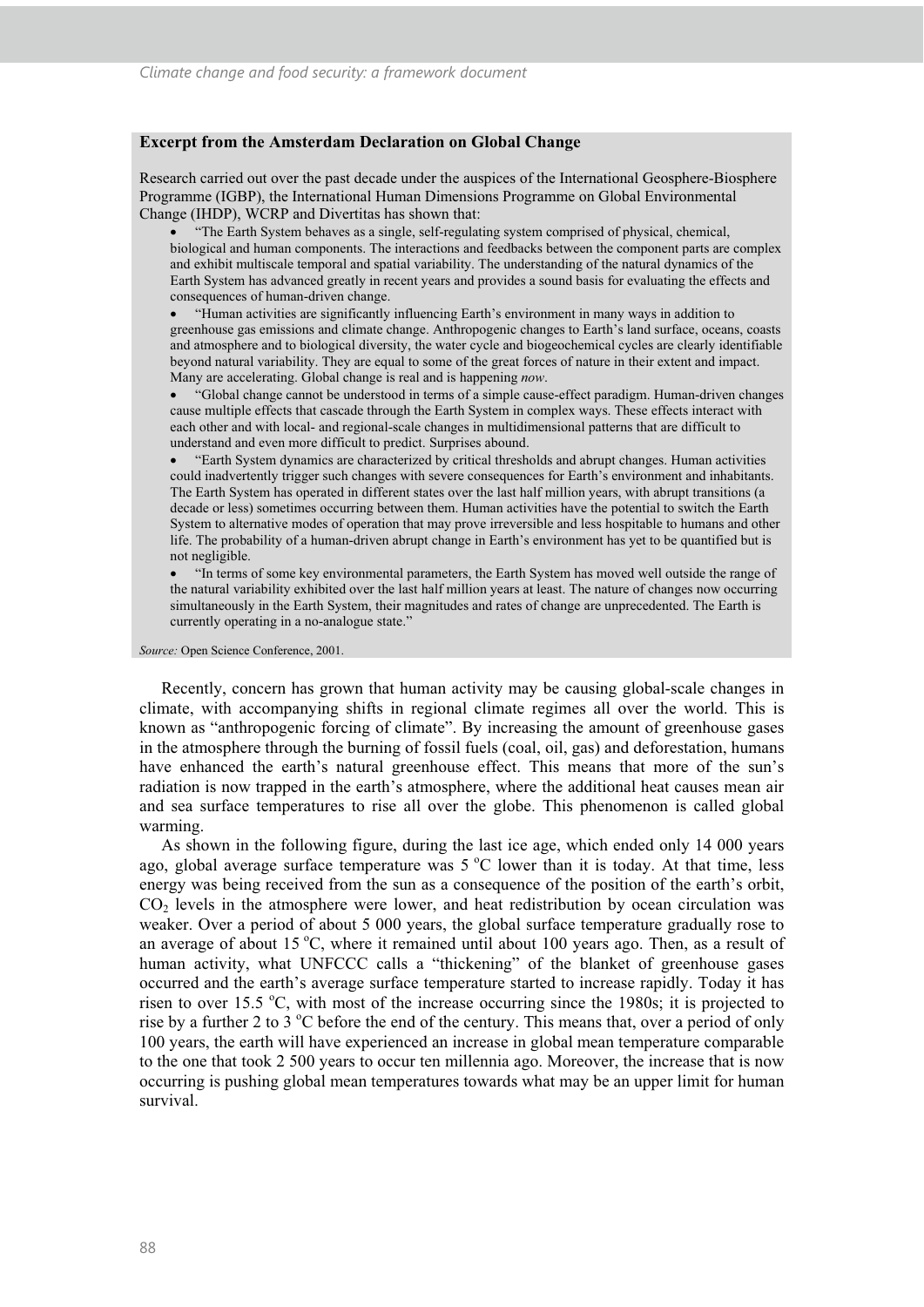

**Changes in mean global temperature since the end of the last ice age, by millennium** 

*Source:* FAO/NRCB*.*

Life forms have flourished on earth at even higher temperatures than those currently projected to be reached as a result of human activity in the current epoch. Nevertheless, according to one report, "the earth is now within  $+/- 1 \degree C$  of its maximum temperature in the past million years" (Hansen *et al.,* 2006), and it is clear that the recent rapid increase in global temperatures has already begun to alter the complex web of systems that allow life to thrive on earth. These global changes threaten the balance of climatic conditions under which life evolved and is sustained. The current speed of change also threatens social and economic systems, including agriculture, food and water supply, coastal infrastructure, climatedependent livelihood systems, and vulnerability to pests and diseases (UNFCCC, 2006).

#### **The carbon and nitrogen cycles**

Seven biogeochemical cycles are important for earth system dynamics: the carbon cycle, the hydrogen cycle, the nitrogen cycle, the oxygen cycle, the phosphorous cycle, the sulphur cycle and the water cycle. All are relevant, but it is primarily changes in the carbon cycle and, to a lesser extent, the nitrogen cycle that are driving the climate change processes observed today. The global warming potential of greenhouse gases containing these two elements is estimated to be: 72 percent  $CO<sub>2</sub>$ ; 18 percent carbon-containing methane; 9 percent nitrous oxide; and 1 percent other carbon-containing gases.

Latest IPCC estimates show that, while the agriculture sector contributes less than 10 percent of total  $CO<sub>2</sub>$  emissions and offsets approximately the same amount, it accounts for more than half of total methane emissions and nearly 60 percent of nitrous oxide emissions. The following brief explanations of how the carbon and nitrogen cycles work, and the impacts of human action on them, provide background for understanding agriculture's potential contribution to carbon sequestration and emissions reduction (IPCC, 2007b).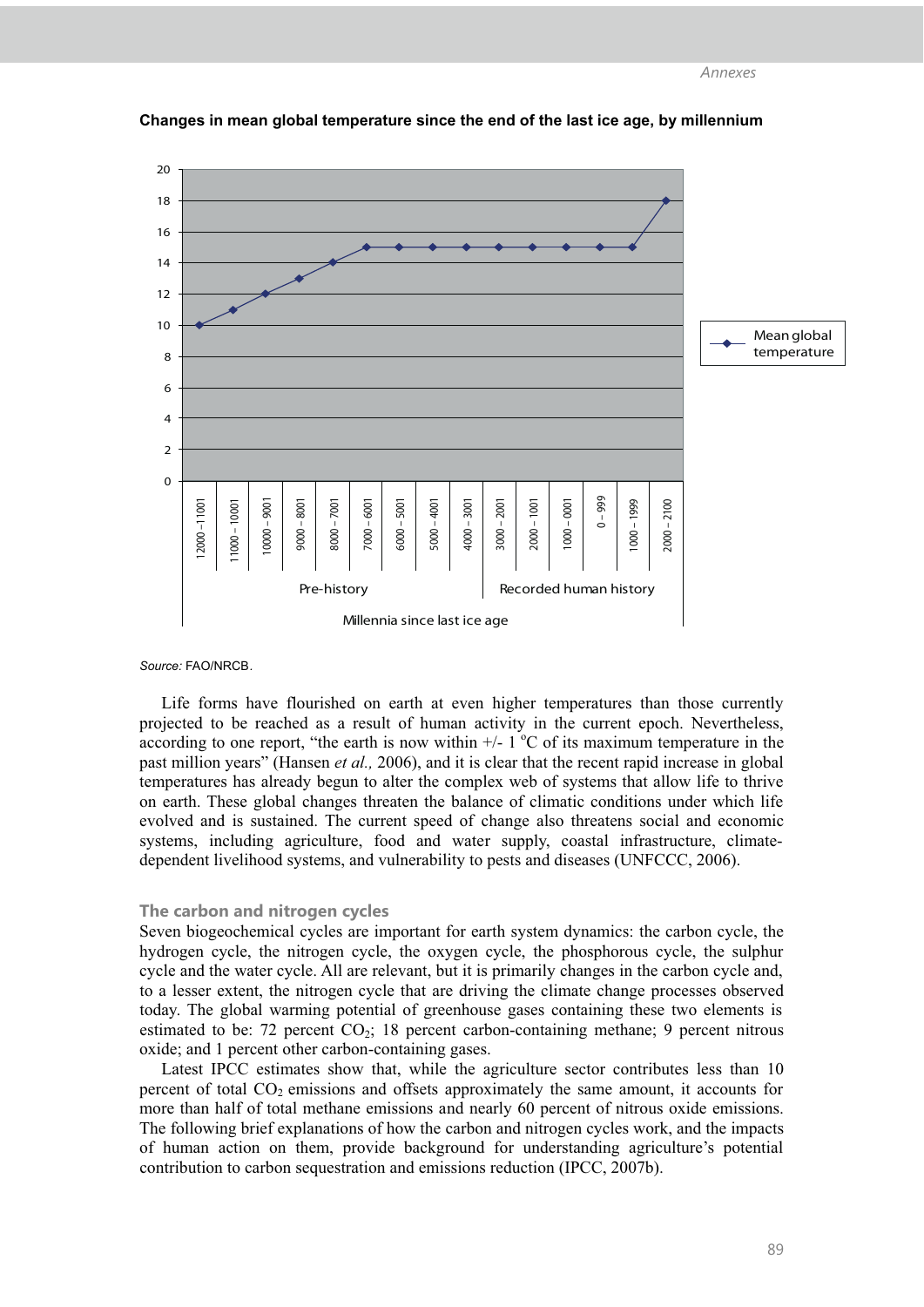| Location of carbon stocks             | Gt of carbon (highest estimate) |         |
|---------------------------------------|---------------------------------|---------|
|                                       | UNEP-GRID                       | Lal     |
| Atmosphere                            | 750                             | 760     |
| Geologic deposits (coal, oil and gas) | 3 3 0 0                         | 5 0 0 0 |
| Soil organic carbon to 1 m depth      | 1 600                           | 1 550   |
| Soil inorganic carbon to 1 m depth    |                                 | 750     |
| Terrestrial vegetation/biota          | 600                             | 560     |
| <b>Total</b>                          | 6 2 5 0                         | 8610    |

#### **Carbon stocks in the earth system, excluding carbonate rock and kerogen in the ocean depths**

*Sources:* UNEP-GRID Arendal Online; Lal, 2004a.

*The carbon cycle:* Carbon in its pure form is a solid, but numerous chemical compounds that contain carbon are also found in liquid and gaseous states, including the greenhouse gases  $CO<sub>2</sub>$  and methane (CH<sub>4</sub>). Carbon in one form or another is present in all organic compounds. For example, organic plant material, which is essential to the human food chain, is created from the combination of  $CO<sub>2</sub>$  and water through the process of photosynthesis.

The stock of carbon in the earth system is constant. This carbon is distributed and exchanged in various forms among four major reservoirs: the atmosphere, the ocean, the terrestrial biosphere and geological deposits. Scientists do not know the exact amount of carbon in the earth system. Estimates range from more than 100 to nearly 150 million gigatonnes (Gt), where 1 gigatonne equals 1 billion (thousand million) tonnes. What is known is that virtually all of the total carbon stock is stored in marine sediments and deep ocean water. Terrestrial, geologic and atmospheric carbon amounts to only about 8 000 Gt, or less than 0.0001 percent of the total, broken down as shown in the table. The continuous circulation of this tiny proportion of the total carbon stock from one part of the earth system to another through the carbon cycle is vital for the survival of life.

At present, slightly more carbon is being released into the atmosphere from the burning of fossil fuels, the clearing of forested area, land degradation and agricultural emissions than is being reabsorbed by terrestrial vegetation and oceans, causing atmospheric concentrations of  $CO<sub>2</sub>$  and methane to increase. As explained, the increasing atmospheric concentration of carbon-containing greenhouse gases is the primary cause of global warming and climate change.

Carbon can be released into the atmosphere in many different ways: exhalation by animals; decay of animal and plant matter; release of  $CO<sub>2</sub>$  (when oxygen is present) or methane (when oxygen is not present) from combustion of organic matter, including live and recently dead vegetation and fossil fuels; production of cement; release of dissolved  $CO<sub>2</sub>$  at the surface of the oceans where the water becomes warmer; volcanic eruptions; and permafrost melt.

Food system practices that emit carbon include deforestation to clear new land for agricultural use, and burning of fuelwood and agricultural wastes and residues for heating and cooking. Accumulation of poorly managed animal wastes in intensive livestock operations, and standing water in irrigated rice fields are important sources of methane. Fortunately, as explained in more detail in Chapters 2 and 3, there are technologies that could substantially reduce the current rate of carbon emission from the food and agriculture sector, as long as market forces support their adoption.

*The nitrogen cycle:* Nitrogen in its pure form is an inert gas that comprises 78 percent of the earth's atmosphere. It is essential to all life processes, as it forms the amino acids, proteins, nucleic acids and DNA that are vital for all living cells. The nitrogen cycle begins with the fixation of nitrogen, through the transformation of pure, non-reactive nitrogen into reactive nitrogen-containing compounds. Before the industrial revolution, biological nitrogen fixation by leguminous plants, and atmospheric deposition caused by lightning were the primary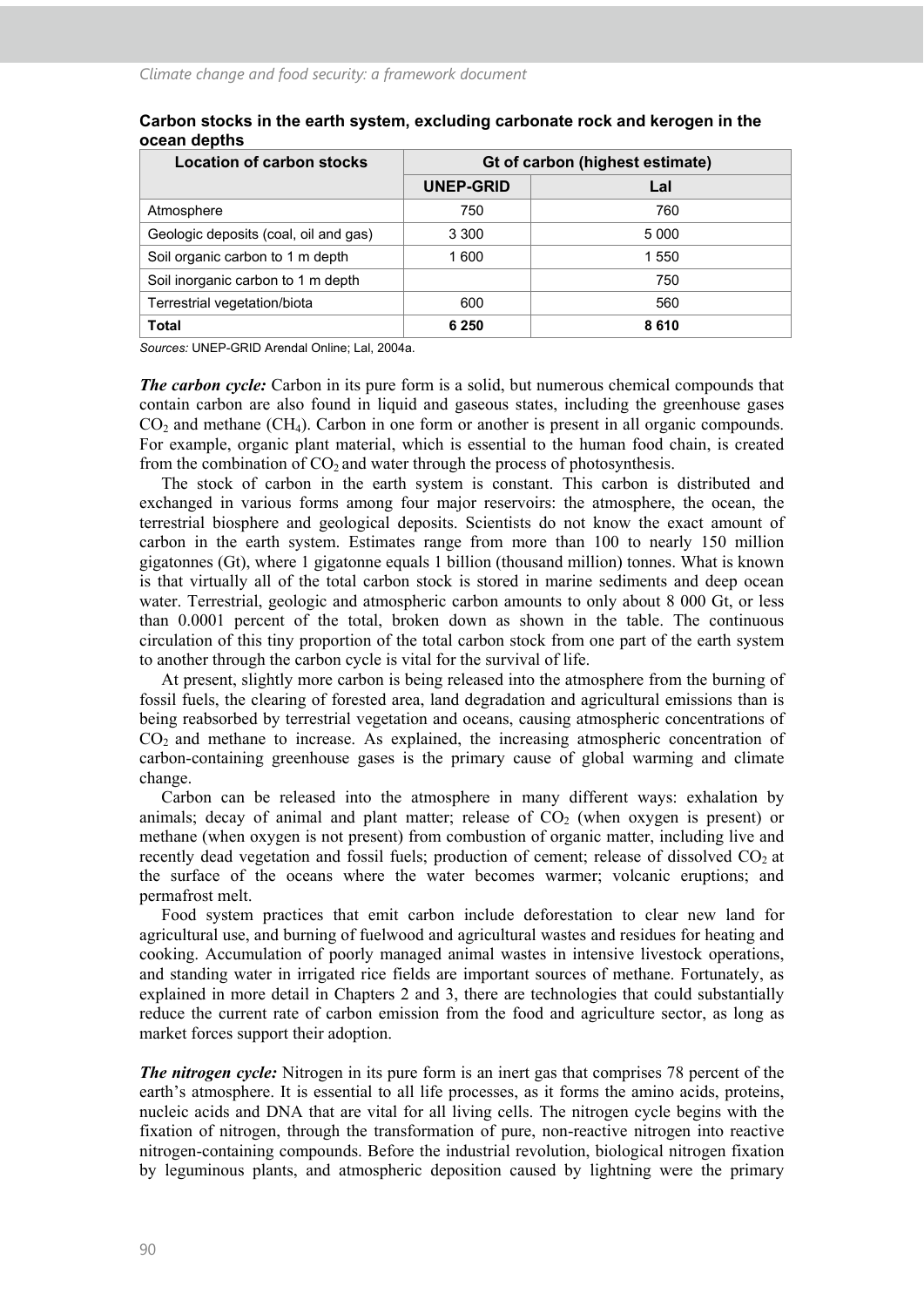means by which the nitrogen cycle was triggered. Nitrogen-containing compounds are initially deposited in the soil, then taken up by plants, utilized by the animals and humans that eat the plants, deposited as wastes, mineralized, oxidized, reduced to their original gaseous state and returned to the atmosphere. At the beginning of the twentieth century, the discovery of a process for artificially fixing nitrogen made possible the industrial production of fertilizer.

Large-scale application of artificial fertilizer on farmers' fields made the green revolution possible and guaranteed food security for an increasing proportion of the world's rapidly growing population. One of the sources of food insecurity for many small-scale farming households is the low yields they obtain from the crops they sow, owing to lack of adequate nitrogen to nourish the plants. However, the sharp increase in fertilizer use that has accompanied the development of commercial agriculture has also led to a sharp increase in emissions of nitrous oxide and other nitrogen-containing compounds that pollute the air and water.

These emissions can be visualized as leakages from a pipe. Human-induced nitrogen inputs from agricultural activities are fed into the pipe via fertilizer and animal manure. Nitrogen outputs exit from the pipe in the form of harvested crops and livestock products. If the build-up of nitrogen in the pipe exceeds the amount needed by plants and animals for good nutrition, the surplus is released into the air in the form of anhydrous ammonia (NH3), nitrous oxide (N<sub>2</sub>O), nitric oxide (NO<sub>2</sub>) and molecular nitrogen (N<sub>2</sub>). Soil runoff also carries excess nitric oxide, ammonium  $(NH_4)$  and dissolved organic nitrogen  $(N_2)$  into freshwater bodies, where they pollute the water and may eventually become another source of nitrous oxide emissions (INI Online, 2007). Disturbances in the nitrogen cycle created by excess nitrogen accumulation in the soil and in the diets of ruminant livestock as a consequence of industrial agricultural production methods have created other environmental problems as well as the increase in greenhouse gas emissions. The urgent need to act to reduce emissions provides a strong incentive to bring the nitrogen cycle back into balance – a challenge that the food and agriculture sector is best placed to meet.